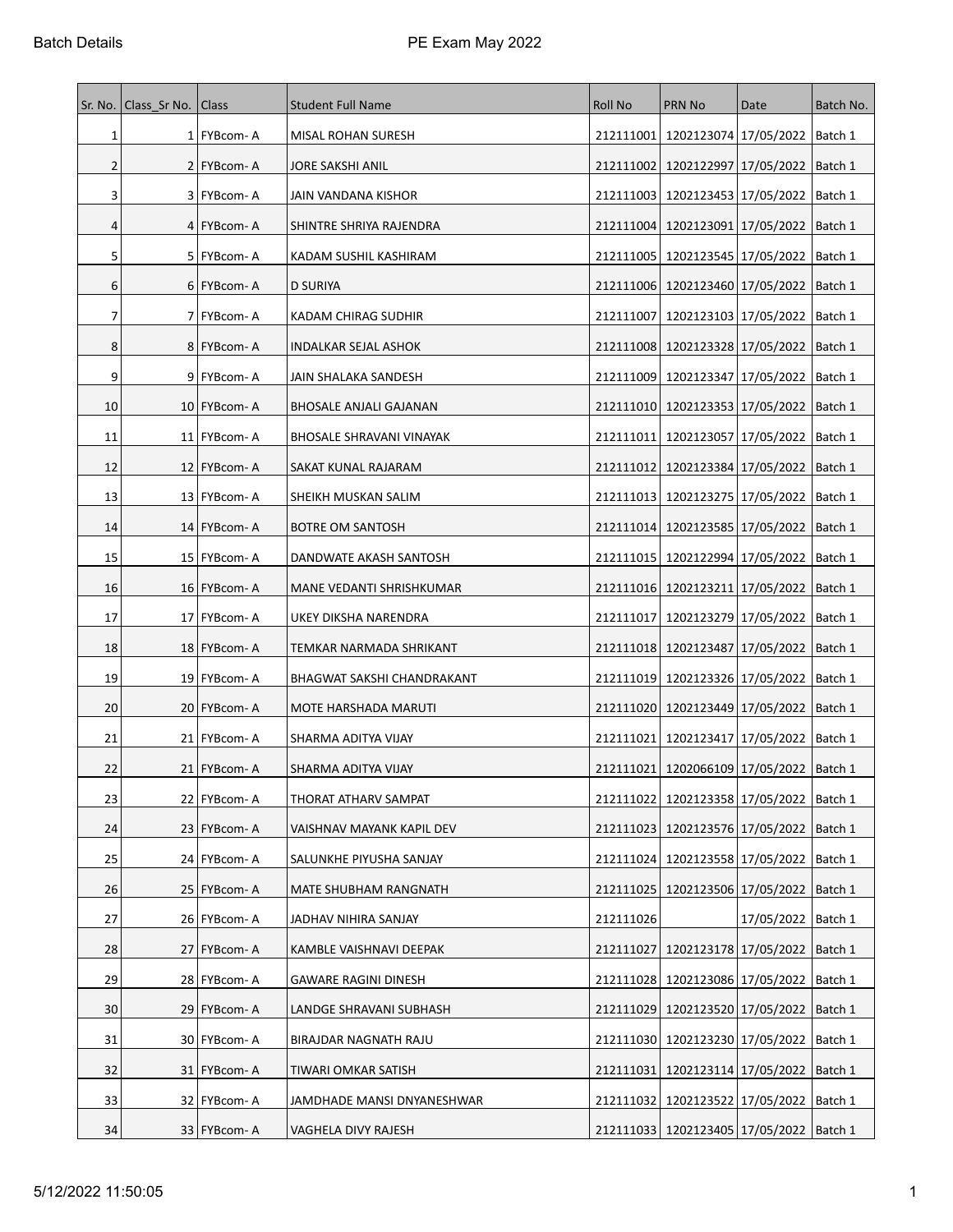| Sr. No. | Class Sr No.   Class |                | <b>Student Full Name</b>      | Roll No   | <b>PRN No</b>                                 | Date                            | Batch No. |
|---------|----------------------|----------------|-------------------------------|-----------|-----------------------------------------------|---------------------------------|-----------|
| 35      |                      | 34 FYBcom-A    | SAWANT POOJA BANDOPANT        |           | 212111034   1202123175   17/05/2022   Batch 1 |                                 |           |
| 36      |                      | 35 FYBcom-A    | SHEWALE SAKSHI SANJAY         |           | 212111035   1202123407   17/05/2022           |                                 | Batch 1   |
| 37      |                      | 36   FYBcom-A  | KHAMKAR ANKITA VASANT         |           | 212111036   1202123309   17/05/2022           |                                 | Batch 1   |
| 38      |                      | 37 FYBcom-A    | SONAWANE DIYA BAPU            | 212111037 |                                               | 1202123436 17/05/2022   Batch 1 |           |
| 39      |                      | 38 FYBcom-A    | <b>GAWDE MAYUR DATTATRAY</b>  |           | 212111038   1202123207   17/05/2022           |                                 | Batch 1   |
| 40      |                      | 39   FYBcom- A | BHAGAT MANISHA RAJU           |           | 212111039   1202123243   17/05/2022           |                                 | Batch 1   |
| 41      |                      | 40   FYBcom- A | DANDAGAL CHETANA RAVI         |           | 212111040   1202123496   17/05/2022           |                                 | Batch 1   |
| 42      |                      | 41 FYBcom-A    | RAJURKAR PREM GOPINATH        | 212111041 | 1202123311   17/05/2022                       |                                 | Batch 1   |
| 43      |                      | 42   FYBcom-A  | NIKAM SEJAL AVINASH           |           | 212111042   1202123557   17/05/2022           |                                 | Batch 1   |
| 44      |                      | 43   FYBcom- A | MARGIL NITIN SHIVHAR          |           | 212111043   1202123525   17/05/2022           |                                 | Batch 1   |
| 45      |                      | 44 FYBcom-A    | PONDHE GAJANAN SANJAY         |           | 212111044   1202123516   17/05/2022           |                                 | Batch 1   |
| 46      |                      | 45   FYBcom- A | SUTAR SUYASH DILIP            |           | 212111045   1202123514   17/05/2022   Batch 1 |                                 |           |
| 47      |                      | 46 FYBcom-A    | KARDE ANIL GANPAT             |           | 212111046   1202123529   17/05/2022           |                                 | Batch 1   |
| 48      |                      | 47   FYBcom-A  | RAJPUT PALLAVI TIPSINGH       | 212111047 | 1202123176 17/05/2022                         |                                 | Batch 1   |
| 49      |                      | 48 FYBcom-A    | SAWALE ASHWINI PARAJI         |           | 212111048   1202123011   17/05/2022   Batch 1 |                                 |           |
| 50      |                      | 49   FYBcom-A  | RAJPUT PRIYA KAILASHSINGH     | 212111049 | 1202123046 17/05/2022                         |                                 | Batch 1   |
| 51      |                      | 50 FYBcom-A    | CHANDEL ATHARVA UDAY          |           | 212111050   1202123171   17/05/2022   Batch 1 |                                 |           |
| 52      |                      | 51   FYBcom-A  | BRAHME ANIRUDDHA SADANAND     | 212111051 | 1202123325 17/05/2022                         |                                 | Batch 1   |
| 53      |                      | 52   FYBcom- A | SHAIKH MUSKAN ALLABAKSH       |           | 212111052   1202123187   17/05/2022           |                                 | Batch 1   |
| 54      |                      | 53   FYBcom-A  | AGRI AMIT BISHAN RAM          | 212111053 | 1202123442 17/05/2022                         |                                 | Batch 1   |
| 55      |                      | 54 FYBcom-A    | DHAMDHERE PRUTHVIRAJ UMESH    |           | 212111054 1202123055 17/05/2022 Batch 1       |                                 |           |
| 56      |                      | 55   FYBcom- A | <b>GAIKWAD SARTHAK GANESH</b> |           | 212111055   1202123528   17/05/2022   Batch 1 |                                 |           |
| 57      |                      | 56 FYBcom-A    | CHOUDHARI POOJA BOHRARAM      |           | 212111056 1202123146 17/05/2022 Batch 1       |                                 |           |
| 58      |                      | 57 FYBcom-A    | ADAGALE DARSHAN MAHADEV       | 212111057 | 1202123169 17/05/2022   Batch 1               |                                 |           |
| 59      |                      | 58   FYBcom- A | SONAWANE PRATIK SANJAY        |           | 212111058   1202123168   17/05/2022           |                                 | Batch 1   |
| 60      |                      | 59 FYBcom-A    | KUBER SIDDHANT SRINIVAS       | 212111059 |                                               | 1202123069 17/05/2022           | Batch 1   |
| 61      |                      | 60 FYBcom-A    | MANE SAKSHI SANTOSH           |           | 212111060 1202123499 17/05/2022   Batch 1     |                                 |           |
| 62      |                      | 61 FYBcom-A    | SHARMA POOJA LALBAHADUR       | 212111061 |                                               | 1202123317 17/05/2022   Batch 1 |           |
| 63      |                      | 62   FYBcom-A  | LANDGE SHUBHADA SANTOSH       | 212111063 | 1202123498 17/05/2022                         |                                 | Batch 2   |
| 64      |                      | 63 FYBcom-A    | KOKATE SHWETA PRALHAD         | 212111064 | 1202123256 17/05/2022                         |                                 | Batch 2   |
| 65      |                      | 64   FYBcom- A | MORE SADHANA BABAN            |           | 212111065   1202123404   17/05/2022           |                                 | Batch 2   |
| 66      |                      | 65   FYBcom-A  | DIMBAR PRIYASH KIRAN          |           | 212111066   1202123182   17/05/2022   Batch 2 |                                 |           |
| 67      |                      | 66 FYBcom-A    | TANGADPLLE SANIKA SANAJY      | 212111067 | 1202123194   17/05/2022                       |                                 | Batch 2   |
| 68      |                      | 67 FYBcom-A    | VITKAR SANIYA DURGAPPA        |           | 212111068 1202123189 17/05/2022   Batch 2     |                                 |           |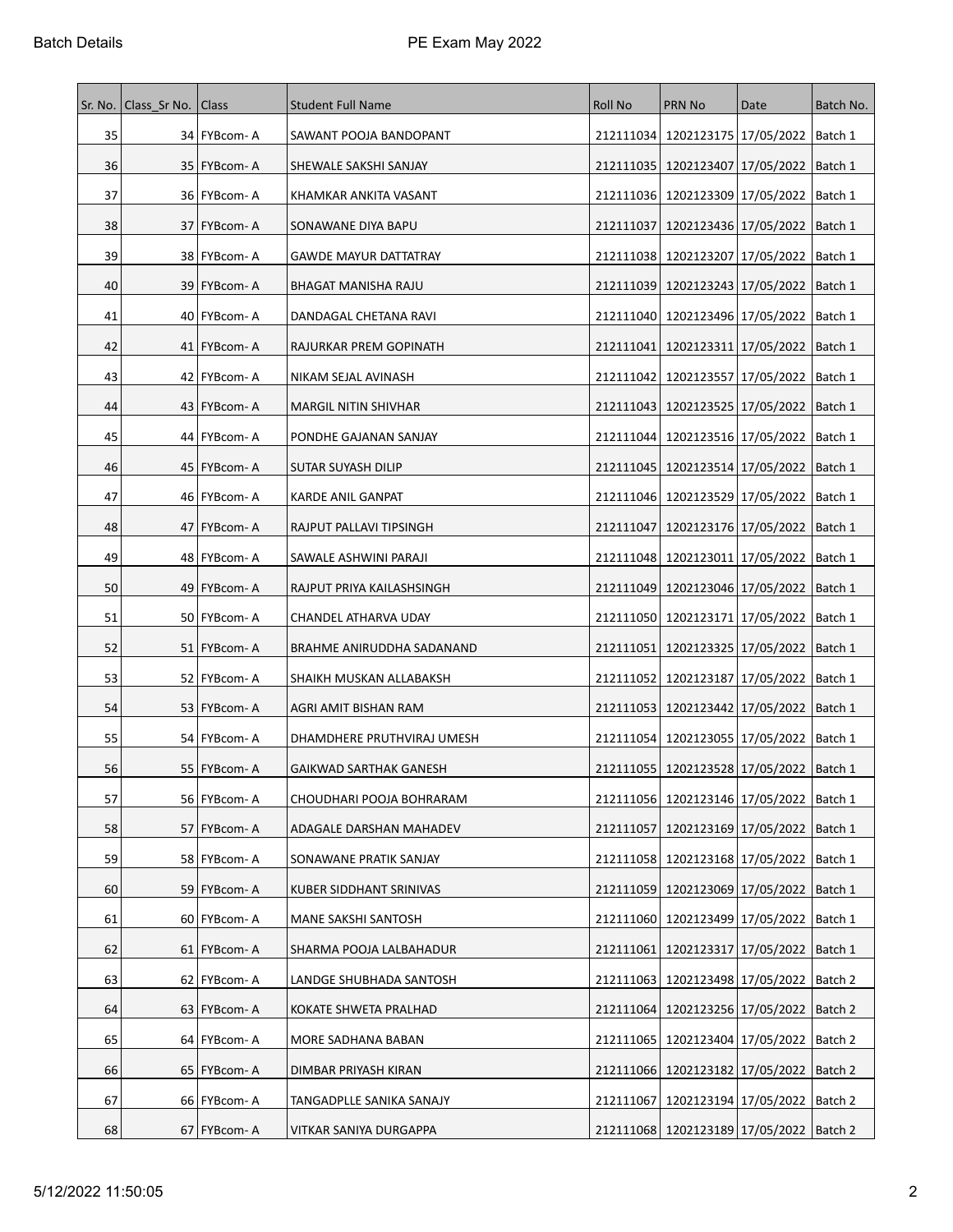| Sr. No. | Class Sr No.   Class |                | <b>Student Full Name</b>      | <b>Roll No</b> | <b>PRN No</b>                                 | Date                  | Batch No. |
|---------|----------------------|----------------|-------------------------------|----------------|-----------------------------------------------|-----------------------|-----------|
| 69      |                      | 68   FYBcom-A  | KOLEKAR PRANJALI RAMESH       |                | 212111069 1202123116 17/05/2022 Batch 2       |                       |           |
| 70      |                      | 69 FYBcom-A    | ZUNJ GAURI VIJAY              |                | 212111070   1202123578   17/05/2022           |                       | Batch 2   |
| 71      |                      | 70 FYBcom-A    | HARIBHAKTA SUMANT NANDAKISHOR | 212111071      | 1202123413   17/05/2022                       |                       | Batch 2   |
| 72      |                      | 71   FYBcom-A  | KALE SHARAYU DEEPAK           |                | 212111072   1202123428   17/05/2022   Batch 2 |                       |           |
| 73      |                      | 72   FYBcom-A  | DESAI ARUN DARSHANRAO         |                | 212111073   1202123376   17/05/2022           |                       | Batch 2   |
| 74      |                      | 73   FYBcom-A  | MALO BANEMSO                  |                | 212111074 1202123238 17/05/2022               |                       | Batch 2   |
| 75      |                      | 74   FYBcom- A | CHAUDHARY JYOTI DAYANATH      |                | 212111075   1202123521   17/05/2022           |                       | Batch 2   |
| 76      |                      | 75 FYBcom-A    | DHOLE SURAJ SOPAN             |                | 212111076   1202123420   17/05/2022           |                       | Batch 2   |
| 77      |                      | 76   FYBcom-A  | VERMA ADITI OMPRAKASH         | 212111077      | 1202123196   17/05/2022                       |                       | Batch 2   |
| 78      |                      | 77   FYBcom- A | SASAR JYOTI VIJAY             |                | 212111078   1202123335   17/05/2022           |                       | Batch 2   |
| 79      |                      | 78 FYBcom-A    | NAVSAGAR SONALI VITTHAL       |                | 212111079   1202123071   17/05/2022           |                       | Batch 2   |
| 80      |                      | 79   FYBcom-A  | SHINDE SNEHAL KAILAS          |                | 212111080 1202123276 17/05/2022   Batch 2     |                       |           |
| 81      |                      | 80 FYBcom-A    | ANNDATE PRACHI BAHUBALI       | 212111081      | 1202123246 17/05/2022                         |                       | Batch 2   |
| 82      |                      | 81   FYBcom-A  | TINGARE SHRADDHA ARUN         | 212111082      | 1202123132 17/05/2022                         |                       | Batch 2   |
| 83      |                      | 82 FYBcom-A    | PATIL SREJAL SURESH           |                | 212111083   1202123083   17/05/2022   Batch 2 |                       |           |
| 84      |                      | 83   FYBcom-A  | SINGH MANSI MANOJ             |                | 212111084   1202123177   17/05/2022           |                       | Batch 2   |
| 85      |                      | 84   FYBcom- A | KADAM DNYANESHWAR ATMARAM     |                | 212111085   1202123540   17/05/2022   Batch 2 |                       |           |
| 86      |                      | 85   FYBcom-A  | TEGGINKERI ISHWAR HANUMANT    |                | 212111086   1202123199   17/05/2022           |                       | Batch 2   |
| 87      |                      | 86 FYBcom-A    | GORE ADITYA MILIND            | 212111087      | 1202123008 17/05/2022                         |                       | Batch 2   |
| 88      |                      | 87   FYBcom-A  | CHOUGULE SAGAR KIRAN          |                | 212111088   1202123081   17/05/2022           |                       | Batch 2   |
| 89      |                      | 88 FYBcom-A    | PATIL JAGRUTI RAJENDRA        | 212111089      |                                               | 17/05/2022   Batch 2  |           |
| 90      |                      | 89 FYBcom-A    | CHAVAN CHAITANYA DHURAJI      |                | 212111090 1202123458 17/05/2022   Batch 2     |                       |           |
| 91      |                      | 90 FYBcom-A    | BHUKAN DIVYA SHANTARAM        |                | 212111091 1202123445 17/05/2022 Batch 2       |                       |           |
| 92      |                      | 91 FYBcom-A    | KHISTE PRATIKSHA NARAYAN      |                | 212111092   1202123229   17/05/2022   Batch 2 |                       |           |
| 93      |                      | 92 FYBcom-A    | WAGHMARE SAKSHI AKASH         | 212111093      | 1202123236 17/05/2022                         |                       | Batch 2   |
| 94      |                      | 93 FYBcom-A    | UTEKAR AMISHA VINAYAK         | 212111094      |                                               | 1202123193 17/05/2022 | Batch 2   |
| 95      |                      | 94 FYBcom- A   | DUKARE SWAPNIL RAJABHAU       |                | 212111095   1202123135   17/05/2022   Batch 2 |                       |           |
| 96      |                      | 95   FYBcom-A  | SHAIKH ZAIDA SAMEER           |                | 212111096 1202123369 17/05/2022 Batch 2       |                       |           |
| 97      |                      | 96   FYBcom-A  | RENGE RAJASHREE SHIVAJIRAO    | 212111097      | 1202123564 17/05/2022                         |                       | Batch 2   |
| 98      |                      | 97 FYBcom-A    | DHANAWADE KHUSHI RAVINDRA     |                | 212111098   1202123258   17/05/2022           |                       | Batch 2   |
| 99      |                      | 98   FYBcom- A | DHIMDHIME SAKSHI NAGESH       |                | 212111099   1202123254   17/05/2022           |                       | Batch 2   |
| 100     |                      | 99 FYBcom-A    | GUDEKAR DIPTI SHAM            |                | 212111100 1202123215 17/05/2022   Batch 2     |                       |           |
| 101     |                      | 100   FYBcom-A | MUNUSWAMY RISHI RAJAN         |                | 212111101   1202123395   17/05/2022           |                       | Batch 2   |
| 102     |                      | 101 FYBcom-A   | KHANDEKAR ANJALI TUKARAM      |                | 212111102   1202123054   17/05/2022   Batch 2 |                       |           |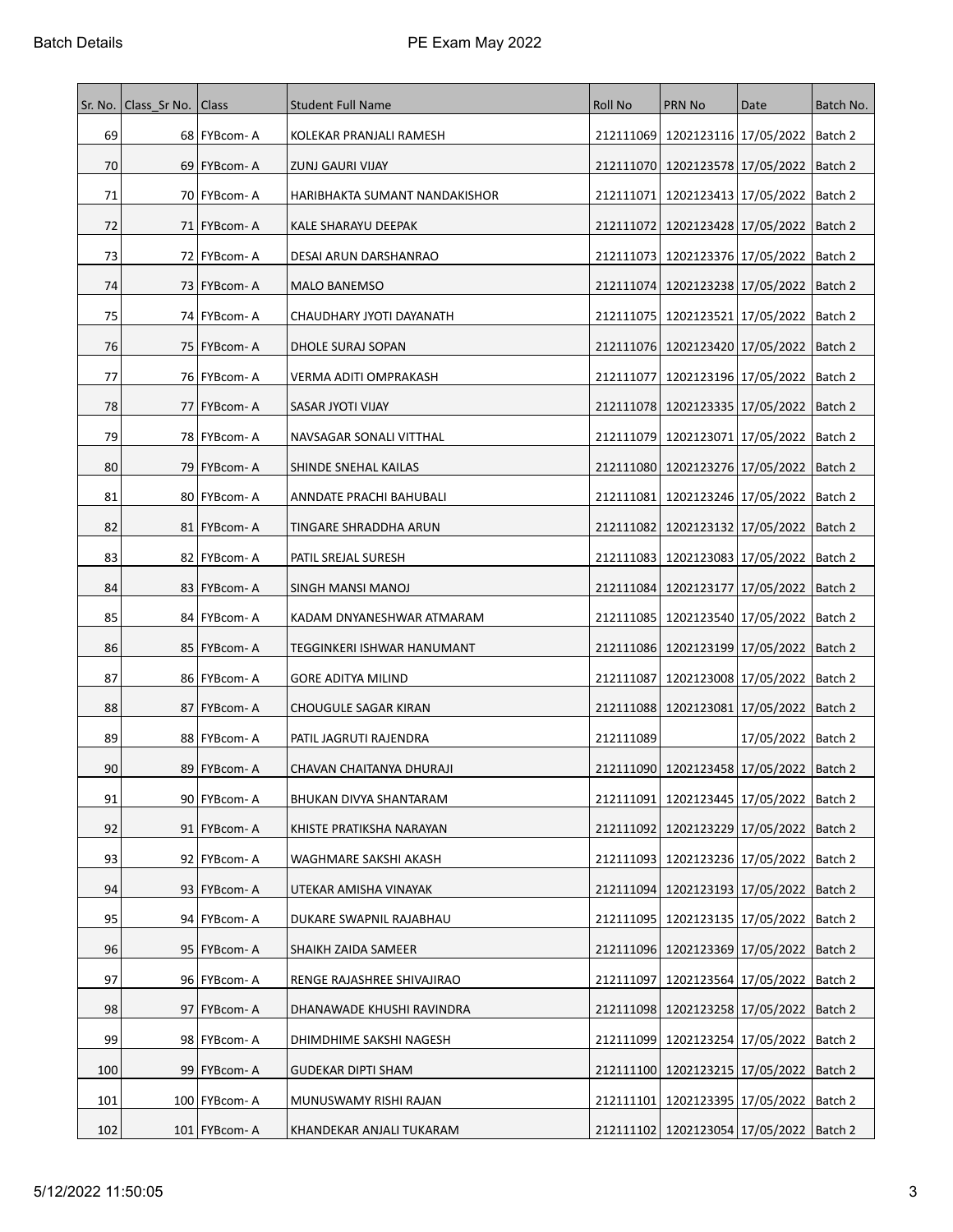| Sr. No. | Class Sr No.   Class |                    | <b>Student Full Name</b>       | Roll No   | PRN No                                        | Date                            | Batch No. |
|---------|----------------------|--------------------|--------------------------------|-----------|-----------------------------------------------|---------------------------------|-----------|
| 103     |                      | 102   FYBcom-A     | MOGAL MITESH DEVENDRA          |           | 212111103   1202123470   17/05/2022   Batch 2 |                                 |           |
| 104     |                      | 103 FYBcom-A       | <b>BHARADE SUKHADA PRADEEP</b> |           | 212111104 1202123087 17/05/2022               |                                 | Batch 2   |
| 105     |                      | 104   FYBcom-A     | PANCHAL ANKITA JAGANNATH       | 212111105 | 1202123033 17/05/2022                         |                                 | Batch 2   |
| 106     |                      | 105   FYBcom-A     | UTTEKAR NAGESH DINESH          |           | 212111106   1202123047   17/05/2022           |                                 | Batch 2   |
| 107     |                      | 106   FYBcom-A     | KADAM JAYASHREE RAJENDRA       | 212111107 | 1202123443 17/05/2022                         |                                 | Batch 2   |
| 108     |                      | 107   FYBcom-A     | KHANDELWAL SAKSHI SANJEEV      |           | 212111108 1202123587 17/05/2022   Batch 2     |                                 |           |
| 109     |                      | 108   FYBcom-A     | JAMDADE SIDDHI ANIL            | 212111109 | 1202123303 17/05/2022                         |                                 | Batch 2   |
| 110     |                      | 109 FYBcom-A       | TENGALE AKASH SHIVSHARAN       |           | 212111110   1202123291   17/05/2022           |                                 | Batch 2   |
| 111     |                      | 110   FYBcom-A     | NAIK SAHIL ABHIJIT             |           | 212111111   1202123020   17/05/2022           |                                 | Batch 2   |
| 112     |                      | $111$   FYBcom-A   | KHALE YASH PRADEEP             |           | 212111114   1202123542   17/05/2022           |                                 | Batch 2   |
| 113     |                      | 112   FYBcom-A     | UJAGARE DIPALI MAHADEV         |           | 212111115   1202123232   17/05/2022           |                                 | Batch 2   |
| 114     |                      | $113$   FYBcom- A  | SANKPAL DHANASHRI SANJAY       |           | 212111116   1202123411   17/05/2022   Batch 2 |                                 |           |
| 115     |                      | 114   FYBcom-A     | KUMBHAR SHREEHARI SAMPAT       | 212111117 | 1202123461   17/05/2022                       |                                 | Batch 2   |
| 116     |                      | $115$   FYBcom- A  | RAVDE HARSHADA LAHU            |           | 212111118   1202123536   17/05/2022           |                                 | Batch 2   |
| 117     |                      | 116 FYBcom-A       | MENON CHANDRIKA ANILKUMAR      |           | 212111119 1202123148 17/05/2022               |                                 | Batch 2   |
| 118     |                      | 117   FYBcom-A     | GANDHI DEEPALI JAYKUMAR        |           | 212111120   1202123294   17/05/2022           |                                 | Batch 2   |
| 119     |                      | 118   FYBcom-A     | MARATHE NUPUR ATUL             | 212111121 |                                               | 1202123224 17/05/2022   Batch 2 |           |
| 120     |                      | 119   FYBcom-A     | <b>GURANG PARAM VISHAL</b>     | 212111122 | 1202123412   17/05/2022                       |                                 | Batch 2   |
| 121     |                      | 120 FYBcom-A       | GAIKWAD DIKSHA DHANANJAY       |           | 212111123   1202123486   17/05/2022   Batch 2 |                                 |           |
| 122     |                      | 121   FYBcom-A     | MANDAVKAR RUTVIK RAMESH        |           | 212111124   1202123515   17/05/2022           |                                 | Batch 2   |
| 123     |                      | 122 FYBcom-A       | DATIR PRATIKSHA MOHAN          |           | 212111125   1202123414   17/05/2022   Batch 2 |                                 |           |
| 124     |                      | 123   FYBcom-B     | ADAGALE PRAJAKTA DEEPAK        |           | 212112201   1202123075   17/05/2022           |                                 | Batch 3   |
| 125     |                      | 124   FYBcom-B     | AHIRRAO AVANTI SADASHIV        |           | 212112202   1202123077   17/05/2022   Batch 3 |                                 |           |
| 126     |                      | 125   FYBcom-B     | ARASAN ARCHANA M               |           | 212112203   1202123591   17/05/2022           |                                 | Batch 3   |
| 127     |                      | 126 FYBcom-B       | BADADE ANIKET MANOHAR          |           | 212112204 1202123216 17/05/2022               |                                 | Batch 3   |
| 128     |                      | 127   FYBcom-B     | <b>BAGADE AKSHATA VITTHAL</b>  |           | 212112205   1202123017   17/05/2022           |                                 | Batch 3   |
| 129     |                      | 128 FYBcom-B       | BALAJI ANJALI BALAJI           |           | 212112206   1202123372   17/05/2022   Batch 3 |                                 |           |
| 130     |                      | $129$ FYBcom-B     | BEHERA MONALISA SHRIKANT       | 212112207 | 1202123430 17/05/2022 Batch 3                 |                                 |           |
| 131     |                      | 130 FYBcom-B       | BHALERAO ROHAN SANJAY          |           | 212112208 1202123476 17/05/2022 Batch 3       |                                 |           |
| 132     |                      | 131 FYBcom-B       | BHAWAL SHRIKRUSHNA DATTATRAY   |           | 212112209 1202123119 17/05/2022               |                                 | Batch 3   |
| 133     |                      | 132 FYBcom-B       | BHILARE NOOPUR DATTARAM        |           | 212112210 1202123167 17/05/2022               |                                 | Batch 3   |
| 134     |                      | 133   FYBcom-B     | CHAUDHARI ATHARVA DEEPAK       |           | 212112211   1202123140   17/05/2022   Batch 3 |                                 |           |
| 135     |                      | 134   FYBcom-B     | CHAVAN ARPITA MARUTI           |           | 212112213   1202123385   17/05/2022           |                                 | Batch 3   |
| 136     |                      | 135   $FYBcom - B$ | CHAVAN AMRUTA DATTATREY        |           | 212112214 1202123192 17/05/2022 Batch 3       |                                 |           |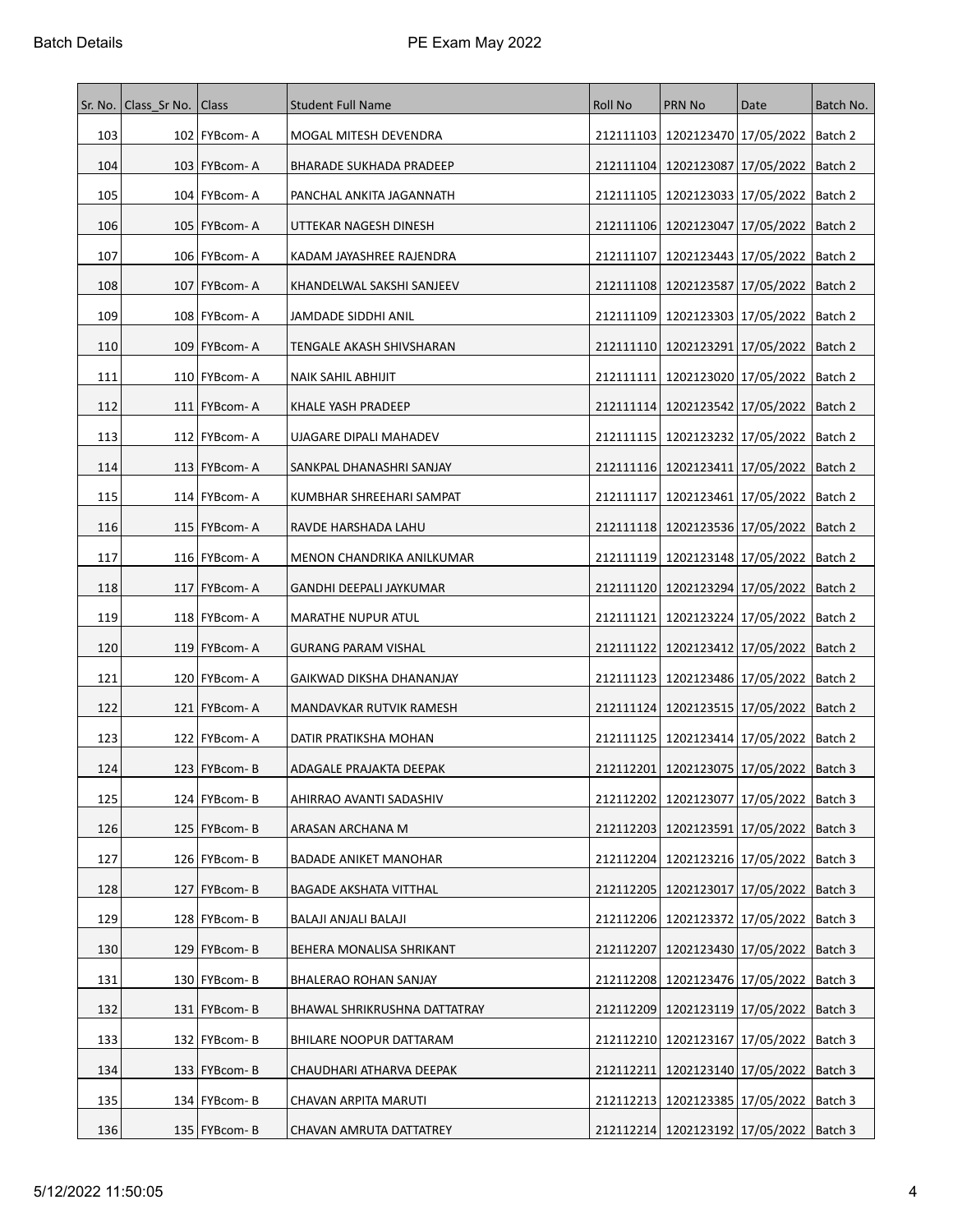| Sr. No. | Class Sr No. Class |                | <b>Student Full Name</b>     | <b>Roll No</b> | <b>PRN No</b>                                 | Date                              | Batch No. |
|---------|--------------------|----------------|------------------------------|----------------|-----------------------------------------------|-----------------------------------|-----------|
| 137     |                    | 136   FYBcom-B | CHOUDHARY DARSHAN CHETAN     |                | 212112215   1202123089   17/05/2022   Batch 3 |                                   |           |
| 138     |                    | 137   FYBcom-B | DAHIBHATE KAVERI RAJESH      | 212112217      | 1202123345   17/05/2022   Batch 3             |                                   |           |
| 139     |                    | 138   FYBcom-B | DEDGE ADITYA AMOL            |                | 212112218   1202123581   17/05/2022   Batch 3 |                                   |           |
| 140     |                    | 139   FYBcom-B | DENGALE SANIKA SUDHIRKUMAR   |                | 212112219   1202123505   17/05/2022   Batch 3 |                                   |           |
| 141     |                    | 140   FYBcom-B | DESHMUKH NIKITA PANDURANG    | 212112220      | 1202123439   17/05/2022   Batch 3             |                                   |           |
| 142     |                    | $141$ FYBcom-B | DHENDE DIVYA RAVINDRA        | 212112221      | 1202123170   17/05/2022   Batch 3             |                                   |           |
| 143     |                    | 142   FYBcom-B | DHENE SAKSHI VINAYAK         | 212112222      | 1202123392 17/05/2022  Batch 3                |                                   |           |
| 144     |                    | 143   FYBcom-B | DHOTRE PRAJWAL SHRINIVAS     | 212112223      |                                               | 17/05/2022   Batch 3              |           |
| 145     |                    | 144   FYBcom-B | DONTAL UMESH PRABHU          |                | 212112224 1202123233 17/05/2022   Batch 3     |                                   |           |
| 146     |                    | 145   FYBcom-B | DUDUSKAR TUSHAR SUNIL        |                | 212112225   1202123435   17/05/2022   Batch 3 |                                   |           |
| 147     |                    | 146   FYBcom-B | <b>FASALE DURGA BALU</b>     |                | 212112226   1202123338   17/05/2022   Batch 3 |                                   |           |
| 148     |                    | 147   FYBcom-B | GADEKAR VISHAL SANJAY        | 212112227      | 1202123245   17/05/2022   Batch 3             |                                   |           |
| 149     |                    | 148   FYBcom-B | <b>GADHAVE PRATIK TANAJI</b> |                | 212112228   1202123159   17/05/2022   Batch 3 |                                   |           |
| 150     |                    | 149   FYBcom-B | GAIKWAD PRATIKSHA PRASHANT   |                | 212112229   1202123076   17/05/2022   Batch 3 |                                   |           |
| 151     |                    | 150   FYBcom-B | GANJAILA GANESH LAXMAN       |                | 212112230   1202123234   17/05/2022   Batch 3 |                                   |           |
| 152     |                    | 151   FYBcom-B | GHODAKE PRASHANT NAGNATH     | 212112231      | 1202123237   17/05/2022   Batch 3             |                                   |           |
| 153     |                    | 152   FYBcom-B | <b>GODAKE PARTH SACHIN</b>   |                | 212112232   1202123200   17/05/2022   Batch 3 |                                   |           |
| 154     |                    | 153   FYBcom-B | GOGARKAR JANHAVI PRAMOD      |                | 212112233   1202123213   17/05/2022   Batch 3 |                                   |           |
| 155     |                    | 154 FYBcom-B   | GOSWAMI ASHISH MUKESH        |                | 212112234   1202123101   17/05/2022   Batch 3 |                                   |           |
| 156     |                    | 155   FYBcom-B | HOLKAR SONAM KESHAV          |                | 212112235   1202123251   17/05/2022   Batch 3 |                                   |           |
| 157     |                    | 156   FYBcom-B | <b>INGLE SUSHANT SANJAY</b>  |                | 212112236   1202123290   17/05/2022   Batch 3 |                                   |           |
| 158     |                    | 157   FYBcom-B | JADHAV SHRUTI KAILAS         |                | 212112237 1202123090 17/05/2022   Batch 3     |                                   |           |
| 159     |                    | 158 FYBcom-B   | JADHAV ANJALI BAJRANG        |                | 212112238 1202123136 17/05/2022   Batch 3     |                                   |           |
| 160     |                    | $159$ FYBcom-B | JADHAV ABHISHEK VIJAY        | 212112239      |                                               | 17/05/2022   Batch 3              |           |
| 161     |                    | 160   FYBcom-B | JADHAV VAIBHAVI DATTATRAY    |                | 212112240   1202123058   17/05/2022   Batch 3 |                                   |           |
| 162     |                    | 161   FYBcom-B | JADHAV OMKAR EKNATH          | 212112241      |                                               | 1202123280   17/05/2022   Batch 3 |           |
| 163     |                    | 162 FYBcom-B   | JAGTAP SHIVANI KISHOR        |                | 212112242 1202123416 17/05/2022   Batch 3     |                                   |           |
| 164     |                    | $163$ FYBcom-B | KADAM DHANASHRI AUDUMBAR     |                | 212112243   1202123396   17/05/2022   Batch 3 |                                   |           |
| 165     |                    | 164   FYBcom-B | KAHUR DIPTI DATTATRAY        |                | 212112244   1202123209   17/05/2022   Batch 3 |                                   |           |
| 166     |                    | 165   FYBcom-B | KALYANKAR ANMOL SHANKAR      |                | 212112245   1202122999   17/05/2022   Batch 3 |                                   |           |
| 167     |                    | 166   FYBcom-B | KAMBLE SAURABH MAHENDRA      |                | 212112246   1202123307   17/05/2022   Batch 3 |                                   |           |
| 168     |                    | $167$ FYBcom-B | KAMBLE SWAPNIL SIDDHARTH     | 212112247      | 1202123240   17/05/2022   Batch 3             |                                   |           |
| 169     |                    | 168   FYBcom-B | KAMBLE SUNIL SUDHAKAR        |                | 212112248   1202123320   17/05/2022           |                                   | Batch 3   |
| 170     |                    | $169$ FYBcom-B | KARNEKAR ANUSHKA RAJENDRA    |                | 212112249 1202123111 17/05/2022   Batch 3     |                                   |           |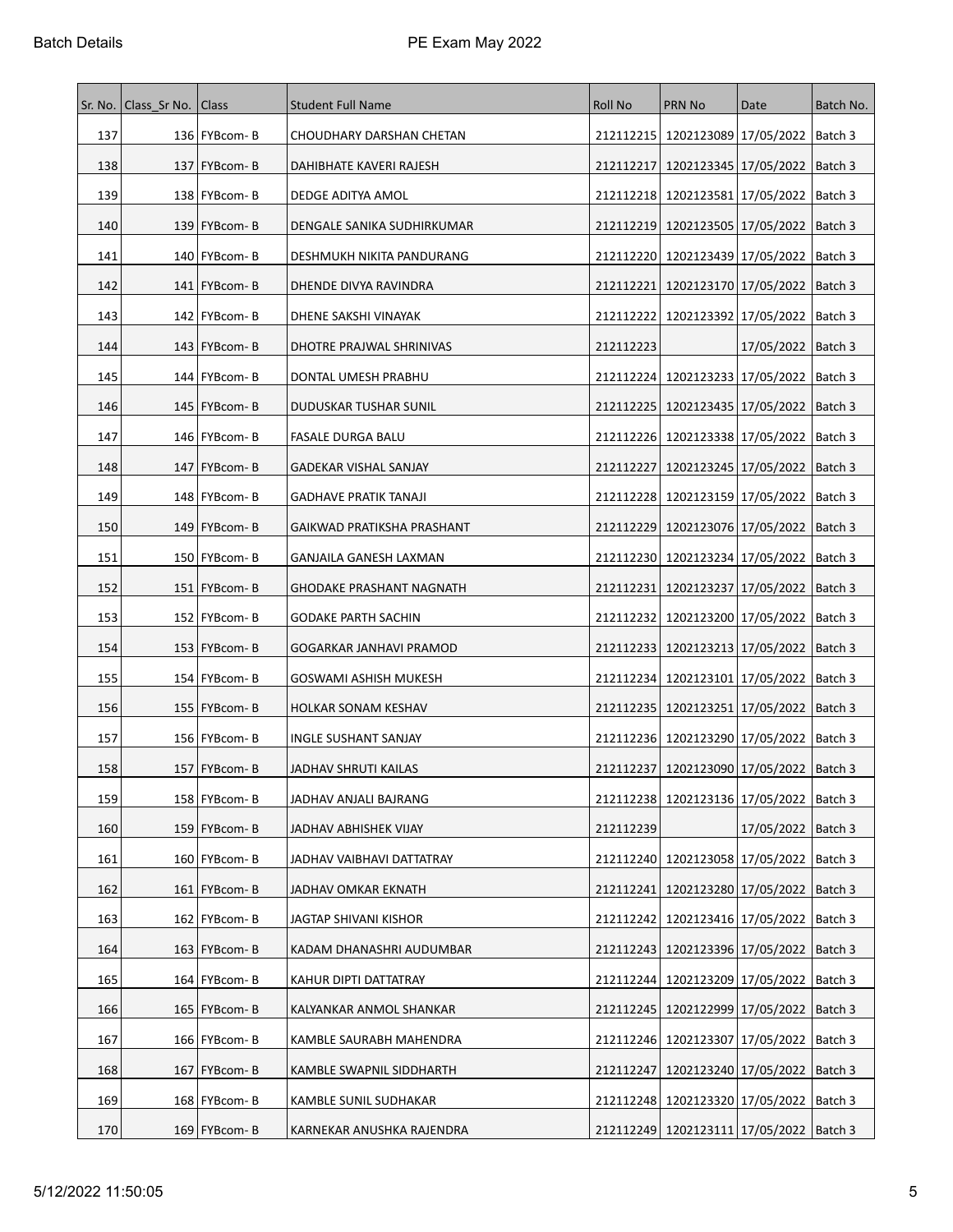|     | Sr. No.   Class_Sr No. | Class          | <b>Student Full Name</b>   | Roll No   | PRN No                                        | Date                              | Batch No. |
|-----|------------------------|----------------|----------------------------|-----------|-----------------------------------------------|-----------------------------------|-----------|
| 171 |                        | 170   FYBcom-B | KATKAM SAHIL VINAYAK       | 212112250 |                                               | 1202123575 17/05/2022   Batch 3   |           |
| 172 |                        | $171$ FYBcom-B | KEDARE ADITYA VINOD        | 212112251 | 1202123492 17/05/2022                         |                                   | Batch 3   |
| 173 |                        | 172   FYBcom-B | KHADKE TEJASWINI GANESH    | 212112252 | 1202123174 17/05/2022                         |                                   | Batch 3   |
| 174 |                        | 173   FYBcom-B | KHAIRWAD MEGHA SAMBHAJI    | 212112253 | 1202123197   17/05/2022                       |                                   | Batch 3   |
| 175 |                        | 174   FYBcom-B | KHEDEKAR AYUSH NAGESH      | 212112254 | 1202123150 17/05/2022                         |                                   | Batch 3   |
| 176 |                        | 175   FYBcom-B | KHISTE KRISHNA ANANTA      | 212112255 |                                               | 1202123580 17/05/2022   Batch 3   |           |
| 177 |                        | 176   FYBcom-B | KULKARNI SAKSHI RAVINDRA   | 212112256 | 1202123085   17/05/2022                       |                                   | Batch 3   |
| 178 |                        | 176   FYBcom-B | KULKARNI SAKSHI RAVINDRA   |           | 212112256   1201970938   17/05/2022           |                                   | Batch 3   |
| 179 |                        | 177   FYBcom-B | LONDHE VANDANA SANJAY      | 212112257 |                                               | 17/05/2022                        | Batch 3   |
| 180 |                        | $178$ FYBcom-B | MAHADIK NEHA VIJAY         | 212112259 | 1202123225   17/05/2022                       |                                   | Batch 3   |
| 181 |                        | 179   FYBcom-B | MAHINDRAKAR VISHWA NARSING | 212112260 | 1202123244 17/05/2022                         |                                   | Batch 3   |
| 182 |                        | 180   FYBcom-B | MALVADKAR MILIND MOHAN     | 212112261 |                                               | 1202123485   17/05/2022   Batch 3 |           |
| 183 |                        | 181   FYBcom-B | MANDAVKAR SANIKA RAVINDRA  | 212112262 | 1202123474 17/05/2022                         |                                   | Batch 4   |
| 184 |                        | 182   FYBcom-B | <b>MANE RADHIKA SURESH</b> | 212112263 | 1202123061 17/05/2022                         |                                   | Batch 4   |
| 185 |                        | 183   FYBcom-B | MANE PALLAVI SHANKAR       | 212112264 | 1202123478 17/05/2022                         |                                   | Batch 4   |
| 186 |                        | 184 FYBcom-B   | MHASKE ROHINI GANESH       | 212112265 | 1202123360 17/05/2022                         |                                   | Batch 4   |
| 187 |                        | 185   FYBcom-B | MORE OMKAR RAJU            | 212112266 |                                               | 1202123278 17/05/2022             | Batch 4   |
| 188 |                        | 186   FYBcom-B | MORE ABHIJIT ASHOK         | 212112267 | 1202123475   17/05/2022                       |                                   | Batch 4   |
| 189 |                        | 187   FYBcom-B | MULANI NAAZ SHERKHAN       |           | 212112268   1202123331   17/05/2022   Batch 4 |                                   |           |
| 190 |                        | 188   FYBcom-B | NAIKWADE RUPALI KALYAN     | 212112269 | 1202145301   17/05/2022                       |                                   | Batch 4   |
| 191 |                        | 189 FYBcom-B   | NATU SMITA SHAHAJI         |           | 212112270   1202123113   17/05/2022   Batch 4 |                                   |           |
| 192 |                        | 190   FYBcom-B | NILANGEKAR MANDAR MANGESH  | 212112271 | 1202123030 17/05/2022   Batch 4               |                                   |           |
| 193 |                        | 191   FYBcom-B | ORSE MANISH ANIL           |           | 212112272   1202123293   17/05/2022   Batch 4 |                                   |           |
| 194 |                        | 192   FYBcom-B | ORSE CHAITRALI SHANKAR     | 212112273 | 1202123299 17/05/2022                         |                                   | Batch 4   |
| 195 |                        | 193   FYBcom-B | PANDIT CHAITALI SANJAY     | 212112274 |                                               | 1202123106 17/05/2022             | Batch 4   |
| 196 |                        | 194   FYBcom-B | PASWAN VISHWAS OMKAR       | 212112275 | 1202123296 17/05/2022                         |                                   | Batch 4   |
| 197 |                        | 195   FYBcom-B | PATANKAR ADITYA SANDESH    |           | 212112276   1202123318   17/05/2022   Batch 4 |                                   |           |
| 198 |                        | 196 FYBcom-B   | PATIL CHAITANYA SURYAKANT  | 212112277 |                                               | 1202122990 17/05/2022 Batch 4     |           |
| 199 |                        | 197   FYBcom-B | PAWAR ANGEL ARVIND         | 212112278 |                                               | 1202123440   17/05/2022           | Batch 4   |
| 200 |                        | 198   FYBcom-B | PINGALE SIDDHARTH RAHUL    | 212112279 |                                               | 1202123315 17/05/2022             | Batch 4   |
| 201 |                        | 199   FYBcom-B | RAJBHAR BINDIYA JAGDISH    | 212112280 |                                               | 1202123401   17/05/2022           | Batch 4   |
| 202 |                        | 200   FYBcom-B | RANSINGH SAKSHI RAGHUNATH  | 212112281 |                                               | 1202123548 17/05/2022   Batch 4   |           |
| 203 |                        | 201   FYBcom-B | RAO TEJPAL HANUMANSINGH    | 212112282 | 1202123156 17/05/2022                         |                                   | Batch 4   |
| 204 |                        | 202   FYBcom-B | RAUT PRIYAL GANESH         |           | 212112283   1202123418   17/05/2022   Batch 4 |                                   |           |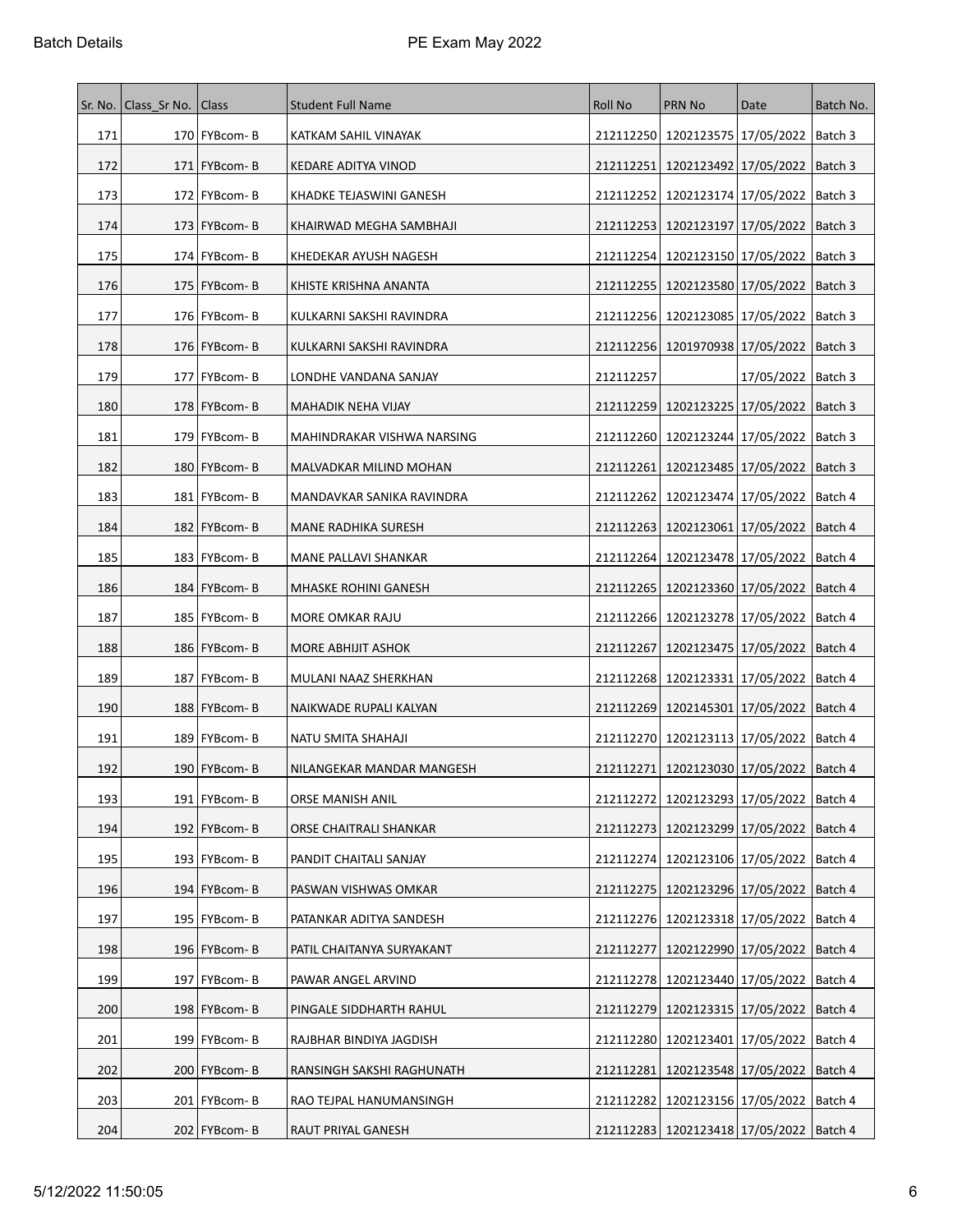| Sr. No. | Class Sr No.   Class |                | <b>Student Full Name</b>      | Roll No   | PRN No                                        | Date                              | Batch No. |
|---------|----------------------|----------------|-------------------------------|-----------|-----------------------------------------------|-----------------------------------|-----------|
| 205     |                      | 203   FYBcom-B | RENUSE DIVYA GAJANAN          |           | 212112284 1202123359 17/05/2022 Batch 4       |                                   |           |
| 206     |                      | 204   FYBcom-B | SAHARE HEMLATA ASHOK          |           | 212112285   1202123327   17/05/2022           |                                   | Batch 4   |
| 207     |                      | 205   FYBcom-B | SALUNKE NISHA CHANDRAKANT     | 212112286 | 1202123455   17/05/2022                       |                                   | Batch 4   |
| 208     |                      | 206   FYBcom-B | SALUNKE SAKSHI SHAILESH       | 212112287 |                                               | 1202123541   17/05/2022   Batch 4 |           |
| 209     |                      | 207   FYBcom-B | SALUNKE VAISHNAVI SHANKAR     |           | 212112288   1202123352   17/05/2022           |                                   | Batch 4   |
| 210     |                      | 208   FYBcom-B | SALVE VIJAYA AMBADAS          |           | 212112289 1202123295 17/05/2022               |                                   | Batch 4   |
| 211     |                      | 209   FYBcom-B | SAMUDRE SANJEEV SANJEEV       |           | 212112290   1202123509   17/05/2022           |                                   | Batch 4   |
| 212     |                      | 210   FYBcom-B | SANGADE ATHARVA DEEPAK        | 212112291 | 1202123255   17/05/2022                       |                                   | Batch 4   |
| 213     |                      | 211   FYBcom-B | SASAR SANSKRUTI BAJRANG       |           | 212112292   1202123344   17/05/2022           |                                   | Batch 4   |
| 214     |                      | 212   FYBcom-B | SAWANT SHREEVIDYA SHASHIKANT  |           | 212112293 1202123375 17/05/2022               |                                   | Batch 4   |
| 215     |                      | 213   FYBcom-B | SHAIKH ALFIYA AFZAL           |           | 212112294   1202123281   17/05/2022           |                                   | Batch 4   |
| 216     |                      | 214   FYBcom-B | SHAIKH MAHEK AJRAIL           |           | 212112295   1202123332   17/05/2022   Batch 4 |                                   |           |
| 217     |                      | 215   FYBcom-B | SHELAR SHRUTI NITIN           |           | 212112296   1202123379   17/05/2022           |                                   | Batch 4   |
| 218     |                      | 216   FYBcom-B | SHELAR ARYAN TULSHIRAM        | 212112297 | 1202123568 17/05/2022                         |                                   | Batch 4   |
| 219     |                      | 217   FYBcom-B | SHELAR NIHAL SANDEEP          |           | 212112298 1202123179 17/05/2022               |                                   | Batch 4   |
| 220     |                      | 218   FYBcom-B | SHINDE VAISHNAVI SHANTARAM    |           | 212112299   1202123306   17/05/2022           |                                   | Batch 4   |
| 221     |                      | 219   FYBcom-B | SURYAWANSHI TUSHAR VITTHAL    |           | 212112300   1202123166   17/05/2022   Batch 4 |                                   |           |
| 222     |                      | 220   FYBcom-B | SUTAR SWATI SHRIKANT          | 212112301 | 1202123158   17/05/2022                       |                                   | Batch 4   |
| 223     |                      | 221   FYBcom-B | SUTHAR CHANCHAL SANGARAM      |           | 212112302   1202123038   17/05/2022   Batch 4 |                                   |           |
| 224     |                      | 222   FYBcom-B | SWAMI ANAND GANGADHAR         |           | 212112303   1202123571   17/05/2022           |                                   | Batch 4   |
| 225     |                      | 223 FYBcom-B   | THAPA RABINA                  |           | 212112304   1202123040   17/05/2022   Batch 4 |                                   |           |
| 226     |                      | 224   FYBcom-B | UTTEKAR DIPTI VILAS           |           | 212112305   1202123223   17/05/2022   Batch 4 |                                   |           |
| 227     |                      | 225   FYBcom-B | VARUDE SANIKA MAHENDRA        |           | 212112306   1202123348   17/05/2022   Batch 4 |                                   |           |
| 228     |                      | 226   FYBcom-B | VIDHATE SAKSHI DEVRAM         |           | 212112307   1202123444   17/05/2022           |                                   | Batch 4   |
| 229     |                      | 227   FYBcom-B | VISHWAKARMA SANDHYA RAMESH    |           | 212112308   1202123269   17/05/2022           |                                   | Batch 4   |
| 230     |                      | 228 FYBcom-B   | WANI SHREYA VINOD             |           | 212112309   1202123457   17/05/2022           |                                   | Batch 4   |
| 231     |                      | 229 FYBcom-B   | YADAV RISHU LALLAN            |           | 212112310 1202123362 17/05/2022   Batch 4     |                                   |           |
| 232     |                      | 230 FYBcom-B   | YAMGAR ATHARV RAVSAHEB        |           | 212112311   1202123093   17/05/2022   Batch 4 |                                   |           |
| 233     |                      | 231   FYBcom-B | HUNJAN BHAARAT RAJESH         | 212112312 | 1202123406 17/05/2022                         |                                   | Batch 4   |
| 234     |                      | 232 FYBcom-B   | SANDIKAR PRAJWAL PURUSHOTTAM  |           | 212112313   1202123005   17/05/2022           |                                   | Batch 4   |
| 235     |                      | 233   FYBcom-B | VISHWAKARMA MINAKSHI NANHELAL |           | 212112314   1202123480   17/05/2022           |                                   | Batch 4   |
| 236     |                      | 234 FYBcom-B   | PATIL SWARAJ NARESHKUMAR      |           | 212112315   1202123206   17/05/2022   Batch 4 |                                   |           |
| 237     |                      | 235   FYBcom-B | RAUT ATHARV PANDURANG         |           | 212112316   1202123205   17/05/2022           |                                   | Batch 4   |
| 238     |                      | 236 FYBcom-B   | BALWADKAR SAKSHI SANJAY       |           | 212112317 1202123072 17/05/2022 Batch 4       |                                   |           |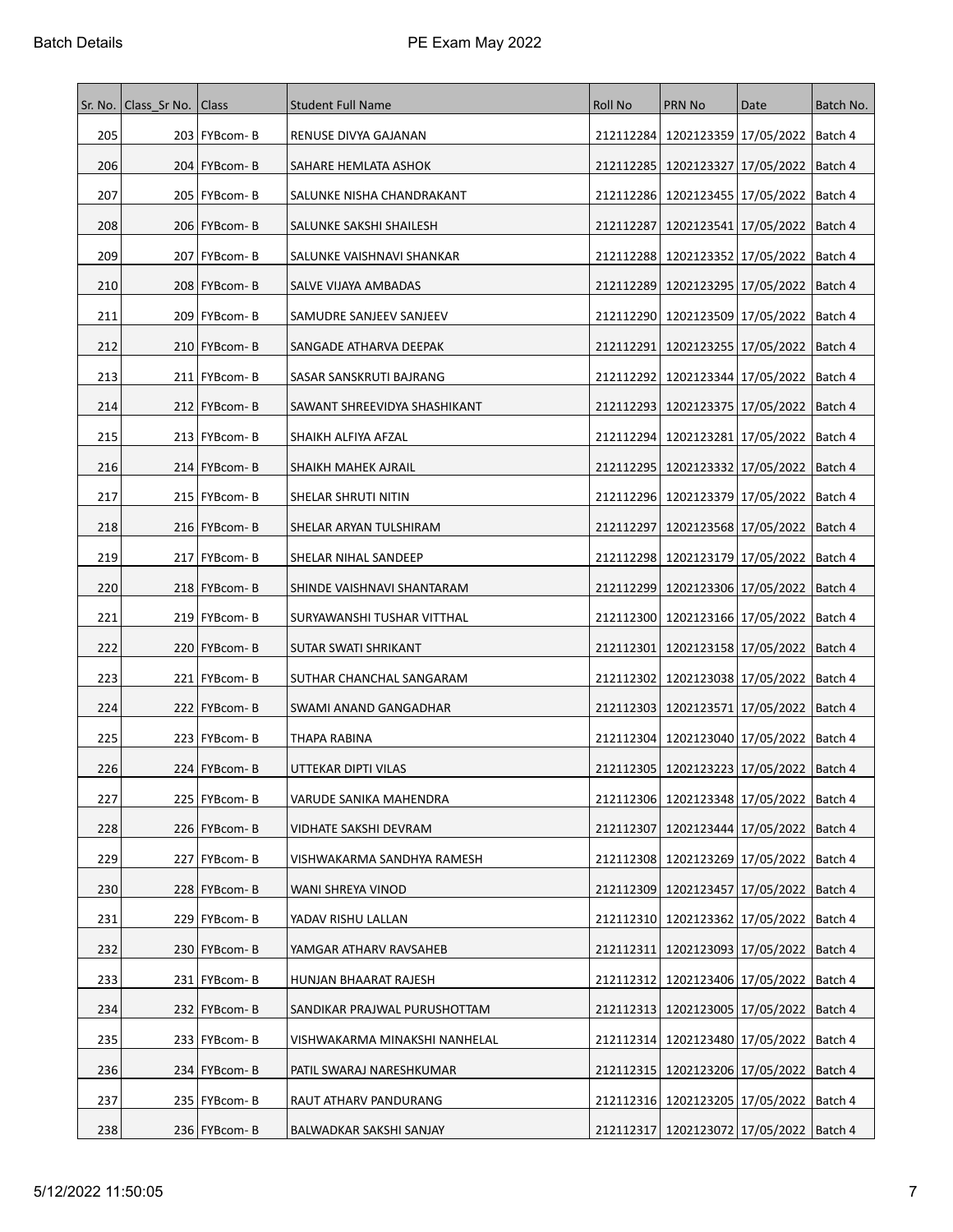| Sr. No. | Class Sr No.   Class |                 | <b>Student Full Name</b>       | Roll No   | <b>PRN No</b>                                | Date                             | Batch No. |
|---------|----------------------|-----------------|--------------------------------|-----------|----------------------------------------------|----------------------------------|-----------|
| 239     |                      | 237 FYBcom-B    | <b>MANKAR SHUBHAM NITIN</b>    |           | 212112318 1202123041 17/05/2022              |                                  | Batch 4   |
| 240     |                      | 238 FYBcom-B    | <b>KAKADE MITHALI ROHIDAS</b>  |           | 212112319   1202123465   17/05/2022          |                                  | Batch 4   |
| 241     |                      | 239   FYBcom-B  | JADHAV PRANJAL ANAND           | 212112320 | 1202123463 17/05/2022                        |                                  | Batch 4   |
| 242     |                      | 240   FYBcom-C  | ANGARAKH AVINASH RAMDAS        | 212113401 | 1202123454   18/05/2022                      |                                  | Batch1    |
| 243     |                      | 241   FYBcom-C  | BANSODE POOJA SANTOSH          | 212113402 | 1202123242   18/05/2022                      |                                  | Batch1    |
| 244     |                      | 242   FYBcom-C  | <b>BARIDE SARTHAK MAHESH</b>   | 212113403 | 1202123133   18/05/2022                      |                                  | Batch1    |
| 245     |                      | 243   FYBcom-C  | BHAGAT TEJASWINI AMARKANT      | 212113404 | 1202123195   18/05/2022                      |                                  | Batch1    |
| 246     |                      | 244   FYBcom- C | BHAGWAT VAIBHAV BALAJI         | 212113405 | 1202123500   18/05/2022                      |                                  | Batch1    |
| 247     |                      | 245   FYBcom-C  | <b>BHALE PUSHKAR KEDAR</b>     | 212113406 | 1202123222   18/05/2022                      |                                  | Batch1    |
| 248     |                      | 246   FYBcom- C | BHAMARE GAYATRI SURAJ          | 212113407 | 1202123469 18/05/2022                        |                                  | Batch1    |
| 249     |                      | 247   FYBcom- C | BHANDARI ANANYA MAHESH         | 212113408 | 1202123473   18/05/2022                      |                                  | Batch1    |
| 250     |                      | 248   FYBcom-C  | BHARATE MOHINI SHIVAJI         | 212113409 |                                              | 1202123138   18/05/2022   Batch1 |           |
| 251     |                      | 249   FYBcom-C  | BHATKAR KOMAL BHIMRAO          | 212113410 | 1202123277   18/05/2022                      |                                  | Batch1    |
| 252     |                      | 250 FYBcom- C   | BHAVSAR OM DHARESH             | 212113411 | 1202123142 18/05/2022                        |                                  | Batch1    |
| 253     |                      | 251 FYBcom- C   | BHEGADE SHRAVANI BHARAT        | 212113412 | 1202123337 18/05/2022                        |                                  | Batch1    |
| 254     |                      | 252   FYBcom- C | BHOSALE DIKSHA RAJENDRA        | 212113413 | 1202123217 18/05/2022                        |                                  | Batch1    |
| 255     |                      | 253   FYBcom-C  | BHOSALE VAISHNAVI BAPU         | 212113414 | 1202123272 18/05/2022                        |                                  | Batch1    |
| 256     |                      | 254 FYBcom-C    | <b>BORDE PRASAD SATISH</b>     | 212113415 | 1202123419   18/05/2022                      |                                  | Batch1    |
| 257     |                      | 255   FYBcom-C  | CHAKWATE ISHA SURENDRA         |           | 212113416   1202123019   18/05/2022          |                                  | Batch1    |
| 258     |                      | 256   FYBcom-C  | CHANDRAKANT KADAM SHRUTI       | 212113417 | 1202123490 18/05/2022                        |                                  | Batch1    |
| 259     |                      | 257   FYBcom-C  | CHASKAR RUTUJA RAKESH          |           | 212113418   1202123556   18/05/2022          |                                  | Batch1    |
| 260     |                      | 258   FYBcom-C  | CHATUR MADHAV SUDHIR           |           | 212113419   1202123214   18/05/2022          |                                  | Batch1    |
| 261     |                      | 259 FYBcom-C    | CHIGANOOR MAREMMA AAYALAPPA    |           | 212113420 1202123247 18/05/2022   Batch1     |                                  |           |
| 262     |                      | 260 FYBcom-C    | CHOUDHARI SWAPNIL KAKA         | 212113421 | 1202123131   18/05/2022                      |                                  | Batch1    |
| 263     |                      | 261 FYBcom-C    | DAMODARE PAYAL DINESH          | 212113422 | 1202123343 18/05/2022                        |                                  | Batch1    |
| 264     |                      | 262 FYBcom-C    | DEORAJ SNEHAPRABHA RAVINDRA    | 212113423 | 1202123589   18/05/2022                      |                                  | Batch1    |
| 265     |                      | $263$ FYBcom-C  | DEVKATE PRAFUL NAMDEV          | 212113424 | 1202123422 18/05/2022                        |                                  | Batch1    |
| 266     |                      | 264 FYBcom-C    | DEVLAPURE VIKRAMADITYA PRAKASH | 212113425 | 1202123284 18/05/2022                        |                                  | Batch1    |
| 267     |                      | 265   FYBcom-C  | DHADAVE ATHARVA ANIL           |           | 212113426   1202123141   18/05/2022          |                                  | Batch1    |
| 268     |                      | 266 FYBcom-C    | DIGHE SHUBHANGI RAJESH         | 212113427 |                                              | 1202123210   18/05/2022          | Batch1    |
| 269     |                      | 267 FYBcom-C    | DUDHWADE ASHWINI GAUTAM        |           | 212113428   1202123149   18/05/2022          |                                  | Batch1    |
| 270     |                      | 268 FYBcom-C    | GAIKWAD SANIKA ASHOK           | 212113429 |                                              | 1202123452 18/05/2022 Batch1     |           |
| 271     |                      | 269 FYBcom-C    | GAIKWAD SANSKRUTI BHARAT       |           | 212113430   1202123063   18/05/2022          |                                  | Batch1    |
| 272     |                      | 270 FYBcom-C    | GAIKWAD SAURABH BABAN          |           | 212113431   1202123270   18/05/2022   Batch1 |                                  |           |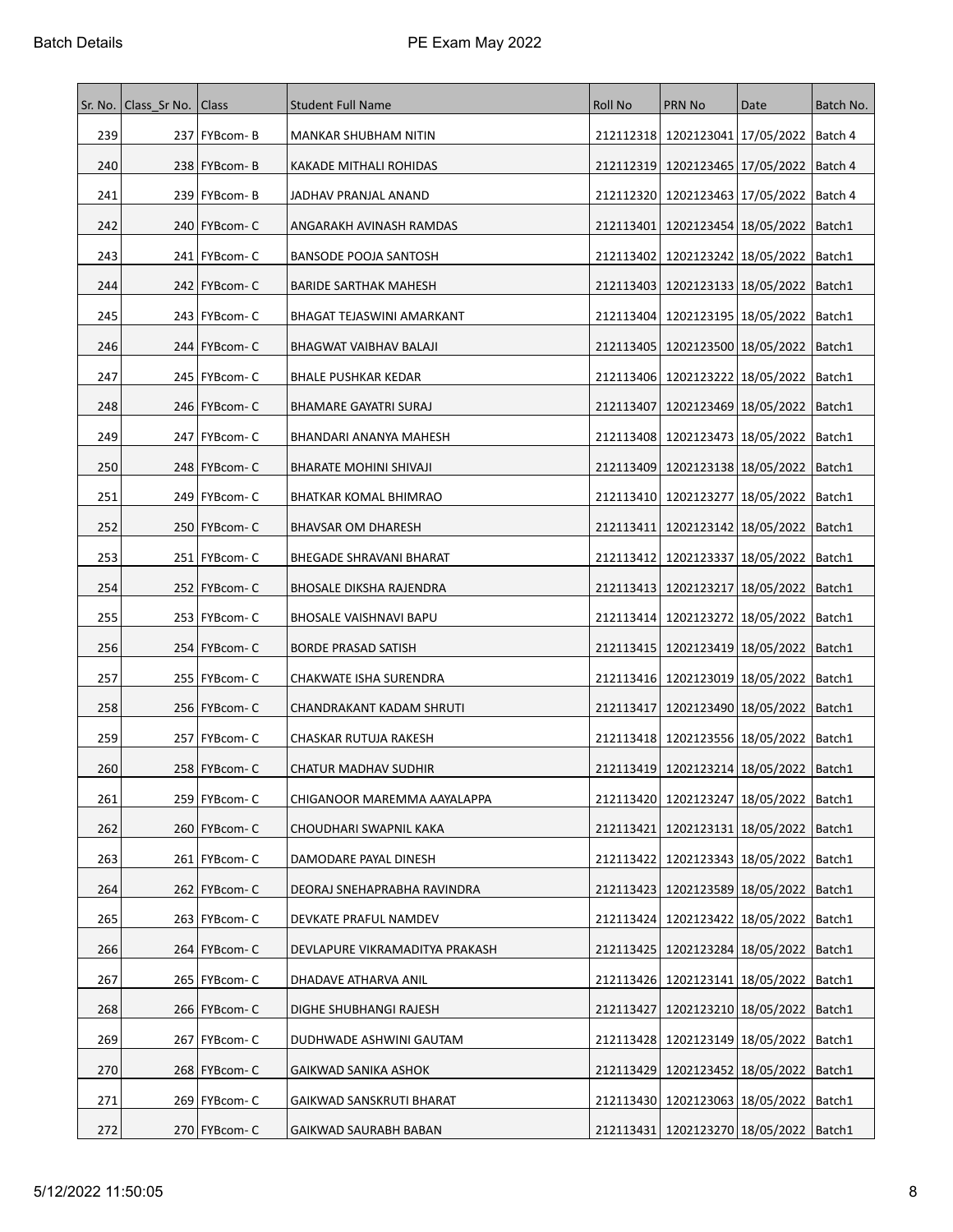| Sr. No. | Class Sr No.   Class |                 | <b>Student Full Name</b>     | Roll No   | <b>PRN No</b>                                 | Date                             | Batch No. |
|---------|----------------------|-----------------|------------------------------|-----------|-----------------------------------------------|----------------------------------|-----------|
| 273     |                      | 271 FYBcom-C    | GAIKWAD YASH MARUTI          | 212113432 | 1202123365   18/05/2022                       |                                  | Batch1    |
| 274     |                      | 272   FYBcom- C | <b>GHADGE SAKSHI ANKUSH</b>  |           | 212113433   1202123467   18/05/2022           |                                  | Batch1    |
| 275     |                      | 273   FYBcom- C | GHODAKE RUTUJA KASHINATH     | 212113435 | 1202123434 18/05/2022                         |                                  | Batch1    |
| 276     |                      | 274   FYBcom-C  | <b>GHORBAND ANAND BALAJI</b> |           | 212113436   1202123391   18/05/2022           |                                  | Batch1    |
| 277     |                      | 275   FYBcom- C | GIRAMKAR KUNAL RAJENDRA      | 212113437 | 1202122993   18/05/2022                       |                                  | Batch1    |
| 278     |                      | 276   FYBcom-C  | <b>GOPALE RITESH KAILAS</b>  |           | 212113438   1202123062   18/05/2022           |                                  | Batch1    |
| 279     |                      | 277   FYBcom- C | JADHAV AMRUTA PRABHAKAR      | 212113439 | 1202123001   18/05/2022                       |                                  | Batch1    |
| 280     |                      | 278   FYBcom-C  | JADHAV RAJLAXMI SURESH       |           | 212113440   1202122992   18/05/2022           |                                  | Batch1    |
| 281     |                      | 279   FYBcom-C  | JADHAV RUTUJA RAJENDRA       | 212113441 |                                               | 18/05/2022                       | Batch1    |
| 282     |                      | 280 FYBcom-C    | JOGDAND MANGAL KUSHINATH     | 212113443 | 1202123471   18/05/2022                       |                                  | Batch1    |
| 283     |                      | 281   FYBcom-C  | JOSHI KALYANI CHANDRAKANT    | 212113444 | 1202123425   18/05/2022                       |                                  | Batch1    |
| 284     |                      | 282   FYBcom-C  | KADAM MANDA RAHUL            |           | 212113445   1202123562   18/05/2022   Batch1  |                                  |           |
| 285     |                      | 283   FYBcom- C | KADAM SAMRUDDHI SAMBHAJI     | 212113446 | 1202123472   18/05/2022                       |                                  | Batch1    |
| 286     |                      | 284   FYBcom- C | KAIKADI SHIVANI NARAYAN      | 212113447 | 1202123519 18/05/2022                         |                                  | Batch1    |
| 287     |                      | 285   FYBcom- C | KALBHOR SNEHAL TUKARAM       | 212113448 | 1202123283   18/05/2022                       |                                  | Batch1    |
| 288     |                      | 286   FYBcom-C  | KAMBLE VASANTI PRAFULL       |           | 212113449 1202123371 18/05/2022               |                                  | Batch1    |
| 289     |                      | 287   FYBcom-C  | KAMBLE SUDESH BAPU           |           | 212113450   1202123036   18/05/2022           |                                  | Batch1    |
| 290     |                      | 288   FYBcom-C  | KARKE PRIYANKA SHIVAJI       | 212113451 | 1202123433 18/05/2022                         |                                  | Batch1    |
| 291     |                      | 289 FYBcom-C    | KARKUD GAURAV RAJARAM        | 212113452 | 1202123094 18/05/2022                         |                                  | Batch1    |
| 292     |                      | 290   FYBcom-C  | KAROTE PRADNYA HEMANT        | 212113453 | 1202123527   18/05/2022                       |                                  | Batch1    |
| 293     |                      | 291 FYBcom-C    | KASHID ADESH MAHESH          | 212113454 |                                               | 1202123363   18/05/2022   Batch1 |           |
| 294     |                      | 292   FYBcom-C  | KASHID ANIKET DATTATRAYA     | 212113455 | 1202123394   18/05/2022                       |                                  | Batch1    |
| 295     |                      | 293   FYBcom-C  | KATE SANJANA DATTATRAY       |           | 212113456   1202123006   18/05/2022   Batch1  |                                  |           |
| 296     |                      | 294 FYBcom-C    | KATHE YUVRAJ ANESH           | 212113457 | 1202123013   18/05/2022                       |                                  | Batch1    |
| 297     |                      | 295   FYBcom- C | KAWADE TANMAY GANESH         |           | 212113458   1202123050   18/05/2022           |                                  | Batch1    |
| 298     |                      | 296 FYBcom-C    | KEDARI PRASHANT SUDAM        | 212113459 | 1202123482   18/05/2022                       |                                  | Batch1    |
| 299     |                      | 297   FYBcom-C  | KHANDE SALONI LAXMAN         |           | 212113460   1202123488   18/05/2022           |                                  | Batch1    |
| 300     |                      | 298 FYBcom- C   | KHETAWAT TULSHIBAI GANGARAM  | 212113461 | 1202123559 18/05/2022                         |                                  | Batch1    |
| 301     |                      | 299   FYBcom-C  | KHOPADE SHWETA RAVINDRA      | 212113462 | 1202123137   18/05/2022                       |                                  | Batch1    |
| 302     |                      | 300   FYBcom-C  | KONDHALKAR SHITAL DATTATRAY  | 212113463 | 1202123477   18/05/2022                       |                                  | Batch1    |
| 303     |                      | 301 FYBcom-C    | KORATKAR SHITAL BHARAT       | 212113464 | 1202123098 18/05/2022                         |                                  | Batch1    |
| 304     |                      | $302$ FYBcom-C  | KULKARNI SANIYA SANDEEP      | 212113465 | 1202123539 18/05/2022                         |                                  | Batch1    |
| 305     |                      | 303   FYBcom- C | KUMBHAR PRASAD DNYANESHWAR   |           | 212113466   1202123053   18/05/2022           |                                  | Batch 2   |
| 306     |                      | 304 FYBcom-C    | KUMBHAR PRATIKSHA PAWAN      |           | 212113467   1202123212   18/05/2022   Batch 2 |                                  |           |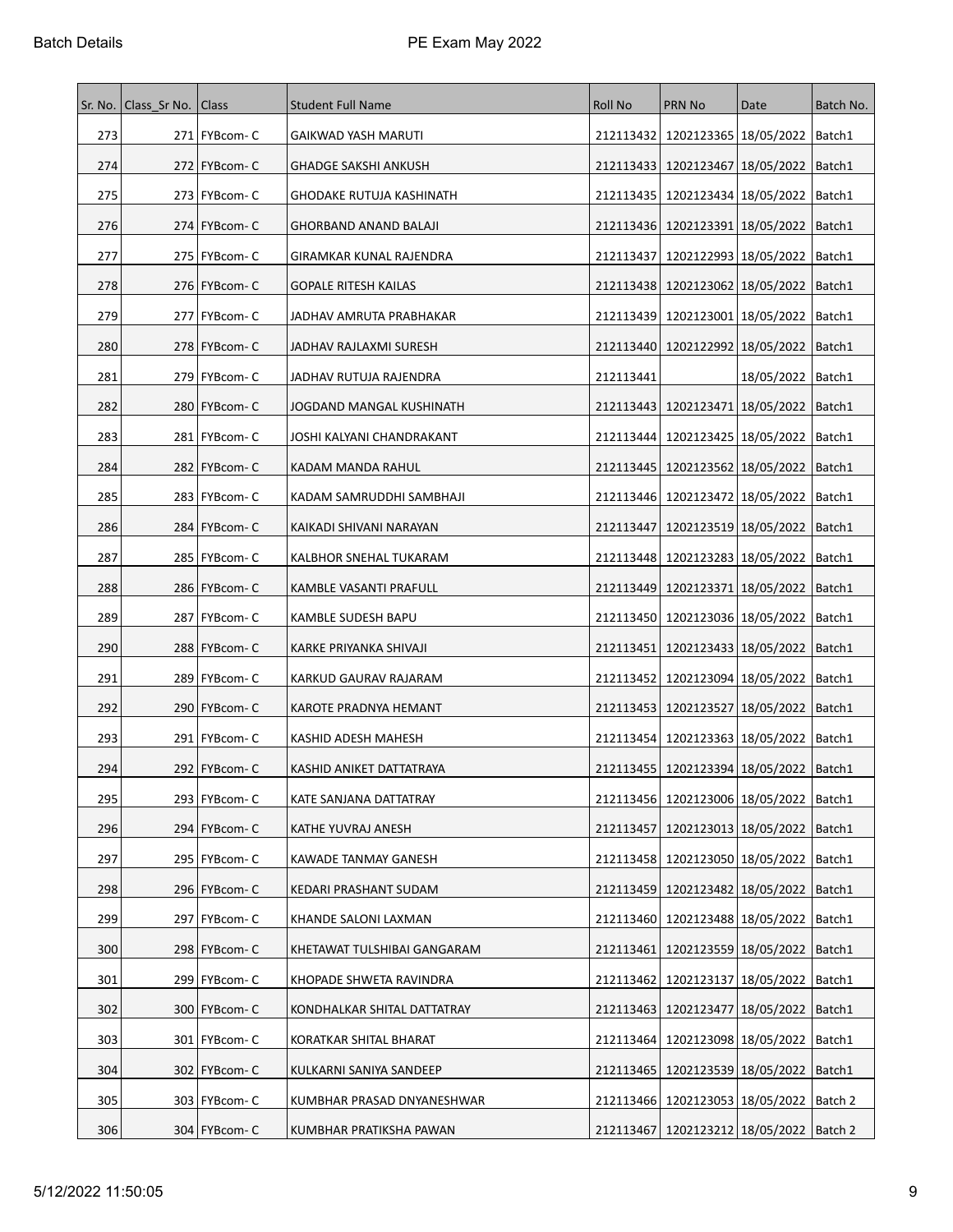| Sr. No. | Class Sr No.   Class |                 | <b>Student Full Name</b>      | <b>Roll No</b> | <b>PRN No</b>                                 | Date                 | Batch No. |
|---------|----------------------|-----------------|-------------------------------|----------------|-----------------------------------------------|----------------------|-----------|
| 307     |                      | 305   FYBcom-C  | KURE VISHWAJEET TUKARAM       |                | 212113468   1202123248   18/05/2022   Batch 2 |                      |           |
| 308     |                      | 306   FYBcom-C  | LANDE ANJALI RAMDAS           | 212113469      | 1202123456 18/05/2022                         |                      | Batch 2   |
| 309     |                      | 307   FYBcom-C  | LONDHE VAISHNAV SATISH        |                | 212113470   1202123495   18/05/2022           |                      | Batch 2   |
| 310     |                      | 308   FYBcom-C  | MADAGE TUSHAR NAMDEV          | 212113471      | 1202123560   18/05/2022                       |                      | Batch 2   |
| 311     |                      | 309   FYBcom- C | MADAGE KAILAS DEVAJI          | 212113472      | 1202123574   18/05/2022                       |                      | Batch 2   |
| 312     |                      | 310 FYBcom-C    | MANDEKAR GAURI BHAGWAN        |                | 212113473   1202123438   18/05/2022   Batch 2 |                      |           |
| 313     |                      | 311   FYBcom-C  | MANE PARVATI RAMKISAN         |                | 212113474   1202123491   18/05/2022           |                      | Batch 2   |
| 314     |                      | 312   FYBcom- C | <b>MANE RITESH SHRIKANT</b>   |                | 212113475   1202123511   18/05/2022           |                      | Batch 2   |
| 315     |                      | 313   FYBcom-C  | MIRGUDE SMITA RAJKUMAR        |                | 212113477   1202123172   18/05/2022           |                      | Batch 2   |
| 316     |                      | 314 FYBcom-C    | MORE PRADNYA VILAS            |                | 212113478   1202123334   18/05/2022           |                      | Batch 2   |
| 317     |                      | 315   FYBcom- C | MUDGUL SAMARTH RAMDAS         |                | 212113479 1202123118 18/05/2022               |                      | Batch 2   |
| 318     |                      | 316   FYBcom-C  | MUDGUNE SAKSHI LAXMAN         | 212113480      |                                               | 18/05/2022   Batch 2 |           |
| 319     |                      | 317   FYBcom-C  | NANAWARE SAKSHI CHANDRAKANT   | 212113481      | 1202123015 18/05/2022                         |                      | Batch 2   |
| 320     |                      | 318 FYBcom-C    | KADAM SAKSHI NANDU            |                | 212113482   1202123483   18/05/2022           |                      | Batch 2   |
| 321     |                      | 319   FYBcom-C  | NETARE VAISHNAVI RAVINDRA     |                | 212113483   1202123537   18/05/2022           |                      | Batch 2   |
| 322     |                      | 320   FYBcom- C | NIMHAN ADITI SAMBHAJI         | 212113484      | 1202123448 18/05/2022                         |                      | Batch 2   |
| 323     |                      | 321   FYBcom- C | ORSE ONKAR ASHOK              | 212113485      |                                               | 18/05/2022   Batch 2 |           |
| 324     |                      | 322   FYBcom- C | PAGARE JAYSAN SANJAY          |                | 212113486   1202123304   18/05/2022           |                      | Batch 2   |
| 325     |                      | 323 FYBcom-C    | PANDE SARTHAK CHAKOR          | 212113487      | 1202123088 18/05/2022   Batch 2               |                      |           |
| 326     |                      | 324   FYBcom-C  | PANDHARE DIGAMBAR MAHADEV     |                | 212113488   1202123034   18/05/2022           |                      | Batch 2   |
| 327     |                      | 325 FYBcom-C    | PARMAR KRUSHNA RAMESH         |                | 212113489   1202123357   18/05/2022   Batch 2 |                      |           |
| 328     |                      | 326   FYBcom-C  | PASALE CHAITANYA BALU         |                | 212113490 1202123125 18/05/2022   Batch 2     |                      |           |
| 329     |                      | 327   FYBcom-C  | PATHAN JAKIR MAHEBUB          |                | 212113491 1202123105 18/05/2022   Batch 2     |                      |           |
| 330     |                      | 328 FYBcom-C    | PATIL GIRISH HEMANT           |                | 212113492   1202123355   18/05/2022           |                      | Batch 2   |
| 331     |                      | 329 FYBcom-C    | PATIL NISHITA KIRAN           |                | 212113493   1202123110   18/05/2022   Batch 2 |                      |           |
| 332     |                      | 330 FYBcom-C    | PATKAR SHIVAM JAGDISH         |                | 212113495   1202123532   18/05/2022           |                      | Batch 2   |
| 333     |                      | 331 FYBcom-C    | PAWAR YOGESH MAHADEV          |                | 212113496 1202123268 18/05/2022 Batch 2       |                      |           |
| 334     |                      | 332 FYBcom-C    | PAWAR PRACHI SANTOSH          | 212113497      | 1202123043 18/05/2022 Batch 2                 |                      |           |
| 335     |                      | 333   FYBcom- C | PREMASAGAR DHANANJAY RAJENDRA |                | 212113498   1202123026   18/05/2022           |                      | Batch 2   |
| 336     |                      | 334 FYBcom-C    | SAKATKAR DIKSHA SANJAY        | 212113499      |                                               | 18/05/2022   Batch 2 |           |
| 337     |                      | 335   FYBcom-C  | SALAGARE DIVYA UMESH          |                | 212113500   1202123095   18/05/2022           |                      | Batch 2   |
| 338     |                      | 336   FYBcom-C  | SALUNKE SHRENI DILIP          | 212113501      | 1202123025   18/05/2022   Batch 2             |                      |           |
| 339     |                      | 337   FYBcom- C | SAMEL DURVESH SHANKAR         |                | 212113502   1202123049   18/05/2022           |                      | Batch 2   |
| 340     |                      | 338 FYBcom-C    | SARODE SANJNANA NARAYAN       |                | 212113503   1202123569   18/05/2022   Batch 2 |                      |           |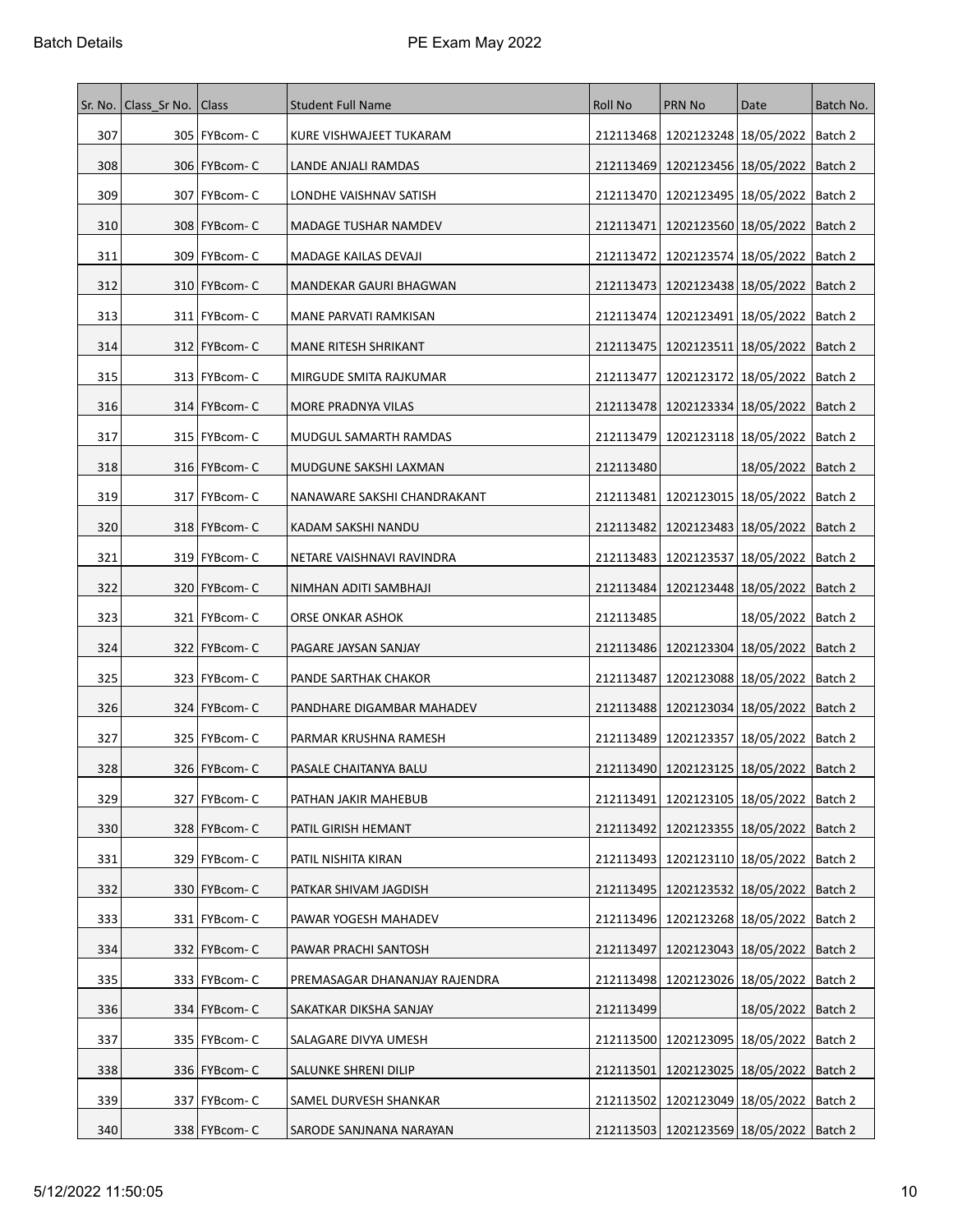| Sr. No. | Class Sr No.   Class |                 | <b>Student Full Name</b>    | <b>Roll No</b> | <b>PRN No</b>                                 | Date                              | Batch No. |
|---------|----------------------|-----------------|-----------------------------|----------------|-----------------------------------------------|-----------------------------------|-----------|
| 341     |                      | 339 FYBcom-C    | SASAR PAYAL MARUTI          | 212113504      | 1202123446   18/05/2022   Batch 2             |                                   |           |
| 342     |                      | 340   FYBcom- C | SATPUTE MUKUND SATWAJI      |                | 212113505   1202123201   18/05/2022   Batch 2 |                                   |           |
| 343     |                      | 341   FYBcom- C | SAWANT VAISHNAVI HARIRAM    |                | 212113506   1202123153   18/05/2022   Batch 2 |                                   |           |
| 344     |                      | 342   FYBcom-C  | SAYYAD SANIYA SALIM         | 212113507      |                                               | 1202123468   18/05/2022   Batch 2 |           |
| 345     |                      | 343   FYBcom-C  | SHAIKH HINA SUBHEDAR        |                | 212113508   1202123484   18/05/2022   Batch 2 |                                   |           |
| 346     |                      | 344   FYBcom- C | SHINDE ANAND SUBHASH        |                | 212113509 1202123356 18/05/2022   Batch 2     |                                   |           |
| 347     |                      | 345   FYBcom- C | SHITOLE ADITYA LAXMAM       |                | 212113510   1202123535   18/05/2022   Batch 2 |                                   |           |
| 348     |                      | 346   FYBcom- C | SHITOLE GOURAV ANAND        | 212113511      | 1202123447   18/05/2022   Batch 2             |                                   |           |
| 349     |                      | 347   FYBcom- C | SINGH AMIT KUMAR OMPRAKASH  |                | 212113512   1202123393   18/05/2022   Batch 2 |                                   |           |
| 350     |                      | 348   FYBcom- C | SONAVANE NILAM ANIL         |                | 212113513   1202123494   18/05/2022   Batch 2 |                                   |           |
| 351     |                      | 349   FYBcom- C | SONAWANE ANJALI DADASAHEB   |                | 212113514   1202123340   18/05/2022   Batch 2 |                                   |           |
| 352     |                      | 350   FYBcom-C  | SURYAWANSHI MEGHRAJ SANDEEP |                | 212113515   1202123518   18/05/2022   Batch 2 |                                   |           |
| 353     |                      | 351   FYBcom-C  | VAIDYA ANUJA KHANDU         |                | 212113518   1202123051   18/05/2022           |                                   | Batch 2   |
| 354     |                      | 352   FYBcom-C  | WADEKAR SHRAVANI DHANANJAY  |                | 212113519 1202123595 18/05/2022   Batch 2     |                                   |           |
| 355     |                      | 353   FYBcom- C | WALUNJ MEGHA PRAKASH        |                | 212113520   1202123219   18/05/2022   Batch 2 |                                   |           |
| 356     |                      | 354   FYBcom- C | TAMHANE YOGI SANDEEP        |                | 212113521   1202123464   18/05/2022   Batch 2 |                                   |           |
| 357     |                      | 354   FYBcom-C  | TAMHANE YOGI SANDEEP        | 212113521      |                                               | 1202123466   18/05/2022   Batch 2 |           |
| 358     |                      | 355   FYBcom-C  | KOKATE PRANALI PRADEEP      |                | 212113522   1202123441   18/05/2022   Batch 2 |                                   |           |
| 359     |                      | 356   FYBcom-C  | KHADAKE SAYALI JANARDAN     | 212113523      | 1202123316   18/05/2022   Batch 2             |                                   |           |
| 360     |                      | 357   FYBcom- C | SINGH VAISHNAVI SURAJ       |                | 212113524   1202123381   18/05/2022   Batch 2 |                                   |           |
| 361     |                      | 358   FYBcom- C | DESHMANE TEJAS VIJAY        | 212113525      | 1202123366   18/05/2022   Batch 2             |                                   |           |
| 362     |                      | 359   FYBcom- C | <b>BAGADE PREM SACHIN</b>   |                | 212113526   1202123084   18/05/2022   Batch 2 |                                   |           |
| 363     |                      | 360 FYBcom-C    | OVHAL KRANTI MAHENDRA       |                | 212113527   1202123592   18/05/2022   Batch 2 |                                   |           |
| 364     |                      | 361   FYBcom- C | GAIKWAD NAYAN SHANKAR       |                | 212113528   1202123300   18/05/2022   Batch 2 |                                   |           |
| 365     |                      | 362   FYBcom- C | VAIDYA GAYATRI NILESH       |                | 212113529   1202123563   18/05/2022   Batch 2 |                                   |           |
| 366     |                      | 363   FYBcom- C | WARE AVISHKAR AJAY          | 212113530      | 1202123507   18/05/2022                       |                                   | Batch 2   |
| 367     |                      | 364   FYBcom-C  | SHINDE VISHNU GOPINATH      | 212113531      | 1202123497   18/05/2022   Batch 2             |                                   |           |
| 368     |                      | 365   FYBcom-D  | AMBEKAR SHRIHARI VINAY      | 212114601      | 1202123367   18/05/2022   Batch 3             |                                   |           |
| 369     |                      | 366   FYBcom-D  | APTE DHAIVAT PRASAD         |                | 212114602   1202123100   18/05/2022   Batch 3 |                                   |           |
| 370     | 367                  | FYBcom-D        | ATTAR MAHEK NAJIM           | 212114603      | 1202123202 18/05/2022                         |                                   | Batch 3   |
| 371     |                      | 368   FYBcom-D  | AVDHUT ANJALI SUDHIR        |                | 212114604   1202123271   18/05/2022   Batch 3 |                                   |           |
| 372     |                      | 369 FYBcom-D    | BANGAR AYUSH SANDEEP        |                | 212114605   1202123052   18/05/2022   Batch 3 |                                   |           |
| 373     |                      | 370   FYBcom-D  | BEEDKAR ROHAN RAJESH        |                | 212114606   1202123003   18/05/2022   Batch 3 |                                   |           |
| 374     |                      | 371 FYBcom-D    | BETALE OMKAR PRAVIN         |                | 212114607   1202123253   18/05/2022   Batch 3 |                                   |           |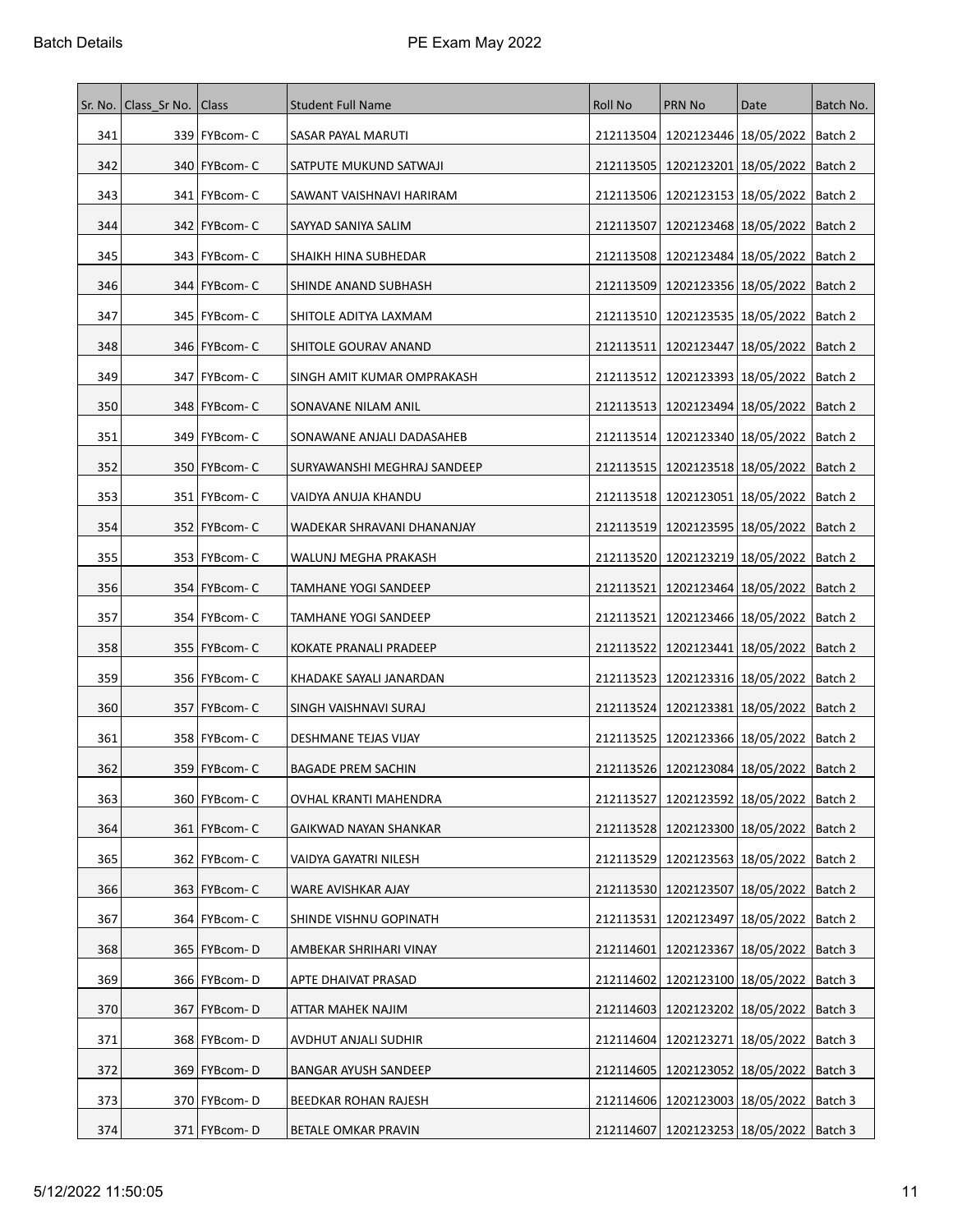| Sr. No. | Class Sr No.   Class |                | <b>Student Full Name</b>          | <b>Roll No</b> | <b>PRN No</b>                                 | Date                              | Batch No. |
|---------|----------------------|----------------|-----------------------------------|----------------|-----------------------------------------------|-----------------------------------|-----------|
| 375     |                      | 372   FYBcom-D | <b>BHADKE KARAN ANIL</b>          |                | 212114608   1202123321   18/05/2022   Batch 3 |                                   |           |
| 376     |                      | 373   FYBcom-D | <b>BHOJ JAYDEEP SUNIL</b>         | 212114609      | 1202123302   18/05/2022   Batch 3             |                                   |           |
| 377     |                      | 374 FYBcom-D   | <b>BHOSALE NIKITA JITENDRA</b>    | 212114610      | 1202123421   18/05/2022   Batch 3             |                                   |           |
| 378     |                      | 375   FYBcom-D | BHOSALE HRISHIKESH JANARDHAN      | 212114611      |                                               | 1202123493   18/05/2022   Batch 3 |           |
| 379     |                      | 376   FYBcom-D | <b>BHURKUNDE CHETAN BHURKUNDE</b> | 212114612      |                                               | 18/05/2022   Batch 3              |           |
| 380     |                      | 377   FYBcom-D | BRAHMANKAR YASH KAILAS            |                | 212114613   1202123164   18/05/2022   Batch 3 |                                   |           |
| 381     |                      | 378   FYBcom-D | CHAUDHARI PRANITA VINOD           | 212114614      |                                               | 18/05/2022   Batch 3              |           |
| 382     |                      | 379   FYBcom-D | CHAVAN SHUBHADA SUNIL             |                | 212114615   1202123263   18/05/2022   Batch 3 |                                   |           |
| 383     |                      | 380   FYBcom-D | CHAVAN ADITYA SAMPAT              |                | 212114616   1202123451   18/05/2022   Batch 3 |                                   |           |
| 384     |                      | 381   FYBcom-D | CHOUDHARY RAJU VANARAM            | 212114617      | 1202123551 18/05/2022   Batch 3               |                                   |           |
| 385     |                      | 382   FYBcom-D | CHOUDHARY MANISHA KHETARAM        |                | 212114618   1202123450   18/05/2022           |                                   | Batch 3   |
| 386     |                      | 383   FYBcom-D | CHOUDHARY POOJA DHAGLARAM         |                | 212114619   1202123424   18/05/2022   Batch 3 |                                   |           |
| 387     |                      | 384   FYBcom-D | DANAVALE KESAR VIKAS              | 212114620      | 1202123427   18/05/2022                       |                                   | Batch 3   |
| 388     |                      | 385   FYBcom-D | DARDA DARSHAN DHARMENDRA          | 212114621      | 1202123503   18/05/2022   Batch 3             |                                   |           |
| 389     |                      | 386   FYBcom-D | DARYANI SAHIL SATISH              | 212114622      | 1202123546   18/05/2022   Batch 3             |                                   |           |
| 390     |                      | 387   FYBcom-D | DESHMUKH PRADNYA KAILAS           |                | 212114623   1202123330   18/05/2022   Batch 3 |                                   |           |
| 391     |                      | 388   FYBcom-D | DESHMUKH ADITI AJAY               | 212114624      |                                               | 1202122995   18/05/2022   Batch 3 |           |
| 392     |                      | 389   FYBcom-D | DHOKALE VAISHNAVI AJIT            |                | 212114625   1202123399   18/05/2022   Batch 3 |                                   |           |
| 393     |                      | 390   FYBcom-D | DILLIWALE ISHA MILIND             |                | 212114626 1202123204 18/05/2022   Batch 3     |                                   |           |
| 394     |                      | 391   FYBcom-D | GADHAVE PRIYAL VAIJANATH          | 212114627      |                                               | 1202123361   18/05/2022   Batch 3 |           |
| 395     |                      | 392   FYBcom-D | GAIKWAD SUMANT VILAS              |                | 212114628   1202123007   18/05/2022   Batch 3 |                                   |           |
| 396     |                      | 393   FYBcom-D | GAIKWAD AKANKSHA SANDIP           |                | 212114629   1202123341   18/05/2022   Batch 3 |                                   |           |
| 397     |                      | 394   FYBcom-D | GANGADHAR BALASAHEB VIKRAM        |                | 212114630 1202123173 18/05/2022   Batch 3     |                                   |           |
| 398     |                      | 395   FYBcom-D | <b>GARAT VIJAY GORAKH</b>         | 212114631      | 1202123014   18/05/2022   Batch 3             |                                   |           |
| 399     |                      | 396   FYBcom-D | GAUD SEJAL RAMDEV                 |                | 212114632   1202123426   18/05/2022   Batch 3 |                                   |           |
| 400     |                      | 397   FYBcom-D | GHOGARE SHUBHAM BHARAT            |                | 212114633   1202123382   18/05/2022           |                                   | Batch 3   |
| 401     |                      | 398   FYBcom-D | <b>GORDE SIDDHI ANAND</b>         |                | 212114634 1202123028 18/05/2022   Batch 3     |                                   |           |
| 402     |                      | 399 FYBcom-D   | <b>GUNDECHA TANISH SANDEEP</b>    |                | 212114635   1202123324   18/05/2022   Batch 3 |                                   |           |
| 403     |                      | 400   FYBcom-D | HATEKAR SANIKA GANESH             | 212114636      | 1202123513   18/05/2022   Batch 3             |                                   |           |
| 404     |                      | 401   FYBcom-D | HIRWADEKAR VAISHNAVI UTTAM        | 212114637      |                                               | 1202123029 18/05/2022   Batch 3   |           |
| 405     |                      | 402 FYBcom-D   | JAGTAP PRACHI BAJRANG             |                | 212114638   1202123423   18/05/2022   Batch 3 |                                   |           |
| 406     |                      | 403   FYBcom-D | KADAM RUTUJA HANUMANTRAO          |                | 212114639 1202123241 18/05/2022   Batch 3     |                                   |           |
| 407     |                      | 404   FYBcom-D | KADAM PREETI SAMBHAJI             |                | 212114640   1202123235   18/05/2022   Batch 3 |                                   |           |
| 408     |                      | 405   FYBcom-D | <b>KAKADE ROHIT SANDIP</b>        |                | 212114641   1202123143   18/05/2022   Batch 3 |                                   |           |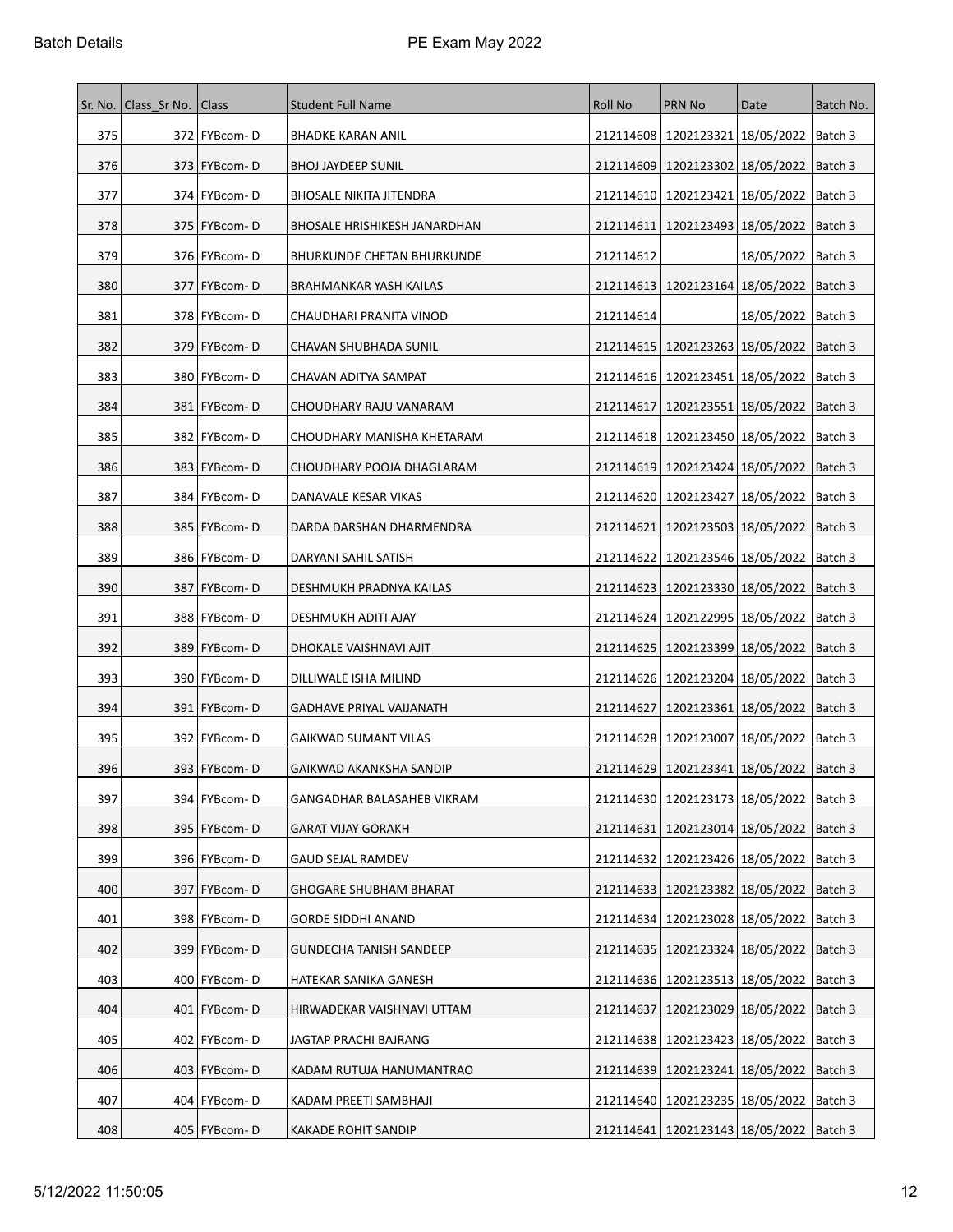| Sr. No. | Class Sr No.   Class |                | <b>Student Full Name</b>    | <b>Roll No</b> | PRN No                                        | Date                    | Batch No. |
|---------|----------------------|----------------|-----------------------------|----------------|-----------------------------------------------|-------------------------|-----------|
| 409     |                      | 406   FYBcom-D | KALE MONICA MADHAVRAO       |                | 212114642   1202123021   18/05/2022   Batch 3 |                         |           |
| 410     |                      | 407   FYBcom-D | KAMBLE DIKSHA SATISH        | 212114643      | 1202123386   18/05/2022                       |                         | Batch 3   |
| 411     |                      | 408   FYBcom-D | KAMBLE DHANRAJ NAVNATH      | 212114644      | 1202123287 18/05/2022                         |                         | Batch 3   |
| 412     |                      | 409   FYBcom-D | KARALE GAJANAN BABARAO      | 212114645      | 1202123037   18/05/2022                       |                         | Batch 3   |
| 413     |                      | 410 FYBcom-D   | KARANJAWNE AADINATH NITIN   |                | 212114646   1202123273   18/05/2022           |                         | Batch 3   |
| 414     |                      | 411   FYBcom-D | KENGAR TUSHAR SHAHAJI       | 212114647      | 1202123561   18/05/2022                       |                         | Batch 3   |
| 415     |                      | 412   FYBcom-D | KHANDAGALE SAHIL SUNIL      | 212114648      | 1202145300   18/05/2022                       |                         | Batch 3   |
| 416     |                      | 413   FYBcom-D | KHANDEKAR SNEHA NARENDRA    | 212114649      | 1202123064   18/05/2022                       |                         | Batch 3   |
| 417     |                      | 414   FYBcom-D | KHILARE DNYANESHWAR AMBADAS |                | 212114650   1202122998   18/05/2022           |                         | Batch 3   |
| 418     |                      | 415   FYBcom-D | KOBAL VARDA SAMBHAJI        | 212114651      | 1202123045   18/05/2022   Batch 3             |                         |           |
| 419     |                      | 416   FYBcom-D | KOSHATWAR VEDANG ANIL       | 212114652      | 1202123068 18/05/2022                         |                         | Batch 3   |
| 420     |                      | 417   FYBcom-D | KUMAR PAROOL RAJESH         |                | 212114653   1202123312   18/05/2022   Batch 3 |                         |           |
| 421     |                      | 418   FYBcom-D | KUMBHAR VAISHNAVI RAJU      | 212114654      | 1202123066 18/05/2022                         |                         | Batch 3   |
| 422     |                      | 419   FYBcom-D | LAHANE PAWAN SATISH         |                | 212114655   1202123010   18/05/2022           |                         | Batch 3   |
| 423     |                      | 420   FYBcom-D | LOHARE VISHAL MADHAV        |                | 212114656   1202123502   18/05/2022           |                         | Batch 3   |
| 424     |                      | 421   FYBcom-D | LONDHE NIKITA VISHNUKANT    | 212114657      | 1202123437 18/05/2022                         |                         | Batch 3   |
| 425     |                      | 422   FYBcom-D | MADANE PAYAL RAJU           |                | 212114658   1202123336   18/05/2022           |                         | Batch 3   |
| 426     |                      | 423   FYBcom-D | MANKAR ANIKET BALU          |                | 212114659   1202123018   18/05/2022           |                         | Batch 3   |
| 427     |                      | 424 FYBcom-D   | MEGHAWAT MAYA LAXMAN        |                | 212114660   1202123531   18/05/2022           |                         | Batch 3   |
| 428     |                      | 425   FYBcom-D | MUGDIYA SIDDESH ANAND       | 212114661      | 1202123109 18/05/2022                         |                         | Batch 3   |
| 429     |                      | 426   FYBcom-D | MYAKAL SANDEEP SHRIRAM      | 212114662      | 1202123151   18/05/2022                       |                         | Batch 4   |
| 430     |                      | 427   FYBcom-D | NAGARKAR SARTHAK ASHOK      |                | 212114663   1202123022   18/05/2022           |                         | Batch 4   |
| 431     |                      | 428 FYBcom-D   | NARHE SHUBHAM SURESH        |                | 212114664   1202123012   18/05/2022   Batch 4 |                         |           |
| 432     |                      | 429   FYBcom-D | OSWAL KASHISH SANDEEP       | 212114665      |                                               | 18/05/2022              | Batch 4   |
| 433     |                      | 430   FYBcom-D | PAGARE VIVEK SANJAY         | 212114667      |                                               | 1202123323   18/05/2022 | Batch 4   |
| 434     |                      | 431 FYBcom-D   | PANCHAL RUTUJA SHESHERAV    |                | 212114668   1202123504   18/05/2022           |                         | Batch 4   |
| 435     |                      | 432   FYBcom-D | PARDESHI GAYATRI DILIP      |                | 212114669   1202123126   18/05/2022           |                         | Batch 4   |
| 436     |                      | 433   FYBcom-D | PASHANKAR MANAS NILESH      | 212114671      | 1202123154 18/05/2022                         |                         | Batch 4   |
| 437     |                      | 434   FYBcom-D | PATHARE OMKAR SURESH        | 212114672      |                                               | 1202123594   18/05/2022 | Batch 4   |
| 438     |                      | 435   FYBcom-D | PATI SAKSHI PANDITSNG       | 212114673      |                                               | 18/05/2022              | Batch 4   |
| 439     |                      | 436 FYBcom-D   | PATIL KAIWALYA NITIN        |                | 212114674   1202123042   18/05/2022   Batch 4 |                         |           |
| 440     |                      | 437 FYBcom-D   | PATIL YASHRAJ DUSHYANT      |                | 212114675   1202123398   18/05/2022   Batch 4 |                         |           |
| 441     |                      | 438 FYBcom-D   | PATIL VEDASHREE ARUN        |                | 212114676 1202123577 18/05/2022               |                         | Batch 4   |
| 442     |                      | 439 FYBcom-D   | PHALAKE SAKSHI SANJAY       |                | 212114677   1202123368   18/05/2022   Batch 4 |                         |           |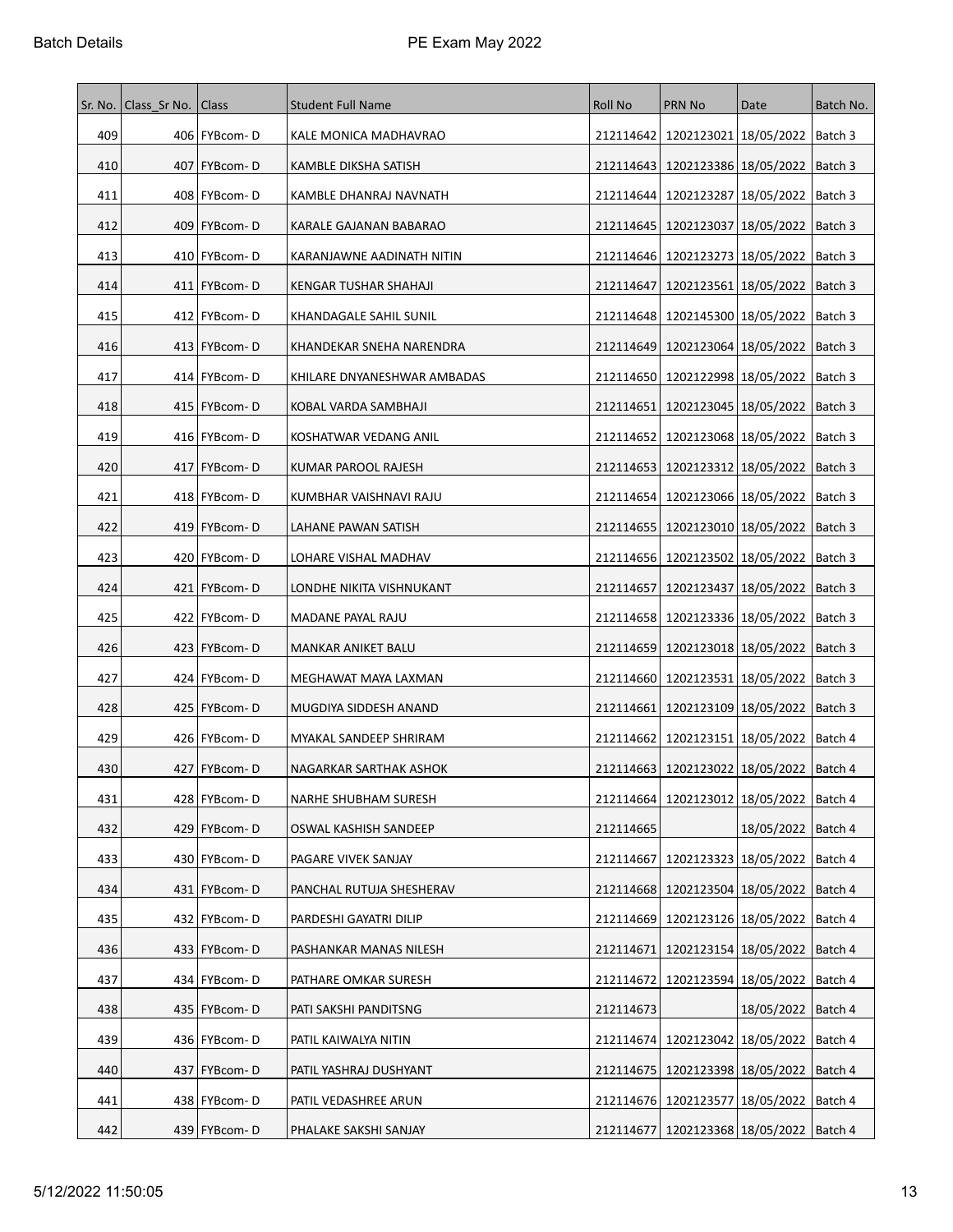| Sr. No. | Class Sr No.   Class |                 | <b>Student Full Name</b>       | Roll No   | <b>PRN No</b>                                 | Date                    | Batch No. |
|---------|----------------------|-----------------|--------------------------------|-----------|-----------------------------------------------|-------------------------|-----------|
| 443     |                      | 440   FYBcom-D  | RATHOD KETAN BHARAT            |           | 212114678   1202123501   18/05/2022   Batch 4 |                         |           |
| 444     |                      | 441   FYBcom-D  | RAUT AJAY SANTOSH              | 212114679 | 1202123517 18/05/2022                         |                         | Batch 4   |
| 445     |                      | 442   FYBcom-D  | SALER MERLYN VINCENT           | 212114680 | 1202123274   18/05/2022                       |                         | Batch 4   |
| 446     |                      | 443   FYBcom-D  | SALMANI JILAN RIYAZ            | 212114681 | 1202123508   18/05/2022                       |                         | Batch 4   |
| 447     |                      | 444   FYBcom-D  | SANGAI PRATHAMESH NITIN        | 212114682 | 1202123322   18/05/2022                       |                         | Batch 4   |
| 448     |                      | 445   FYBcom-D  | SANGARE KETAN RAMESH           |           | 212114683   1202145299   18/05/2022           |                         | Batch 4   |
| 449     |                      | 446   FYBcom-D  | SARODE PARTH SUDHAKAR          | 212114684 | 1202123250   18/05/2022                       |                         | Batch 4   |
| 450     |                      | 447   FYBcom-D  | SATPUTE SANKET SOMNATH         | 212114685 | 1202123035   18/05/2022                       |                         | Batch 4   |
| 451     |                      | 448   FYBcom-D  | SHEKADE DNYANESHWAR VASANT     |           | 212114686   1202123108   18/05/2022           |                         | Batch 4   |
| 452     |                      | 449   FYBcom-D  | SHELAR YASH KISHOR             | 212114687 | 1202123410   18/05/2022                       |                         | Batch 4   |
| 453     |                      | 450   FYBcom-D  | SHELU PUNIT VENKATESH          | 212114688 | 1202123260   18/05/2022                       |                         | Batch 4   |
| 454     |                      | 451   FYBcom-D  | SHETE SIDDHANT VIJAYKUMAR      |           | 212114689   1202123000   18/05/2022   Batch 4 |                         |           |
| 455     |                      | 452   FYBcom-D  | SHINDE SIDDHESHWAR BAJIRAO     | 212114690 | 1202123009   18/05/2022                       |                         | Batch 4   |
| 456     |                      | 453   FYBcom-D  | SHINDE DIVYA SHITALKUMAR       | 212114691 | 1202123124   18/05/2022                       |                         | Batch 4   |
| 457     |                      | 454   FYBcom-D  | SHINDE PRAJWAL VIJAY           | 212114692 | 1202123313 18/05/2022                         |                         | Batch 4   |
| 458     |                      | 455   FYBcom-D  | SHINDE ANIKET SANTOSH          | 212114693 | 1202123373 18/05/2022                         |                         | Batch 4   |
| 459     |                      | 456   FYBcom-D  | SHINDE RUTWIK VISHNU           | 212114694 |                                               | 1202123002   18/05/2022 | Batch 4   |
| 460     |                      | 457   FYBcom-D  | SHIVALE PAYAL SURESH           | 212114695 | 1202123333 18/05/2022                         |                         | Batch 4   |
| 461     |                      | 458   FYBcom-D  | SONAWANE SAMPADA ASHOK         |           | 212114696   1202123016   18/05/2022           |                         | Batch 4   |
| 462     |                      | 459   FYBcom-D  | SONAWANE CHAITRALI HARICHANDRA | 212114697 | 1202123097   18/05/2022                       |                         | Batch 4   |
| 463     |                      | 460   FYBcom-D  | SURYAVANSHI NILESH RAMA        |           | 212114698 1202145796 18/05/2022               |                         | Batch 4   |
| 464     |                      | 461   FYBcom-D  | TAK PRATIKSHA BHARAT           |           | 212114699   1202123023   18/05/2022           |                         | Batch 4   |
| 465     |                      | 462 FYBcom-D    | TEKALE RISHABH RAMRAO          |           | 212114700 1202123218 18/05/2022   Batch 4     |                         |           |
| 466     |                      | 463   FYBcom-D  | THORAT SAURAV VIJAY            | 212114701 | 1202123157   18/05/2022                       |                         | Batch 4   |
| 467     |                      | 464 FYBcom-D    | TIPALE PRADNYA DEEPAK          |           | 212114702 1202122996 18/05/2022               |                         | Batch 4   |
| 468     |                      | 465   FYBcom-D  | VAIDYA SHRAVANI GANESH         |           | 212114703   1202123079   18/05/2022           |                         | Batch 4   |
| 469     |                      | 466   FYBcom-D  | VARASIA MARSHNAL MANILAL       |           | 212114704 1202123489 18/05/2022   Batch 4     |                         |           |
| 470     | 467                  | <b>FYBcom-D</b> | WAGHMARE KETAKI YUVRAJ         |           | 212114705   1202123226   18/05/2022           |                         | Batch 4   |
| 471     |                      | 468   FYBcom-D  | WAGHMARE HARSHWARDHAN SAMBHAJI | 212114706 |                                               | 18/05/2022   Batch 4    |           |
| 472     |                      | 469 FYBcom-D    | WARAGADE NIKHIL SANJAY         | 212114707 | 1202123538 18/05/2022                         |                         | Batch 4   |
| 473     |                      | 470 FYBcom-D    | YEOLA CHAITANYA MAYUR          |           | 212114708   1202123099   18/05/2022           |                         | Batch 4   |
| 474     |                      | 471   FYBcom-D  | ZOL PRANJALI POPAT             |           | 212114709   1202123123   18/05/2022   Batch 4 |                         |           |
| 475     |                      | 472 FYBcom-D    | POTE HARSHWARDHAN ANANTA       |           | 212114710   1202123188   18/05/2022           |                         | Batch 4   |
| 476     |                      | 473 FYBcom-D    | THORAT ANISHA SACHIN           |           | 212114711   1202123512   18/05/2022   Batch 4 |                         |           |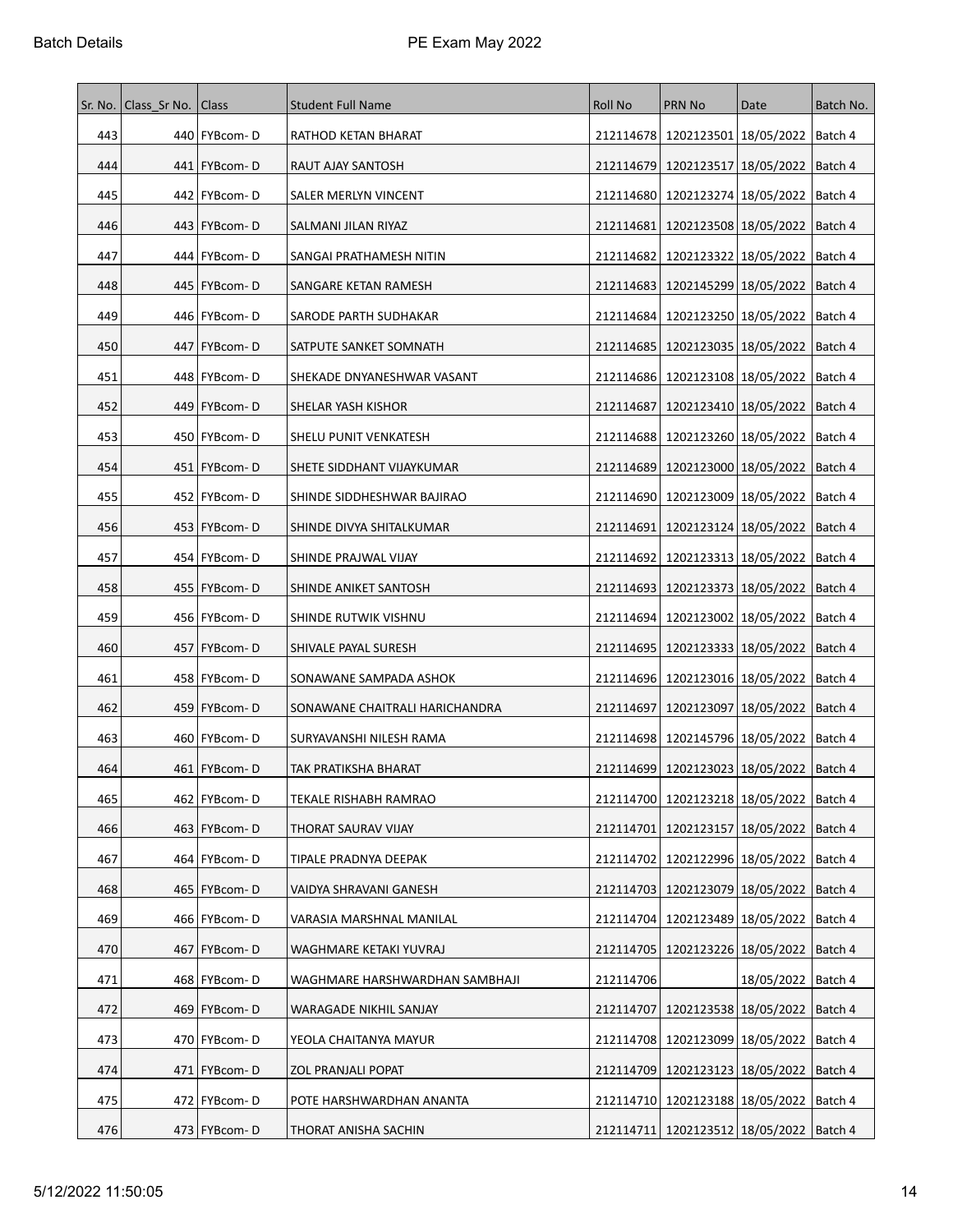| Sr. No. | Class_Sr No.   Class |                 | <b>Student Full Name</b>         | Roll No   | <b>PRN No</b>                                 | Date                            | Batch No. |
|---------|----------------------|-----------------|----------------------------------|-----------|-----------------------------------------------|---------------------------------|-----------|
| 477     |                      | 474   FYBcom-D  | ADHAV TANVI GANESH               |           | 212114712 1202123459 18/05/2022 Batch 4       |                                 |           |
| 478     |                      | 475   FYBcom-D  | NABAGE MONIKA ROHIDAS            |           | 212114713   1202123526   18/05/2022           |                                 | Batch 4   |
| 479     |                      | 476   FYBcom-D  | SHINDE BALAJI MAROTRAO           | 212114714 | 1202123308   18/05/2022                       |                                 | Batch 4   |
| 480     | 477                  | FYBcom-D        | INGLE AMEYA DHANANJAY            |           | 212114715   1202123261   18/05/2022           |                                 | Batch 4   |
| 481     |                      | 478   FYBcom-D  | POL NIYATI NITIN                 |           | 212114716   1202123059   18/05/2022           |                                 | Batch 4   |
| 482     |                      | 479   FYBcom-D  | PATIL KSHITIJ RAVIBHUSHAN        | 212114717 | 1202123588 18/05/2022                         |                                 | Batch 4   |
| 483     |                      | 480   FYBcom-D  | BHANDARI AYUSH KISHOR            |           | 212114718   1202123570   18/05/2022           |                                 | Batch 4   |
| 484     |                      | 481   FYBcom-D  | MORE PAYAL BABAN                 |           | 212114719   1202123552   18/05/2022           |                                 | Batch 4   |
| 485     |                      | 482   FYBcom-D  | RANAWADE SHRUTI KAILAS           |           | 212114720   1202123115   18/05/2022           |                                 | Batch 4   |
| 486     |                      | 483   FYBcom-D  | <b>GIRISH SURTI DEV</b>          | 212114721 | 1202145797 18/05/2022                         |                                 | Batch 4   |
| 487     |                      | 484   FYBcom-D  | <b>GHARU MANPREET SINGH</b>      | 212114722 | 1202123579 18/05/2022                         |                                 | Batch 4   |
| 488     |                      | 485   FYBcom- E | AGRAWAL ADITYA RAMKUMAR          |           | 212115802   1202123161   19/05/2022   Batch 1 |                                 |           |
| 489     |                      | 486   FYBcom-E  | AWARI ANUSHKA SHAILESH           | 212115803 | 1202123032 19/05/2022                         |                                 | Batch 1   |
| 490     |                      | 487   FYBcom- E | AWATADE HARSHVARDHAN DNYANESHWAR |           | 212115804   1202123048   19/05/2022           |                                 | Batch 1   |
| 491     |                      | 488   FYBcom-E  | <b>BADHE DURVESH PRASHANT</b>    | 212115805 | 1202123339   19/05/2022                       |                                 | Batch 1   |
| 492     |                      | 489   FYBcom-E  | BANGAR KARAN HANUMANT            | 212115806 | 1202123065   19/05/2022                       |                                 | Batch 1   |
| 493     |                      | 490   FYBcom-E  | BHADANGE VINAYAK RAJENDRA        | 212115807 |                                               | 1202123342 19/05/2022   Batch 1 |           |
| 494     |                      | 491   FYBcom-E  | BHAMARE PRANALI BHAUSAHEB        |           | 212115808   1202123231   19/05/2022           |                                 | Batch 1   |
| 495     |                      | 492   FYBcom-E  | BHANDARI SANTOSH DHARAM          |           | 212115809   1202123533   19/05/2022           |                                 | Batch 1   |
| 496     |                      | 493   FYBcom-E  | BHAPKAR BHAVANA SONBA            |           | 212115810   1202123297   19/05/2022           |                                 | Batch 1   |
| 497     |                      | 494   FYBcom- E | BHAPKAR NEHA VITHAL              | 212115811 | 1202123198 19/05/2022   Batch 1               |                                 |           |
| 498     |                      | 495   FYBcom-E  | <b>BHOITE SUJIT SHRIMANT</b>     |           | 212115812   1202123354   19/05/2022           |                                 | Batch 1   |
| 499     |                      | 496 FYBcom- E   | <b>BHOSALE ADITYA ASHOK</b>      |           | 212115813   1202123121   19/05/2022   Batch 1 |                                 |           |
| 500     |                      | 497   FYBcom- E | <b>BHOSALE ATUL BALASAHEB</b>    |           | 212115814   1202123402   19/05/2022           |                                 | Batch 1   |
| 501     |                      | 498 FYBcom- E   | BOMRAH SAHEJ KAUR                |           | 212115815   1202123530   19/05/2022   Batch 1 |                                 |           |
| 502     |                      | 499 FYBcom- E   | <b>BOTE ONKAR GANESH</b>         |           | 212115816   1202123314   19/05/2022           |                                 | Batch 1   |
| 503     |                      | 500   FYBcom- E | BUTALA ADITYA MAHESH             | 212115817 | 1202123107   19/05/2022   Batch 1             |                                 |           |
| 504     |                      | 501   FYBcom- E | CHANKESHWARA SAMAY NINAD         |           | 212115818   1202123070   19/05/2022   Batch 1 |                                 |           |
| 505     |                      | 502   FYBcom-E  | CHASKAR PRANAV NITIN             |           | 212115819 1202123266 19/05/2022   Batch 1     |                                 |           |
| 506     |                      | 503 FYBcom- E   | CHAUDHARI TEJAS CHANDRAKANT      |           | 212115820 1202123390 19/05/2022               |                                 | Batch 1   |
| 507     |                      | 504 FYBcom- E   | CHAUDHARI JANHAVI KISHOR         |           | 212115821   1202123364   19/05/2022           |                                 | Batch 1   |
| 508     |                      | 505   FYBcom- E | CHAVAN NIKITA GULABRAO           |           | 212115822   1202123534   19/05/2022   Batch 1 |                                 |           |
| 509     |                      | 506   FYBcom-E  | CHEMATE SEJAL MARUTI             |           | 212115823   1202123122   19/05/2022           |                                 | Batch 1   |
| 510     |                      | 507 FYBcom- E   | CHOUDHARI AKANKSHA ASHOK         |           | 212115824   1202123092   19/05/2022   Batch 1 |                                 |           |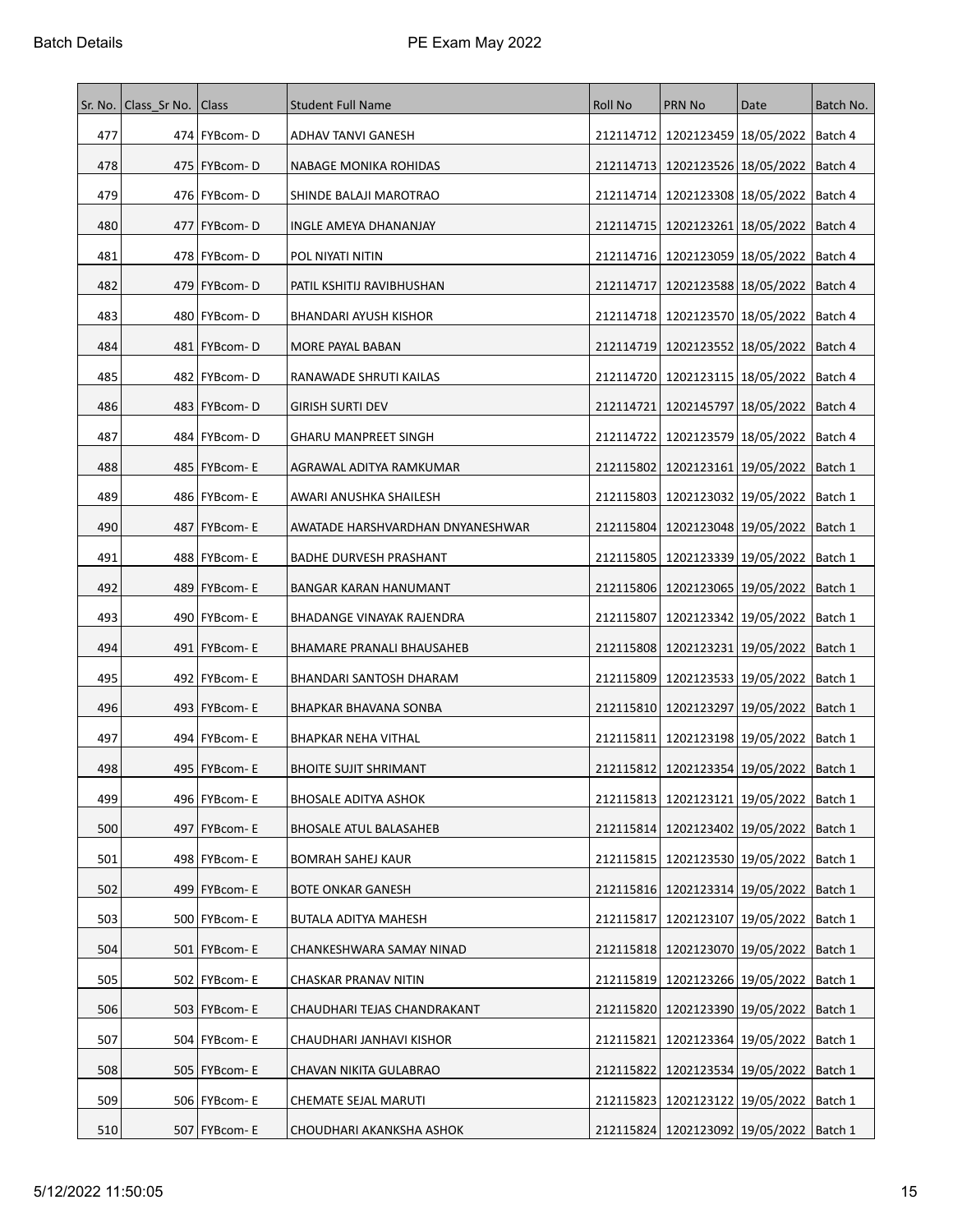| Sr. No. | Class Sr No.   Class |                 | <b>Student Full Name</b>         | Roll No   | <b>PRN No</b>                                 | Date                              | Batch No. |
|---------|----------------------|-----------------|----------------------------------|-----------|-----------------------------------------------|-----------------------------------|-----------|
| 511     |                      | 508   FYBcom-E  | DAUNDKAR TANMAY RAVINDRA         |           | 212115825   1202123181   19/05/2022   Batch 1 |                                   |           |
| 512     |                      | 509   FYBcom-E  | DESAI SAMRUDDHI VIVEK            |           | 212115826   1202123346   19/05/2022           |                                   | Batch 1   |
| 513     |                      | 510   FYBcom-E  | DESHMUKH RUTUJA PRATAP           | 212115827 | 1202123351   19/05/2022                       |                                   | Batch 1   |
| 514     |                      | 511   FYBcom-E  | DHAGE OMKAR SHRINIVAS            |           | 212115828   1202123190   19/05/2022           |                                   | Batch 1   |
| 515     |                      | 512   FYBcom-E  | DHANDE PARTH RAJENDRA            |           | 212115829   1202123227   19/05/2022           |                                   | Batch 1   |
| 516     |                      | 513   FYBcom-E  | GAJARE VAISHNAVI SANJAY          |           | 212115830 1202123117 19/05/2022   Batch 1     |                                   |           |
| 517     |                      | 514   FYBcom-E  | GAWAD SUMIT SAMPAT               | 212115831 | 1202123298 19/05/2022                         |                                   | Batch 1   |
| 518     |                      | 515   FYBcom-E  | <b>GAWADE SHREYASH KAILAS</b>    | 212115832 | 1202123310   19/05/2022                       |                                   | Batch 1   |
| 519     |                      | 516   FYBcom-E  | GHATE YASH DNYANESHWAR           |           | 212115833   1202123102   19/05/2022           |                                   | Batch 1   |
| 520     |                      | 517   FYBcom-E  | <b>GHOGARE VAIBHAV DNYANDEV</b>  |           | 212115834   1202123292   19/05/2022           |                                   | Batch 1   |
| 521     |                      | 518   FYBcom-E  | <b>GIRME PRANAV HEMANT</b>       |           | 212115835   1202123319   19/05/2022           |                                   | Batch 1   |
| 522     |                      | 519   FYBcom-E  | <b>GORDE PRARTHANA DATTATRAY</b> |           | 212115836   1202123145   19/05/2022   Batch 1 |                                   |           |
| 523     |                      | 520   FYBcom-E  | GOSAVI SAYALI SANJAY             | 212115837 | 1202123228 19/05/2022                         |                                   | Batch 1   |
| 524     |                      | 521   FYBcom-E  | HINGE ARYA ALANKAR               |           | 212115838   1202123039   19/05/2022           |                                   | Batch 1   |
| 525     |                      | 522   FYBcom-E  | JADHAV ABOLI DHANAJI             |           | 212115839   1202123112   19/05/2022           |                                   | Batch 1   |
| 526     |                      | 523   FYBcom-E  | JADHAV NISHANT BHAGWANRAO        |           | 212115840   1202123432   19/05/2022           |                                   | Batch 1   |
| 527     |                      | 524   FYBcom-E  | JADHAV AMAR KUMAR                | 212115841 |                                               | 1202123415   19/05/2022   Batch 1 |           |
| 528     |                      | 525   FYBcom-E  | JADHAV ANKITA HANUMANT           | 212115842 | 1202123191   19/05/2022                       |                                   | Batch 1   |
| 529     |                      | 526   FYBcom-E  | JADHAV PIYUSH SANTOSH            |           | 212115843   1202123152   19/05/2022   Batch 1 |                                   |           |
| 530     |                      | 527   FYBcom- E | JAGTAP ARYA BALKRISHNA           |           | 212115844   1202123024   19/05/2022           |                                   | Batch 1   |
| 531     |                      | 528 FYBcom-E    | JALE JAYKUMAR SUDHRI             |           | 212115845   1202123185   19/05/2022   Batch 1 |                                   |           |
| 532     |                      | 529   FYBcom-E  | JARHAD SAYALI BALASAHEB          |           | 212115846   1202123128   19/05/2022           |                                   | Batch 1   |
| 533     |                      | 530 FYBcom-E    | JOGDAND VIRAJ SUDAM              |           | 212115847   1202123400   19/05/2022   Batch 1 |                                   |           |
| 534     |                      | 531   FYBcom-E  | JOGDAND BHAGAVAT SHANKARRAO      |           | 212115848   1202123220   19/05/2022           |                                   | Batch 1   |
| 535     |                      | 532 FYBcom-E    | JUNAWANE SAKSHI VIKAS            |           | 212115849 1202123403 19/05/2022 Batch 1       |                                   |           |
| 536     |                      | 533 FYBcom-E    | KARANDE RUTUJA BALASAHEB         |           | 212115850   1202123031   19/05/2022           |                                   | Batch 1   |
| 537     |                      | 534 FYBcom-E    | KASAR SHRIRAM JAYSING            |           | 212115851 1202123139 19/05/2022 Batch 1       |                                   |           |
| 538     |                      | 535 FYBcom- E   | KATE SANIKA SHIVAJI              | 212115852 | 1202123389 19/05/2022 Batch 1                 |                                   |           |
| 539     |                      | 536   FYBcom-E  | KATTIMANI SANGEETA BASAVRAJ      | 212115853 |                                               | 19/05/2022   Batch 1              |           |
| 540     | 537                  | FYBcom-E        | KHANDARE SONIYA JEEVAN           | 212115854 |                                               | 1202123523 19/05/2022             | Batch 1   |
| 541     |                      | 538 FYBcom-E    | KONDE SHRIPAD SANTOSH            |           | 212115855   1202123129   19/05/2022   Batch 1 |                                   |           |
| 542     |                      | 539 FYBcom- E   | KORE SAEE SUBHASH                |           | 212115856   1202123082   19/05/2022   Batch 1 |                                   |           |
| 543     |                      | 540   FYBcom-E  | KOTHARI TEJAS VIJAY              | 212115857 | 1202123130   19/05/2022                       |                                   | Batch 1   |
| 544     |                      | 541 FYBcom-E    | KOTHARI ARYAN SUMIT              |           | 212115858 1202123378 19/05/2022   Batch 1     |                                   |           |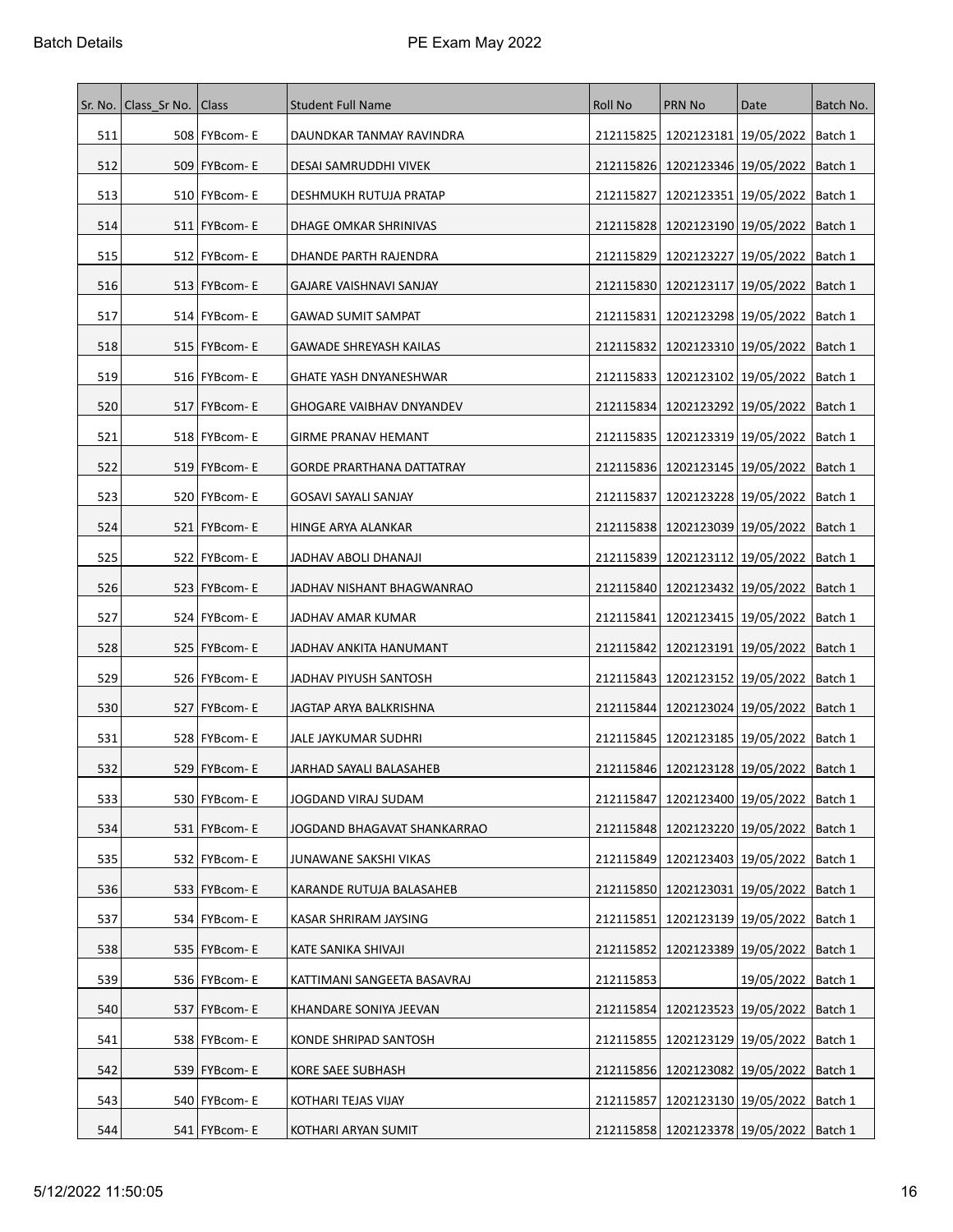| Sr. No. | Class Sr No.   Class |                 | <b>Student Full Name</b>      | <b>Roll No</b> | <b>PRN No</b>                                 | Date | Batch No. |
|---------|----------------------|-----------------|-------------------------------|----------------|-----------------------------------------------|------|-----------|
| 545     |                      | 542   FYBcom-E  | KOTHAWADE KAUSHAL PRASHANT    |                | 212115859 1202123329 19/05/2022 Batch 1       |      |           |
| 546     |                      | 543   FYBcom-E  | KOTHIMBIRE PRATIKSHA SANJAY   |                | 212115860 1202123289 19/05/2022               |      | Batch 1   |
| 547     |                      | 544   FYBcom- E | KOTWAL VAISHNAVI VIJAY        | 212115861      | 1202123265   19/05/2022                       |      | Batch 1   |
| 548     |                      | 545   FYBcom-E  | KULKARNI PADMANABH RHUSHIKESH | 212115862      | 1202123203   19/05/2022                       |      | Batch 1   |
| 549     |                      | 546   FYBcom-E  | KUMBHAR ISHA GANESH           | 212115863      | 1202123286 19/05/2022                         |      | Batch 2   |
| 550     |                      | 547   FYBcom-E  | KUMBHARE RUTWIK JANKIRAM      |                | 212115864   1202123162   19/05/2022   Batch 2 |      |           |
| 551     |                      | 548   FYBcom-E  | KUYATE HARISH RAJENDRA        | 212115865      | 1202123462   19/05/2022                       |      | Batch 2   |
| 552     |                      | 549   FYBcom-E  | LAHANE ADITYA VITTAL          |                | 212115866   1202123553   19/05/2022           |      | Batch 2   |
| 553     |                      | 550   FYBcom-E  | LANDGE KUMUDINI AJIT          | 212115867      | 1202123134   19/05/2022                       |      | Batch 2   |
| 554     |                      | 551   FYBcom-E  | LAWAND ATHARVA SHIVANAND      |                | 212115868   1202123264   19/05/2022           |      | Batch 2   |
| 555     |                      | 552   FYBcom-E  | MAGAR SACHIN ASHOK            |                | 212115869   1202123409   19/05/2022           |      | Batch 2   |
| 556     |                      | 553   FYBcom-E  | MALI ATHARVA ASHOK            |                | 212115870   1202123163   19/05/2022   Batch 2 |      |           |
| 557     |                      | 554   FYBcom-E  | MANDALE VEDANT DHANANJAY      | 212115871      | 1202123073 19/05/2022                         |      | Batch 2   |
| 558     |                      | 555   FYBcom- E | MANDKE OMKAR ATUL             |                | 212115872   1202123370   19/05/2022           |      | Batch 2   |
| 559     |                      | 556   FYBcom-E  | MANGIRE ATHARV MAHESH         |                | 212115873   1202123080   19/05/2022           |      | Batch 2   |
| 560     |                      | 557   FYBcom-E  | MATE VAISHNAVI PRAVIN         |                | 212115874   1202123257   19/05/2022           |      | Batch 2   |
| 561     |                      | 558   FYBcom-E  | MHASKE SHUBHAM UDDHAV         |                | 212115875   1202123184   19/05/2022   Batch 2 |      |           |
| 562     |                      | 559   FYBcom-E  | MORE TEJAS PRASHANT           |                | 212115876   1202123305   19/05/2022           |      | Batch 2   |
| 563     |                      | 560   FYBcom-E  | MORE PRATIKSHA GANESHRAO      | 212115877      | 1202123208   19/05/2022   Batch 2             |      |           |
| 564     |                      | 561   FYBcom-E  | MUNDHE MADHURA NATHURAM       |                | 212115878   1202123387   19/05/2022           |      | Batch 2   |
| 565     |                      | 562   FYBcom-E  | MURUMKAR PRATIKSHA DATTATRAYA |                | 212115879   1202123252   19/05/2022   Batch 2 |      |           |
| 566     |                      | 563   FYBcom-E  | NAIKWADE VAIBHAV ANNASAHEB    |                | 212115880 1202123183 19/05/2022 Batch 2       |      |           |
| 567     |                      | 564 FYBcom-E    | NAIKWADI REHAAN ARIF          |                | 212115881   1202123408   19/05/2022   Batch 2 |      |           |
| 568     |                      | 565   FYBcom- E | NAKVE KUSUM NARAYAN           |                | 212115882   1202123078   19/05/2022           |      | Batch 2   |
| 569     |                      | 566 FYBcom- E   | NETAKE SHIVANI KAKASAHEB      | 212115883      | 1202123221 19/05/2022                         |      | Batch 2   |
| 570     |                      | 567 FYBcom-E    | NIHALANI MITHLESH HARISH      | 212115884      | 1202123165 19/05/2022                         |      | Batch 2   |
| 571     |                      | 568 FYBcom-E    | PADWAL PRUTHVIRAJ PADMAKAR    |                | 212115885   1202123249   19/05/2022   Batch 2 |      |           |
| 572     |                      | 569 FYBcom- E   | PALVE ATHARVA DATTATRAY       |                | 212115886   1202123397   19/05/2022   Batch 2 |      |           |
| 573     |                      | 570   FYBcom-E  | PANDE PRATIK PRASHANT         | 212115887      | 1202123288 19/05/2022                         |      | Batch 2   |
| 574     | 571                  | <b>FYBcom-E</b> | PARIHAR PRUTHVI DATTUSING     | 212115888      | 1202123350 19/05/2022                         |      | Batch 2   |
| 575     |                      | 572 FYBcom-E    | PATIL PRIYANSHU RAVINDRA      |                | 212115889   1202123349   19/05/2022           |      | Batch 2   |
| 576     |                      | 573   FYBcom- E | PATIL RUTUJA DEVIDAS          |                | 212115890   1202123147   19/05/2022   Batch 2 |      |           |
| 577     |                      | 574   FYBcom- E | PATIL PRANAV AMBALAL          | 212115891      | 1202123285   19/05/2022                       |      | Batch 2   |
| 578     |                      | 575 FYBcom-E    | PATIL BHUMIKA VILAS           |                | 212115892   1202123120   19/05/2022   Batch 2 |      |           |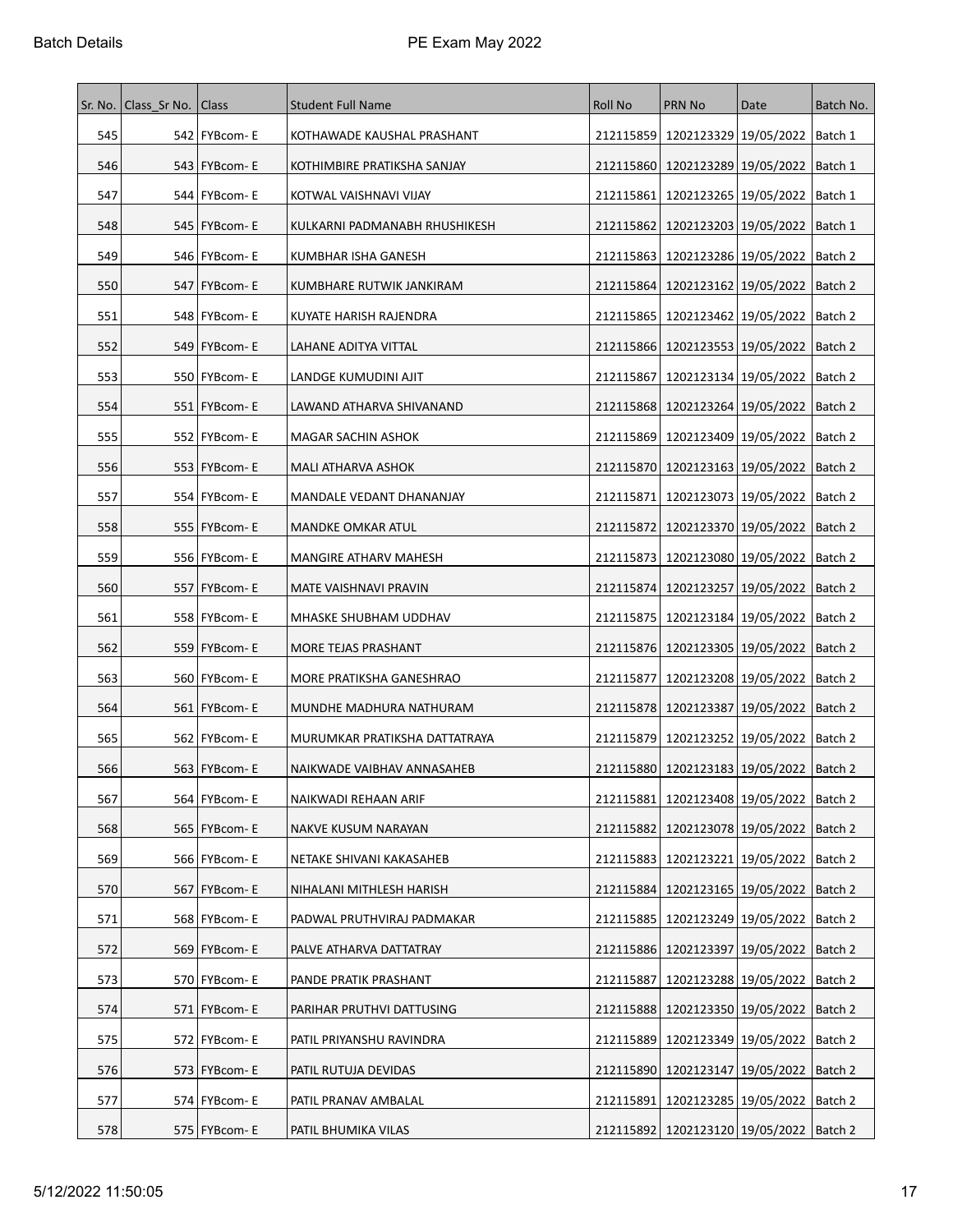| Sr. No. | Class Sr No. | <b>Class</b>    | <b>Student Full Name</b>                    | Roll No   | <b>PRN No</b>                                 | Date                            | Batch No. |
|---------|--------------|-----------------|---------------------------------------------|-----------|-----------------------------------------------|---------------------------------|-----------|
| 579     |              | 576   FYBcom-E  | PATIL KRISHNATH MUKUND                      | 212115893 |                                               | 19/05/2022   Batch 2            |           |
| 580     |              | 577   FYBcom-E  | PATIL NAYAN MAHENDRA                        | 212115894 | 1202123180 19/05/2022                         |                                 | Batch 2   |
| 581     |              | 578   FYBcom-E  | PAWAR PARTH CHANDRASHEKHAR                  | 212115895 | 1202123239 19/05/2022                         |                                 | Batch 2   |
| 582     |              | 579   FYBcom-E  | PAWAR VAISHNAVI VINAYAK PAWAR VINAYAK PAWAR | 212115896 |                                               | 19/05/2022   Batch 2            |           |
| 583     |              | 580   FYBcom-E  | PHAD SARANG SURESH                          | 212115897 | 1202123479   19/05/2022                       |                                 | Batch 2   |
| 584     |              | 581   FYBcom-E  | PHADE YASH SIDDHARTH                        |           | 212115898   1202123056   19/05/2022           |                                 | Batch 2   |
| 585     |              | 582   FYBcom- E | PORE SHAMIKA PANKAJ                         |           | 212115899   1202123429   19/05/2022           |                                 | Batch 2   |
| 586     |              | 583   FYBcom-E  | PUNWANTWAR PRATHAM KISHOR                   |           | 212115900   1202123127   19/05/2022           |                                 | Batch 2   |
| 587     |              | 584   FYBcom-E  | RAMANE NAKUL VISHNU                         | 212115901 | 1202123301 19/05/2022                         |                                 | Batch 2   |
| 588     |              | 585   FYBcom- E | RASHIWADEKAR ATHARVA AMIT                   |           | 212115902   1202122991   19/05/2022           |                                 | Batch 2   |
| 589     |              | 586   FYBcom-E  | RODGE OMKAR DEEPAK                          |           | 212115903   1202123262   19/05/2022           |                                 | Batch 2   |
| 590     |              | 587   FYBcom-E  | SHAH KINJAL VAIBHAV                         |           | 212115904   1202123155   19/05/2022   Batch 2 |                                 |           |
| 591     |              | 588   FYBcom-E  | SHINDE SHREEKUMAR SANJAY                    |           | 212115905   1202123060   19/05/2022           |                                 | Batch 2   |
| 592     |              | 589   FYBcom- E | SHINDE SHREYAS MAHESHKUMAR                  |           | 212115906   1202123267   19/05/2022           |                                 | Batch 2   |
| 593     |              | 590   FYBcom-E  | SHINDE GAURAV SANJAY                        | 212115907 | 1202123259 19/05/2022   Batch 2               |                                 |           |
| 594     |              | 591   FYBcom-E  | SHRIMANDILKAR SAHIL SAHEBRAO                |           | 212115908   1202123067   19/05/2022           |                                 | Batch 2   |
| 595     |              | 592   FYBcom-E  | SHRISHRIMAL YASH DINESH                     |           | 212115909   1202123186   19/05/2022   Batch 2 |                                 |           |
| 596     |              | 593   FYBcom-E  | SONAWANE HARSHAL BHAUSAHEB                  |           | 212115910   1202123096   19/05/2022           |                                 | Batch 2   |
| 597     |              | 594 FYBcom-E    | SULAKHE ONKAR PRASHANT                      | 212115911 | 1202123374   19/05/2022                       |                                 | Batch 2   |
| 598     |              | 595   FYBcom- E | THOPATE MAYURESH MOHAN                      |           | 212115913   1202123383   19/05/2022           |                                 | Batch 2   |
| 599     |              | 596 FYBcom-E    | THORAT SIDDHI MADHUKAR                      |           | 212115914   1202123027   19/05/2022   Batch 2 |                                 |           |
| 600     |              | 597   FYBcom-E  | TIKONE OMKAR MANJABAPU                      |           | 212115915 1202123431 19/05/2022 Batch 2       |                                 |           |
| 601     |              | 598 FYBcom-E    | WAGHMARE GUNJAN MACHHINDRA                  |           | 212115916   1202123377   19/05/2022   Batch 2 |                                 |           |
| 602     |              | 599 FYBcom- E   | WALEKAR MALLIKA MAHENDRA                    | 212115917 | 1202123380 19/05/2022 Batch 2                 |                                 |           |
| 603     |              | 600   FYBcom-E  | WALUNJ ASHLESHA BALU                        |           | 212115918   1202123104   19/05/2022           |                                 | Batch 2   |
| 604     |              | 601   FYBcom-E  | YADAV KRISHNA RAVIKIRAN                     | 212115919 | 1202123044 19/05/2022                         |                                 | Batch 2   |
| 605     |              | 602   FYBcom-E  | ZAMBRE VEDANT PRAMOD                        |           | 212115920   1202123282   19/05/2022           |                                 | Batch 2   |
| 606     |              | $603$ FYBcom-E  | LOKHANDE DHARTI SANJAY                      | 212115921 |                                               | 1202123590 19/05/2022   Batch 2 |           |
| 607     |              | $1$ FYBA-A      | AHIRE KUNDAN RAMRAO                         | 211011001 | 1182121204 20/05/2022                         |                                 | Batch 1   |
| 608     |              | $2$ FYBA-A      | AMBIGAR MAHESH MALLINATH                    | 211011002 | 1182121153 20/05/2022                         |                                 | Batch 1   |
| 609     |              | $3$ FYBA-A      | AVGHADE VAISHNAVI CHANDRAKANT               |           | 211011003   1182121118   20/05/2022           |                                 | Batch 1   |
| 610     |              | $4$ FYBA-A      | AJAY DATTATRAY BELHEKAR                     |           | 211011004   1182121171   20/05/2022           |                                 | Batch 1   |
| 611     |              | $5$ FYBA-A      | BHALERAO DAKSHAD ANAND                      |           | 211011005   1182121114   20/05/2022           |                                 | Batch 1   |
| 612     |              | $6$ FYBA-A      | BHALERAO VISHAL HEMANT                      | 211011006 |                                               | 20/05/2022   Batch 1            |           |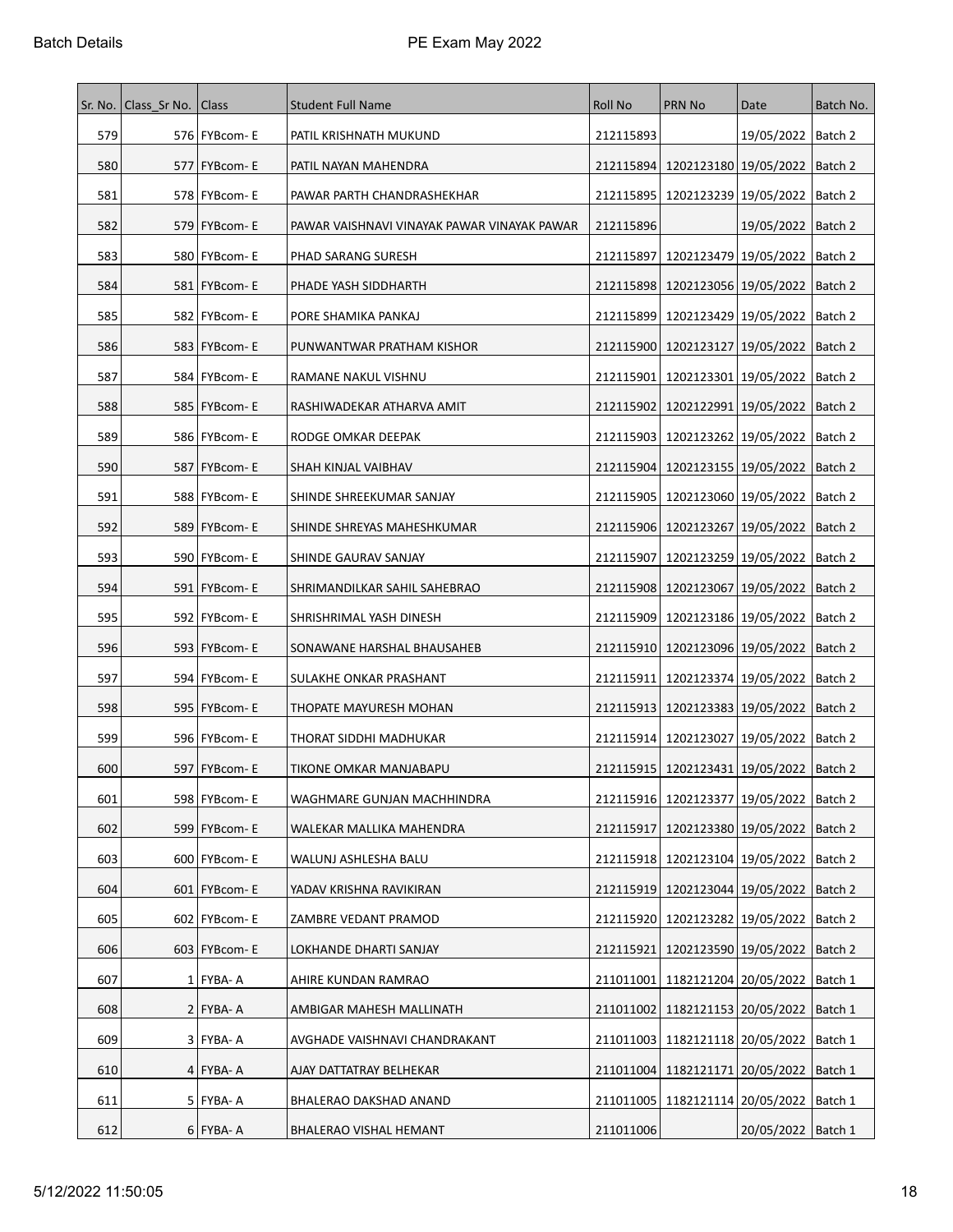|     | Sr. No.   Class Sr No.   Class |                | <b>Student Full Name</b>        | <b>Roll No</b> | <b>PRN No</b>                                 | Date                              | Batch No. |
|-----|--------------------------------|----------------|---------------------------------|----------------|-----------------------------------------------|-----------------------------------|-----------|
| 613 |                                | 7 FYBA-A       | <b>BHOR GAURI SHASHIKANT</b>    | 211011007      | 1182121139 20/05/2022                         |                                   | Batch 1   |
| 614 |                                | 8 FYBA-A       | <b>BUDRUPE PRATIK BALASAHEB</b> | 211011009      |                                               | 1182121047 20/05/2022   Batch 1   |           |
| 615 |                                | $9$  FYBA-A    | CHAUDHARI RUTUJA SANJAY         | 211011010      | 1182121107 20/05/2022                         |                                   | Batch 1   |
| 616 |                                | $10$  FYBA-A   | CHAVAN MANSI RAM                | 211011011      |                                               | 1182121180   20/05/2022   Batch 1 |           |
| 617 |                                | 11   FYBA- A   | CHAVAN RUPESH RAMESH            | 211011012      | 1182121058 20/05/2022                         |                                   | Batch 1   |
| 618 |                                | 12   FYBA- A   | CHILAWANTE BHAGYASHRI BALIRAM   |                | 211011013 1182120968 20/05/2022   Batch 1     |                                   |           |
| 619 |                                | 13 FYBA- A     | DADAR SHEETAL SATISH            |                | 211011014   1182121176   20/05/2022           |                                   | Batch 1   |
| 620 |                                | 14 FYBA- A     | DALVI KOMAL MAHENDRA            | 211011015      | 1182121151 20/05/2022                         |                                   | Batch 1   |
| 621 |                                | 15   FYBA- A   | DANGE BALKRUSHNA SANJAY         |                | 211011016   1182121071   20/05/2022   Batch 1 |                                   |           |
| 622 |                                | $16$   FYBA- A | VICKY SHANTARAM DHALWALE        | 211011017      | 1182121159 20/05/2022                         |                                   | Batch 1   |
| 623 |                                | 17   FYBA- A   | DHAMDHERE PRASHANT AABASO       |                | 211011018 1182121066 20/05/2022               |                                   | Batch 1   |
| 624 |                                | 18   FYBA- A   | DONGARE SUSHMITA RAJESH         | 211011019      |                                               | 1182121148 20/05/2022   Batch 1   |           |
| 625 |                                | $19$ FYBA-A    | <b>FUNDE RANI NITESH</b>        | 211011020      |                                               | 1182121070 20/05/2022             | Batch 1   |
| 626 |                                | 20   FYBA- A   | PRATIKSHA NARAYAN GHANDGE       | 211011021      | 1182121087   20/05/2022                       |                                   | Batch 1   |
| 627 |                                | 21   FYBA- A   | <b>GHODKE PRATAP RAJEBHAU</b>   | 211011022      |                                               | 20/05/2022   Batch 1              |           |
| 628 |                                | $22$ FYBA-A    | <b>GHULE POONAM NAGNATH</b>     | 211011023      | 1182121111   20/05/2022                       |                                   | Batch 1   |
| 629 |                                | 23   FYBA- A   | INGALE SHASHANK HARISHCHANDRA   | 211011024      |                                               | 20/05/2022   Batch 1              |           |
| 630 |                                | 24   FYBA- A   | JADHAV SAHIL EKNATH             | 211011025      | 1182120950   20/05/2022                       |                                   | Batch 1   |
| 631 |                                | $25$ FYBA-A    | DAMAYANTI RAMDAS JADHAV         |                | 211011026 1182121064 20/05/2022               |                                   | Batch 1   |
| 632 |                                | 26   FYBA- A   | JADHAV SAGAR HUSENI             | 211011027      | 1182121049 20/05/2022                         |                                   | Batch 1   |
| 633 |                                | $27$ FYBA-A    | JUNAWANE MAKARAND RAJESH        |                | 211011028   1182121050   20/05/2022   Batch 1 |                                   |           |
| 634 |                                | 28 FYBA- A     | <b>KALE TEJAS SANDEEP</b>       | 211011029      | 1182121165 20/05/2022 Batch 1                 |                                   |           |
| 635 |                                | $29$ FYBA-A    | KASBE HARSHVARDHAN RAMESH       |                | 211011030 1182121101 20/05/2022   Batch 1     |                                   |           |
| 636 |                                | $30$ FYBA-A    | KHALATE SAHIL DIGAMBAR          | 211011031      |                                               | 1182121003 20/05/2022 Batch 1     |           |
| 637 |                                | $31$ FYBA-A    | KHANDALE SWAPNIL MANIK          | 211011032      | 1182121177 20/05/2022                         |                                   | Batch 1   |
| 638 |                                | $32$ FYBA-A    | KHANPATE ARJUN SHAMBHUDEV       | 211011033      |                                               | 1182120996 20/05/2022             | Batch 1   |
| 639 |                                | $33$ FYBA-A    | KHOKRIYA TANNU SATISH           |                | 211011034 1182120976 20/05/2022               |                                   | Batch 1   |
| 640 |                                | $34$ FYBA-A    | KHOMANE VAISHNAVI SHANKAR       | 211011035      | 1182121069 20/05/2022   Batch 1               |                                   |           |
| 641 |                                | 35   FYBA- A   | KORE ANANYA SHANKER             |                | 211011036   1182121011   20/05/2022           |                                   | Batch 1   |
| 642 |                                | $36$ FYBA-A    | KURSAMI AJIT KEYE               | 211011037      |                                               | 1182121172   20/05/2022           | Batch 1   |
| 643 |                                | 37 FYBA- A     | LOKHANDE NEHA MUNJAJI           |                | 211011038   1182121164   20/05/2022           |                                   | Batch 1   |
| 644 |                                | 38 FYBA- A     | MAGAR URMILA PRATAPRAO          |                | 211011039 1182121142 20/05/2022 Batch 1       |                                   |           |
| 645 |                                | 39 FYBA- A     | MESHRAM SHANTANU SURESH         |                | 211011040   1182121163   20/05/2022   Batch 1 |                                   |           |
| 646 |                                | $40$ FYBA-A    | MESHRAM SHANTANU SURESH         |                | 211011040 1182121158 20/05/2022   Batch 1     |                                   |           |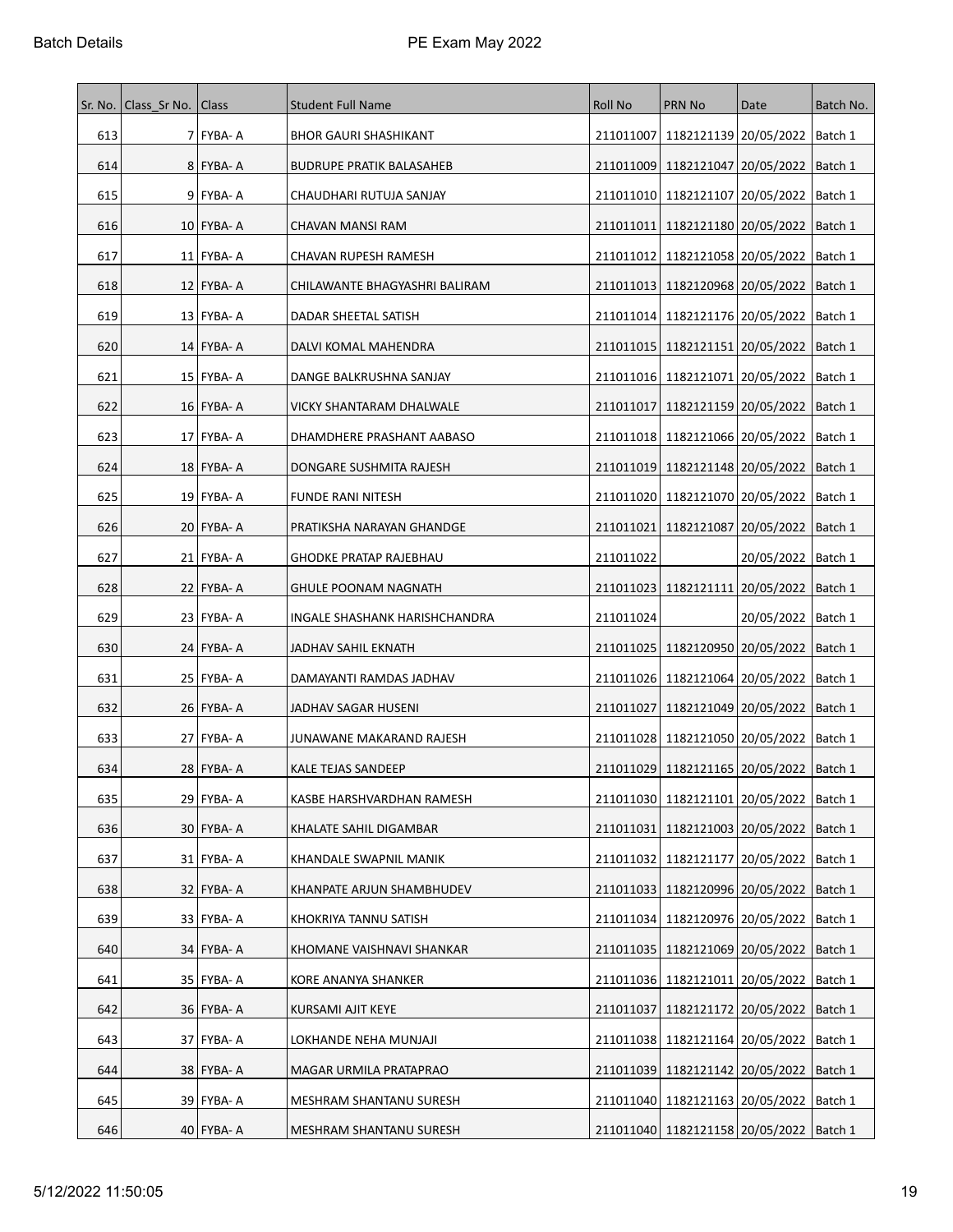|     | Sr. No.   Class Sr No.   Class |              | <b>Student Full Name</b>     | <b>Roll No</b> | <b>PRN No</b>                                 | Date                              | Batch No. |
|-----|--------------------------------|--------------|------------------------------|----------------|-----------------------------------------------|-----------------------------------|-----------|
| 647 |                                | 41 FYBA- A   | NAMDAS PRATHAMESH BALASAHEB  | 211011041      |                                               | 1182121010 20/05/2022   Batch 1   |           |
| 648 |                                | $42$ FYBA-A  | NATEKAR SAGAR GURUNATH       | 211011042      |                                               | 20/05/2022   Batch 1              |           |
| 649 |                                | 43   FYBA- A | NATARE VIKAS RAVINDRA        | 211011043      | 1182121217   20/05/2022                       |                                   | Batch 1   |
| 650 |                                | 44 FYBA- A   | PATHAN SHIREEN IMRAN         | 211011044      |                                               | 1182121108   20/05/2022   Batch 1 |           |
| 651 |                                | 45   FYBA- A | PAWAR GANESH RAJU            | 211011045      | 1182121073 20/05/2022                         |                                   | Batch 1   |
| 652 |                                | $46$ FYBA-A  | PAWAR GANESH RAJU            | 211011045      | 1182120944 20/05/2022                         |                                   | Batch 1   |
| 653 |                                | 47   FYBA- A | PAWAR REVAN BHAGVAT          |                | 211011046   1182121043   20/05/2022           |                                   | Batch 1   |
| 654 |                                | $48$ FYBA-A  | PAWAR VISHAL SANJAY          | 211011047      |                                               | 20/05/2022   Batch 1              |           |
| 655 |                                | 49   FYBA- A | RAIBAN NILESH TATYASAHEB     |                | 211011048 1182120983 20/05/2022               |                                   | Batch 1   |
| 656 |                                | 50   FYBA- A | RAJGURAV VASUDHA BALU        |                | 211011049   1182120980   20/05/2022   Batch 1 |                                   |           |
| 657 |                                | $51$ FYBA-A  | RAJGURU NEHA KISHOR          |                | 211011050 1182120998 20/05/2022               |                                   | Batch 1   |
| 658 |                                | 52   FYBA- A | RAMANE ABHISHEK PARMESHWAR   | 211011051      |                                               | 20/05/2022   Batch 1              |           |
| 659 |                                | 53 FYBA- A   | RATHOD SHANKAR GOKUL         | 211011052      | 1182121030 20/05/2022                         |                                   | Batch 1   |
| 660 |                                | 54   FYBA- A | NISHIGANDHA MAHESH SAKHARE   | 211011053      | 1182121031 20/05/2022                         |                                   | Batch 1   |
| 661 |                                | 55   FYBA- A | SALVE PRATIKSHA LAXMAN       | 211011054      |                                               | 1182121048 20/05/2022   Batch 1   |           |
| 662 |                                | $56$ FYBA-A  | SAPKAL PAYAL RAJESH          | 211011055      | 1182121170   20/05/2022                       |                                   | Batch 1   |
| 663 |                                | 57 FYBA- A   | SHEJWAL PRATIBHA TATYABHAU   | 211011056      |                                               | 1182121194   20/05/2022   Batch 1 |           |
| 664 |                                | 58   FYBA- A | SHINDE RAHUL SANTOSH         | 211011057      |                                               | 20/05/2022                        | Batch 1   |
| 665 |                                | 59 FYBA- A   | SONAWANE BHAGYASHREE SURESH  |                | 211011058   1182121008   20/05/2022           |                                   | Batch 1   |
| 666 |                                | 60   FYBA- A | SONAWANE SAURAV JAGANNATH    | 211011059      | 1182121045 20/05/2022                         |                                   | Batch 1   |
| 667 |                                | $61$ FYBA-A  | SONTAKKE HARSHADA ASHOK      |                | 211011060 1182121106 20/05/2022   Batch 1     |                                   |           |
| 668 |                                | 62   FYBA- A | THAWAL GAYATRI SHIVAJI       | 211011061      | 1182120958 20/05/2022                         |                                   | Batch 1   |
| 669 |                                | $63$ FYBA-A  | THAWAL SHRADDHA SHIVAJI      |                | 211011062 1182120957 20/05/2022   Batch 1     |                                   |           |
| 670 |                                | $64$ FYBA-A  | VAISHANAVI RAVINDRA TUPERE   | 211011063      |                                               | 1182121140 20/05/2022 Batch 1     |           |
| 671 |                                | 65   FYBA- A | WAGHMARE ANIKET SURESH       | 211011064      |                                               | 20/05/2022   Batch 1              |           |
| 672 |                                | 66 FYBA- A   | KAMBLE SAMIKSHA DIPAK        | 211011065      |                                               | 1182120930 20/05/2022   Batch 1   |           |
| 673 |                                | 67   FYBA- A | SHRUTI SANJAY RANANAWARE     |                | 211011066 1182121007 20/05/2022   Batch 1     |                                   |           |
| 674 |                                | 68   FYBA- A | KALE SARASVATI PARAMESHWAR   | 211011067      |                                               | 1182121065 20/05/2022   Batch 1   |           |
| 675 |                                | $69$ FYBA-A  | SHITOLE PRANALI SUNIL        | 211011068      | 1182120936 20/05/2022                         |                                   | Batch 2   |
| 676 |                                | 70 FYBA- A   | AHIRE KARAN DNYANESHWAR      | 211011069      |                                               | 1182120979 20/05/2022             | Batch 2   |
| 677 |                                | 71 FYBA- A   | CHOUGULE ABHIJEET BABAN      | 211011070      |                                               | 20/05/2022   Batch 2              |           |
| 678 |                                | 72 FYBA-A    | PATOLE SAKSHI BALU           | 211011071      |                                               | 1182121150 20/05/2022   Batch 2   |           |
| 679 |                                | 73 FYBA-A    | SONTAKKE DNYANESHWAR VITTHAL | 211011072      | 1182121029 20/05/2022                         |                                   | Batch 2   |
| 680 |                                | 74 FYBA- A   | SIDDHARTH SANJAY BODADE      |                | 211011073 1182121035 20/05/2022 Batch 2       |                                   |           |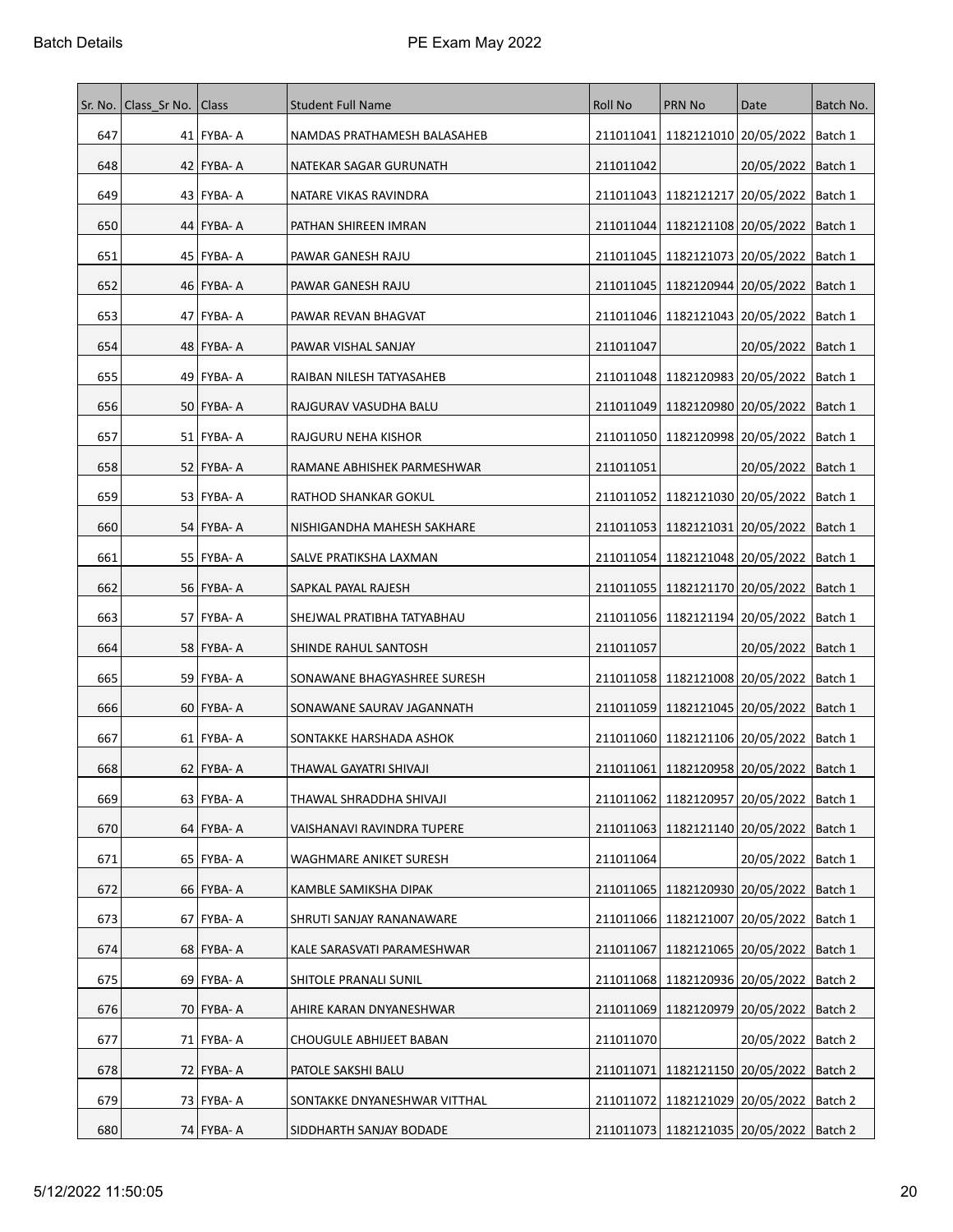| Sr. No. | Class Sr No.   Class |               | <b>Student Full Name</b>      | <b>Roll No</b> | <b>PRN No</b>                                 | Date                              | Batch No. |
|---------|----------------------|---------------|-------------------------------|----------------|-----------------------------------------------|-----------------------------------|-----------|
| 681     |                      | 75   FYBA- A  | ALHAT SIDDHARTH SANJAY        |                | 211011074 1182121149 20/05/2022 Batch 2       |                                   |           |
| 682     |                      | 76 FYBA- A    | TAWARE ABHISHEK SURESH        |                | 211011075   1182121188   20/05/2022   Batch 2 |                                   |           |
| 683     |                      | 77   FYBA- A  | AMBHURE PRIYANKA SHRIPAT      |                | 211011076   1182121175   20/05/2022           |                                   | Batch 2   |
| 684     |                      | 78   FYBA- A  | RANPISE ANKITA ARUN           | 211011077      |                                               | 1182121174   20/05/2022   Batch 2 |           |
| 685     |                      | 79 FYBA- A    | LOKHANDE AKHILESH SATISH      |                | 211011078   1182121013   20/05/2022   Batch 2 |                                   |           |
| 686     |                      | 80 FYBA- A    | JALNILA NEHA BALRAJ           |                | 211011079 1182121138 20/05/2022   Batch 2     |                                   |           |
| 687     |                      | 81   FYBA- A  | GHARE YOGESH PARMESHWAR       |                | 211011080   1182121002   20/05/2022   Batch 2 |                                   |           |
| 688     |                      | 82   FYBA- A  | SAMBHURAJE DNYANESHWAR PHUGE  | 211011081      |                                               | 1182121041   20/05/2022   Batch 2 |           |
| 689     |                      | 83   FYBA- A  | <b>RUTVIK</b>                 | 211011082      | 1182121134   20/05/2022   Batch 2             |                                   |           |
| 690     |                      | 84   FYBA- A  | GAIKWAD PAYAL UTTAM           |                | 211011083   1182121168   20/05/2022   Batch 2 |                                   |           |
| 691     |                      | 85   FYBA- A  | PATIL POOJA DILIP             |                | 211011084 1182121057 20/05/2022   Batch 2     |                                   |           |
| 692     |                      | 86 FYBA-A     | DEVKULE PURVA YOGESH          |                | 211011085   1182121157   20/05/2022   Batch 2 |                                   |           |
| 693     |                      | 87   FYBA- A  | KAMBLE KUSHAL SANTOSH         | 211011086      | 1182120971   20/05/2022   Batch 2             |                                   |           |
| 694     |                      | 88 FYBA-A     | SUJIT DATTATRAY KODLINGE      | 211011087      |                                               | 1182120987   20/05/2022   Batch 2 |           |
| 695     |                      | 89   FYBA- A  | KAHUR VEDIKA KIRAN            |                | 211011088 1182120972 20/05/2022   Batch 2     |                                   |           |
| 696     |                      | 90 FYBA-A     | PAWAR CHANDRAKANT BALU        | 211011089      | 1182121156   20/05/2022                       |                                   | Batch 2   |
| 697     |                      | 91   FYBA- A  | POTJALE GANESH SHIVAJI        |                | 211011090   1182121042   20/05/2022   Batch 2 |                                   |           |
| 698     |                      | 92 FYBA- A    | WAGHWASE AKSHADA TATYARAO     | 211011091      | 1182121099 20/05/2022  Batch 2                |                                   |           |
| 699     |                      | 93   FYBA- A  | DHOTRE MAHENDRA SOMNATH       | 211011092      |                                               | 20/05/2022   Batch 2              |           |
| 700     |                      | 94 FYBA- A    | SHINDE PRAFULLA MADHUKAR      |                | 211011093   1182121127   20/05/2022   Batch 2 |                                   |           |
| 701     |                      | 95   FYBA- B  | JAYESH AVINASH AMBEDKAR       | 211012201      | 1182120969 20/05/2022  Batch 2                |                                   |           |
| 702     |                      | $96$ FYBA-B   | AMBRE SANJANA GANESH          |                | 211012202 1182121033 20/05/2022 Batch 2       |                                   |           |
| 703     |                      | 97 FYBA-B     | BOTRE TEJASWINI ASHOK         |                | 211012203 1182120953 20/05/2022   Batch 2     |                                   |           |
| 704     |                      | 98 FYBA-B     | <b>BURSE SAYALI BALASAHEB</b> |                | 211012204   1182121086   20/05/2022   Batch 2 |                                   |           |
| 705     |                      | 99   FYBA- B  | DHUMAL VAISHNAVI DIGAMBAR     |                | 211012205   1182120963   20/05/2022   Batch 2 |                                   |           |
| 706     |                      | 100   FYBA- B | GUND VAISHNAVI BHIMRAJ        |                | 211012206 1182120933 20/05/2022 Batch 2       |                                   |           |
| 707     |                      | 101   FYBA- B | JADHAV VISHAL YUVRAJ          | 211012207      | 1182121082 20/05/2022   Batch 2               |                                   |           |
| 708     |                      | $102$ FYBA-B  |                               | 211012208      |                                               | 20/05/2022   Batch 2              |           |
| 709     |                      | $103$ FYBA-B  | VAISHNAVI BALASAHEB KADAM     | 211012209      | 1182121012   20/05/2022   Batch 2             |                                   |           |
| 710     |                      | $104$ FYBA-B  | KAMBLE ADITYA RAJU            |                | 211012210   1182121053   20/05/2022   Batch 2 |                                   |           |
| 711     |                      | 105   FYBA- B | KARANDE PRATIK SANDIP         | 211012211      | 1182121155   20/05/2022   Batch 2             |                                   |           |
| 712     |                      | $106$ FYBA-B  | ROHAN POPAT KEMDARNE          |                | 211012212 1182121132 20/05/2022   Batch 2     |                                   |           |
| 713     |                      | 107   FYBA- B | KOMAL SUNIL KSHIRSAGAR        |                | 211012213   1182120955   20/05/2022   Batch 2 |                                   |           |
| 714     |                      | 108 FYBA- B   | LOLE SHRUSHTI DEEPAK          |                | 211012214 1182121075 20/05/2022 Batch 2       |                                   |           |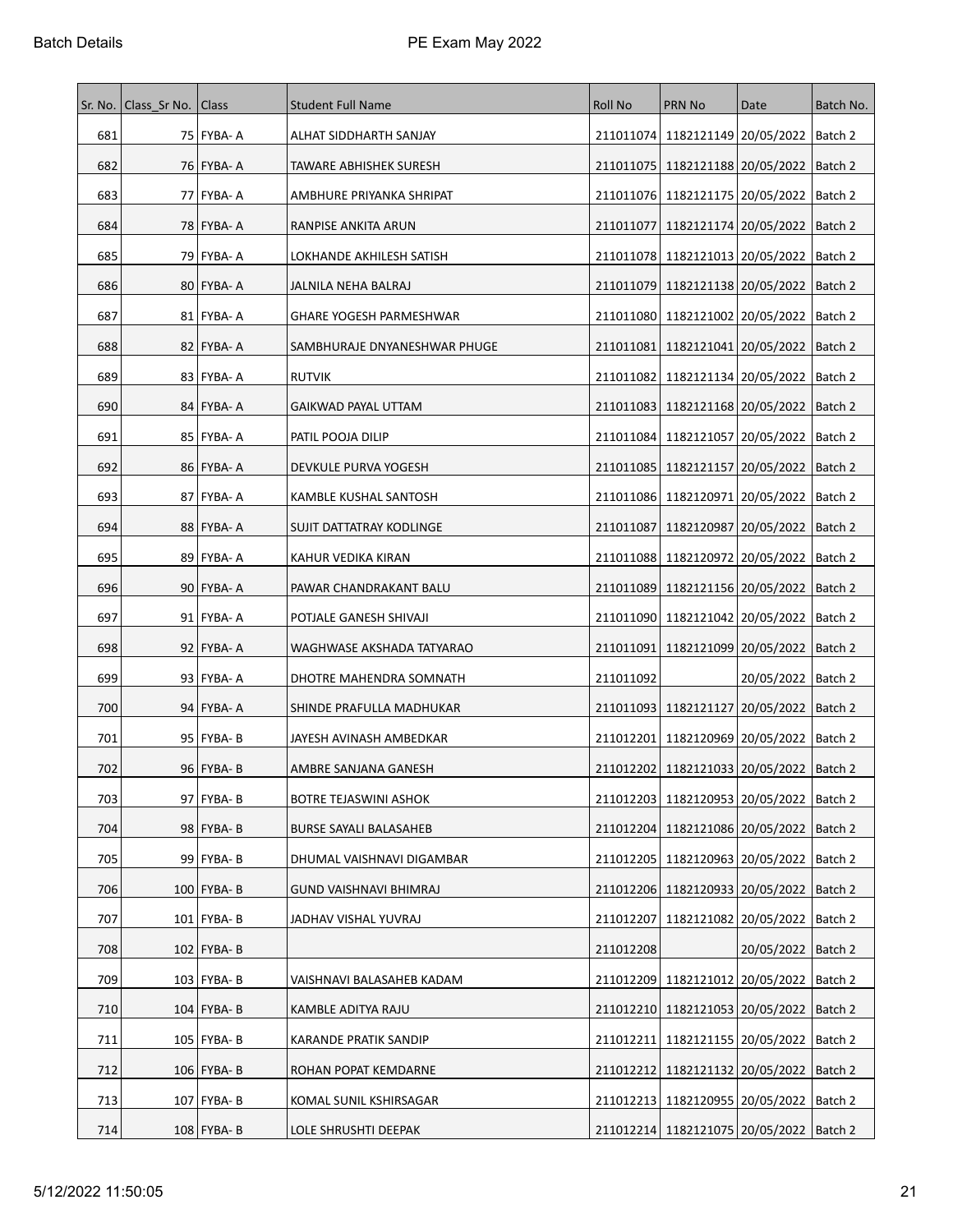|     | Sr. No.   Class Sr No.   Class |                 | <b>Student Full Name</b>     | Roll No   | <b>PRN No</b>                                 | Date                              | Batch No. |
|-----|--------------------------------|-----------------|------------------------------|-----------|-----------------------------------------------|-----------------------------------|-----------|
| 715 |                                | 109   FYBA- B   | MORE SAYALI SATISH           | 211012215 |                                               | 20/05/2022   Batch 2              |           |
| 716 |                                | $110$ FYBA-B    | MORE AISHWARYA PRAMOD        | 211012216 | 1182120978 20/05/2022                         |                                   | Batch 2   |
| 717 |                                | $111$ FYBA-B    | MUNJEWAR KALPANA TANAJI      | 211012217 | 1182120994 20/05/2022                         |                                   | Batch 2   |
| 718 |                                | $112$ FYBA-B    | PAWAR KARAN MARUTI           |           | 211012218   1182120956   20/05/2022   Batch 2 |                                   |           |
| 719 |                                | $113$ FYBA-B    | PAWAR JAYKUMAR SANJAY        | 211012219 | 1182120954 20/05/2022                         |                                   | Batch 2   |
| 720 |                                | $114$   FYBA- B | SHRUTIKA BALASAHEB PHARTADE  |           | 211012220 1182120947 20/05/2022               |                                   | Batch 2   |
| 721 |                                | 115   FYBA- B   | SALUNKE SHIVSHANKAR VIKRAM   | 211012221 |                                               | 20/05/2022   Batch 2              |           |
| 722 |                                | $116$   FYBA- B | SALUNKHE GANDHARV GOVIND     | 211012222 |                                               | 1182121100   20/05/2022   Batch 2 |           |
| 723 |                                | $117$ FYBA-B    | SHENDE PRATHAMESH JAYWANT    |           | 211012223   1182121116   20/05/2022           |                                   | Batch 2   |
| 724 |                                | $118$ FYBA-B    | KARTIK VIKRAM SHINDE         |           | 211012224   1182121120   20/05/2022   Batch 2 |                                   |           |
| 725 |                                | $119$ FYBA-B    | SHINDE RUTUJA JALINDAR       |           | 211012225   1182120964   20/05/2022           |                                   | Batch 2   |
| 726 |                                | $120$ FYBA-B    | SUTAR HARSHAVARDHAN DOULAT   |           | 211012226   1182121113   20/05/2022   Batch 2 |                                   |           |
| 727 |                                | 121   FYBA- B   | VITKAR SHITAL BHIMA          | 211012227 | 1182121181   20/05/2022                       |                                   | Batch 2   |
| 728 |                                | $122$ FYBA-B    | WALUNJ ADITYA DATTARAM       | 211012229 |                                               | 1182121143 20/05/2022   Batch 2   |           |
| 729 |                                | 123 FYBA-B      | ATHARV GANESH IRKAL          |           | 211012230 1182121081 20/05/2022 Batch 2       |                                   |           |
| 730 |                                | $124$ FYBA-B    | KOTWAL SHAHANAVAJ SHABBIR    | 211012231 | 1182121000   20/05/2022                       |                                   | Batch 2   |
| 731 |                                | 125   FYBA- B   | KAMBALE TANUJA UMESH         | 211012232 |                                               | 1182121074   20/05/2022   Batch 2 |           |
| 732 |                                | $126$ FYBA-B    | PAWAR MAHESH DEVISING        |           | 211012233   1182121135   20/05/2022           |                                   | Batch 2   |
| 733 |                                | 127   FYBA- B   | JADHAV SHRADDHA NITIN        | 211012234 |                                               | 20/05/2022   Batch 2              |           |
| 734 |                                | 128   FYBA- B   | <b>GANESH SANTOSH PAWAR</b>  | 211012235 | 1182120967   20/05/2022                       |                                   | Batch 2   |
| 735 |                                | 129 FYBA-B      | GAIKWAD MANSI KISAN          |           | 211012236 1182120970 20/05/2022 Batch 2       |                                   |           |
| 736 |                                | 130 FYBA-B      | VIVEK DATTA DHAWARE          |           | 211012237 1182121129 20/05/2022   Batch 2     |                                   |           |
| 737 |                                | $131$ FYBA-B    | RANAWARE ROHIT SIDDHARTH     | 211012238 |                                               | 20/05/2022   Batch 2              |           |
| 738 |                                | $132$ FYBA-B    | RANJEETSINGH MUKTICHAND MORE | 211012239 |                                               | 1182121182 20/05/2022   Batch 2   |           |
| 739 |                                | $133$ FYBA-B    | CHINDAGE NEHA GOVINDA        | 211012240 |                                               | 1182121203   20/05/2022           | Batch 2   |
| 740 |                                | $134$ FYBA-B    | PATIL HARSHADA DEEPRAJ       | 211012241 |                                               | 1182121173 20/05/2022             | Batch 2   |
| 741 |                                | $135$ FYBA-B    | MASKE SHIDODHAN BHARAT       | 211012242 |                                               | 20/05/2022   Batch 2              |           |
| 742 |                                | 136 FYBA- C     | CHANDURKAR SAKSHI JAYESH     |           | 26 1182120999 21/05/2022 Batch 1              |                                   |           |
| 743 |                                | 137 FYBA- C     | TANDON RISHAB RISHI          | 32        | 1182121133 21/05/2022                         |                                   | Batch 1   |
| 744 |                                | $138$ FYBA-C    | SURAVI                       | 211013401 |                                               | 1182120960 21/05/2022   Batch 1   |           |
| 745 |                                | 139 FYBA- C     | RAJU MANISH                  | 211013402 | 1182120944 21/05/2022                         |                                   | Batch 1   |
| 746 |                                | 140 FYBA- C     | RAJU MANISH                  |           | 211013402   1182121073   21/05/2022   Batch 1 |                                   |           |
| 747 |                                | 141   FYBA- C   | DIVYA LAKSHMAN               |           | 211013403   1182121102   21/05/2022           |                                   | Batch 1   |
| 748 |                                | 142 FYBA- C     | ADHIMOOLAM REVATI NAGAPPAN   |           | 211013404   1182121141   21/05/2022   Batch 1 |                                   |           |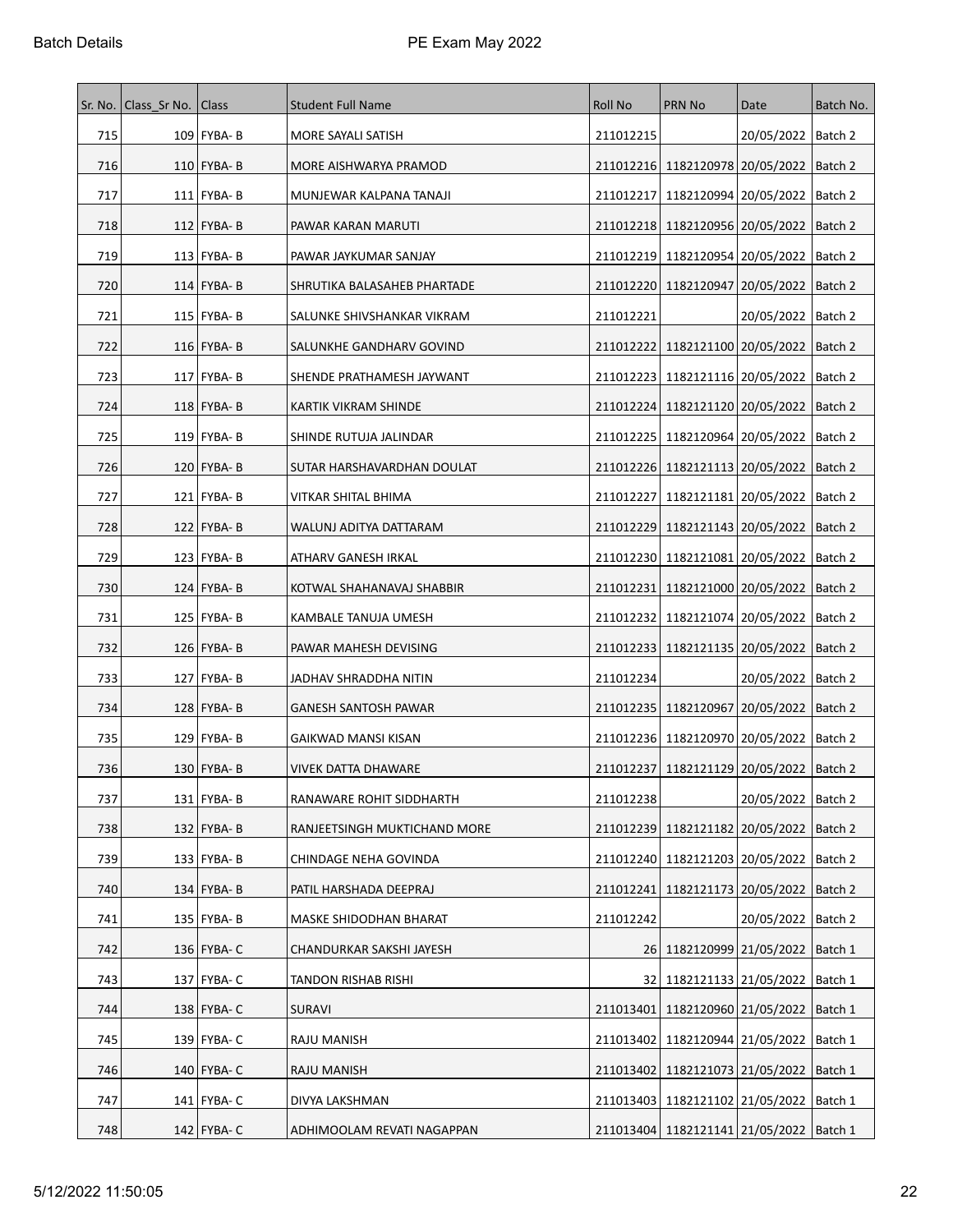|     | Sr. No.   Class Sr No.   Class |               | <b>Student Full Name</b>           | Roll No   | <b>PRN No</b>                                 | Date                            | Batch No. |
|-----|--------------------------------|---------------|------------------------------------|-----------|-----------------------------------------------|---------------------------------|-----------|
| 749 |                                | 143   FYBA- C | AHIRE SIDDHI SANDIP                | 211013405 | 1182121044 21/05/2022   Batch 1               |                                 |           |
| 750 |                                | 144 FYBA- C   | BHAVANA DNYANESHWAR ALHAT          | 211013406 |                                               | 1182121097 21/05/2022   Batch 1 |           |
| 751 |                                | 145   FYBA- C | APTE TEJASWINI KEDAR               | 211013407 | 1182120997 21/05/2022                         |                                 | Batch 1   |
| 752 |                                | 146   FYBA- C | ASLEKAR KIMAYA SAMEER              | 211013408 | 1182120959 21/05/2022   Batch 1               |                                 |           |
| 753 |                                | 147   FYBA- C | SUBHA BAIRAGI                      | 211013409 | 1182121072 21/05/2022                         |                                 | Batch 1   |
| 754 |                                | 148   FYBA- C | BELE ASMITA RAJENDRA               |           | 211013410 1182121080 21/05/2022               |                                 | Batch 1   |
| 755 |                                | 149   FYBA- C | BHAMARE DHARMRAJ VIJAY             | 211013411 | 1182121089   21/05/2022                       |                                 | ∣Batch 1  |
| 756 |                                | 150   FYBA- C | DIVYANJALI DHANRAJ BHAMARE         | 211013412 |                                               | 1182121178 21/05/2022   Batch 1 |           |
| 757 |                                | 151   FYBA- C | <b>BHOIR SRUSHTI PRAFULL</b>       |           | 211013413   1182120946   21/05/2022           |                                 | Batch 1   |
| 758 |                                | 152   FYBA- C | APURVA UDAY BHOSALE                |           | 211013414   1182120988   21/05/2022   Batch 1 |                                 |           |
| 759 |                                | $153$ FYBA-C  | <b>BHOSALE PRATIKSHA KASHINATH</b> |           | 211013415   1182121077   21/05/2022           |                                 | Batch 1   |
| 760 |                                | 154   FYBA- C | PRIYANSHU ARVIND BILE              |           | 211013416   1182121056   21/05/2022   Batch 1 |                                 |           |
| 761 |                                | 155   FYBA- C | ANGELINA NATASHA BILIMORIA         | 211013417 | 1182121226 21/05/2022                         |                                 | Batch 1   |
| 762 |                                | 156 FYBA- C   | BIRAJDAR SAINATH RAJENDRA          |           | 211013418 1182121093 21/05/2022               |                                 | Batch 1   |
| 763 |                                | 157 FYBA- C   | BONDRE SANCHIT PARMESHWAR          |           | 211013419 1182121094 21/05/2022   Batch 1     |                                 |           |
| 764 |                                | 158 FYBA- C   | CHAUHAN GEETA CHETAN               | 211013420 | 1182121079 21/05/2022                         |                                 | Batch 1   |
| 765 |                                | 159   FYBA- C | NIKITA SHIVA CHAVAN                | 211013421 |                                               | 1182120965 21/05/2022   Batch 1 |           |
| 766 |                                | 160   FYBA- C | SWATI ASHOK CHAVAN                 | 211013422 | 1182121152 21/05/2022                         |                                 | Batch 1   |
| 767 |                                | $161$ FYBA-C  | KASHMI DEBBARMA                    |           | 211013423   1182120962   21/05/2022           |                                 | ∣Batch 1  |
| 768 |                                | 162   FYBA- C | KASHMI DEBBARMA                    | 211013423 | 1182050334 21/05/2022                         |                                 | Batch 1   |
| 769 |                                | $163$ FYBA-C  | TIYAR DEBBARMA                     |           | 211013424   1182120986   21/05/2022   Batch 1 |                                 |           |
| 770 |                                | 164 FYBA-C    | SURAJ DEBBARMA                     |           | 211013425   1182120940   21/05/2022   Batch 1 |                                 |           |
| 771 |                                | 165   FYBA- C | HUBERT DEBBARMA                    |           | 211013426 1182120952 21/05/2022 Batch 1       |                                 |           |
| 772 |                                | 166 FYBA- C   | <b>GEORGE DEBBARMA</b>             | 211013427 |                                               | 1182120977 21/05/2022 Batch 1   |           |
| 773 |                                | 167 FYBA- C   | DESHPANDE SHREYA YOGESH            |           | 211013428   1182120942   21/05/2022           |                                 | Batch 1   |
| 774 |                                | 168   FYBA- C | <b>SHRUTI GAIKWAD</b>              | 211013429 |                                               | 1182120934 21/05/2022   Batch 1 |           |
| 775 |                                | 169 FYBA- C   | <b>GARUD TEJAS RAJENDRA</b>        |           | 211013430 1182121019 21/05/2022   Batch 1     |                                 |           |
| 776 |                                | 170 FYBA- C   | GAWAI TRISHARAN RAJU               | 211013431 |                                               | 1182121051 21/05/2022   Batch 1 |           |
| 777 |                                | 171 FYBA- C   | RADHA CHETAN GHATGE                | 211013432 | 1182121103 21/05/2022                         |                                 | Batch 1   |
| 778 |                                | 172   FYBA- C | <b>GHOTKULE SANJANA SUDHIR</b>     | 211013433 | 1182121209 21/05/2022                         |                                 | Batch 1   |
| 779 |                                | 173   FYBA- C | <b>GOKHALE SHALMALI SUNIL</b>      |           | 211013434   1182121055   21/05/2022           |                                 | Batch 1   |
| 780 |                                | 174 FYBA- C   | JAMUNA HANSDAH                     | 211013435 |                                               | 1182121037 21/05/2022 Batch 1   |           |
| 781 |                                | 175   FYBA- C | ATHARVA PRASAD HIRANWAR            | 211013436 |                                               | 21/05/2022                      | Batch 1   |
| 782 |                                | 176   FYBA- C | <b>IFTIKHAR HUSSAIN</b>            | 211013437 |                                               | 21/05/2022   Batch 1            |           |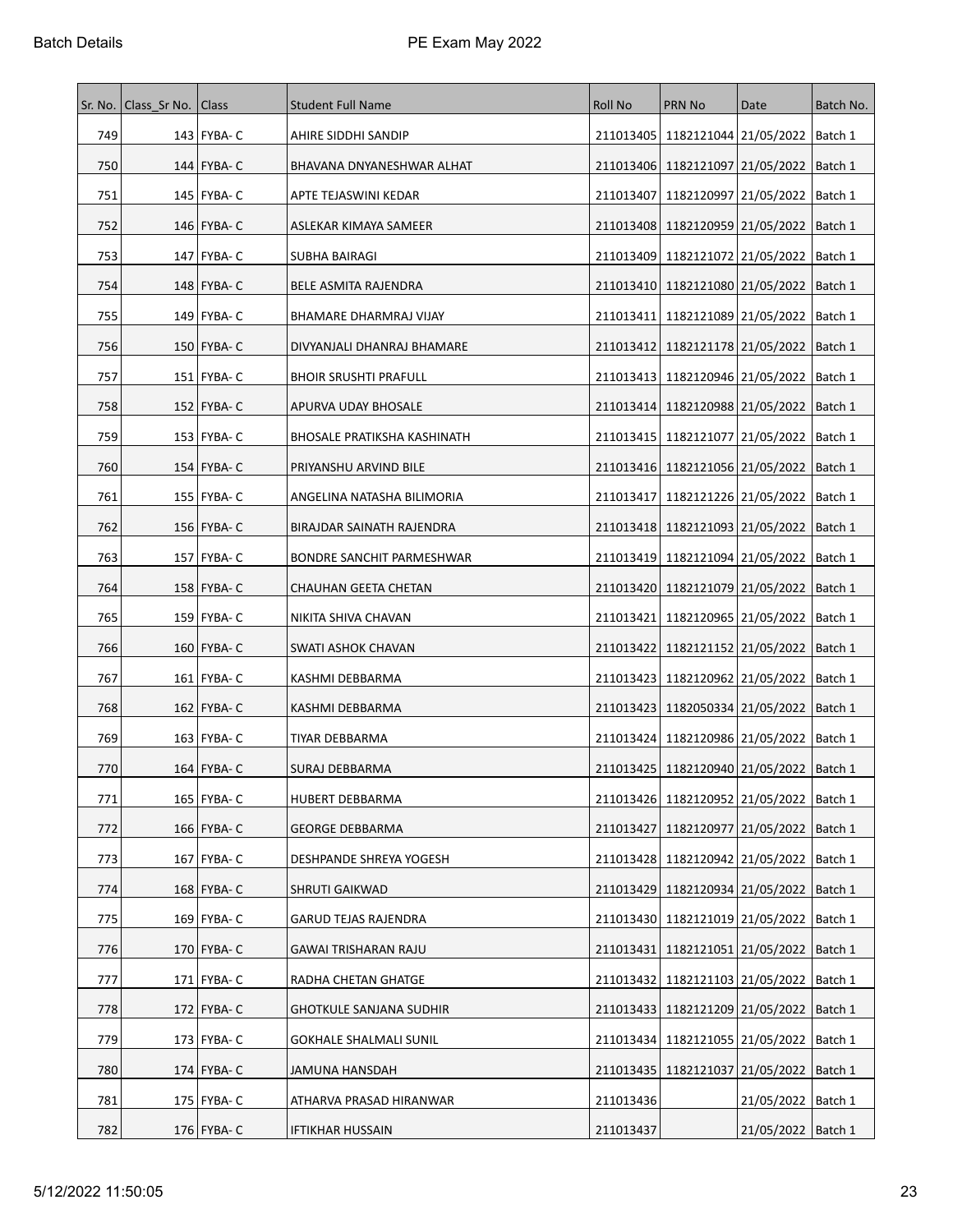|     | Sr. No.   Class Sr No.   Class |               | <b>Student Full Name</b>     | <b>Roll No</b> | <b>PRN No</b>                                 | Date                            | Batch No. |
|-----|--------------------------------|---------------|------------------------------|----------------|-----------------------------------------------|---------------------------------|-----------|
| 783 |                                | 177   FYBA- C | SULEMAN SALIM INAMDAR        |                | 211013438 1182121060 21/05/2022 Batch 1       |                                 |           |
| 784 |                                | 178 FYBA- C   | <b>INGLE VISHAL TUKARAM</b>  | 211013439      | 1182121110 21/05/2022                         |                                 | Batch 1   |
| 785 |                                | 179   FYBA- C | <b>ISE VRUSHALI RAVINDRA</b> | 211013440      | 1182121137   21/05/2022                       |                                 | Batch 1   |
| 786 |                                | 180   FYBA- C | JADHAV TANAYA NITIN          | 211013441      |                                               | 1182120928 21/05/2022   Batch 1 |           |
| 787 |                                | 181   FYBA- C | JADHAV PRATHMESH PRAKASH     | 211013442      | 1182121128 21/05/2022                         |                                 | Batch 1   |
| 788 |                                | 182 FYBA- C   | SIYARI JAMATIA               |                | 211013443   1182120941   21/05/2022           |                                 | Batch 1   |
| 789 |                                | 183   FYBA- C | PRATIKSHA RAJENDRA JOGDAND   |                | 211013444   1182120991   21/05/2022           |                                 | Batch 1   |
| 790 |                                | 184 FYBA- C   | ROHAN RAJENDRA KADAM         | 211013445      |                                               | 1182120943 21/05/2022   Batch 1 |           |
| 791 |                                | 185   FYBA- C | KADAM RIYA DINESH            | 211013446      |                                               | 21/05/2022   Batch 1            |           |
| 792 |                                | 186   FYBA- C | ANIKA KAILASH SONI           | 211013447      |                                               | 1182121023 21/05/2022   Batch 2 |           |
| 793 |                                | 187 FYBA- C   | KAMBLE ASHLESHA VIDYADHAR    | 211013448      |                                               | 21/05/2022   Batch 2            |           |
| 794 |                                | 188   FYBA- C | KAMBLE MANSI VINOD           | 211013449      |                                               | 1182121096 21/05/2022   Batch 2 |           |
| 795 |                                | 189   FYBA- C | KAMBLE SAKSHI GANPAT         | 211013450      | 1182121224 21/05/2022                         |                                 | Batch 2   |
| 796 |                                | 190 FYBA- C   | AMRAPALI DINESH KAMBLE       | 211013451      | 1182120992 21/05/2022                         |                                 | Batch 2   |
| 797 |                                | 191   FYBA- C | KAMBLE BHAKTI RAJENDRA       | 211013452      |                                               | 1182121001 21/05/2022   Batch 2 |           |
| 798 |                                | 192 FYBA- C   | SHITAL BHAURAO KAMDI         | 211013453      | 1182121092 21/05/2022                         |                                 | Batch 2   |
| 799 |                                | 193   FYBA- C | KANADE ASHITOSH NANDU        | 211013454      | 1182121028 21/05/2022   Batch 2               |                                 |           |
| 800 |                                | 194   FYBA- C | KARKUD RUTUJA TULSHIRAM      | 211013455      | 1182121179 21/05/2022                         |                                 | Batch 2   |
| 801 |                                | 195   FYBA- C | KATKAR KASHISH YUVRAJ        |                | 211013456   1182121034   21/05/2022           |                                 | Batch 2   |
| 802 |                                | 196   FYBA- C | CHANDRIKA KESHARWANI         | 211013457      | 1182120937 21/05/2022                         |                                 | Batch 2   |
| 803 |                                | 197   FYBA- C | KESKAR PRUTHVIRAJ ANIL       |                | 211013458 1182121115 21/05/2022   Batch 2     |                                 |           |
| 804 |                                | 198   FYBA- C | SHRAVANI ANAND KHADE         |                | 211013459 1182121083 21/05/2022 Batch 2       |                                 |           |
| 805 |                                | 199 FYBA- C   | KHANDARE SANKET MANOJ        |                | 211013460 1182120948 21/05/2022   Batch 2     |                                 |           |
| 806 |                                | 200 FYBA- C   | KOKARE SUSHANT SANJAY        | 211013461      |                                               | 1182121136 21/05/2022 Batch 2   |           |
| 807 |                                | 201   FYBA- C | KOTWAL NEESHITA SUNEET       | 211013462      | 1182121098 21/05/2022                         |                                 | Batch 2   |
| 808 |                                | 202   FYBA- C | MANASI MAKARAND KSHIRSAGAR   | 211013463      |                                               | 21/05/2022   Batch 2            |           |
| 809 |                                | 203   FYBA- C | ASHWINI                      | 211013464      |                                               | 1182121112 21/05/2022           | Batch 2   |
| 810 |                                | 204 FYBA- C   | <b>ASHISH KUMAR</b>          |                | 211013465   1182121052   21/05/2022   Batch 2 |                                 |           |
| 811 |                                | 205   FYBA- C | ASHISH KUMAR                 | 211013465      | 1181977769 21/05/2022                         |                                 | Batch 2   |
| 812 |                                | 206 FYBA- C   | YASHU KUMAR SURENDRA         | 211013466      |                                               | 21/05/2022   Batch 2            |           |
| 813 |                                | 207 FYBA- C   | KUMAWAT KUSUM BAJRANGLAL     | 211013467      | 1182121131 21/05/2022                         |                                 | Batch 2   |
| 814 |                                | 208 FYBA- C   | MAHESHWARI ADITI MANOJ       |                | 211013468 1182121090 21/05/2022   Batch 2     |                                 |           |
| 815 |                                | 209 FYBA- C   | CHUIYA MAHUNG                |                | 211013469   1182121122   21/05/2022           |                                 | Batch 2   |
| 816 |                                | 210 FYBA- C   | KRUSHNA GANPAT MALI          |                | 211013470 1182121061 21/05/2022 Batch 2       |                                 |           |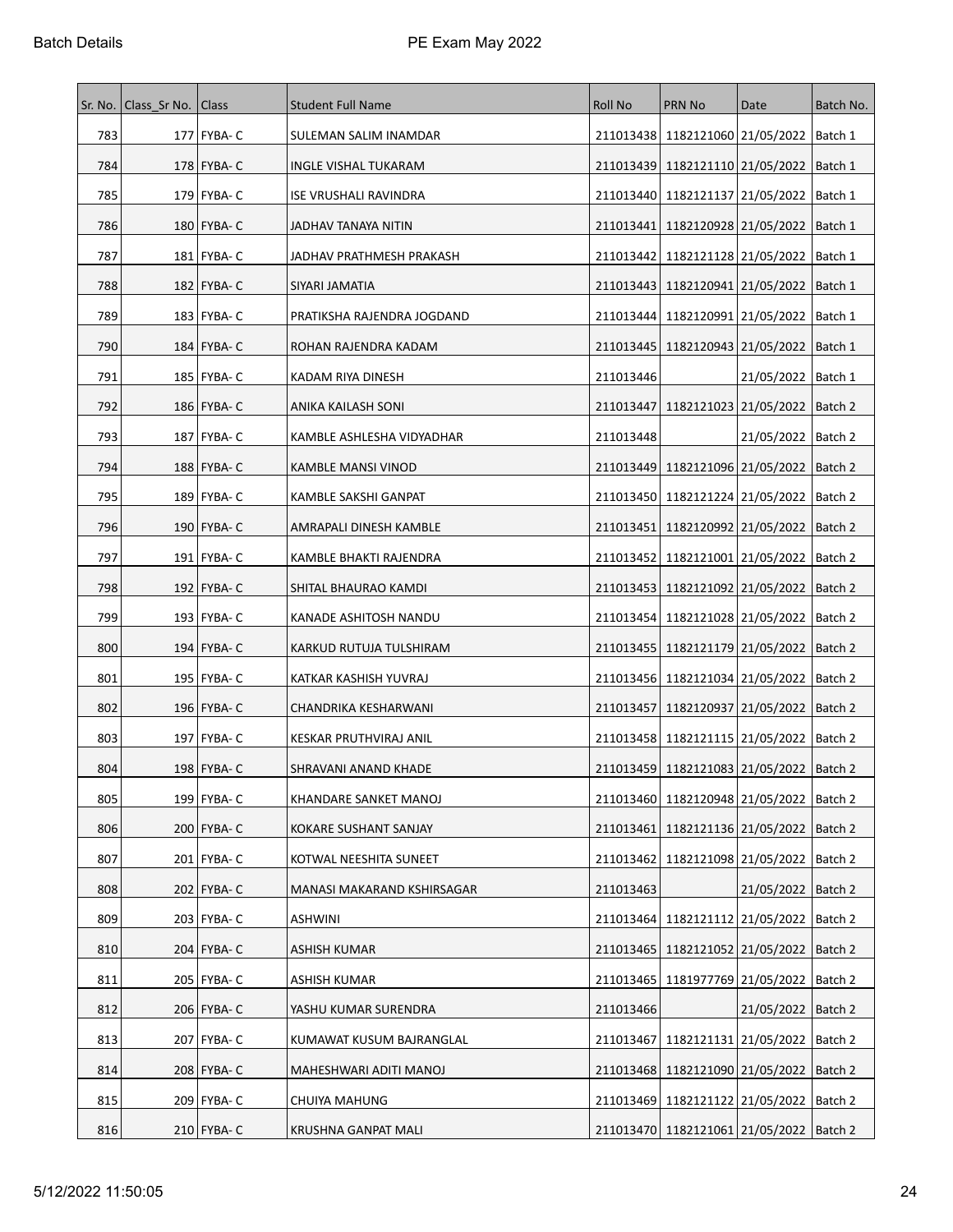| Sr. No. | Class Sr No.   Class |               | <b>Student Full Name</b>          | <b>Roll No</b> | <b>PRN No</b>                                 | Date                            | Batch No. |
|---------|----------------------|---------------|-----------------------------------|----------------|-----------------------------------------------|---------------------------------|-----------|
| 817     |                      | 211 FYBA- C   | SHAHIT MALO                       |                | 211013471   1182120985   21/05/2022   Batch 2 |                                 |           |
| 818     |                      | $212$ FYBA-C  | BHARGAVI SHIVAJI MALWADKAR        |                | 211013472   1182121078   21/05/2022   Batch 2 |                                 |           |
| 819     |                      | 213   FYBA- C | <b>MASCARENHAS RAUL CORNELIUS</b> | 211013473      |                                               | 21/05/2022   Batch 2            |           |
| 820     |                      | $214$ FYBA-C  | MHATO ACHALKUMARI SHIVKUMAR       |                | 211013474   1182121160   21/05/2022   Batch 2 |                                 |           |
| 821     |                      | 215 FYBA- C   | MORE PRANITA SANTOSH              |                | 211013475   1182121147   21/05/2022   Batch 2 |                                 |           |
| 822     |                      | $216$ FYBA-C  | PALLAB MURASING                   | 211013476      |                                               | 21/05/2022   Batch 2            |           |
| 823     |                      | 217   FYBA- C | NARAWADE TRIMURTI BHIMARAO        |                | 211013477   1182121004   21/05/2022   Batch 2 |                                 |           |
| 824     |                      | 218   FYBA- C | NILAKHE MEERA RAHUL               |                | 211013478   1182121036   21/05/2022   Batch 2 |                                 |           |
| 825     |                      | 219   FYBA- C | TAKU NYIMUNG                      |                | 211013479   1182121024   21/05/2022   Batch 2 |                                 |           |
| 826     |                      | 220   FYBA- C | <b>MANISH MAYANK ORAON</b>        |                | 211013481   1182120990   21/05/2022   Batch 2 |                                 |           |
| 827     |                      | 221 FYBA-C    | PADHYE NEEL YOGESH                |                | 211013482 1182121059 21/05/2022   Batch 2     |                                 |           |
| 828     |                      | 222   FYBA- C | PALKAR KARTIK GANESH              |                | 211013483   1182121130   21/05/2022   Batch 2 |                                 |           |
| 829     |                      | 223 FYBA- C   | PATIL SNEHA VAIBHAV               |                | 211013484   1182121054   21/05/2022   Batch 2 |                                 |           |
| 830     |                      | 224   FYBA- C | PAYAL SOMPRASHANT PATIL           |                | 211013485   1182121091   21/05/2022   Batch 2 |                                 |           |
| 831     |                      | 225   FYBA- C | PATIL SHARNAM SOMA                |                | 211013486   1182121124   21/05/2022   Batch 2 |                                 |           |
| 832     |                      | $226$ FYBA-C  | PAWAR KHUSHI GAJENDRA             | 211013487      | 1182121016 21/05/2022   Batch 2               |                                 |           |
| 833     |                      | 227   FYBA- C | PIMPALKAR SAURABH VIKAS           |                | 211013488   1182121022   21/05/2022   Batch 2 |                                 |           |
| 834     |                      | 228   FYBA- C | POUL KISHOR LAXMAN                |                | 211013489   1182120929   21/05/2022   Batch 2 |                                 |           |
| 835     |                      | 229   FYBA- C | PUJARI OMKAR KASHINATH            |                | 211013490 1182121006 21/05/2022   Batch 2     |                                 |           |
| 836     |                      | 230 FYBA-C    | SANIKA DINESH RENUKE              | 211013491      | 1182121109 21/05/2022 Batch 2                 |                                 |           |
| 837     |                      | 231 FYBA-C    | THANREIMUNG RSM                   |                | 211013492   1182121123   21/05/2022   Batch 2 |                                 |           |
| 838     |                      | 232   FYBA- C | RUDRA ANIRUDHA DHANANJAY          |                | 211013493 1182121161 21/05/2022 Batch 2       |                                 |           |
| 839     |                      | 233 FYBA-C    | SALAGARE SANKET RAJENDRA          |                | 211013494 1182120975 21/05/2022   Batch 2     |                                 |           |
| 840     |                      | 234 FYBA- C   | INGLE ROHAN SANJAY                |                | 211013495   1182121088   21/05/2022   Batch 2 |                                 |           |
| 841     |                      | 235   FYBA- C | MOHINI ANIL SAWALE                |                | 211013496 1182121032 21/05/2022 Batch 2       |                                 |           |
| 842     |                      | 236   FYBA- C | PRIYANKA PRADIP SAWANT            | 211013497      |                                               | 1182120974 21/05/2022   Batch 3 |           |
| 843     |                      | 237 FYBA- C   | SETHI MADHUSMITA SANATAN          |                | 211013498 1182120945 21/05/2022   Batch 3     |                                 |           |
| 844     |                      | 238 FYBA-C    | SHAH PARSHVAL SANTOSH             |                | 211013499 1182120961 21/05/2022   Batch 3     |                                 |           |
| 845     |                      | 239 FYBA- C   | SHAH RUSHABH PIYUSH               | 211013500      | 1182121018   21/05/2022   Batch 3             |                                 |           |
| 846     |                      | 240   FYBA- C | PRATHAMESH SNEHAL SHAHANE         | 211013501      |                                               | 1182120938 21/05/2022   Batch 3 |           |
| 847     |                      | 241   FYBA- C | SHAIKH NOORAIN ANWAR              |                | 211013502   1182120932   21/05/2022   Batch 3 |                                 |           |
| 848     |                      | 242   FYBA- C | SHAIKH RAMIZA MOBIN NIZAM         |                | 211013503   1182121117   21/05/2022   Batch 3 |                                 |           |
| 849     |                      | 243   FYBA- C | HEZEKIAH JOHN SHIBU               |                | 211013504   1182121095   21/05/2022   Batch 3 |                                 |           |
| 850     |                      | 244 FYBA-C    | SHINDE VIVEK SANJAY               |                | 211013506   1182120989   21/05/2022   Batch 3 |                                 |           |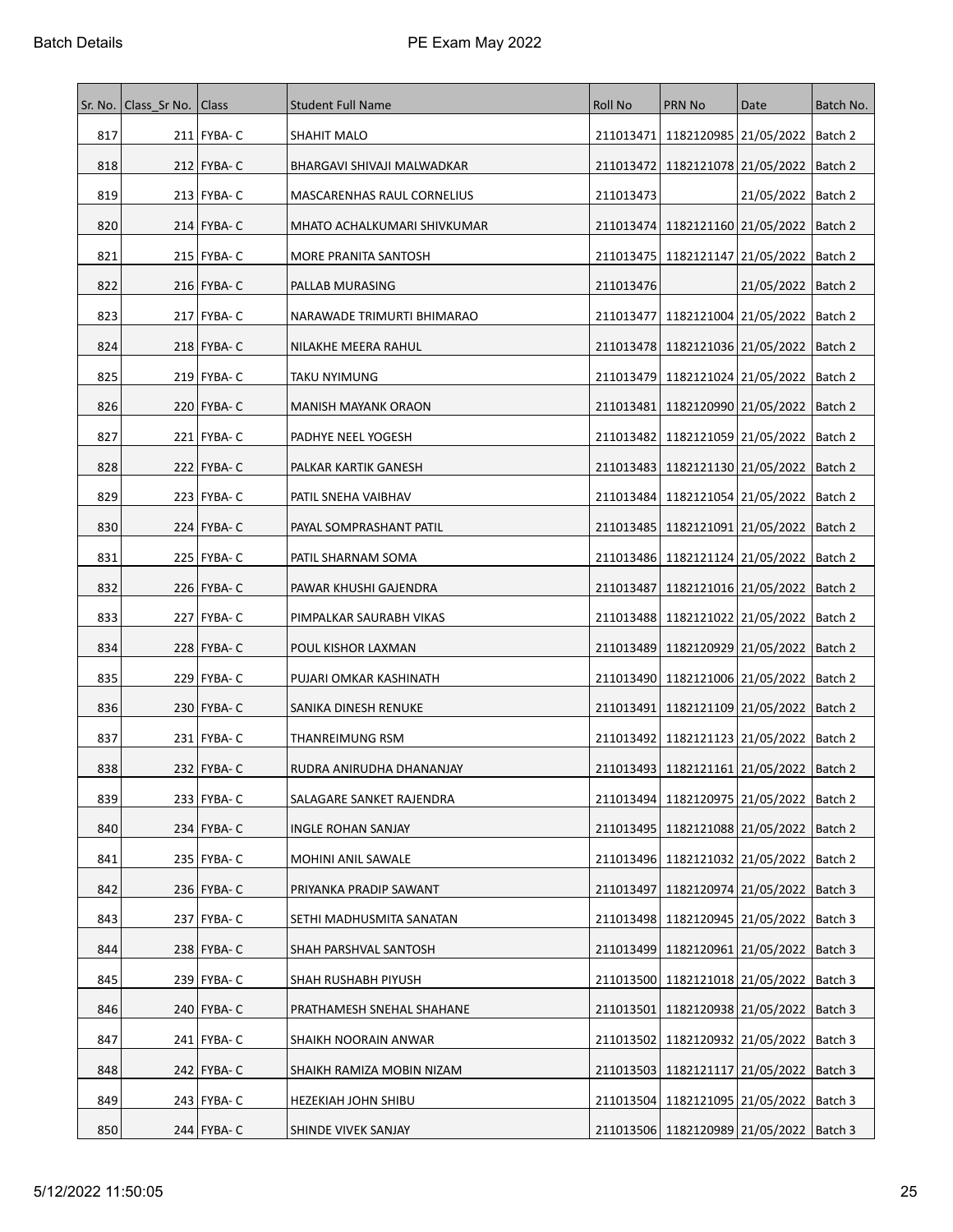| Sr. No. | Class Sr No. | <b>Class</b>  | <b>Student Full Name</b>        | Roll No   | <b>PRN No</b>                                 | Date                            | Batch No. |
|---------|--------------|---------------|---------------------------------|-----------|-----------------------------------------------|---------------------------------|-----------|
| 851     |              | 245   FYBA- C | HARVINDER SINGH SIDHU           | 211013507 | 1182120973 21/05/2022   Batch 3               |                                 |           |
| 852     |              | 246 FYBA- C   | SOLANKI BHAVIKA PRAMOD          | 211013508 |                                               | 21/05/2022   Batch 3            |           |
| 853     |              | 247   FYBA- C | SANSKRUTI UMESH SONAR           |           | 211013509   1182121126   21/05/2022   Batch 3 |                                 |           |
| 854     |              | 248   FYBA- C | SONAWANE GAURI YASHWANT         |           | 211013510   1182121027   21/05/2022   Batch 3 |                                 |           |
| 855     |              | 249   FYBA- C | SORATE HARSHWARDHAN YOGESH      | 211013511 | 1182120931 21/05/2022   Batch 3               |                                 |           |
| 856     |              | 250 FYBA- C   | SOVITKAR YUKTA SUSHIL           |           | 211013512 1182121009 21/05/2022   Batch 3     |                                 |           |
| 857     |              | 251   FYBA- C | KOFA SANGNO TAKU                |           | 211013513   1182121026   21/05/2022   Batch 3 |                                 |           |
| 858     |              | 252   FYBA- C | TAYADE AJINKYA SANTOSH          |           | 211013514   1182120995   21/05/2022   Batch 3 |                                 |           |
| 859     |              | 253   FYBA- C | THAKUR YUVRAJSINGH RANVEERSINGH |           | 211013515   1182121021   21/05/2022   Batch 3 |                                 |           |
| 860     |              | 254   FYBA- C | THAREWAL AYUSH JAYESH           |           | 211013516   1182120935   21/05/2022   Batch 3 |                                 |           |
| 861     |              | 255   FYBA- C | THOMBARE VIKRANTI GANESH        |           | 211013517   1182121144   21/05/2022   Batch 3 |                                 |           |
| 862     |              | 256   FYBA- C | THORAT SUDARSHAN PANDIT         |           | 211013518   1182121062   21/05/2022   Batch 3 |                                 |           |
| 863     |              | 257   FYBA- C | VATKAR JIGEESHA SATISH          | 211013519 |                                               | 21/05/2022   Batch 3            |           |
| 864     |              | 258   FYBA- C | VERMA MEGHNA RAJESH             |           | 211013520   1182120951   21/05/2022   Batch 3 |                                 |           |
| 865     |              | 259 FYBA- C   | WADATE NAYAN SIDDHARTH          |           | 211013521 1182121146 21/05/2022   Batch 3     |                                 |           |
| 866     |              | 260 FYBA- C   | WAGH DATTATRAY KARBHARI         | 211013522 | 1182120939 21/05/2022                         |                                 | Batch 3   |
| 867     |              | 261   FYBA- C | WAGHMARE YASH KISHOR            |           | 211013523   1182120949   21/05/2022   Batch 3 |                                 |           |
| 868     |              | 262   FYBA- C | WALAWALKAR YUTHIKA DATTAPRASAD  |           | 211013524   1182121020   21/05/2022   Batch 3 |                                 |           |
| 869     |              | 263 FYBA- C   | DEEPAK                          | 211013525 |                                               | 21/05/2022   Batch 3            |           |
| 870     |              | 264   FYBA- C | NIKHIL TANAJI GALANDE           |           | 211013526   1182121076   21/05/2022   Batch 3 |                                 |           |
| 871     |              | 265   FYBA- C | WAGH DIVYA SURESH               | 211013527 | 1182121154 21/05/2022   Batch 3               |                                 |           |
| 872     |              | 266   FYBA- C | ARYA SINGH CHAUHAN              |           | 211013528 1182121063 21/05/2022   Batch 3     |                                 |           |
| 873     |              | 267 FYBA- C   | SHARMA TRISHA NIRAJ             |           | 211013529 1182121084 21/05/2022   Batch 3     |                                 |           |
| 874     |              | $268$ FYBA-C  | ANAGHA NARENDRA GIRADKAR        | 211013530 |                                               | 21/05/2022   Batch 3            |           |
| 875     |              | 269 FYBA- C   | KARAN RAJU TAMANG               | 211013531 |                                               | 1182121039 21/05/2022   Batch 3 |           |
| 876     |              | 270   FYBA- C | DAY JAYDEO NITAI                | 211013532 |                                               | 1182121225 21/05/2022   Batch 3 |           |
| 877     |              | 271 FYBA- C   | MANJIRI MADAN CHIWHANE          |           | 211013533   1182121067   21/05/2022   Batch 3 |                                 |           |
| 878     |              | $272$ FYBA-C  | CHINCHOLE PRACHIN VAIJANATH     |           | 211013534   1182121038   21/05/2022   Batch 3 |                                 |           |
| 879     |              | $273$ FYBA-C  | BOREKAR ABHISHEK SURESH         | 211013535 |                                               | 1182120966 21/05/2022   Batch 3 |           |
| 880     |              | $274$ FYBA-C  | <b>BAID PRANALI NARESH</b>      |           | 211013536   1182121162   21/05/2022   Batch 3 |                                 |           |
| 881     |              | 275   FYBA- C | JOLHE BHAGYASHRI DNYANESHWAR    | 211013537 | 1182121105 21/05/2022   Batch 3               |                                 |           |
| 882     |              | 276   FYBA- C | SWAMI SILOAM SHIVANADAM         |           | 211013538   1182121167   21/05/2022   Batch 3 |                                 |           |
| 883     |              | 277 FYBA- C   | GAIKWAD GANESH VINOD            | 211013539 |                                               | 21/05/2022   Batch 3            |           |
| 884     |              | 278   FYBA- C | RUTUJA PRAMODKUMAR GHADGE       | 211013540 |                                               | 21/05/2022   Batch 3            |           |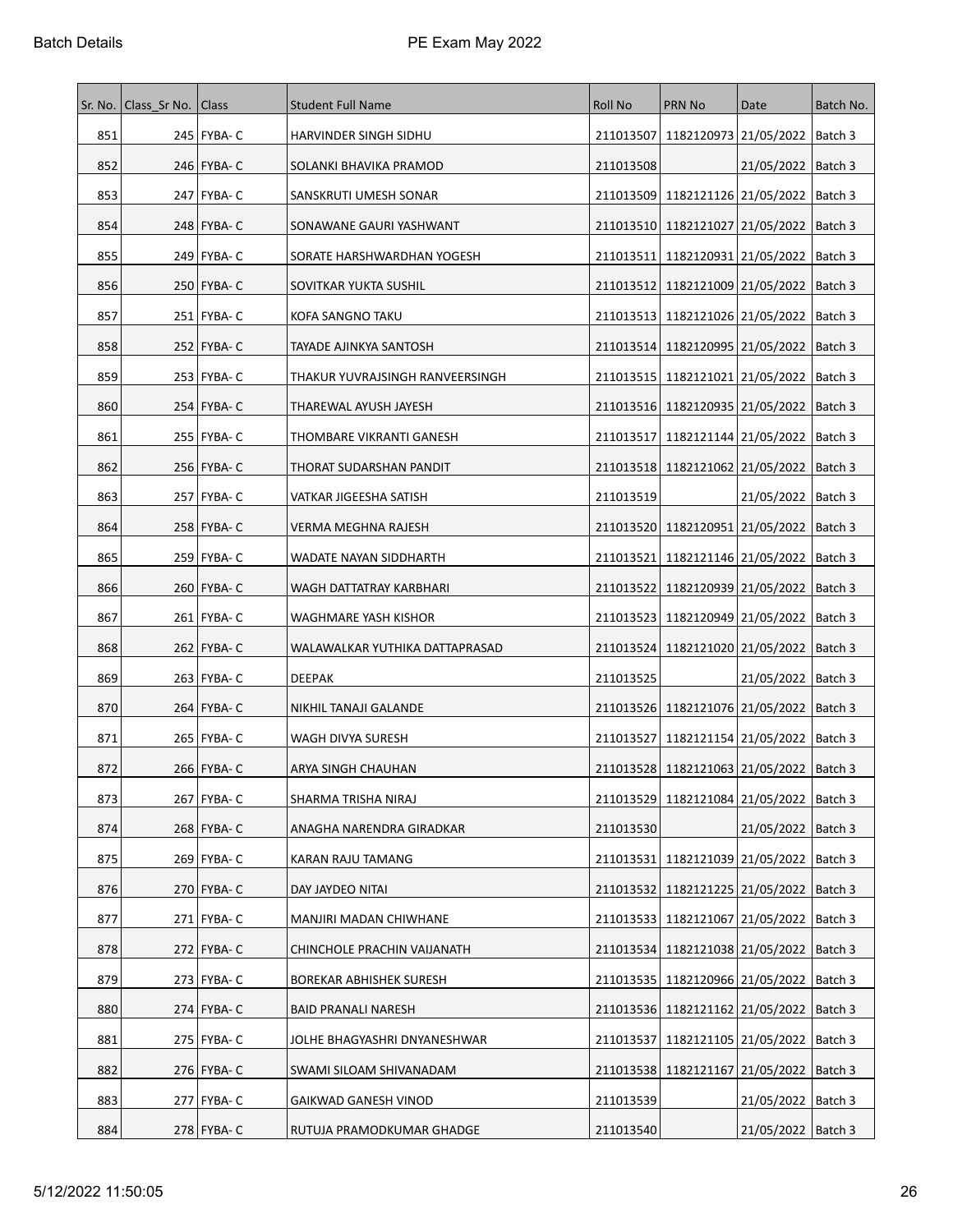| Sr. No. | Class Sr No. | <b>Class</b>  | <b>Student Full Name</b>          | Roll No   | <b>PRN No</b>                                 | Date                           | Batch No. |
|---------|--------------|---------------|-----------------------------------|-----------|-----------------------------------------------|--------------------------------|-----------|
| 885     |              | 279   FYBA- C | <b>BHAVANI GIRIDHAR CHINCHORE</b> | 211013541 |                                               | 21/05/2022   Batch 3           |           |
| 886     |              | 280 FYBA- C   | THAKUR SANYUKTA RAJESH            | 211013543 |                                               | 21/05/2022   Batch 3           |           |
| 887     |              | 281   FYBA- C | <b>GANESH SAJAL SHRUTI</b>        | 211013544 |                                               | 21/05/2022                     | Batch 3   |
| 888     |              | 282   FYBA- C | BANEKAR TANUJA CHARAN             |           | 211013545   1182121145   21/05/2022   Batch 3 |                                |           |
| 889     |              | 283   FYBA- C | SHRUSHTI GANESH GONDHALI          | 211013546 |                                               | 21/05/2022                     | Batch 3   |
| 890     |              | 284 FYBA- C   |                                   | 211013547 |                                               | 21/05/2022   Batch 3           |           |
| 891     |              | 285   FYBA- C | MANE OMKAR PARMESHWAR             |           | 211013548   1182121119   21/05/2022           |                                | Batch 3   |
| 892     |              | 286 FYBA- C   | GAIKWAD ANUSHKA KIRAN             |           | 211013549   1182120982   21/05/2022   Batch 4 |                                |           |
| 893     |              | 287   FYBA- C | PAGEDAR LAKSHITA PURUSHOTTAM      |           | 211013550 1182121085 21/05/2022               |                                | Batch 4   |
| 894     |              | 288   FYBA- C | SHAH MUBIN RUBAB                  | 211013551 |                                               | 21/05/2022   Batch 4           |           |
| 895     |              | 289 FYBA-C    | <b>BHONDE SHRUSHTI RAJU</b>       |           | 211013552 1182121104 21/05/2022               |                                | Batch 4   |
| 896     |              | 290   FYBA- C | RAIE SHAILENDRA KENDRE            |           | 211013553   1182121014   21/05/2022   Batch 4 |                                |           |
| 897     |              | 291   FYBA- C | SANSKRUTI POPAT MORALE            |           | 211013554   1182121015   21/05/2022           |                                | Batch 4   |
| 898     |              | 292   FYBA- C | GUPTA RAMJI KUMAR MADAN           |           | 211013555   1182121040   21/05/2022           |                                | Batch 4   |
| 899     |              | 293   FYBA- C | AGALE RUSHIKESH SONAJI            |           | 211013556   1182120993   21/05/2022   Batch 4 |                                |           |
| 900     |              | 294   FYBA- C | PATIL PRATHMESH SANJAY            | 211013557 |                                               | 21/05/2022                     | Batch 4   |
| 901     |              | 295   FYBA- C | VAISHNAVI                         |           | 211013558   1182121046   21/05/2022   Batch 4 |                                |           |
| 902     |              | 296   FYBA- C | VAISHNAVI                         |           | 211013558   1182050548   21/05/2022           |                                | Batch 4   |
| 903     |              | 297   FYBA- C | TIDKE SUMIT SANJAYRAO             |           | 211013559   1182120981   21/05/2022           |                                | Batch 4   |
| 904     |              | 298   FYBA- C | MAKHWANI KASHISH PARMANAND        |           | 211013560   1182121121   21/05/2022           |                                | Batch 4   |
| 905     |              | 299   FYBA-C  | BHUTKAR PRACHITI PRASHANT         |           | 211013561   1182121025   21/05/2022   Batch 4 |                                |           |
| 906     |              | 300   FYBA- C | HARSH SHRIVASTAVA                 |           | 211013562 1182121005 21/05/2022 Batch 4       |                                |           |
| 907     |              | 301 FYBA- C   | DHAMDHERE ABHISHEK KIRAN ABASAHEB |           | 211013563 1182121125 21/05/2022 Batch 4       |                                |           |
| 908     |              | 302   FYBA- C | INGOLE SHOBHA SHIVAJI             |           | 211013564 1182121166 21/05/2022   Batch 4     |                                |           |
| 909     |              | 303 FYBA- C   | PALANDE OJAS NARENDRA             |           | 211013565   1182121169   21/05/2022           |                                | Batch 4   |
| 910     |              | 304   FYBA- C | ARGADE SHREETEJ NITIN             | 211013566 |                                               | 21/05/2022   Batch 4           |           |
| 911     |              | 1 FYBVoc      | BHAVE MADHURA ASHISH              | 213511001 |                                               | 121227293 21/05/2022   Batch 4 |           |
| 912     |              | 2 FYBVoc      | SHIVAM BHALCHANDRA BAKRE          | 213511002 |                                               | 121227294 21/05/2022   Batch 4 |           |
| 913     |              | 3 FYBVoc      | DHODARE DIKSHA GAUTAMKUMAR        | 213511003 |                                               | 121227295 21/05/2022           | Batch 4   |
| 914     |              | 4 FYBVoc      | GUPTA NEERAJ ANAND                | 213511004 |                                               | 121227296 21/05/2022           | Batch 4   |
| 915     |              | 5 FYBVoc      | SIDDHI PRASHANT KAMBLE            | 213511005 |                                               | 121227297 21/05/2022           | Batch 4   |
| 916     |              | 6 FYBVoc      | NANAWARE VAISHNAVI SANTOSH        | 213511006 |                                               | 121227298 21/05/2022           | Batch 4   |
| 917     |              | 7 FYBVoc      | NATU TEJAS SANTOSH                | 213511007 |                                               | 121227299 21/05/2022           | Batch 4   |
| 918     |              | 8   FYBVoc    | VAISHNAVI SHRIDHAR PALKAR         | 213511008 |                                               | 121227300 21/05/2022   Batch 4 |           |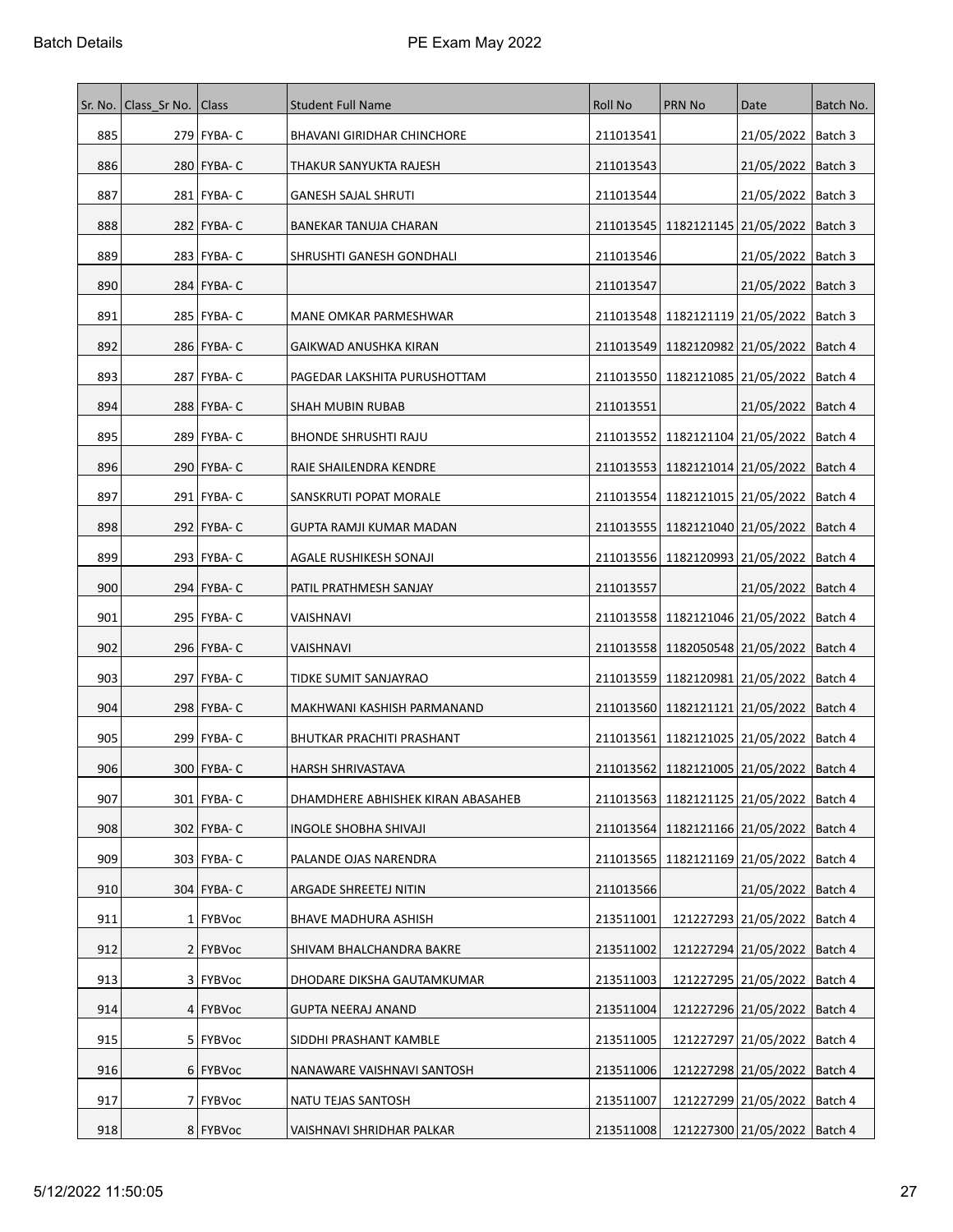|     | Sr. No.   Class Sr No.   Class |                   | <b>Student Full Name</b>                  | Roll No   | <b>PRN No</b>                             | Date                            | Batch No. |
|-----|--------------------------------|-------------------|-------------------------------------------|-----------|-------------------------------------------|---------------------------------|-----------|
| 919 |                                | 9 FYBVoc          | PATHAN FAIJAN SALIM                       | 213511009 |                                           | 121227301 21/05/2022   Batch 4  |           |
| 920 |                                | 10 FYBVoc         | PAWALE KADAMBARI MOHAN                    | 213511010 |                                           | 121227302 21/05/2022   Batch 4  |           |
| 921 |                                | 11 FYBVoc         | RASANE ARYA MANOJ                         | 213511011 |                                           | 121227303 21/05/2022            | Batch 4   |
| 922 |                                | 12 FYBVoc         | TAWARE AVINASH SANJAY                     | 213511012 |                                           | 121227304 21/05/2022   Batch 4  |           |
| 923 |                                | 13 FYBVoc         | VIJAYAN DIVYA VIJAYAN                     | 213511013 |                                           | 121227305 21/05/2022            | Batch 4   |
| 924 |                                | 14 FYBVoc         | RONIT DHIRAJ GHUMATKAR                    | 213511014 |                                           | 121227306 21/05/2022            | Batch 4   |
| 925 |                                | 15 FYBVoc         | PATIL RUTIKA ASHOK                        | 213511015 |                                           | 121227307 21/05/2022            | Batch 4   |
| 926 |                                | 16 FYBVoc         | JAGTAP SHAMBHURAJ SUNIL                   | 213511016 |                                           | 121227308 21/05/2022   Batch 4  |           |
| 927 |                                | 17 FYBVoc         | MORE RAMESHWAR BABURAO                    | 213511017 |                                           | 121227309 21/05/2022            | Batch 4   |
| 928 |                                | 18 FYBVoc         | NADHE YUVRAJ KALURAM                      | 213511018 |                                           | 121227310 21/05/2022   Batch 4  |           |
| 929 |                                | 19 FYBVoc         | SAYALI PANDIT MUNDE                       | 213511019 |                                           | 121227311 21/05/2022            | Batch 4   |
| 930 |                                | 20 FYBVoc         | <b>GAURI VINOD BHINGARE</b>               | 213511020 |                                           | 121227312 21/05/2022   Batch 4  |           |
| 931 |                                | 21   FYBVoc       | MORE VISHWAJEET PRABHAKAR                 | 213511021 |                                           | 121227313 21/05/2022            | Batch 4   |
| 932 |                                | 22 FYBVoc         | MORE VENKATESH SATISH                     | 213511022 |                                           | 121227314 21/05/2022            | Batch 4   |
| 933 |                                | 23 FYBVoc         | PANASKAR SANKET KUNDLIK                   | 213511023 |                                           | 121227315 21/05/2022   Batch 4  |           |
| 934 |                                | 24 FYBVoc         | PATIL SHIVANI PRAKASH                     | 213511024 |                                           | 121227316 21/05/2022            | Batch 4   |
| 935 |                                | 25 FYBVoc         | NIJASURE PRATHAMESH VIJAY                 | 213511025 |                                           | 121227317 21/05/2022   Batch 4  |           |
| 936 |                                | 26   FYBVoc       | KADAM YASH BHAUSAHEB                      | 213511026 |                                           | 121227318 21/05/2022            | Batch 4   |
| 937 |                                | 27 FYBVoc         | <b>BHOITE ROHIT DATTATRAY</b>             | 213511027 |                                           | 121227319 21/05/2022            | Batch 4   |
| 938 |                                | 28   FYBVoc       | THORAT SHRUTIKA SHRIRAM                   | 213511028 |                                           | 121227320 21/05/2022            | Batch 4   |
| 939 |                                | 29 FYBVoc         | DESARDA RUCHA RAJENDRAKUMAR               | 213511029 |                                           | 121227321 21/05/2022   Batch 4  |           |
| 940 |                                | 30   FYBVoc       | MATKAR SNEHANKITA SUBHASH                 | 213511030 |                                           | 121227322 21/05/2022   Batch 4  |           |
| 941 |                                |                   | 1 FYBSc Blended   KISHORI SHAMARAO MORE   |           | 213611003 3152270015 22/05/2022   Batch 1 |                                 |           |
| 942 |                                |                   | 2 FYBSc Blended   ANIKET SOMNATH RAK      | 213611004 |                                           | 3152270016 22/05/2022   Batch 1 |           |
| 943 |                                |                   | 3   FYBSc Blended   OMKAR RAMESH KALE     | 213611005 | 3152270013 22/05/2022                     |                                 | Batch 1   |
| 944 |                                | 4 FYBSc Blended   | <b>PRERANA AMRENDRA KANT DWIVEDI</b>      | 213611006 | 3152270012 22/05/2022                     |                                 | Batch 1   |
| 945 |                                | 5   FYBSc Blended | RUTUJA CHANDRAKANT UTTEKAR                | 213611007 |                                           | 3152270017 22/05/2022           | Batch 1   |
| 946 |                                |                   | 6 FYBSc Blended   SHUBHAM RAVINDRA KATKAR |           | 213611008 3152270014 22/05/2022   Batch 1 |                                 |           |
| 947 |                                | 1 FYBSc Gen       | MHOKAR HEMANT SHRIKANT                    | 211013542 | 1172109375 22/05/2022                     |                                 | Batch 1   |
| 948 |                                | 2   FYBSc Gen     | ABHYANKAR GAYATRI ARVIND                  | 213111002 | 1172109315 22/05/2022                     |                                 | Batch 1   |
| 949 |                                | 3   FYBSc Gen     | AHER NILAY GANESH                         |           | 213111003   1172109359   22/05/2022       |                                 | Batch 1   |
| 950 |                                | 4 FYBSc Gen       | AWCHAR AVINASH SUBHASH                    | 213111006 |                                           | 22/05/2022   Batch 1            |           |
| 951 |                                | 5 FYBSc Gen       | <b>BAGUL RUTUJA ANIL</b>                  | 213111007 | 1172109354 22/05/2022                     |                                 | Batch 1   |
| 952 |                                | 6 FYBSc Gen       | <b>VEDANT VINOD BAJAL</b>                 |           | 213111008 1172109341 22/05/2022   Batch 1 |                                 |           |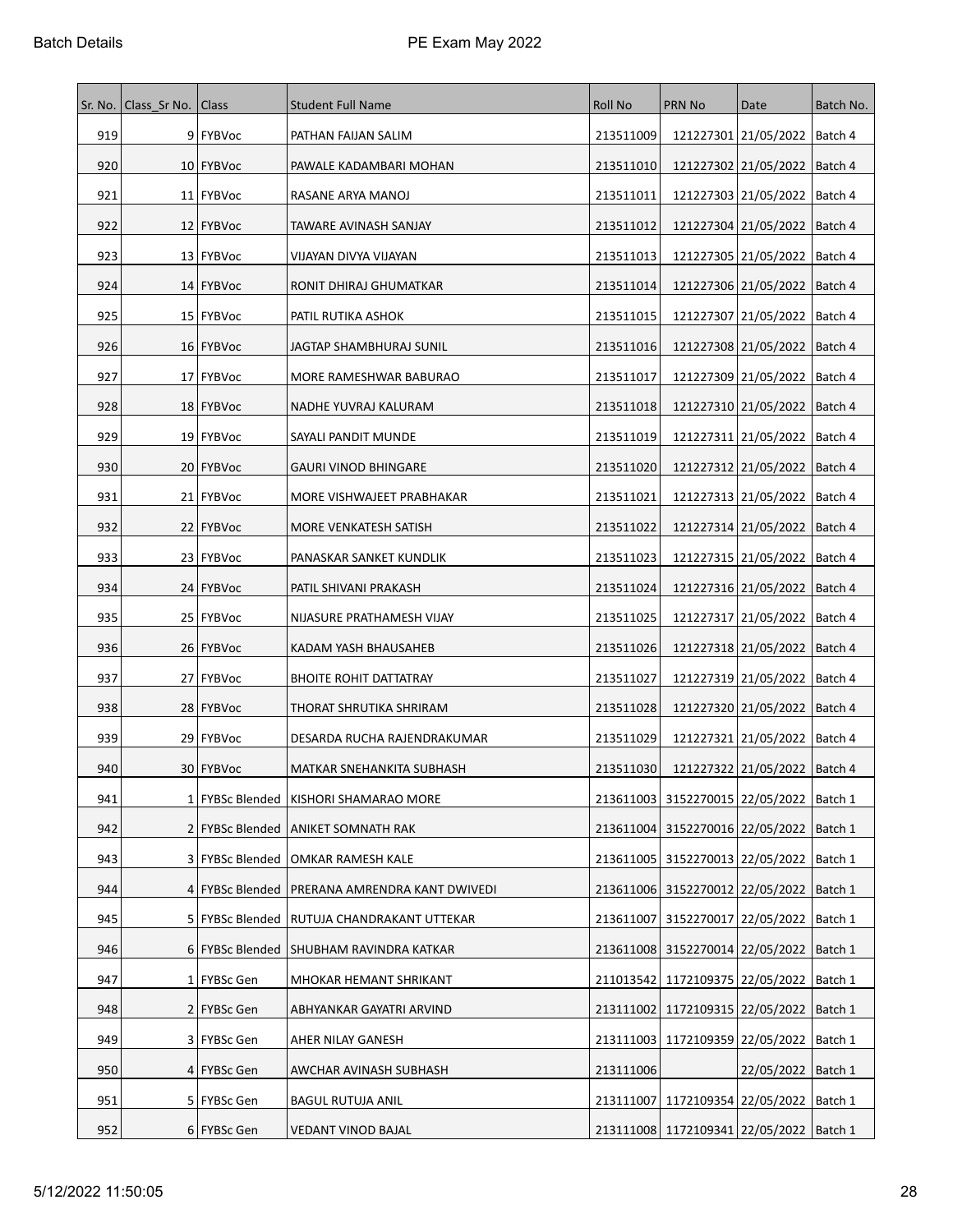|     | Sr. No.   Class Sr No.   Class |                | <b>Student Full Name</b>        | Roll No   | PRN No                                        | Date                            | Batch No. |
|-----|--------------------------------|----------------|---------------------------------|-----------|-----------------------------------------------|---------------------------------|-----------|
| 953 |                                | 7   FYBSc Gen  | BANSODE POOJA BABURAO           |           | 213111010 1172109357 22/05/2022   Batch 1     |                                 |           |
| 954 |                                | 8   FYBSc Gen  | BARETHA RADHA MUKESH            | 213111011 | 1172109239 22/05/2022                         |                                 | Batch 1   |
| 955 |                                | 9 FYBSc Gen    | BHOSALE PRADNYA PRAVIN          |           | 213111013   1172109237   22/05/2022           |                                 | ∣Batch 1  |
| 956 |                                | 10   FYBSc Gen | <b>BHUSE ROHIT BHARAT</b>       | 213111014 | 1172109225 22/05/2022                         |                                 | Batch 1   |
| 957 |                                | 11   FYBSc Gen | DEO RHUTUJA JITENDRA            |           | 213111016 1172109314 22/05/2022               |                                 | Batch 1   |
| 958 |                                | 12 FYBSc Gen   | DESAI MANAV SUBHASHRAO          | 213111017 | 1172109333 22/05/2022                         |                                 | Batch 1   |
| 959 |                                | 13   FYBSc Gen | AASTHA SANDEEP DESHPANDE        |           | 213111018 1172109268 22/05/2022   Batch 1     |                                 |           |
| 960 |                                | 14 FYBSc Gen   | DEVKATE VISHNU MAHADEV          | 213111019 | 1172109351 22/05/2022                         |                                 | Batch 1   |
| 961 |                                | 15   FYBSc Gen | DHAMALE SAMRUDDHI AGASTI        |           | 213111020   1172109350   22/05/2022           |                                 | Batch 1   |
| 962 |                                | 16   FYBSc Gen | DIGHE VAISHNAVI NANDU           | 213111021 |                                               | 1172109308 22/05/2022   Batch 1 |           |
| 963 |                                | 17 FYBSc Gen   | DODAKE SAKSHI SATISH            | 213111022 | 1172109327 22/05/2022                         |                                 | Batch 1   |
| 964 |                                | 18   FYBSc Gen | DUKARE ANUJ SHANKAR             |           | 213111023   1172109264   22/05/2022   Batch 1 |                                 |           |
| 965 |                                | 19 FYBSc Gen   | <b>GABHALE AMIT SAKHARAM</b>    | 213111024 | 1172109291 22/05/2022                         |                                 | Batch 1   |
| 966 |                                | 20   FYBSc Gen | <b>GADE BHAKTI NITIN</b>        | 213111025 | 1172109349 22/05/2022   Batch 1               |                                 |           |
| 967 |                                | 21   FYBSc Gen | KOMAL DILIP GAIKWAD             |           | 213111026   1172109275   22/05/2022           |                                 | Batch 1   |
| 968 |                                | 22   FYBSc Gen | <b>GANAPURE BHUSHAN UDDHAV</b>  | 213111027 | 1172109303 22/05/2022                         |                                 | ∣Batch 1  |
| 969 |                                | 23   FYBSc Gen | <b>GANGURDE DEVASHISH ASHOK</b> |           | 213111028   1172109290   22/05/2022           |                                 | Batch 1   |
| 970 |                                | 24   FYBSc Gen | GHENAND HARSHADA DATTA          |           | 213111029 1172109255 22/05/2022               |                                 | Batch 1   |
| 971 |                                | 25 FYBSc Gen   | <b>GHODKE VISHAL PANDURANG</b>  |           | 213111030   1172109388   22/05/2022           |                                 | Batch 1   |
| 972 |                                | 26   FYBSc Gen | JADHAV PRAJAKTA RAMCHANDRA      | 213111032 |                                               | 1172109294 22/05/2022   Batch 1 |           |
| 973 |                                | 27   FYBSc Gen | JADHAV SWARALI VIJAY            | 213111033 | 1172109321 22/05/2022   Batch 1               |                                 |           |
| 974 |                                | 28   FYBSc Gen | JADHAV ANMOL ANANDA             | 213111035 | 1172109228 22/05/2022                         |                                 | Batch 1   |
| 975 |                                | 29 FYBSc Gen   | JADHAV VIKAS VIJAY              |           | 213111036 1172109342 22/05/2022   Batch 1     |                                 |           |
| 976 |                                | 30   FYBSc Gen | JAGTAP PANERI SHAM              | 213111037 | 1172109288 22/05/2022                         |                                 | Batch 1   |
| 977 |                                | 31 FYBSc Gen   | JANGID HARSH HANUMAN            |           | 213111038   1172109279   22/05/2022           |                                 | Batch 1   |
| 978 |                                | 32   FYBSc Gen | JAWANJAL DATTA VASANTRAO        | 213111039 | 1172109262 22/05/2022                         |                                 | Batch 1   |
| 979 |                                | 33 FYBSc Gen   | KALE ANUSHKA SANJAY             |           | 213111040 1172109295 22/05/2022   Batch 1     |                                 |           |
| 980 |                                | 34 FYBSc Gen   | KAMBLE SHRUTI SANJAY            | 213111042 |                                               | 22/05/2022   Batch 1            |           |
| 981 |                                | 35   FYBSc Gen | KANE SHRAVANI SANDEEP           |           | 213111043   1172109311   22/05/2022   Batch 1 |                                 |           |
| 982 |                                | 36   FYBSc Gen | KEKADE NIKITA DATTATRAYA        | 213111044 |                                               | 22/05/2022   Batch 1            |           |
| 983 |                                | 37   FYBSc Gen | KHANDAGALE YASH SURESH          |           | 213111045   1172109223   22/05/2022   Batch 1 |                                 |           |
| 984 |                                | 38 FYBSc Gen   | SHIVANJALI TANAJI KHARADE       | 213111046 |                                               | 22/05/2022   Batch 1            |           |
| 985 |                                | 39 FYBSc Gen   | KHAWALE SHRUTI DYANESHWAR       | 213111047 |                                               | 1172109364 22/05/2022           | Batch 1   |
| 986 |                                | 40 FYBSc Gen   | KHUTAL OMKAR LAHU               |           | 213111048 1172109283 22/05/2022   Batch 1     |                                 |           |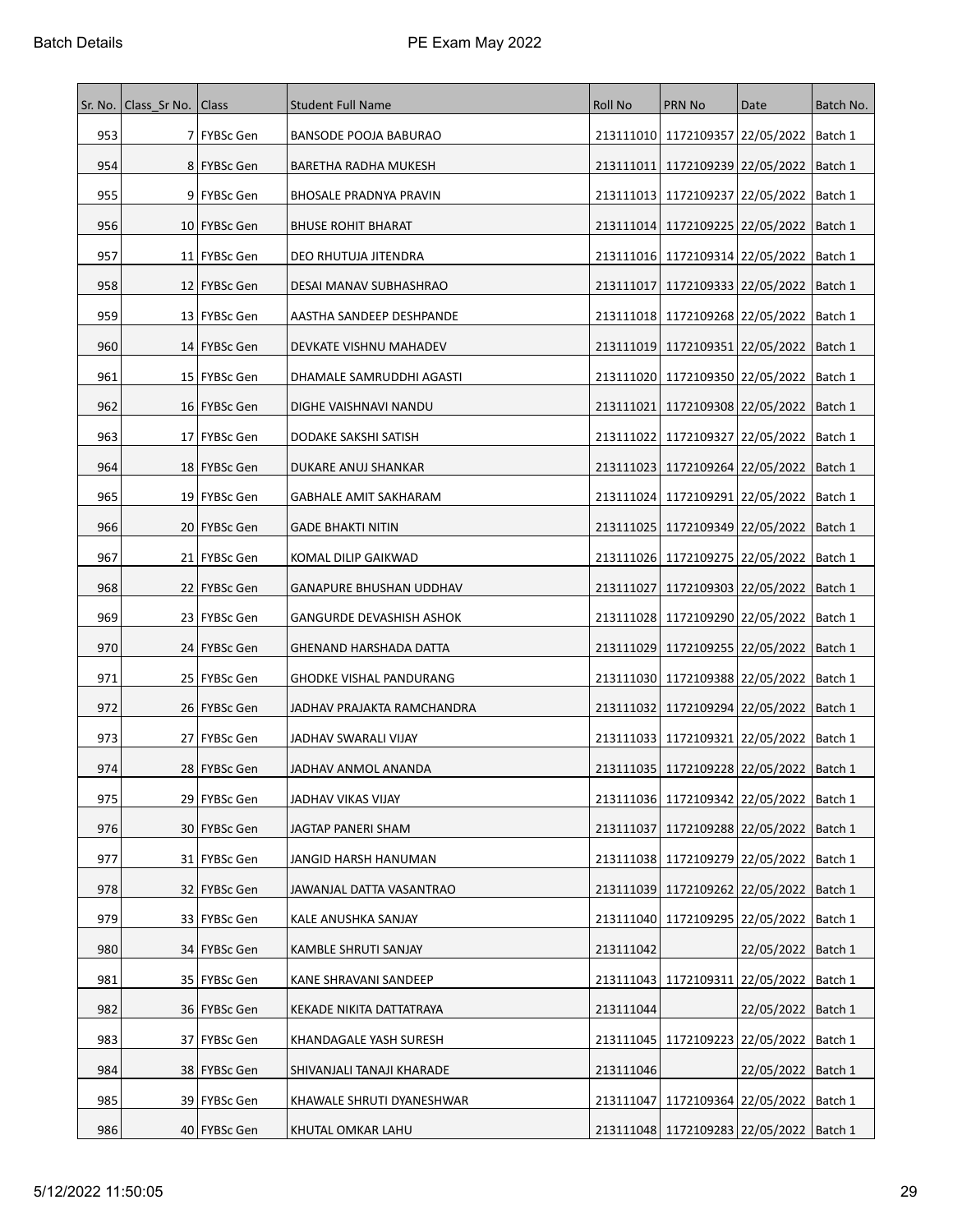|      | Sr. No.   Class Sr No. | Class          | <b>Student Full Name</b>      | Roll No   | PRN No                                        | Date                            | Batch No. |
|------|------------------------|----------------|-------------------------------|-----------|-----------------------------------------------|---------------------------------|-----------|
| 987  |                        | 41   FYBSc Gen | KOLGE SOJWAL SHASHIKANT       |           | 213111049 1172109339 22/05/2022   Batch 1     |                                 |           |
| 988  |                        | 42   FYBSc Gen | KULKARNI ASMITA PURUSHOTTAM   | 213111051 | 1172109282 22/05/2022                         |                                 | Batch 1   |
| 989  |                        | 43   FYBSc Gen | NIDHI KIRAN KULKARNI          | 213111052 | 1172109329 22/05/2022                         |                                 | Batch 1   |
| 990  |                        | 44 FYBSc Gen   | MAHAJAN SUJAY JAGADISH RUPALI | 213111054 |                                               | 22/05/2022   Batch 1            |           |
| 991  |                        | 45 FYBSc Gen   | MALI OMPRAKASH SHANKARLAL     | 213111057 | 1172109249 22/05/2022                         |                                 | Batch 2   |
| 992  |                        | 46   FYBSc Gen | <b>MANE OMKAR RAMRAO</b>      |           | 213111058 1172109363 22/05/2022   Batch 2     |                                 |           |
| 993  |                        | 47   FYBSc Gen | ASHWINI TUKARAM MANE          | 213111059 | 1172109352 22/05/2022                         |                                 | Batch 2   |
| 994  |                        | 48   FYBSc Gen | BHUMIKA MAHENDRA MHATRE       |           | 213111060   1172109247   22/05/2022           |                                 | Batch 2   |
| 995  |                        | 49   FYBSc Gen | MORE POONAM KISHANRAO         | 213111061 | 1172109312 22/05/2022                         |                                 | Batch 2   |
| 996  |                        | 50   FYBSc Gen | NATHPOTANI SANIYA LALCHAND    | 213111062 | 1172109233   22/05/2022   Batch 2             |                                 |           |
| 997  |                        | 51   FYBSc Gen | OZARKAR SOHAM RAHUL           | 213111063 | 1172109238 22/05/2022                         |                                 | Batch 2   |
| 998  |                        | 52   FYBSc Gen | PANCHAL SHITAL DHARMRAJ       |           | 213111065   1172109378   22/05/2022   Batch 2 |                                 |           |
| 999  |                        | 53   FYBSc Gen | ASHISH SANTOSH PANDAY         |           | 213111066   1172109317   22/05/2022           |                                 | Batch 2   |
| 1000 |                        | 54   FYBSc Gen | ARSHAAN JAVED PATHAN          | 213111067 |                                               | 22/05/2022   Batch 2            |           |
| 1001 |                        | 55   FYBSc Gen | PATHARE SHRADDHA RAVINDRA     |           | 213111068   1172109287   22/05/2022           |                                 | Batch 2   |
| 1002 |                        | 56   FYBSc Gen | PATIL PRANSHUL GOKUL          | 213111069 | 1172109219 22/05/2022                         |                                 | Batch 2   |
| 1003 |                        | 57 FYBSc Gen   | MANGESH DNYANESHWAR PATIL     | 213111070 |                                               | 1172109248 22/05/2022   Batch 2 |           |
| 1004 |                        | 58   FYBSc Gen | PATIL PRERANA KAVISHWAR       | 213111071 | 1172109296 22/05/2022                         |                                 | Batch 2   |
| 1005 |                        | 59   FYBSc Gen | PATIL SHIVRAJ DEEPAK          |           | 213111072   1172109328   22/05/2022   Batch 2 |                                 |           |
| 1006 |                        | 60   FYBSc Gen | JAY VISHAL PAWAR              |           | 213111073   1172109348   22/05/2022           |                                 | Batch 2   |
| 1007 |                        | 61   FYBSc Gen | PAWAR KRANTI TATYAJI          |           | 213111074   1172109236   22/05/2022   Batch 2 |                                 |           |
| 1008 |                        | 62   FYBSc Gen | RAMTEKE YUKTA RAHUL           | 213111076 |                                               | 22/05/2022   Batch 2            |           |
| 1009 |                        | 63 FYBSc Gen   | RANPISE SWARALI NAGNATH       |           | 213111077   1172109250   22/05/2022   Batch 2 |                                 |           |
| 1010 |                        | 64 FYBSc Gen   | RASKAR KARAN ARJUN            |           | 213111078 1172109243 22/05/2022               |                                 | Batch 2   |
| 1011 |                        | 65 FYBSc Gen   | RAUT ASHWIN ASHOK             |           | 213111079 1172109335 22/05/2022               |                                 | Batch 2   |
| 1012 |                        | 66   FYBSc Gen | <b>ANANT RAUTRAY</b>          | 213111080 | 1172109365 22/05/2022                         |                                 | Batch 2   |
| 1013 |                        | 67 FYBSc Gen   | SAKET SAKSHI SOUKHILAL        |           | 213111082 1172109277 22/05/2022 Batch 2       |                                 |           |
| 1014 |                        | 68 FYBSc Gen   | SALUNKE CHAITRALI KIRAN       | 213111083 |                                               | 1172109324 22/05/2022 Batch 2   |           |
| 1015 |                        | 69 FYBSc Gen   | SALUNKHE ANIKET SANJAY        | 213111084 |                                               | 1172109372 22/05/2022           | Batch 2   |
| 1016 |                        | 70   FYBSc Gen | SANGALE VISHAL HARIBHAU       | 213111086 |                                               | 1172109265 22/05/2022           | Batch 2   |
| 1017 |                        | 71   FYBSc Gen | SHAIKH AFROZ AFZAL            | 213111089 |                                               | 22/05/2022   Batch 2            |           |
| 1018 |                        | 72 FYBSc Gen   | SHENDE GAURI GIRISH           | 213111090 |                                               | 1172109307 22/05/2022 Batch 2   |           |
| 1019 |                        | 73   FYBSc Gen | SHINDE SHUBHAM NANASAHEB      | 213111091 | 1172109281 22/05/2022                         |                                 | Batch 2   |
| 1020 |                        | 74   FYBSc Gen | NIKITA BHARAT SHINDE          |           | 213111092 1172109260 22/05/2022 Batch 2       |                                 |           |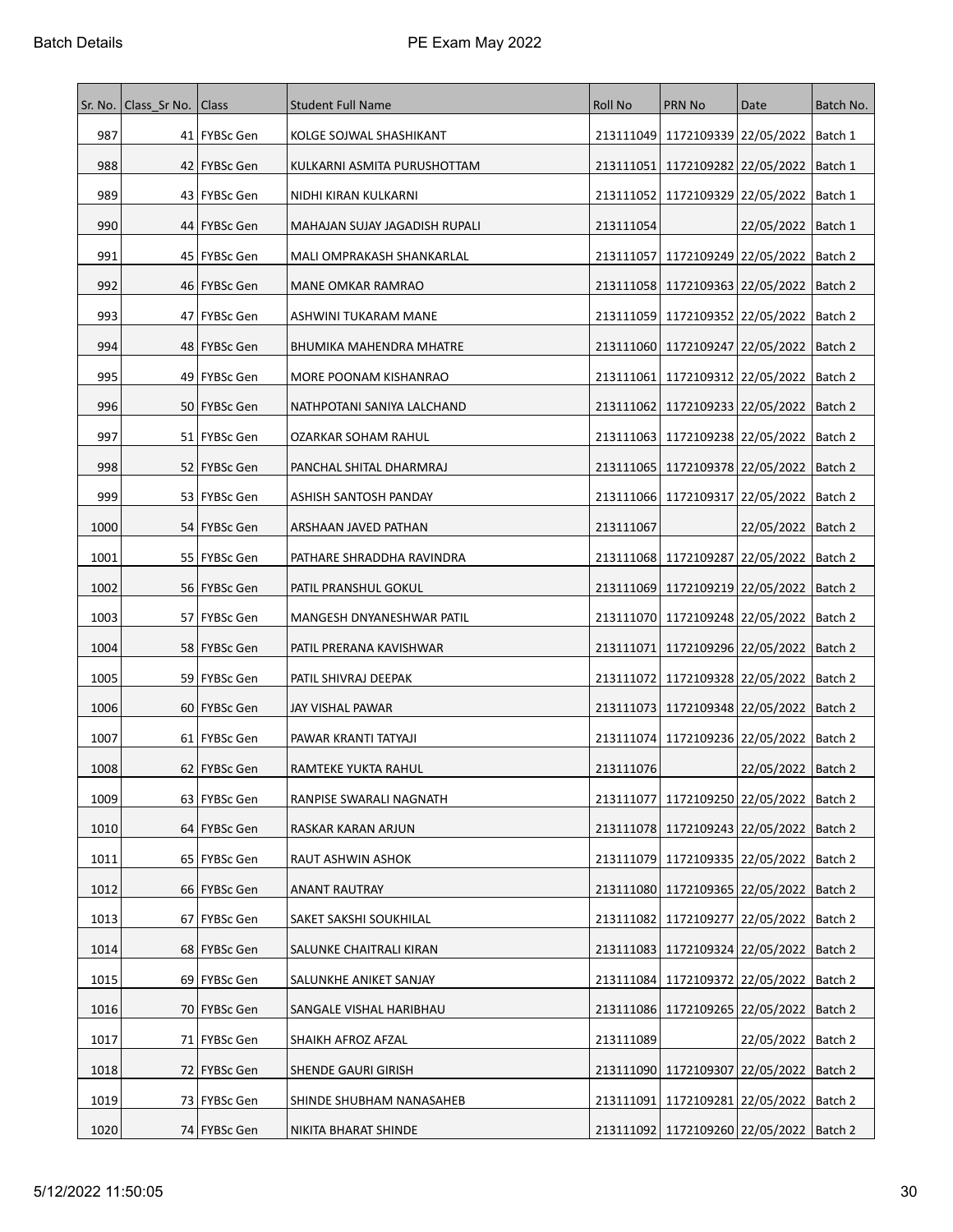|      | Sr. No.   Class Sr No.   Class |                 | <b>Student Full Name</b>       | <b>Roll No</b> | PRN No                                        | Date                            | Batch No. |
|------|--------------------------------|-----------------|--------------------------------|----------------|-----------------------------------------------|---------------------------------|-----------|
| 1021 |                                | 75   FYBSc Gen  | ASMITA VAIBHAV SHINDE          | 213111093      | 1172109385 22/05/2022   Batch 2               |                                 |           |
| 1022 |                                | 76   FYBSc Gen  | SHINDE RISHABH UDAY            |                | 213111094   1172109280   22/05/2022           |                                 | Batch 2   |
| 1023 |                                | 77   FYBSc Gen  | SONAWANE VISHAKHA RAMESH       | 213111095      | 1172109271 22/05/2022                         |                                 | Batch 2   |
| 1024 |                                | 78   FYBSc Gen  | SANSKRUTI BHASKAR SONAWANE     |                | 213111096   1172109232   22/05/2022           |                                 | Batch 2   |
| 1025 |                                | 79   FYBSc Gen  | SAKSHI DADABHAU TAJANE         | 213111097      |                                               | 22/05/2022   Batch 2            |           |
| 1026 |                                | 80 FYBSc Gen    | TAMBRE PRERNA ARUNKUMAR        |                | 213111098 1172109371 22/05/2022               |                                 | Batch 2   |
| 1027 |                                | 81   FYBSc Gen  | TAPKIR ANUSHKA BALASAHEB       | 213111099      | 1172109218 22/05/2022                         |                                 | Batch 2   |
| 1028 |                                | 82   FYBSc Gen  | KANCHAN BHAGUJI THAKAR         | 213111100      | 1172109322 22/05/2022                         |                                 | Batch 2   |
| 1029 |                                | 83   FYBSc Gen  | THAWARI CHHAGAN MADHAV         | 213111101      | 1172109254 22/05/2022                         |                                 | Batch 2   |
| 1030 |                                | 84 FYBSc Gen    | THOMBARE TEJASWINI BALU        | 213111102      | 1172109212 22/05/2022   Batch 2               |                                 |           |
| 1031 |                                | 85   FYBSc Gen  | TIPRATKAR VAISHNAVI VIJAYKUMAR |                | 213111103   1172109253   22/05/2022           |                                 | Batch 2   |
| 1032 |                                | 86   FYBSc Gen  | TORADMAL SANSKRUTI RAMDAS      |                | 213111104   1172109222   22/05/2022   Batch 2 |                                 |           |
| 1033 |                                | 87 FYBSc Gen    | <b>TORNE NISHANT RAJESH</b>    | 213111105      | 1172109209 22/05/2022                         |                                 | Batch 2   |
| 1034 |                                | 88   FYBSc Gen  | SAKSHI ABHAY VAIDYA            |                | 213111106 1172109270 22/05/2022               |                                 | Batch 2   |
| 1035 |                                | 89   FYBSc Gen  | VAZIRGE URMILA SHAMRAO         | 213111107      | 1172109220 22/05/2022                         |                                 | Batch 2   |
| 1036 |                                | 90 FYBSc Gen    | WADEKAR SAKSHI ABU             |                | 213111108 1172109221 22/05/2022               |                                 | Batch 2   |
| 1037 |                                | 91 FYBSc Gen    | WAGASKAR GAURI MANGALDAS       | 213111109      | 1172109325 22/05/2022                         |                                 | Batch 2   |
| 1038 |                                | 92   FYBSc Gen  | YEDAKE PRAVIN VILAS            |                | 213111110 1172109299 22/05/2022               |                                 | Batch 2   |
| 1039 |                                | 93   FYBSc Gen  | LEKAVALE POOJA RAJENDRA        | 213111111      | 1172109229 22/05/2022                         |                                 | Batch 2   |
| 1040 |                                | 94 FYBSc Gen    | VAISHNAVI ADESH KATKE          | 213111112      |                                               | 1172109226 22/05/2022   Batch 2 |           |
| 1041 |                                | 95   FYBSc Gen  | JADHAV PRERANA SANTOSH         | 213111113      | 1172109246 22/05/2022   Batch 3               |                                 |           |
| 1042 |                                | 96   FYBSc Gen  | DHULDHULE PRADNYA SHIVRAM      |                | 213111114 1172109369 22/05/2022               |                                 | Batch 3   |
| 1043 |                                | 97 FYBSc Gen    | SAJAD RASHID BHAT              |                | 213111115   1172109373   22/05/2022   Batch 3 |                                 |           |
| 1044 |                                | 98 FYBSc Gen    | <b>TSERING GYURMET</b>         |                | 213111116 1172109345 22/05/2022               |                                 | Batch 3   |
| 1045 |                                | 99 FYBSc Gen    | GAWADE VRUSHALI ROHIDAS        | 213111117      |                                               | 22/05/2022   Batch 3            |           |
| 1046 |                                | 100   FYBSc Gen | GUNDAVARAPU TEJASWINI          | 213112201      | 1172109269 22/05/2022                         |                                 | Batch 3   |
| 1047 |                                | 101   FYBSc Gen | ALHAT SAURABH SANJAY           |                | 213112202   1172109251   22/05/2022           |                                 | Batch 3   |
| 1048 |                                | 102 FYBSc Gen   | ANNALDASULA ARYAN ANIL         | 213112203      | 1172109306 22/05/2022                         |                                 | Batch 3   |
| 1049 |                                | 103   FYBSc Gen | BAHIRAT AVANTIKA SHANKAR       | 213112204      |                                               | 1172109261 22/05/2022           | Batch 3   |
| 1050 |                                | 104   FYBSc Gen | PRADNYA RAJU BHOSALE           | 213112206      | 1172117559 22/05/2022                         |                                 | Batch 3   |
| 1051 |                                | 105   FYBSc Gen | CHAURE PRADIP NARAYAN          | 213112207      | 1172109374 22/05/2022   Batch 3               |                                 |           |
| 1052 |                                | 106   FYBSc Gen | DEVRUKHKAR SHREYA MAHENDRA     | 213112209      |                                               | 1172109318 22/05/2022 Batch 3   |           |
| 1053 |                                | 107   FYBSc Gen | GADE KHUSHI SHEKHAR            | 213112210      |                                               | 1172109241 22/05/2022           | Batch 3   |
| 1054 |                                | 108 FYBSc Gen   | <b>GAIKWAD SRUSHTI SUNIL</b>   |                | 213112211 1172109297 22/05/2022   Batch 3     |                                 |           |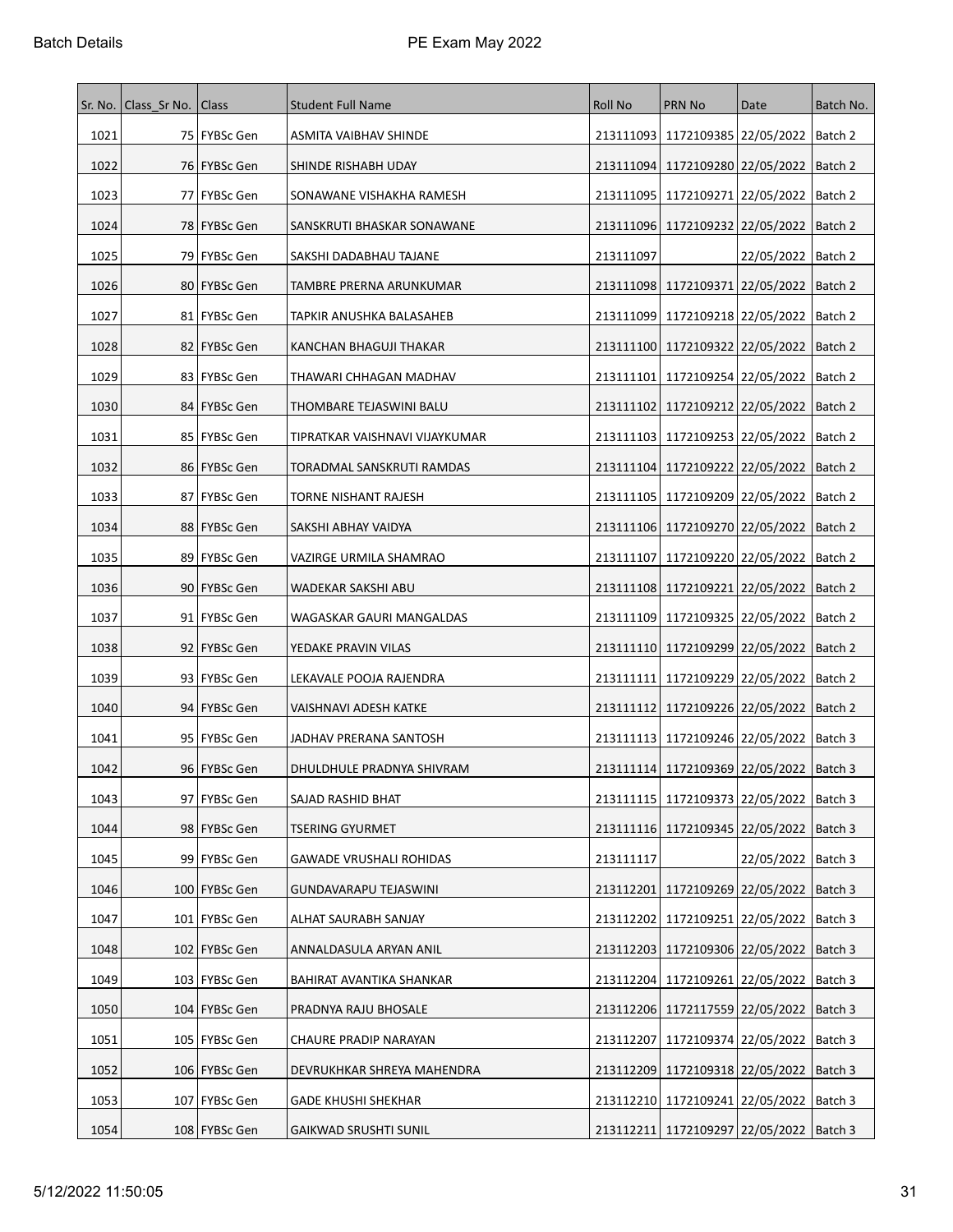| Sr. No. | Class Sr No. | <b>Class</b>    | <b>Student Full Name</b>       | <b>Roll No</b> | <b>PRN No</b>                                 | Date                            | Batch No. |
|---------|--------------|-----------------|--------------------------------|----------------|-----------------------------------------------|---------------------------------|-----------|
| 1055    |              | 109   FYBSc Gen | <b>GAWAS DHANASHREE VILAS</b>  |                | 213112212 1172109289 22/05/2022   Batch 3     |                                 |           |
| 1056    |              | 110   FYBSc Gen | MANGALAMPALLI LAKSHMI HARSHITA |                | 213112213   1172109210   22/05/2022           |                                 | Batch 3   |
| 1057    |              | 111   FYBSc Gen | HILE TEJASWINI VILAS           |                | 213112214   1172109302   22/05/2022           |                                 | Batch 3   |
| 1058    |              | 112   FYBSc Gen | JADHAV AKASH BANDU             |                | 213112215   1172109276   22/05/2022           |                                 | Batch 3   |
| 1059    |              | 113   FYBSc Gen | AJITKUMAR DINESHKUMAR JAYSWAR  |                | 213112218   1172117562   22/05/2022           |                                 | Batch 3   |
| 1060    |              | 114   FYBSc Gen | KAKADE RUCHITA CHANDAN         |                | 213112219 1172109358 22/05/2022               |                                 | Batch 3   |
| 1061    |              | 115   FYBSc Gen | KAMBLE SARVESHA AMOL           |                | 213112220   1172109240   22/05/2022           |                                 | Batch 3   |
| 1062    |              | 116   FYBSc Gen | KAMBLE ANIRUDH SANJAY          |                | 213112222   1172109346   22/05/2022           |                                 | Batch 3   |
| 1063    |              | 117   FYBSc Gen | KARALE ROHINI MACHINDRA        |                | 213112224   1172109330   22/05/2022           |                                 | Batch 3   |
| 1064    |              | 118   FYBSc Gen | ESHAAN NITIN KARANDE           |                | 213112225   1172117560   22/05/2022           |                                 | Batch 3   |
| 1065    |              | 119   FYBSc Gen | SHRAVANI SHEKHAR KHANVILKAR    | 213112227      | 1172109305   22/05/2022                       |                                 | Batch 3   |
| 1066    |              | 120   FYBSc Gen | KHILARI TANUJA BHAUSAHEB       |                | 213112228   1172109347   22/05/2022   Batch 3 |                                 |           |
| 1067    |              | 121   FYBSc Gen | KSHIRSAGAR ASMITA ABHIJIT      | 213112230      |                                               | 22/05/2022                      | Batch 3   |
| 1068    |              | 122   FYBSc Gen | KULKARNI SHREEYA BHASKAR       |                | 213112231   1172109309   22/05/2022           |                                 | Batch 3   |
| 1069    |              | 123   FYBSc Gen | MAHESH KUMAR                   |                | 213112232   1172109340   22/05/2022           |                                 | Batch 3   |
| 1070    |              | 124   FYBSc Gen | KUTWAL SACHIN SATISH           |                | 213112233   1172109266   22/05/2022           |                                 | Batch 3   |
| 1071    |              | 125   FYBSc Gen | SIDDHI HEMANT LABHADE          | 213112234      | 1172109370 22/05/2022                         |                                 | Batch 3   |
| 1072    |              | 126   FYBSc Gen | LOLGE SUMEET SANTOSH           |                | 213112235   1172109274   22/05/2022           |                                 | Batch 3   |
| 1073    |              | 127   FYBSc Gen | MUNDADA PURVA RAVINDRA         |                | 213112236   1172109230   22/05/2022           |                                 | Batch 3   |
| 1074    |              | 128   FYBSc Gen | NAIK PRITI RAMESH              | 213112237      |                                               | 22/05/2022                      | Batch 3   |
| 1075    |              | 129   FYBSc Gen | NARKHEDE VIPUL NARAYAN         | 213112238      |                                               | 22/05/2022   Batch 3            |           |
| 1076    |              | 130   FYBSc Gen | NEVASE PRANJAL BHASKAR         | 213112239      |                                               | 22/05/2022  Batch 3             |           |
| 1077    |              | 131 FYBSc Gen   | NITHALE SANSKRUTI SAHEBRAO     | 213112240      |                                               | 22/05/2022   Batch 3            |           |
| 1078    |              | 132 FYBSc Gen   | GREESHMA ABHIJIT OTURKAR       | 213112241      |                                               | 22/05/2022                      | Batch 3   |
| 1079    |              | 133   FYBSc Gen | PANDIT CHINMAY UMAKANT         | 213112242      |                                               | 1172109213 22/05/2022   Batch 3 |           |
| 1080    |              | 134 FYBSc Gen   | ARYAN ASHISH PATNE             | 213112243      |                                               | 22/05/2022                      | Batch 3   |
| 1081    |              | 135   FYBSc Gen | DIVYAA ABHIJEET PAWAR          | 213112244      |                                               | 22/05/2022   Batch 3            |           |
| 1082    |              | 136 FYBSc Gen   | PODUVAL NANDANA YOGESH         |                | 213112245   1172109331   22/05/2022           |                                 | Batch 3   |
| 1083    |              | 137   FYBSc Gen | NUTHAN RAJABHAU POTE           |                | 213112246   1172109344   22/05/2022           |                                 | Batch 3   |
| 1084    |              | 138   FYBSc Gen | SANKPAL PRANITA PRAKASH        | 213112247      |                                               | 22/05/2022   Batch 3            |           |
| 1085    |              | 139   FYBSc Gen | SAWANT KIMAYA SANTOSH          |                | 213112248 1172109310 22/05/2022   Batch 3     |                                 |           |
| 1086    |              | 140   FYBSc Gen | SHAIKH SHOAIB SHAIKH YAKUB     |                | 213112249 1172109216 22/05/2022   Batch 3     |                                 |           |
| 1087    |              | 141   FYBSc Gen | SHELAR MANSI MANGESH           |                | 213112250   1172109336   22/05/2022           |                                 | Batch 3   |
| 1088    |              | 142   FYBSc Gen | SHEVKARI POOJA SOMNATH         |                | 213112251   1172109293   22/05/2022   Batch 3 |                                 |           |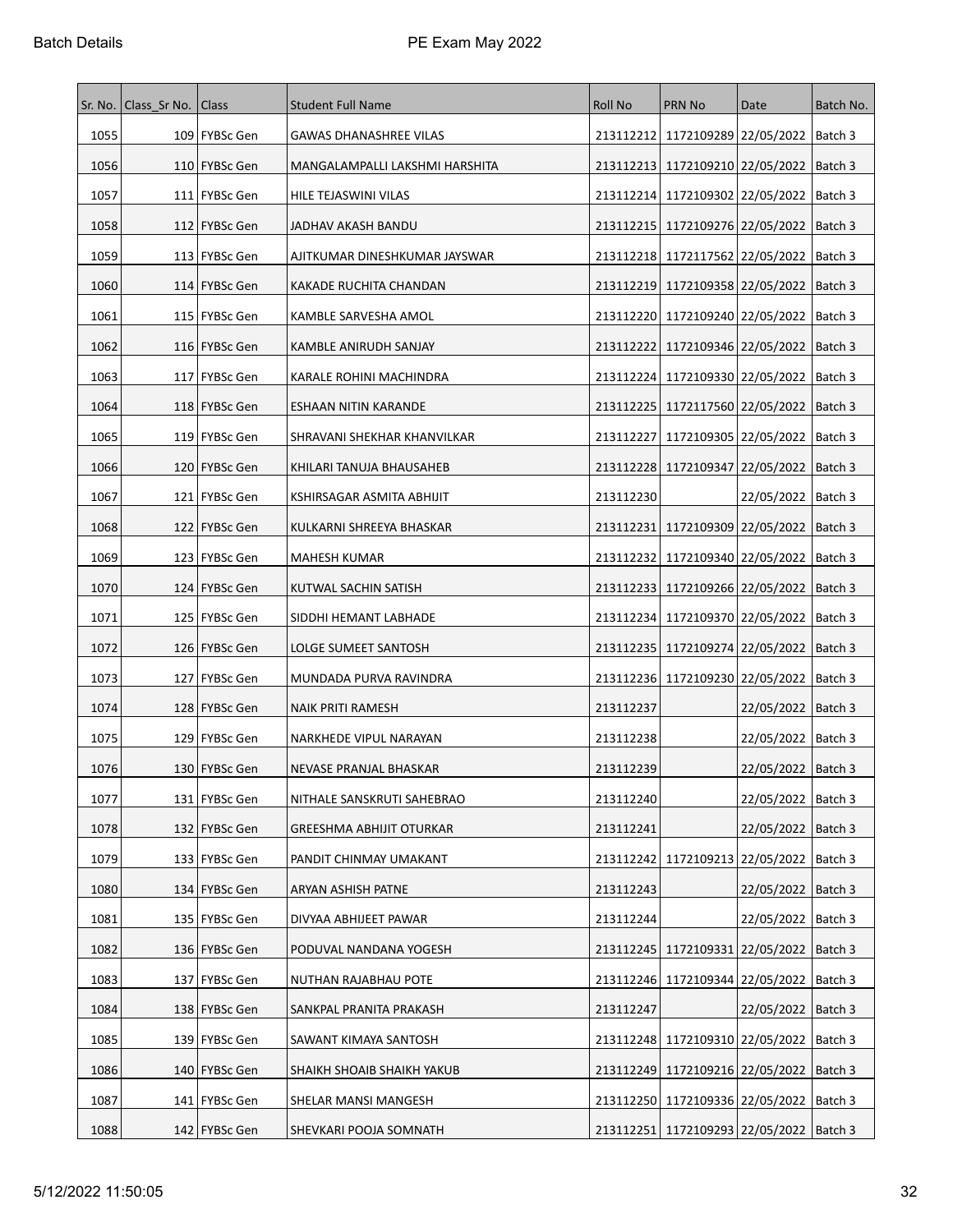| Sr. No. | Class Sr No.   Class |                  | <b>Student Full Name</b>           | Roll No   | <b>PRN No</b>                                 | Date                 | Batch No. |
|---------|----------------------|------------------|------------------------------------|-----------|-----------------------------------------------|----------------------|-----------|
| 1089    |                      | 143   FYBSc Gen  | SHINDE PRATIKSHA AMBADAS           |           | 213112253 1172109284 22/05/2022   Batch 3     |                      |           |
| 1090    |                      | 144   FYBSc Gen  | LAW KUSH KUMAR PAL                 | 213112257 | 1172109272 22/05/2022                         |                      | Batch 3   |
| 1091    |                      | 145   FYBSc Gen  | DATTA SHESHRAO UGHADE              |           | 213112258   1172109259   22/05/2022           |                      | Batch 3   |
| 1092    |                      | 146   FYBSc Gen  | GIRGUNE SARIKA VISHNU              |           | 213112259   1172109298   22/05/2022   Batch 4 |                      |           |
| 1093    |                      | 147   FYBSc Gen  | KARANDE AISHWARYA ARJUN            |           | 213112260   1172109362   22/05/2022           |                      | Batch 4   |
| 1094    |                      | 148   FYBSc Gen  | DAGADE VAISHNAVI SUNIL             |           | 213112261   1172109316   22/05/2022           |                      | Batch 4   |
| 1095    |                      | 149   FYBSc Gen  | SINDE AMBIKA BALARAM               | 213112262 |                                               | 22/05/2022           | Batch 4   |
| 1096    |                      | 150   FYBSc Gen  | KAUSTUBH GAIKWAD                   |           | 213112263   1172109355   22/05/2022   Batch 4 |                      |           |
| 1097    |                      | 151   FYBSc Gen  | KARDILE GAUTAM BALU                |           | 213112264   1172109313   22/05/2022           |                      | Batch 4   |
| 1098    |                      | 152   FYBSc Gen  | <b>KUSHAL GIRI</b>                 |           | 213112266   1172109215   22/05/2022           |                      | Batch 4   |
| 1099    |                      | 153   FYBSc Gen  | GOURI VISHNU RAUT                  |           | 213112267   1172109258   22/05/2022           |                      | Batch 4   |
| 1100    |                      | 154   FYBSc Gen  | VAIBHAVI VISHNU PAWAR              |           | 213112268 1172109211 22/05/2022               |                      | Batch 4   |
| 1101    |                      | 155   FYBSc Gen  | KAMBLE HARSHAD BRUHSPATI           |           | 213112269   1172109343   22/05/2022           |                      | Batch 4   |
| 1102    |                      | 156   FYBSc Gen  | JANGALE DNYANESHWARI JAYANT        |           | 213112270 1172109301 22/05/2022               |                      | Batch 4   |
| 1103    |                      | 157   FYBSc Gen  | CHAVAN ANISH AVINASH               | 213112271 |                                               | 22/05/2022   Batch 4 |           |
| 1104    |                      | 158   FYBSc Gen  | KONALE SURAJ BHIMRAO               | 213112272 | 1172109263 22/05/2022                         |                      | Batch 4   |
| 1105    |                      | 159   FYBSc Gen  | KALE SAKSHI RAVINDRA               |           | 213112273   1172109353   22/05/2022   Batch 4 |                      |           |
| 1106    |                      | 160   FYBSc Gen  | RUTUJA BHIMARAO SAPAKAL            |           | 213112274   1172109217   22/05/2022           |                      | Batch 4   |
| 1107    |                      | 161   FYBSc Gen  | MALGIKAR TUSHAR JALINDAR           |           | 213112275   1172109326   22/05/2022           |                      | Batch 4   |
| 1108    |                      | 162   FYBSc Gen  | MASALKAR SHIVAM SANDEEP            |           | 213112276 1172109244 22/05/2022               |                      | Batch 4   |
| 1109    |                      | 163   FYBSc Gen  | KABADE AMRUTA DEEPAAK              | 213112277 | 1172109257   22/05/2022   Batch 4             |                      |           |
| 1110    |                      | 164   FYBSc Gen  | ADITI RAJU KAMBLE                  |           | 213112278   1172109256   22/05/2022           |                      | Batch 4   |
| 1111    |                      | 165   FYBSc Gen  | VETAL LALIT VISHAL                 |           | 213112279 1172109337 22/05/2022   Batch 4     |                      |           |
| 1112    |                      | 166   FYBSc Gen  | KUDILPURAYIDATHIL ALEENA SEBASTIAN | 213112281 | 1172109214 22/05/2022                         |                      | Batch 4   |
| 1113    |                      | 167   FYBSc Gen  | DHAMAL SAKSHI JAYWANT              | 213112283 | 1172109273 22/05/2022                         |                      | Batch 4   |
| 1114    |                      | 168   FYBSc Gen  | MULIK JAY VITTHAL                  | 213112284 | 1172109320 22/05/2022                         |                      | Batch 4   |
| 1115    |                      | 169 FYBSc Gen    | TAKALKAR CHAITALI BAPU             |           | 213112286 1172109332 22/05/2022               |                      | Batch 4   |
| 1116    |                      | 170 FYBSc Gen    | RANE SHRUTI BHAGWAN                | 213112287 | 1172109235 22/05/2022                         |                      | Batch 4   |
| 1117    |                      | 171   FYBSc Gen  | HAMBRE SAGAR PRALHAD               | 213112288 |                                               | 22/05/2022           | Batch 4   |
| 1118    | 172                  | <b>FYBSc Gen</b> | HEMAVANSHIKUMARI PANDURANG THITE   | 213112289 | 1172109285 22/05/2022                         |                      | Batch 4   |
| 1119    |                      | 173   FYBSc Gen  | PUNDEKAR KUNAL HINDURAV            |           | 213112290 1172109292 22/05/2022               |                      | Batch 4   |
| 1120    |                      | 174   FYBSc Gen  | SHIVAM                             | 213112291 | 1172109227 22/05/2022                         |                      | Batch 4   |
| 1121    |                      | 175   FYBSc Gen  | MADAJE SURAJ SHAHURAJ              |           | 213112292   1172109245   22/05/2022           |                      | Batch 4   |
| 1122    |                      | 176   FYBSc Gen  | ROHAN RAMCHANDRA DOLTADE           |           | 213112293   1172109376   22/05/2022   Batch 4 |                      |           |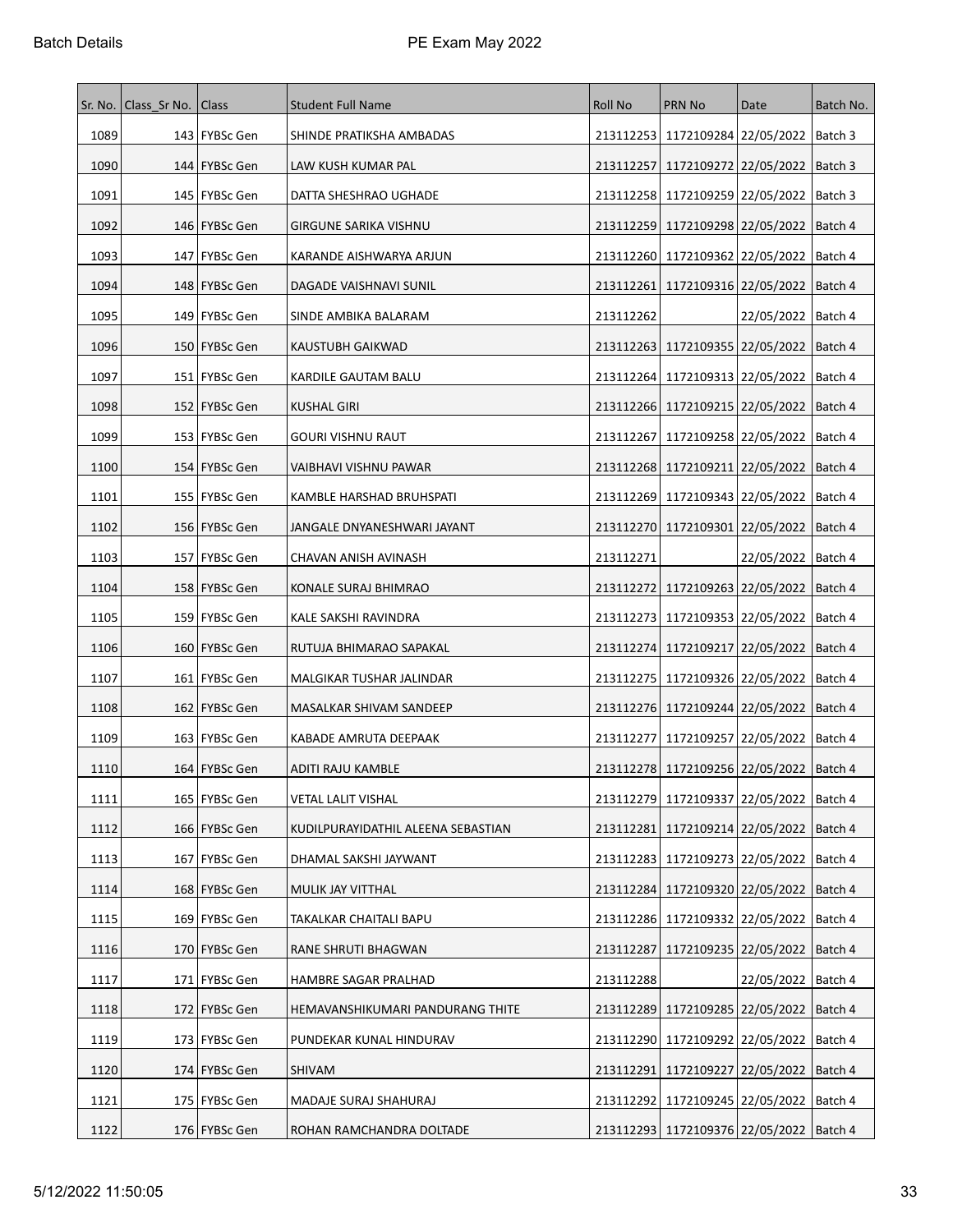| Sr. No. | Class Sr No.   Class |                 | <b>Student Full Name</b>      | Roll No   | <b>PRN No</b>                                 | Date                 | Batch No. |
|---------|----------------------|-----------------|-------------------------------|-----------|-----------------------------------------------|----------------------|-----------|
| 1123    |                      | 177   FYBSc Gen | VAISHNAVI DHANANJAY RAUT      |           | 213112294   1172109334   22/05/2022   Batch 4 |                      |           |
| 1124    |                      | 178   FYBSc Gen | KHAN SANIYA NASIR             |           | 213112296 1172109267 22/05/2022               |                      | Batch 4   |
| 1125    |                      | 179   FYBSc Gen | PAWAR AKASH NAMDEV            | 213112297 | 1172109366 22/05/2022                         |                      | Batch 4   |
| 1126    |                      | 180   FYBSc Gen | PARDESHI SAKSHI SUNIL         |           | 213112298   1172109361   22/05/2022           |                      | Batch 4   |
| 1127    |                      | 181   FYBSc Gen | UPADHYE KHUSHIYAN ANILKUMAR   | 213112299 | 1172109234   22/05/2022                       |                      | Batch 4   |
| 1128    |                      | 182   FYBSc Gen | TOPE KRISHNA VINAYAK          |           | 213112300 1172109368 22/05/2022               |                      | Batch 4   |
| 1129    |                      | 183   FYBSc Gen | MANE AISHWARYA SHANTILAL      | 213112301 | 1172109286 22/05/2022                         |                      | Batch 4   |
| 1130    |                      | 184   FYBSc Gen | HARISH RUPARAM KALOR          |           | 213112302   1172117563   22/05/2022           |                      | Batch 4   |
| 1131    |                      | 185   FYBSc Gen | PARASKAR SAGUNA PARSHURAM     |           | 213112303   1172109208   22/05/2022           |                      | Batch 4   |
| 1132    |                      | 186   FYBSc Gen | NENAWAT SAGAR DEVLA           |           | 213112304   1172109242   22/05/2022           |                      | Batch 4   |
| 1133    |                      | 187   FYBSc Gen | MORE AARATI BABULAL           |           | 213112305   1172109360   22/05/2022           |                      | Batch 4   |
| 1134    |                      | 188   FYBSc Gen | VIJAYKUMAR SHIRNAL            |           | 213112306   1172109338   22/05/2022   Batch 4 |                      |           |
| 1135    |                      | 189   FYBSc Gen | ZADE KOMAL JAGAN              | 213112307 | 1172109380 22/05/2022                         |                      | Batch 4   |
| 1136    |                      | 190   FYBSc Gen | SAKSHI SATISH GAIKWAD         |           | 213112308   1172109367   22/05/2022           |                      | Batch 4   |
| 1137    |                      | 191   FYBSc Gen | SALUNKE SIMRAN ABHAY          |           | 213112309 1172109319 22/05/2022               |                      | Batch 4   |
| 1138    |                      | 192   FYBSc Gen | MALI PUSHPAK SUDHAKAR         |           | 213112311   1172109252   22/05/2022           |                      | Batch 4   |
| 1139    |                      | 193   FYBSc Gen | VAGARE PUNAM ANIL             |           | 213112312   1172109300   22/05/2022   Batch 4 |                      |           |
| 1140    |                      | 194   FYBSc Gen | TARATE SAMIKSHA SANTOSH       | 213112313 |                                               | 22/05/2022   Batch 4 |           |
| 1141    |                      | 195   FYBSc Gen | LONDHE SHATAVARI VINOD        |           | 213112314   1172109231   22/05/2022   Batch 4 |                      |           |
| 1142    |                      | 196   FYBSc Gen | <b>GAIKWAD KARTIKI SURESH</b> | 213112321 | 1172117558 22/05/2022                         |                      | Batch 4   |
| 1143    |                      | 197   FYBSc Gen | WAGHOLE PRATIKSHA SHIVRAM     |           | 213112322   1172117561   22/05/2022   Batch 4 |                      |           |
| 1144    |                      | 198   FYBSc Gen | KOLI NEHA KISHOR              |           | 213112323   1172109224   22/05/2022           |                      | Batch 4   |
| 1145    |                      | 199 FYBSc Gen   | THAKARE NEHA MOHAN            |           | 213112324 1172109304 22/05/2022 Batch 4       |                      |           |
| 1146    |                      | 200 FYBSc Gen   | PATASKAR SHRAVANI AMAR        | 213112325 |                                               | 22/05/2022           | Batch 4   |
| 1147    |                      | 1 FYBCA SC      | RAJENDRA SUBHASH AKKALKAR     |           | 213411001   1342100805   23/05/2022   Batch 1 |                      |           |
| 1148    |                      | 2 FYBCA SC      | GAJANAN BABURAO AKKALKAR      |           | 213411002   1342100803   23/05/2022           |                      | Batch 1   |
| 1149    |                      | 3 FYBCA SC      | SANDIP BHUJANG BABAR          |           | 213411003   1342100818   23/05/2022   Batch 1 |                      |           |
| 1150    |                      | 4 FYBCA SC      | MRUNAL ANIL BANGAR            |           | 213411004   1342100872   23/05/2022   Batch 1 |                      |           |
| 1151    |                      | 5 FYBCA SC      | AYUSH PRAMOD BANSAL           |           | 213411005   1342100856   23/05/2022           |                      | Batch 1   |
| 1152    |                      | 6 FYBCA SC      | RUSHIKESH RAJESH BANSODE      |           | 213411006   1342100781   23/05/2022           |                      | Batch 1   |
| 1153    |                      | 7 FYBCA SC      | ANUSHKA KUNDAN BARATHE        | 213411007 | 1342100903   23/05/2022                       |                      | Batch 1   |
| 1154    |                      | 8 FYBCA SC      | PRAGATI NAVNATH BHAMBARE      |           | 213411008   1342100863   23/05/2022   Batch 1 |                      |           |
| 1155    |                      | 9 FYBCA SC      | YASH DAYANAND BOBHATE         |           | 213411009   1342100893   23/05/2022           |                      | Batch 1   |
| 1156    |                      | 10 FYBCA SC     | SUJAS TANAJI CHAVAN           |           | 213411010 1342100909 23/05/2022   Batch 1     |                      |           |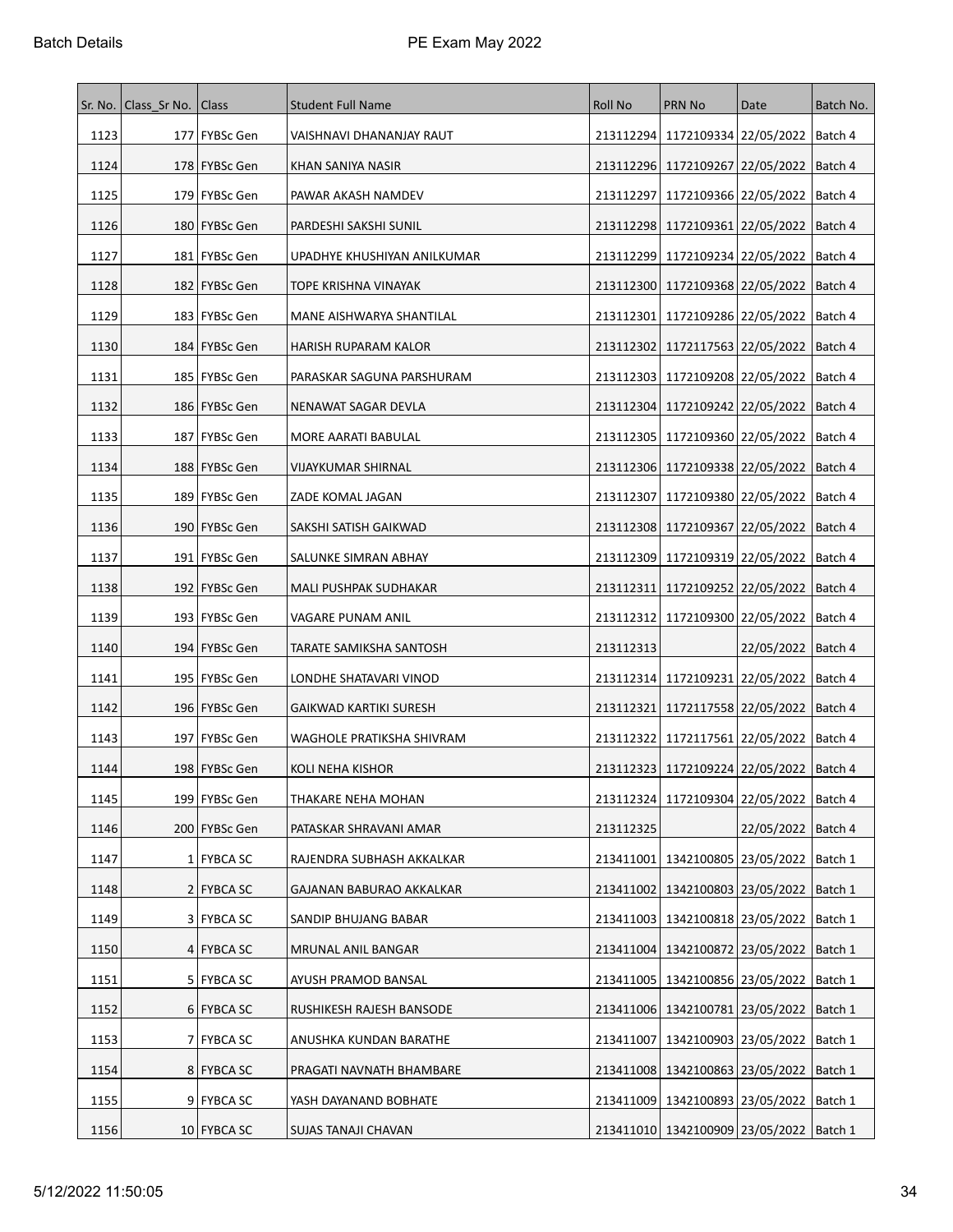|      | Sr. No.   Class Sr No. | Class         | <b>Student Full Name</b>          | <b>Roll No</b> | PRN No                                        | Date                            | Batch No. |
|------|------------------------|---------------|-----------------------------------|----------------|-----------------------------------------------|---------------------------------|-----------|
| 1157 |                        | 11 FYBCA SC   | OMKAR DATTATRAY CHOUDHARI         | 213411011      | 1342100924 23/05/2022   Batch 1               |                                 |           |
| 1158 |                        | 12   FYBCA SC | VISHAL KAILAS DANDGE              | 213411012      | 1342100922 23/05/2022                         |                                 | Batch 1   |
| 1159 |                        | 13 FYBCA SC   | <b>VAIBHAV ASHOK DANDGE</b>       |                | 213411013   1342100923   23/05/2022           |                                 | Batch 1   |
| 1160 |                        | 14 FYBCA SC   | SUYOG PRAKASH DATE                | 213411014      |                                               | 23/05/2022   Batch 1            |           |
| 1161 |                        | 15 FYBCA SC   | AKASH GOPAL DESHMUKH              | 213411015      | 1342100789 23/05/2022                         |                                 | Batch 1   |
| 1162 |                        | 16 FYBCA SC   | RUTUJA BHARAT DESHMUKH            |                | 213411016   1342100902   23/05/2022   Batch 1 |                                 |           |
| 1163 |                        | 17   FYBCA SC | <b>GANESH CHARANSING GAHERWAR</b> | 213411017      | 1342100880   23/05/2022                       |                                 | Batch 1   |
| 1164 |                        | 18 FYBCA SC   | SHREYAS VIKAS GHADGE              |                | 213411018   1342100878   23/05/2022           |                                 | Batch 1   |
| 1165 |                        | 19 FYBCA SC   | APOORV PRAKASH GHANEKAR           |                | 213411019   1342100847   23/05/2022           |                                 | Batch 1   |
| 1166 |                        | 20 FYBCA SC   | AKSHATA DHANAJI GHORPADE          |                | 213411020   1342100916   23/05/2022           |                                 | Batch 1   |
| 1167 |                        | 21 FYBCA SC   | SACHITANAND RAMKRUSHNA GHULE      | 213411021      | 1342100765 23/05/2022                         |                                 | Batch 1   |
| 1168 |                        | 22   FYBCA SC | VAISHNAV NAVNATH GORDE            |                | 213411022   1342100812   23/05/2022   Batch 1 |                                 |           |
| 1169 |                        | 23 FYBCA SC   | SUDARSHAN RAMESH GUND             | 213411023      |                                               | 23/05/2022                      | Batch 1   |
| 1170 |                        | 24 FYBCA SC   | <b>KRITI GUPTA</b>                |                | 213411024   1342100830   23/05/2022   Batch 1 |                                 |           |
| 1171 |                        | 25   FYBCA SC | SHARDUL RAHUL INGLE               |                | 213411025   1342100887   23/05/2022           |                                 | Batch 1   |
| 1172 |                        | 26   FYBCA SC | <b>TEJAS GANESH JADHAV</b>        |                | 213411026 1342100762 23/05/2022               |                                 | Batch 1   |
| 1173 |                        | 27 FYBCA SC   | KUSHAN SANJAY JADHAV              | 213411027      |                                               | 1342100796 23/05/2022   Batch 1 |           |
| 1174 |                        | 28 FYBCA SC   | TANUSH RAMESH JAGTAP              | 213411029      | 1342100858 23/05/2022                         |                                 | Batch 1   |
| 1175 |                        | 29 FYBCA SC   | GANESH SANTOSH KADAM              |                | 213411030   1342100888   23/05/2022   Batch 1 |                                 |           |
| 1176 |                        | 30 FYBCA SC   | SUDARSHAN SURESH KALBHOR          | 213411031      | 1342100869   23/05/2022                       |                                 | Batch 1   |
| 1177 |                        | 31 FYBCA SC   | ARYAN BABA KAMBLE                 | 213411032      |                                               | 1342100925 23/05/2022   Batch 1 |           |
| 1178 |                        | 32 FYBCA SC   | DADASAHEB GOPINATH KAMBLE         |                | 213411033   1342100763   23/05/2022   Batch 1 |                                 |           |
| 1179 |                        | 33 FYBCA SC   | ISHWARI SANJAY KANSE              |                | 213411034   1342100918   23/05/2022   Batch 1 |                                 |           |
| 1180 |                        | 34 FYBCA SC   | VISHWAJEET NAGNATH KASBE          |                | 213411035   1342100926   23/05/2022           |                                 | Batch 1   |
| 1181 |                        | 35 FYBCA SC   | AADESH SAJJAN KHARAT              |                | 213411036   1342100773   23/05/2022   Batch 1 |                                 |           |
| 1182 |                        | 36 FYBCA SC   | ABHIJEET KUMAR                    | 213411037      | 1342100771   23/05/2022                       |                                 | Batch 1   |
| 1183 |                        | 36 FYBCA SC   | ABHIJEET KUMAR                    | 213411037      | 1342000663 23/05/2022 Batch 1                 |                                 |           |
| 1184 |                        | 37 FYBCA SC   | PRANOTI PRASHANT LACHAKE          |                | 213411038   1342100807   23/05/2022   Batch 1 |                                 |           |
| 1185 |                        | 38 FYBCA SC   | ANIRUDDHA ANIL LAGAD              |                | 213411039 1342100767 23/05/2022 Batch 1       |                                 |           |
| 1186 |                        | 39 FYBCA SC   | NINAD NIRANJAN MALKAPURE          | 213411040      |                                               | 1342100890 23/05/2022   Batch 1 |           |
| 1187 |                        | 40   FYBCA SC | TEJAS HARI MALLAV                 | 213411041      | 1342100801 23/05/2022   Batch 1               |                                 |           |
| 1188 |                        | 41 FYBCA SC   | ANKIT DATTATAY MALVADKAR          | 213411042      | 1342100866 23/05/2022   Batch 1               |                                 |           |
| 1189 |                        | 42   FYBCA SC | ANIKET SANJAY MISHRA              |                | 213411043   1342100806   23/05/2022           |                                 | Batch 2   |
| 1190 |                        | 43 FYBCA SC   | OJASHREE SANTOSH MOON             |                | 213411044   1342100764   23/05/2022   Batch 2 |                                 |           |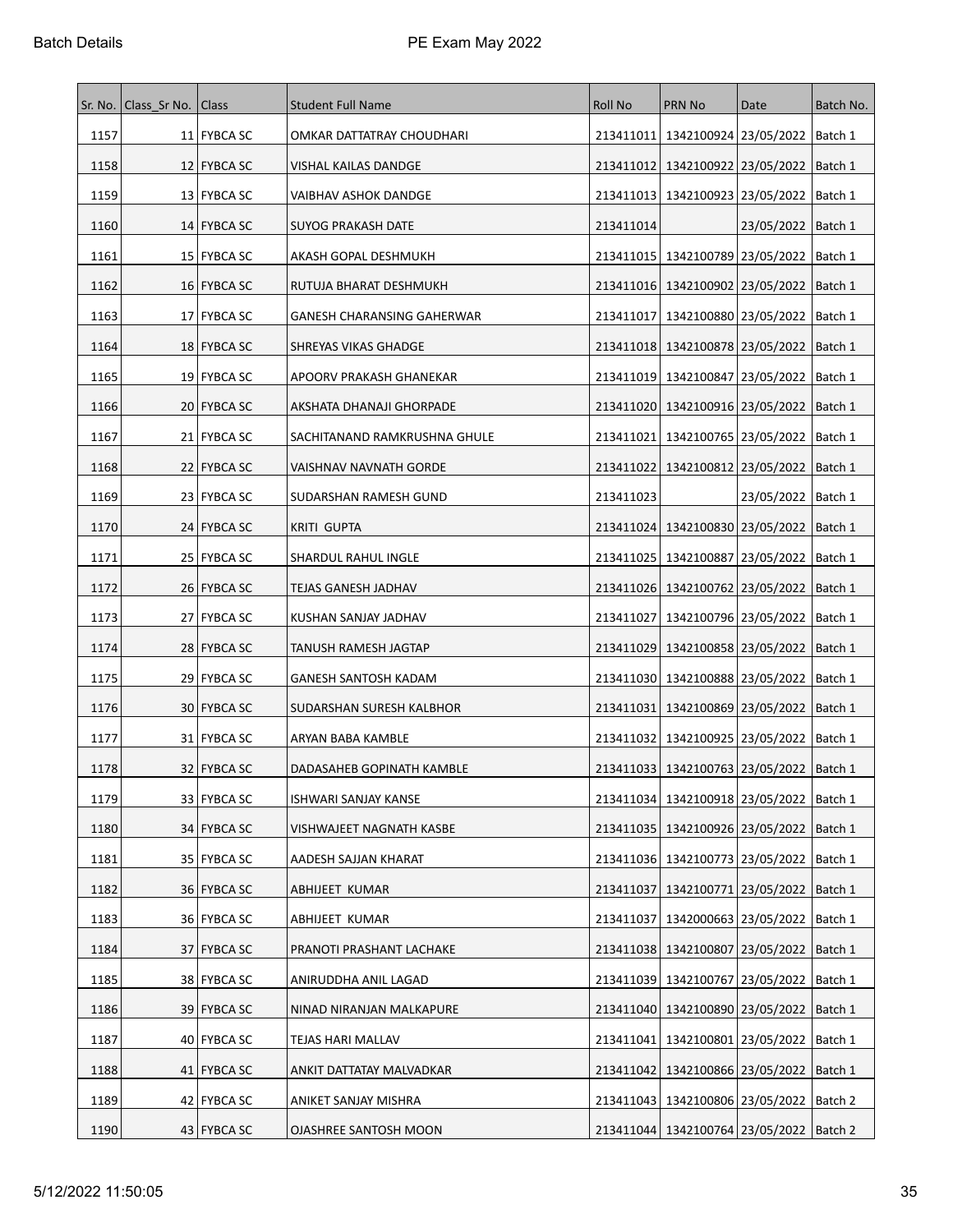|      | Sr. No.   Class Sr No.   Class |               | <b>Student Full Name</b>       | <b>Roll No</b> | PRN No                                        | Date                            | Batch No. |
|------|--------------------------------|---------------|--------------------------------|----------------|-----------------------------------------------|---------------------------------|-----------|
| 1191 |                                | 44 FYBCA SC   | KAMESH SURESH MORIYA           | 213411045      |                                               | 1342100798 23/05/2022   Batch 2 |           |
| 1192 |                                | 45   FYBCA SC | PRADIP BHAUSAHEB NATKAR        |                | 213411046   1342100787   23/05/2022           |                                 | Batch 2   |
| 1193 |                                | 46   FYBCA SC | PRITAM DEORAO NAWGHARE         | 213411047      | 1342100877 23/05/2022                         |                                 | Batch 2   |
| 1194 |                                | 47   FYBCA SC | VAIBHAV BAPU NETKE             | 213411048      | 1342100917   23/05/2022                       |                                 | Batch 2   |
| 1195 |                                | 48 FYBCA SC   | SHRUTI SHARAD PANCHAL          | 213411049      | 1342100827   23/05/2022                       |                                 | Batch 2   |
| 1196 |                                | 49 FYBCA SC   | YASH DEEPAK PANCHBUDHE         |                | 213411050   1342100927   23/05/2022           |                                 | Batch 2   |
| 1197 |                                | 50   FYBCA SC | TEJAS SUBHASH PANCHBUDHE       | 213411051      |                                               | 1342100930 23/05/2022   Batch 2 |           |
| 1198 |                                | 51   FYBCA SC | OM MANOJ SINGH                 | 213411052      |                                               | 23/05/2022   Batch 2            |           |
| 1199 |                                | 52 FYBCA SC   | AMAN RUPESH PARDESHI           |                | 213411053   1342100824   23/05/2022           |                                 | Batch 2   |
| 1200 |                                | 53 FYBCA SC   | PARAS NAROTTAM PARMAR          |                | 213411054   1342100865   23/05/2022   Batch 2 |                                 |           |
| 1201 |                                | 54 FYBCA SC   | DHRUV MANESH PASHAMALLU        |                | 213411055   1342100800   23/05/2022           |                                 | Batch 2   |
| 1202 |                                | 55 FYBCA SC   | MAYUR RAMESH PATHARE           |                | 213411056   1342100780   23/05/2022   Batch 2 |                                 |           |
| 1203 |                                | 56   FYBCA SC | SAMDEESH RAVINDRA PATIL        | 213411057      | 1342100811 23/05/2022                         |                                 | Batch 2   |
| 1204 |                                | 57 FYBCA SC   | OMKAR PANDURANG PAWAR          |                | 213411058 1342100885 23/05/2022 Batch 2       |                                 |           |
| 1205 |                                | 58 FYBCA SC   | ANURAG PRAVIN PAWAR            |                | 213411059   1342100894   23/05/2022           |                                 | Batch 2   |
| 1206 |                                | 59 FYBCA SC   | PRATAP DATTATRAY PAWAR         |                | 213411060   1342100821   23/05/2022           |                                 | Batch 2   |
| 1207 |                                | 60   FYBCA SC | ADITYA ANIL PAWAR              | 213411061      | 1342100939 23/05/2022                         |                                 | Batch 2   |
| 1208 |                                | 61   FYBCA SC | DIYA DHANAJI PENDE             |                | 213411062   1342100898   23/05/2022           |                                 | Batch 2   |
| 1209 |                                | 62 FYBCA SC   | PAVAN KUMAR KRIAHNA PONNAGANTI | 213411064      | 1102104098 23/05/2022                         |                                 | Batch 2   |
| 1210 |                                | 63   FYBCA SC | SAGAR SANTOSH RAJPUT           | 213411065      |                                               | 1342100782 23/05/2022   Batch 2 |           |
| 1211 |                                | 64 FYBCA SC   | SANDESH SUBHASH SALVE          | 213411066      | 1342100934 23/05/2022                         |                                 | Batch 2   |
| 1212 |                                | 65   FYBCA SC | VEDANG SUSHANT SANKPAL         | 213411067      | 1342100859 23/05/2022                         |                                 | Batch 2   |
| 1213 |                                | 66 FYBCA SC   | UTKARSH PRASHANT SHAH          | 213411068      |                                               | 23/05/2022   Batch 2            |           |
| 1214 |                                | 67 FYBCA SC   | HRISHIKESH ROHIDAS SHEWALE     | 213411069      |                                               | 1342100837 23/05/2022   Batch 2 |           |
| 1215 |                                | 68 FYBCA SC   | ADITYA SANTOSH SHEWATKAR       |                | 213411070   1342100839   23/05/2022           |                                 | Batch 2   |
| 1216 |                                | 69 FYBCA SC   | <b>SUJIT ASHOK SHINDE</b>      | 213411071      | 1342100785 23/05/2022                         |                                 | Batch 2   |
| 1217 |                                | 70 FYBCA SC   | <b>VIVEK RAJENDRA SONAWANE</b> |                | 213411072   1342100851   23/05/2022   Batch 2 |                                 |           |
| 1218 |                                | 71 FYBCA SC   | ANUBHAV DHANYAKUMAR SUTAR      |                | 213411073   1342100849   23/05/2022           |                                 | Batch 2   |
| 1219 |                                | 72 FYBCA SC   | ONKAR KIRAN TANDALE            |                | 213411074   1342100874   23/05/2022           |                                 | Batch 2   |
| 1220 |                                | 73 FYBCA SC   | PRITESH RAMESH TANK            |                | 213411075   1342100884   23/05/2022           |                                 | Batch 2   |
| 1221 |                                | 74   FYBCA SC | AKASH DNYANESHWAR TEMBEKAR     |                | 213411076   1342100808   23/05/2022   Batch 2 |                                 |           |
| 1222 |                                | 75 FYBCA SC   | GAYATRI RAVINDRA UNAWANE       | 213411077      |                                               | 1342100848 23/05/2022 Batch 2   |           |
| 1223 |                                | 76 FYBCA SC   | KALYANI SATISH UPARKAR         |                | 213411078   1342100838   23/05/2022           |                                 | Batch 2   |
| 1224 |                                | 77 FYBCA SC   | CHIRAG JAYESH WAGHELA          |                | 213411079 1342100895 23/05/2022 Batch 2       |                                 |           |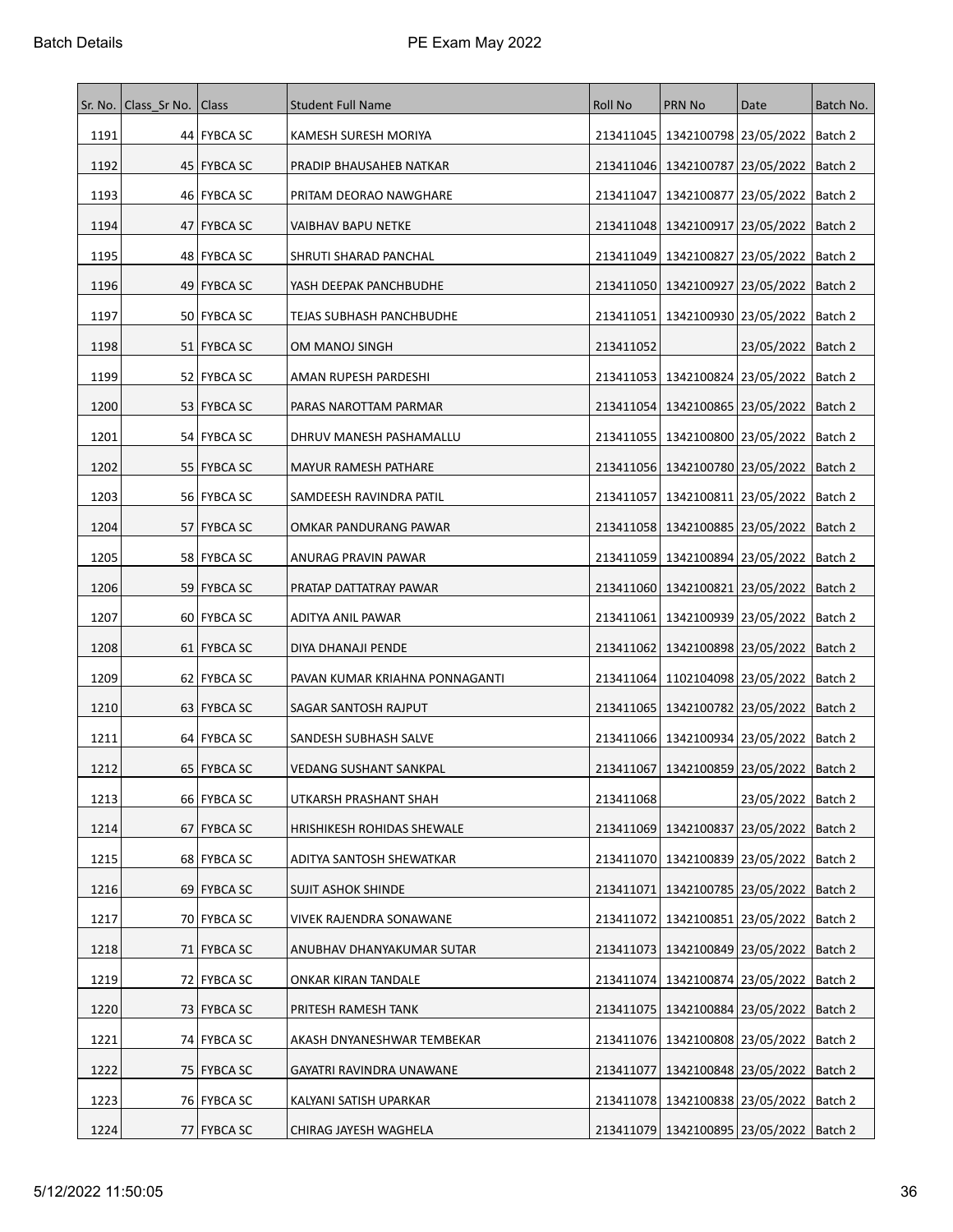|      | Sr. No.   Class Sr No.   Class |                | <b>Student Full Name</b>    | <b>Roll No</b> | PRN No                                        | Date                            | Batch No. |
|------|--------------------------------|----------------|-----------------------------|----------------|-----------------------------------------------|---------------------------------|-----------|
| 1225 |                                | 78 FYBCA SC    | CHAITALI PRADIP WAGHMARE    |                | 213411080   1342100842   23/05/2022   Batch 2 |                                 |           |
| 1226 |                                | 79   FYBCA SC  | VAISHNAVI GOPICHAND CHAVAN  | 213411081      | 1342100937 23/05/2022                         |                                 | Batch 2   |
| 1227 |                                | 80 FYBCA SC    | GAYATRI ANAND ADEKAR        | 213412121      | 1342100841 23/05/2022                         |                                 | Batch 2   |
| 1228 |                                | 81   FYBCA SC  | ADITI PRAKASH AHER          | 213412122      | 1342100896 23/05/2022                         |                                 | Batch 2   |
| 1229 |                                | 82 FYBCA SC    | SHAHNAWAZ AHMED             |                | 213412123   1342100904   23/05/2022           |                                 | Batch 2   |
| 1230 |                                | 83 FYBCA SC    | KETAN YUVRAJ BAGAL          |                | 213412126   1342100790   23/05/2022           |                                 | Batch 3   |
| 1231 |                                | 84   FYBCA SC  | <b>ANIKET ASHOK BHOITE</b>  | 213412127      |                                               | 1342100871 23/05/2022   Batch 3 |           |
| 1232 |                                | 85   FYBCA SC  | DHANRAJ RAJENDRA BHOITE     | 213412128      | 1342100881 23/05/2022                         |                                 | Batch 3   |
| 1233 |                                | 86 FYBCA SC    | NISHANT BAJIRAO BHOITE      |                | 213412129   1342100914   23/05/2022           |                                 | Batch 3   |
| 1234 |                                | 87 FYBCA SC    | VIVEK BALASAHEB BHOS        |                | 213412130   1342100775   23/05/2022   Batch 3 |                                 |           |
| 1235 |                                | 88 FYBCA SC    | RUTUJA ROHIDAS BHOSALE      | 213412131      | 1342100840 23/05/2022                         |                                 | Batch 3   |
| 1236 |                                | 89 FYBCA SC    | RUTURAJ SANJAY BHUSARI      | 213412132      |                                               | 1342100900 23/05/2022   Batch 3 |           |
| 1237 |                                | 90 FYBCA SC    | ATHARVA SOMNATH BIRAJDAR    | 213412133      | 1342100819 23/05/2022                         |                                 | Batch 3   |
| 1238 |                                | 91 FYBCA SC    | RAHUL SANTOSH BIRHADE       |                | 213412134   1342100833   23/05/2022   Batch 3 |                                 |           |
| 1239 |                                | 92   FYBCA SC  | GOPAL RAJABHAU CHALAK       |                | 213412135   1342100813   23/05/2022           |                                 | Batch 3   |
| 1240 |                                | 93   FYBCA SC  | SHREYAS . CHAVALI           | 213412136      |                                               | 23/05/2022   Batch 3            |           |
| 1241 |                                | 94   FYBCA SC  | YUVRAJ LAXMAN CHAVAN        |                | 213412137   1342100817   23/05/2022           |                                 | Batch 3   |
| 1242 |                                | 95   FYBCA SC  | PRARABDHA BHIMRAO CHAVAN    |                | 213412138   1342100891   23/05/2022   Batch 3 |                                 |           |
| 1243 |                                | 96 FYBCA SC    | SAURABH SUDHIR CHOUDHARI    |                | 213412139   1342100892   23/05/2022           |                                 | Batch 3   |
| 1244 |                                | 97   FYBCA SC  | SANKALP RAMDAS DOLAS        | 213412140      |                                               | 1342100797 23/05/2022   Batch 3 |           |
| 1245 |                                | 98 FYBCA SC    | CHETAN PANJABRAO GAIKWAD    | 213412141      |                                               | 1342100860 23/05/2022   Batch 3 |           |
| 1246 |                                | 99 FYBCA SC    | KOMAL DHANAJI GHADAGE       | 213412142      | 1342100836 23/05/2022                         |                                 | Batch 3   |
| 1247 |                                | 100 FYBCA SC   | RAHUL RAMESH GHATUL         |                | 213412143   1342100776   23/05/2022   Batch 3 |                                 |           |
| 1248 |                                | 101 FYBCA SC   | PRATIKSHA RAJESH GHUMATKAR  |                | 213412144   1342100778   23/05/2022           |                                 | Batch 3   |
| 1249 |                                | 102 FYBCA SC   | SAKSHI VIKRAM GUND          |                | 213412145   1342100846   23/05/2022           |                                 | Batch 3   |
| 1250 |                                | 103 FYBCA SC   | SHIRISHA RAGHAVENDRA GUTTAL |                | 213412146   1342100868   23/05/2022           |                                 | Batch 3   |
| 1251 |                                | 104 FYBCA SC   | SAKSHI NAMDEO HAWAGE        | 213412147      |                                               | 23/05/2022   Batch 3            |           |
| 1252 |                                | 105   FYBCA SC | ISHA ARVIND HEGNESHWAR      |                | 213412148   1342100794   23/05/2022           |                                 | Batch 3   |
| 1253 |                                | 106 FYBCA SC   | ROHIT BALASAHEB INGALE      |                | 213412149   1342100899   23/05/2022           |                                 | Batch 3   |
| 1254 |                                | 107 FYBCA SC   | SAMIKSHA BANDU ISHWARKAR    | 213412150      | 1342100772 23/05/2022                         |                                 | Batch 3   |
| 1255 |                                | 108 FYBCA SC   | BHAVESH DATTATRAY JADHAV    |                | 213412151   1342100889   23/05/2022   Batch 3 |                                 |           |
| 1256 |                                | 109 FYBCA SC   | PRANAY PRADIP JADHAV        | 213412152      |                                               | 1342100882 23/05/2022 Batch 3   |           |
| 1257 |                                | 110 FYBCA SC   | MRUNAL SANJAY JADHAV        |                | 213412153   1342100910   23/05/2022           |                                 | Batch 3   |
| 1258 |                                | 111 FYBCA SC   | SANKET DHANANJAY JAGTAP     |                | 213412154   1342100850   23/05/2022   Batch 3 |                                 |           |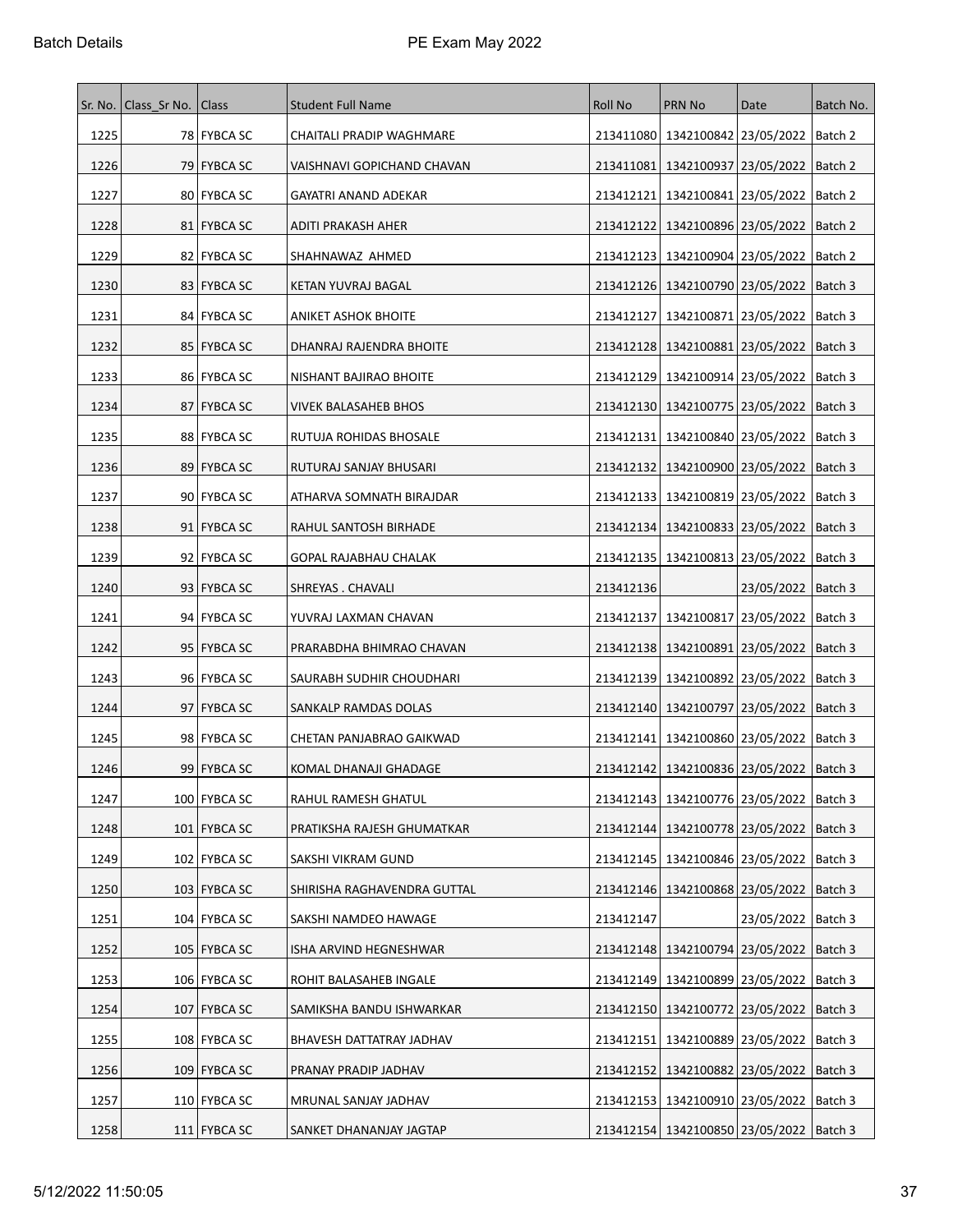| Sr. No. | Class Sr No.   Class |                | <b>Student Full Name</b>    | <b>Roll No</b> | <b>PRN No</b>                                 | Date                          | Batch No. |
|---------|----------------------|----------------|-----------------------------|----------------|-----------------------------------------------|-------------------------------|-----------|
| 1259    |                      | 112 FYBCA SC   | AKASH EKNATH KALE           | 213412155      |                                               | 23/05/2022   Batch 3          |           |
| 1260    |                      | 113 FYBCA SC   | SHUBHAM TUKARAM KALE        |                | 213412156   1342100792   23/05/2022           |                               | Batch 3   |
| 1261    |                      | 114 FYBCA SC   | PRADNYA SHREENATH KAMBLE    | 213412157      | 1342100804   23/05/2022                       |                               | Batch 3   |
| 1262    |                      | 115   FYBCA SC | UMAR AMJAD KHAN             |                | 213412158   1342100784   23/05/2022           |                               | Batch 3   |
| 1263    |                      | 116   FYBCA SC | ADARSH GANESH KHOT          |                | 213412159   1342100936   23/05/2022           |                               | Batch 3   |
| 1264    |                      | 117 FYBCA SC   | YUVRAJ POPATRAO KOKATE      |                | 213412160   1342100828   23/05/2022           |                               | Batch 3   |
| 1265    |                      | 118   FYBCA SC | PANKAJ ANANT KOKATE         |                | 213412161   1342100875   23/05/2022           |                               | Batch 3   |
| 1266    |                      | 119 FYBCA SC   | MITHILESH MAHENDRA KULKARNI | 213412162      | 1342100822 23/05/2022                         |                               | Batch 3   |
| 1267    |                      | 120 FYBCA SC   | PRIYANKA KUMARI             | 213412163      |                                               | 23/05/2022   Batch 3          |           |
| 1268    |                      | 121   FYBCA SC | SAMUEL GABRIEL KUMARKUNTA   |                | 213412164   1342100913   23/05/2022   Batch 3 |                               |           |
| 1269    |                      | 122   FYBCA SC | SHUBHANGI SANTOSHKUMAR MORE |                | 213412165   1342100886   23/05/2022           |                               | Batch 3   |
| 1270    |                      | 123   FYBCA SC | ASHUTOSH SANTOSH NAIR       |                | 213412166   1342100854   23/05/2022   Batch 3 |                               |           |
| 1271    |                      | 124 FYBCA SC   | CHAITANYA SHRIHARI NAVALE   |                | 213412167   1342100873   23/05/2022           |                               | Batch 3   |
| 1272    |                      | 125   FYBCA SC | NISHANT YOGESH NIKAM        |                | 213412168   1342100766   23/05/2022           |                               | Batch 4   |
| 1273    |                      | 126   FYBCA SC | ADITYA PRASAD NIKAM         |                | 213412169   1342100844   23/05/2022           |                               | Batch 4   |
| 1274    |                      | 127   FYBCA SC | PRASHANT TANAJI NIMGIRE     |                | 213412170   1342100911   23/05/2022           |                               | Batch 4   |
| 1275    |                      | 128 FYBCA SC   | SHRAVAN PANDURANG PADALE    |                | 213412171   1342100795   23/05/2022           |                               | Batch 4   |
| 1276    |                      | 129   FYBCA SC | GAYTRI PADMAKAR PANCHAL     |                | 213412172   1342100862   23/05/2022           |                               | Batch 4   |
| 1277    |                      | 130 FYBCA SC   | SHREYAS DHANANJAY PANDIT    |                | 213412173   1342100852   23/05/2022           |                               | Batch 4   |
| 1278    |                      | 131   FYBCA SC | MAYUR KISAN PANMAND         |                | 213412174   1342100835   23/05/2022           |                               | Batch 4   |
| 1279    |                      | 132   FYBCA SC | SIDDHANT DIPAK PATIL        |                | 213412175   1342100834   23/05/2022           |                               | Batch 4   |
| 1280    |                      | 133   FYBCA SC | HARSHADA VIJAY PATIL        |                | 213412176   1342100768   23/05/2022           |                               | Batch 4   |
| 1281    |                      | 134 FYBCA SC   | AKSHAY SUBHASH PATIL        |                | 213412177   1342100864   23/05/2022   Batch 4 |                               |           |
| 1282    |                      | 135   FYBCA SC | AKSHAY SANJAY PATIL         |                | 213412178 1342100857 23/05/2022               |                               | Batch 4   |
| 1283    |                      | 136 FYBCA SC   | YOGESH SIDDHESHWAR PATIL    |                | 213412179   1342100879   23/05/2022           |                               | Batch 4   |
| 1284    |                      | 137 FYBCA SC   | SIMRAN AUGASTIN PATOLE      |                | 213412180   1342100802   23/05/2022           |                               | Batch 4   |
| 1285    |                      | 138 FYBCA SC   | SHOUNAK SHANKAR PATOLE      |                | 213412181   1342100938   23/05/2022   Batch 4 |                               |           |
| 1286    |                      | 139 FYBCA SC   | SHUBHAM MAROTI PATTEWAD     |                | 213412182   1342100867   23/05/2022           |                               | Batch 4   |
| 1287    |                      | 140 FYBCA SC   | YOGESHWAR PRAKASH PAWAR     | 213412183      |                                               | 23/05/2022   Batch 4          |           |
| 1288    |                      | 141 FYBCA SC   | RUTUJA CHANDRAKANT PAWAR    | 213412184      | 1342100921 23/05/2022                         |                               | Batch 4   |
| 1289    |                      | 142 FYBCA SC   | SAKSHI SANDIPAN RANDIVE     |                | 213412186   1342100908   23/05/2022   Batch 4 |                               |           |
| 1290    |                      | 143 FYBCA SC   | AKSHAY SANJAY RAUT          | 213412187      |                                               | 1342100799 23/05/2022 Batch 4 |           |
| 1291    |                      | 144 FYBCA SC   | RUPESH RAJENDRA ROMAN       |                | 213412188   1342100788   23/05/2022           |                               | Batch 4   |
| 1292    |                      | 145 FYBCA SC   | PRACHI SURENDRA SAKPAL      |                | 213412189 1342100853 23/05/2022   Batch 4     |                               |           |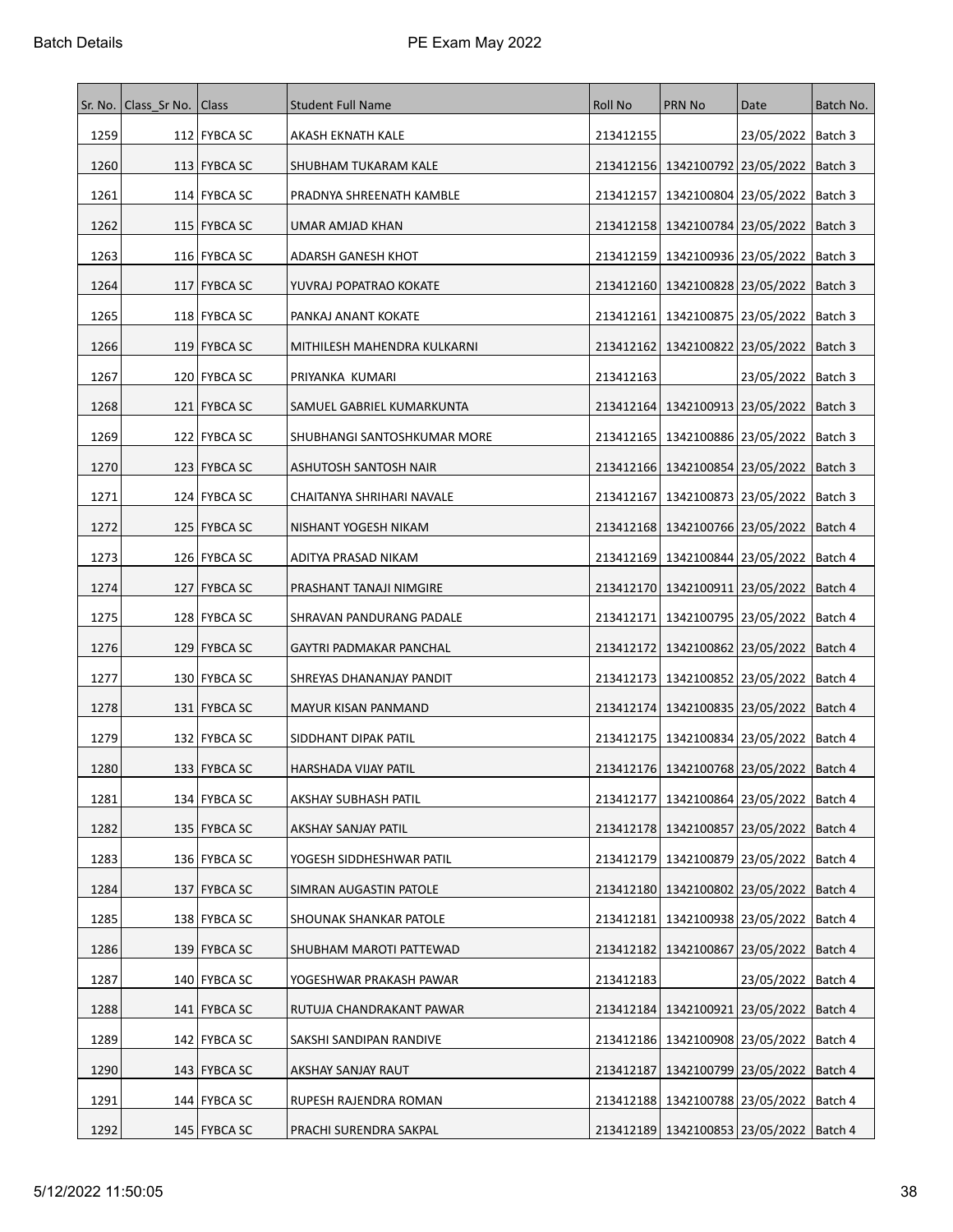|      | Sr. No.   Class Sr No. | Class           | <b>Student Full Name</b>     | Roll No   | PRN No                                        | Date                            | Batch No. |
|------|------------------------|-----------------|------------------------------|-----------|-----------------------------------------------|---------------------------------|-----------|
| 1293 |                        | 146   FYBCA SC  | HARSHADA RAJU SALI           |           | 213412190   1342100829   23/05/2022   Batch 4 |                                 |           |
| 1294 |                        | 147 FYBCA SC    | <b>GANESH RAMA SAVANT</b>    | 213412191 | 1342100814 23/05/2022                         |                                 | Batch 4   |
| 1295 |                        | 148   FYBCA SC  | MANOJ BALU SAYKAR            | 213412192 | 1342100831 23/05/2022                         |                                 | Batch 4   |
| 1296 |                        | 149   FYBCA SC  | AARSHIN ASLAM SAYYED         | 213412193 | 1342100809 23/05/2022                         |                                 | Batch 4   |
| 1297 |                        | 150 FYBCA SC    | HASNAIN KHIZAR SHAIKH        | 213412194 | 1342100920 23/05/2022                         |                                 | Batch 4   |
| 1298 |                        | 151   FYBCA SC  | SAKEEB FARUK SHAIKH          |           | 213412196   1342100826   23/05/2022   Batch 4 |                                 |           |
| 1299 |                        | 152   FYBCA SC  | <b>GOVIND NASHIK SHELKE</b>  | 213412197 | 1342100770 23/05/2022                         |                                 | ∣Batch 4  |
| 1300 |                        | 153   FYBCA SC  | DANISH FIROZ SHIKALGAR       |           | 213412198   1342100793   23/05/2022           |                                 | Batch 4   |
| 1301 |                        | 154   FYBCA SC  | ANUSHREE SHIVAJIRAO SHIMPALE | 213412199 | 1342100815   23/05/2022                       |                                 | Batch 4   |
| 1302 |                        | 155   FYBCA SC  | SAKSHI PRAKASH SHINDE        |           | 213412200   1342100861   23/05/2022           |                                 | Batch 4   |
| 1303 |                        | 156   FYBCA SC  | <b>TEJAS MAHADEV SHINDE</b>  | 213412201 | 1342100883 23/05/2022                         |                                 | Batch 4   |
| 1304 |                        | 157   FYBCA SC  | SHUBHAM SANTOSH SHITOLE      |           | 213412202   1342100855   23/05/2022   Batch 4 |                                 |           |
| 1305 |                        | 158   FYBCA SC  | DEVEN RAVSAHEB SURYAVANSHI   | 213412203 | 1342100832 23/05/2022                         |                                 | Batch 4   |
| 1306 |                        | 159 FYBCA SC    | SONALI SATISH UBALE          |           | 213412204   1342100783   23/05/2022           |                                 | Batch 4   |
| 1307 |                        | 160   FYBCA SC  | OMKAR NAGRAJ UDATA           |           | 213412205   1342100786   23/05/2022           |                                 | Batch 4   |
| 1308 |                        | 161   FYBCA SC  | SHIVAM SACHIN UDAWANT        | 213412206 | 1342100901 23/05/2022                         |                                 | Batch 4   |
| 1309 |                        | 162   FYBCA SC  | OMJI AJAY UPADHYAY           | 213412207 |                                               | 1342100779 23/05/2022   Batch 4 |           |
| 1310 |                        | 163 FYBCA SC    | ADWIT GANESH VEDPATHAK       | 213412208 | 1342100845   23/05/2022                       |                                 | Batch 4   |
| 1311 |                        | 164 FYBCA SC    | SIMRAN SANJAY VERMA          |           | 213412209   1342100870   23/05/2022   Batch 4 |                                 |           |
| 1312 |                        | 165   FYBCA SC  | SHAMBHURAJE BABASAHEB WABALE | 213412210 | 1342100823 23/05/2022                         |                                 | Batch 4   |
| 1313 |                        | 166 FYBCA SC    | RONITH RAJARAM WADKAR        | 213412211 |                                               | 1342100915 23/05/2022   Batch 4 |           |
| 1314 |                        | 167 FYBCA SC    | AMIT SUNIL WAGHMARE          |           | 213412212   1342100897   23/05/2022           |                                 | Batch 4   |
| 1315 |                        | 168 FYBCA SC    | NAYAN NAVNATH WALUNJ         |           | 213412213   1342100905   23/05/2022   Batch 4 |                                 |           |
| 1316 |                        | 169 FYBCA SC    | ADITI ANIL WARADE            |           | 213412214   1342100919   23/05/2022           |                                 | Batch 4   |
| 1317 |                        | 170 FYBCA SC    | HARIKESH KAILASH YADAV       |           | 213412215   1342100810   23/05/2022           |                                 | Batch 4   |
| 1318 |                        | 171 FYBCA SC    | ASHISH NAMDEV YENDE          |           | 213412216   1342100825   23/05/2022           |                                 | Batch 4   |
| 1319 |                        | 172 FYBCA SC    | SAURABH AJAY ADOKAR          | 213412217 | 1342100933 23/05/2022   Batch 4               |                                 |           |
| 1320 |                        | 173 FYBCA SC    | AKASH SHIDDAJI MANE          |           | 213412218   1342100931   23/05/2022   Batch 4 |                                 |           |
| 1321 |                        | 174 FYBCA SC    | ANIRUDDHA ANIL KAMBLE        | 213412219 | 1342100935 23/05/2022                         |                                 | Batch 4   |
| 1322 |                        | 1   FY Computer | TAHARIM AYUB BAGWAN          | 213311001 |                                               | 1102104195 24/05/2022           | Batch 1   |
| 1323 |                        | 2 FY Computer   | VAISHNAVI GAJANAN MANE       | 213311002 |                                               | 1102104137 24/05/2022           | Batch 1   |
| 1324 |                        | 3 FY Computer   | ARPITA BAKORE                | 213311003 | 1102104169 24/05/2022 Batch 1                 |                                 |           |
| 1325 |                        | 4 FY Computer   | SIDDHARTH AJAY PORE          |           | 213311004   1102104084   24/05/2022           |                                 | Batch 1   |
| 1326 |                        | 5   FY Computer | KISHORI ANIL BHALEKAR        |           | 213311005   1102104274   24/05/2022   Batch 1 |                                 |           |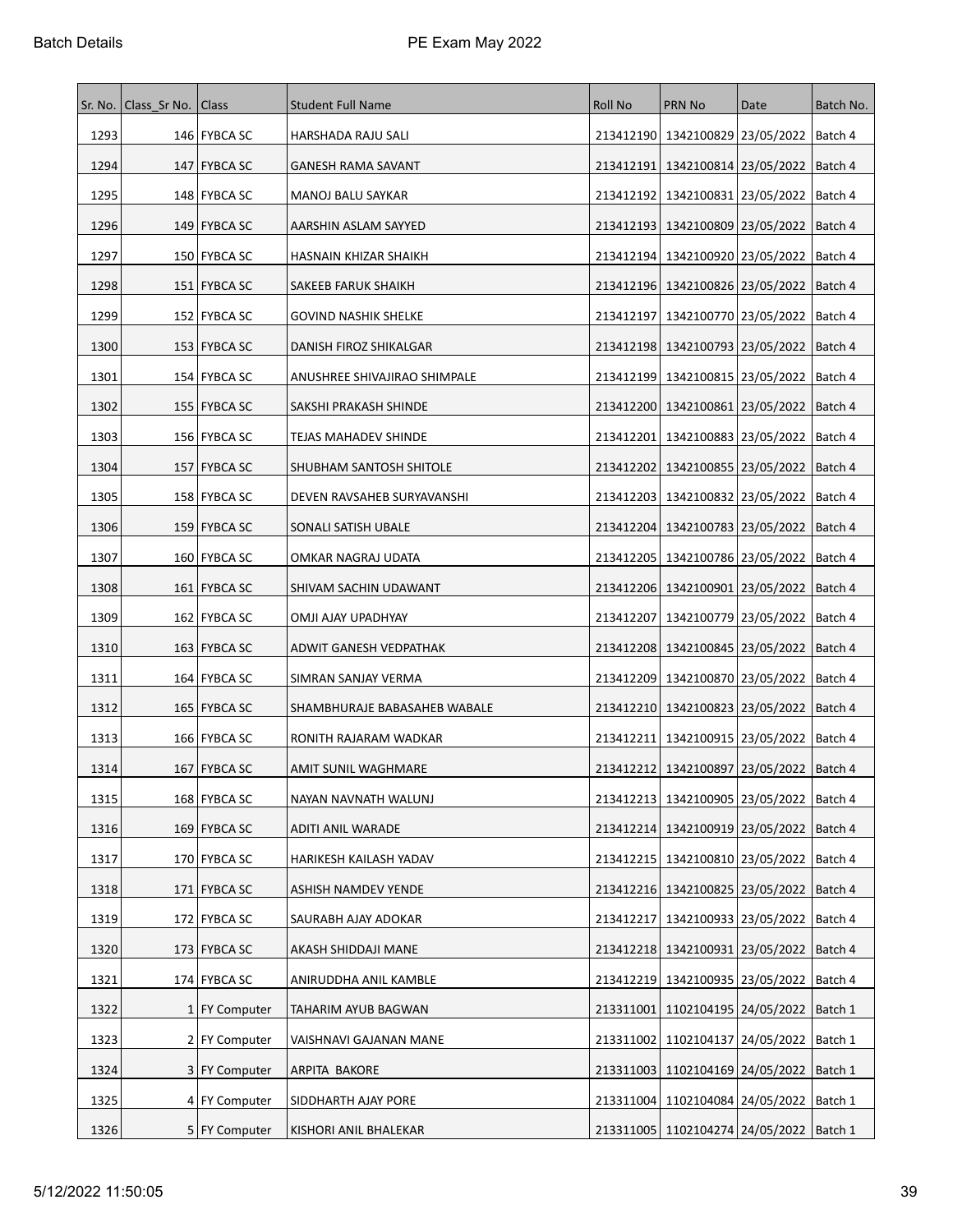|      | Sr. No.   Class Sr No. | Class            | <b>Student Full Name</b>    | <b>Roll No</b> | <b>PRN No</b>                                 | Date                            | Batch No. |
|------|------------------------|------------------|-----------------------------|----------------|-----------------------------------------------|---------------------------------|-----------|
| 1327 |                        | 6 FY Computer    | NISHANT SUHAS BHAMBLE       |                | 213311006   1102104203   24/05/2022   Batch 1 |                                 |           |
| 1328 |                        | 7 FY Computer    | SAHIL MANGESH BHOSALE       | 213311007      | 1102104141 24/05/2022                         |                                 | Batch 1   |
| 1329 |                        | 8 FY Computer    | MAYURI DATTATRAYA BIRADAR   | 213311008      | 1102104278 24/05/2022                         |                                 | Batch 1   |
| 1330 |                        | 9 FY Computer    | SHIVAM BISHT                | 213311009      | 1102104321   24/05/2022                       |                                 | Batch 1   |
| 1331 |                        | 10 FY Computer   | SIDHESHWAR TUKARAM CHAVAN   | 213311010      | 1102104164 24/05/2022                         |                                 | Batch 1   |
| 1332 |                        | 11 FY Computer   | ANIKET SAMBHAJI DATE        | 213311011      |                                               | 1102104176 24/05/2022   Batch 1 |           |
| 1333 |                        | 12   FY Computer | HARSH VIDYANAND DESAI       | 213311012      | 1102104160 24/05/2022                         |                                 | Batch 1   |
| 1334 |                        | 13   FY Computer | JINAL BABUBHAI DESAI        | 213311013      | 1102104288 24/05/2022                         |                                 | Batch 1   |
| 1335 |                        | 14 FY Computer   | APEKSHA SACHIN GAIKWAD      | 213311015      | 1102104271 24/05/2022                         |                                 | Batch 1   |
| 1336 |                        | 15   FY Computer | AKASH GOPICHAND GAIKWAD     |                | 213311016 1102104190 24/05/2022 Batch 1       |                                 |           |
| 1337 |                        | 16 FY Computer   | ADITYA RAJARAM GHOLAP       | 213311017      | 1102104327 24/05/2022                         |                                 | Batch 1   |
| 1338 |                        | 17 FY Computer   | YASH RAJESH HANDAL          |                | 213311018   1102104155   24/05/2022   Batch 1 |                                 |           |
| 1339 |                        | 18 FY Computer   | RUSHIKESH DATTATRAYA HANDE  | 213311019      | 1102104174 24/05/2022                         |                                 | Batch 1   |
| 1340 |                        | 19 FY Computer   | ADITYA DNYANADEO HANDE      |                | 213311020 1102104199 24/05/2022               |                                 | Batch 1   |
| 1341 |                        | 20 FY Computer   | UMESH DNYANDEO HONALE       | 213311021      | 1102104264 24/05/2022                         |                                 | Batch 1   |
| 1342 |                        | 21 FY Computer   | PRANAV RAJESH JADHAV        | 213311022      |                                               | 24/05/2022                      | Batch 1   |
| 1343 |                        | 22   FY Computer | SHUBHAM GORAKSHA JAGTAP     | 213311023      | 1102104212 24/05/2022   Batch 1               |                                 |           |
| 1344 |                        | 23   FY Computer | SANSKRUTI RAJESH JOSHI      | 213311024      | 1102104133 24/05/2022                         |                                 | Batch 1   |
| 1345 |                        | 24 FY Computer   | OM BHASKAR JOSHI            | 213311025      | 1102104162 24/05/2022                         |                                 | Batch 1   |
| 1346 |                        | 25   FY Computer | DHANANJAY PRASHANT KAKADE   | 213311026      | 1102104196 24/05/2022                         |                                 | Batch 1   |
| 1347 |                        | 26 FY Computer   | TEJAL SHIVAJI KAMATHE       | 213311027      |                                               | 24/05/2022   Batch 1            |           |
| 1348 |                        | 27 FY Computer   | BHAVIKA NARAYAN KAMDI       |                | 213311028 1102104165 24/05/2022 Batch 1       |                                 |           |
| 1349 |                        | 28 FY Computer   | VISHAL KAILAS KANGUDE       |                | 213311029 1102104313 24/05/2022   Batch 1     |                                 |           |
| 1350 |                        | 29 FY Computer   | RUTUJA RAJABHAU KAPURE      |                | 213311030 1102104217 24/05/2022               |                                 | Batch 1   |
| 1351 |                        | 30 FY Computer   | PRATHMESH RAJENDRA KATKAR   | 213311031      |                                               | 1102104149 24/05/2022           | Batch 1   |
| 1352 |                        | 31 FY Computer   | TEJAS BAPU KAWRE            | 213311032      |                                               | 24/05/2022                      | Batch 1   |
| 1353 |                        | 32 FY Computer   | SANSKRUTI SAMADHAN KHANDRE  |                | 213311033   1102104110   24/05/2022   Batch 1 |                                 |           |
| 1354 |                        | 33 FY Computer   | ANAMIKA MOHAN KHOLLAM       | 213311035      |                                               | 1102104255 24/05/2022   Batch 1 |           |
| 1355 |                        | 34 FY Computer   | HEMANT GANESH KSHIRSAGAR    | 213311037      | 1102104109 24/05/2022                         |                                 | Batch 1   |
| 1356 |                        | 35   FY Computer | ATHARVA PRASHANT KULKARNI   | 213311038      |                                               | 1102104163 24/05/2022           | Batch 1   |
| 1357 |                        | 36 FY Computer   | GAURAV PRABHAKAR LANDGE     | 213311039      | 1102104152 24/05/2022                         |                                 | Batch 1   |
| 1358 |                        | 37 FY Computer   | PRATHAMESH ANIL LONDHE      | 213311040      | 1102104260 24/05/2022 Batch 1                 |                                 |           |
| 1359 |                        | 38 FY Computer   | DEVIDAS SANJAY MAHAJAN      | 213311041      | 1102104210 24/05/2022                         |                                 | Batch 1   |
| 1360 |                        | 39 FY Computer   | <b>SAKSHI HANUMANT MANE</b> |                | 213311043   1102104197   24/05/2022   Batch 1 |                                 |           |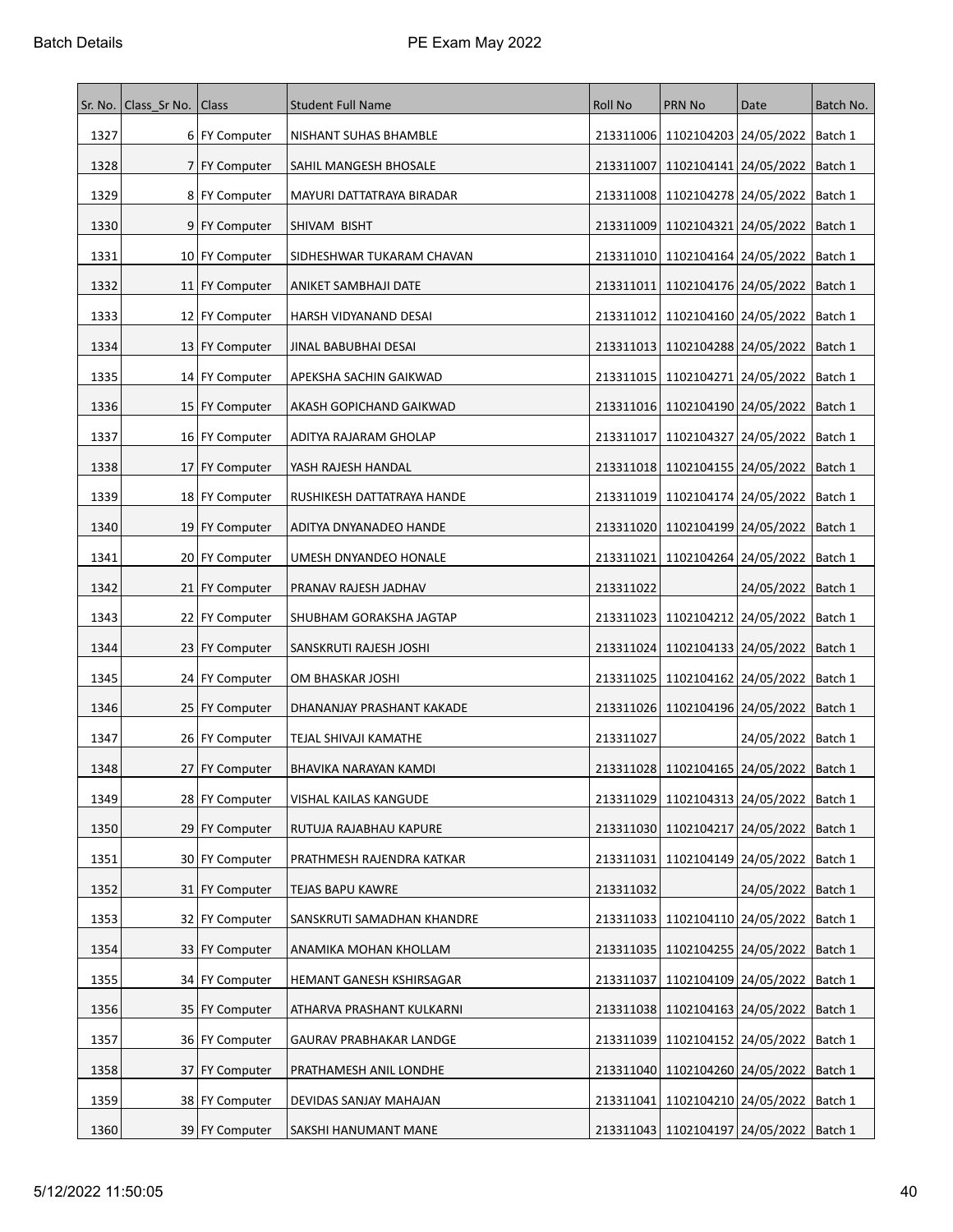|      | Sr. No.   Class Sr No. | Class            | <b>Student Full Name</b>    | <b>Roll No</b> | <b>PRN No</b>                             | Date       | Batch No. |
|------|------------------------|------------------|-----------------------------|----------------|-------------------------------------------|------------|-----------|
| 1361 |                        | 40 FY Computer   | SHRUTI MARUTI MARBHAL       |                | 213311044 1102104295 24/05/2022           |            | Batch 1   |
| 1362 |                        | 41   FY Computer | SAKSHI POPAT MHASE          |                | 213311045   1102104177   24/05/2022       |            | Batch 1   |
| 1363 |                        | 42 FY Computer   | TANAYA NITIN NIKAM          |                | 213311046 1102104272 24/05/2022           |            | Batch 1   |
| 1364 |                        | 43 FY Computer   | PRATIKSHA SUNIL OVHAL       | 213311047      | 1102104095   24/05/2022                   |            | Batch 1   |
| 1365 |                        | 44   FY Computer | PRATHAMESH SAMBHAJI PATHARE | 213311049      | 1102104120 24/05/2022                     |            | Batch 1   |
| 1366 |                        | 45 FY Computer   | PARTH PRASHANT PATOLE       |                | 213311050   1102104198   24/05/2022       |            | Batch 1   |
| 1367 |                        | 46   FY Computer | AKSHAY NAVNATH PAWAR        | 213311052      | 1102104211 24/05/2022                     |            | Batch 1   |
| 1368 |                        | 47   FY Computer | PRITI NIWAS PISAL           | 213311053      | 1102104240 24/05/2022                     |            | Batch 1   |
| 1369 |                        | 48 FY Computer   | RUTVIK BHARAT RANE          |                | 213311054   1102104267   24/05/2022       |            | Batch 1   |
| 1370 |                        | 49 FY Computer   | ATHARVA RAVINDRA REPALE     | 213311057      | 1102104187 24/05/2022                     |            | Batch 1   |
| 1371 |                        | 50 FY Computer   | PRIYANKA ROUT               |                | 213311058   1102104326   24/05/2022       |            | Batch 1   |
| 1372 |                        | 51 FY Computer   | ANIKET SANJIVAN SATALE      |                | 213311059   1102104153   24/05/2022       |            | Batch 1   |
| 1373 |                        | 52 FY Computer   | ARFAT IKRAM SHAIKH          | 213311060      | 1102104166 24/05/2022                     |            | Batch 1   |
| 1374 |                        | 53 FY Computer   | ABHAY AJAY SHARMA           |                | 213311061   1102104245   24/05/2022       |            | Batch 1   |
| 1375 |                        | 54 FY Computer   | SURAJ GAUTAM SHELAR         | 213311062      | 1102104268 24/05/2022                     |            | Batch 1   |
| 1376 |                        | 55   FY Computer | ROHAN BABU SHETTY           | 213311063      | 1102104282 24/05/2022                     |            | Batch 1   |
| 1377 |                        | 56 FY Computer   | ADITYA RAMHARI SHINDE       | 213311064      | 1102104263 24/05/2022                     |            | Batch 1   |
| 1378 |                        | 57   FY Computer | RUTURAJ RAJENDRA SHINDE     |                | 213311065   1102104247   24/05/2022       |            | Batch 1   |
| 1379 |                        | 58   FY Computer | ARMAAN IRFAN SHIRGAONKAR    |                | 213311066   1102104276   24/05/2022       |            | Batch 1   |
| 1380 |                        | 59 FY Computer   | AYUSH SINGH                 | 213311067      | 1102104143 24/05/2022                     |            | Batch 1   |
| 1381 |                        | 60 FY Computer   | SHUBHAM BILASH SINGH        | 213311068      |                                           | 24/05/2022 | Batch 1   |
| 1382 |                        | 61 FY Computer   | OMKAR ARUN SOMVANSHI        |                | 213311069 1102104128 24/05/2022           |            | Batch 1   |
| 1383 |                        | 62 FY Computer   | RUSHIKESH SHANKAR SONAWANE  |                | 213311070 1102104246 24/05/2022           |            | Batch 1   |
| 1384 |                        | 63   FY Computer | GAURAV RAJENDRA SURVE       |                | 213311071   1102104125   24/05/2022       |            | Batch 2   |
| 1385 |                        | 64 FY Computer   | SIYA SANJAY TILEKAR         |                | 213311072 1102104233 24/05/2022           |            | Batch 2   |
| 1386 |                        | 65 FY Computer   | GAURI ANIL TOTRE GAURI ANIL |                | 213311073 1102104157 24/05/2022           |            | Batch 2   |
| 1387 |                        | 66 FY Computer   | RAJAN RAMESH VISHWAKARMA    |                | 213311075   1102104277   24/05/2022       |            | Batch 2   |
| 1388 |                        | 67 FY Computer   | ALANKAR BHARAT WADEKAR      |                | 213311076 1102104318 24/05/2022           |            | Batch 2   |
| 1389 |                        | 68 FY Computer   | PANKAJ GORAKSHA WADGHANE    | 213311077      | 1102104243 24/05/2022                     |            | Batch 2   |
| 1390 |                        | 69 FY Computer   | ARYAN DARSHAN WAGH          |                | 213311078 1102104093 24/05/2022           |            | Batch 2   |
| 1391 |                        | 70 FY Computer   | KHUSHI LAXMAN SHINDE        |                | 213311079 1102104320 24/05/2022           |            | Batch 2   |
| 1392 |                        | 71 FY Computer   | MAYUR GANESH YELBHAR        |                | 213311080 1102104172 24/05/2022           |            | Batch 2   |
| 1393 |                        | 72 FY Computer   | KHUSHI DIPAK BACHHAV        | 213312121      | 1102104154 24/05/2022                     |            | Batch 2   |
| 1394 |                        | 73 FY Computer   | NIKHIL SURESH BAGWALE       |                | 213312122 1102104139 24/05/2022   Batch 2 |            |           |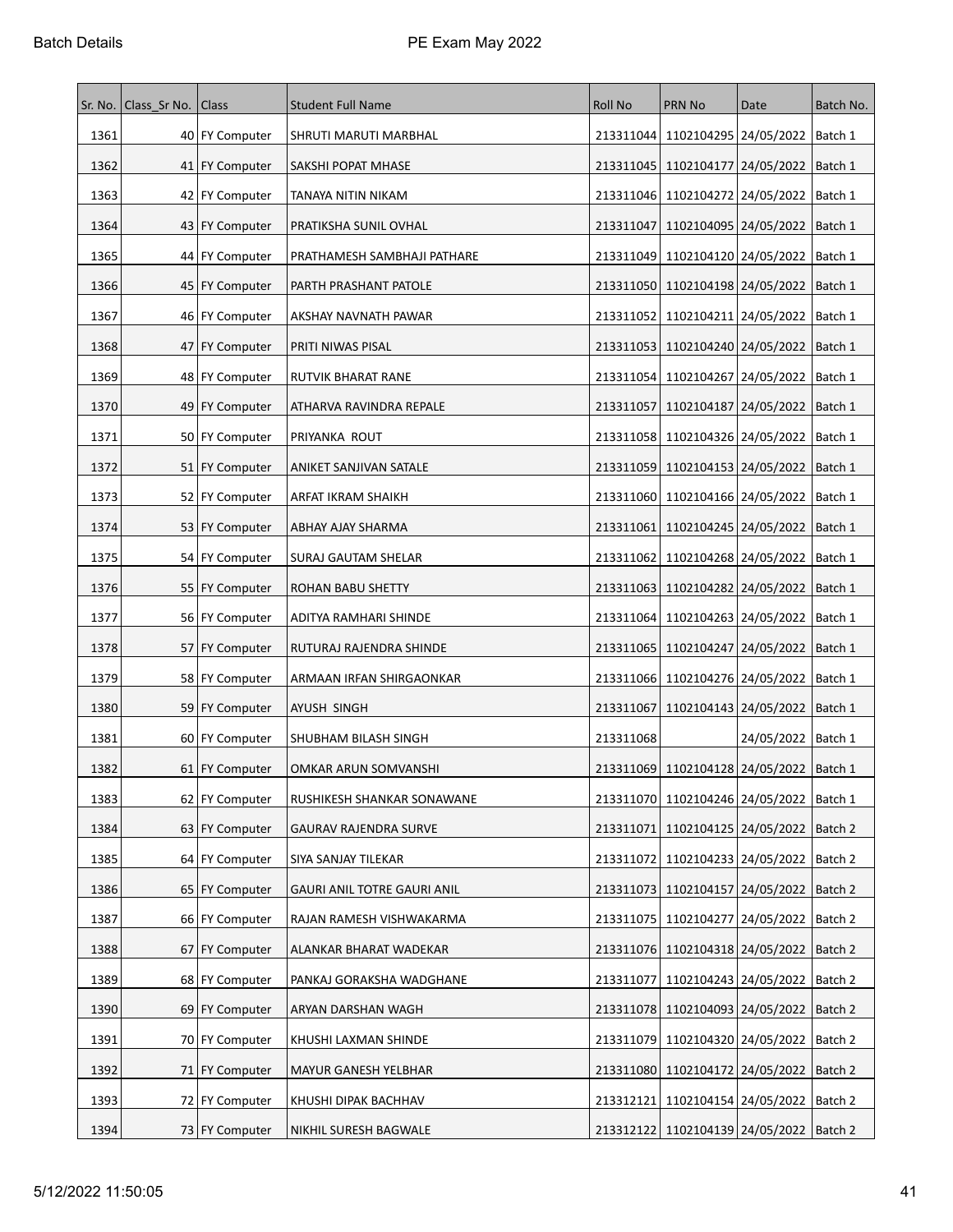|      | Sr. No.   Class Sr No. | Class             | <b>Student Full Name</b>      | <b>Roll No</b> | <b>PRN No</b>                                 | Date                          | Batch No. |
|------|------------------------|-------------------|-------------------------------|----------------|-----------------------------------------------|-------------------------------|-----------|
| 1395 |                        | 74 FY Computer    | YASH ASHOK BAHIRAT            |                | 213312123 1102104287 24/05/2022   Batch 2     |                               |           |
| 1396 |                        | 75   FY Computer  | SAMRUDDHI BAPU BANDAL         | 213312124      | 1102104122 24/05/2022                         |                               | Batch 2   |
| 1397 |                        | 76   FY Computer  | ARPIT GUNDU BANDEKAR          | 213312125      | 1102104083 24/05/2022                         |                               | Batch 2   |
| 1398 |                        | 77 FY Computer    | RAMESH BAPURAO BEDRE          | 213312126      | 1102104138 24/05/2022                         |                               | Batch 2   |
| 1399 |                        | 78   FY Computer  | RITESH RAMHARI BHADANE        | 213312127      | 1102104091 24/05/2022                         |                               | Batch 2   |
| 1400 |                        | 79 FY Computer    | SAURABH JAYESH BHUJBAL        | 213312129      |                                               | 1102104171 24/05/2022 Batch 2 |           |
| 1401 |                        | 80 FY Computer    | SOURABH BABUSHA BORKAR        | 213312130      | 1102104146 24/05/2022                         |                               | Batch 2   |
| 1402 |                        | 81   FY Computer  | <b>AKSHAY GANESH BORSE</b>    | 213312131      | 1102104140 24/05/2022                         |                               | Batch 2   |
| 1403 |                        | 82 FY Computer    | KUNAL CHAUHAN                 | 213312132      | 1102104291 24/05/2022                         |                               | Batch 2   |
| 1404 |                        | 83 FY Computer    | SUSHANT SANDIPAN CHAVAN       | 213312133      | 1102104191 24/05/2022 Batch 2                 |                               |           |
| 1405 |                        | 84 FY Computer    | CHOUDHARY VINOD CHHOGALAL     |                | 213312134   1102104185   24/05/2022           |                               | Batch 2   |
| 1406 |                        | 85 FY Computer    | JOEL ISRAEL CHINTA            |                | 213312135   1102104314   24/05/2022   Batch 2 |                               |           |
| 1407 |                        | 86   FY Computer  | ADITYA ARUN DESAI             | 213312136      | 1102104099 24/05/2022                         |                               | Batch 2   |
| 1408 |                        | 87 FY Computer    | PRASAD SHRINIWAS DESHPANDE    | 213312137      | 1102104111 24/05/2022                         |                               | Batch 2   |
| 1409 |                        | 88 FY Computer    | OM ASHOK GAIKWAD              | 213312139      |                                               | 24/05/2022   Batch 2          |           |
| 1410 |                        | 89   FY Computer  | SHREYASH BHARAMA GAVALI       | 213312140      | 1102104089 24/05/2022                         |                               | Batch 2   |
| 1411 |                        | 90 FY Computer    | AMIT GORAKH GIDDE             | 213312141      |                                               | 1102104293   24/05/2022       | Batch 2   |
| 1412 |                        | 91   FY Computer  | VAIBHAV NARENDRA GURAV        | 213312142      | 1102104194 24/05/2022                         |                               | Batch 2   |
| 1413 |                        | 92 FY Computer    | VAIBHAVI SANTOSH HORMALE      |                | 213312143   1102104126   24/05/2022           |                               | Batch 2   |
| 1414 |                        | 93 FY Computer    | YOGESH MAROTI JADHAO          | 213312144      | 1102104207   24/05/2022                       |                               | Batch 2   |
| 1415 |                        | 94 FY Computer    | PRATIKSHA DATTATRAY JANGAM    | 213312145      | 1102104161 24/05/2022                         |                               | Batch 2   |
| 1416 |                        | 95 FY Computer    | AVINASH HANMANT JUKATWAR      |                | 213312148   1102104235   24/05/2022           |                               | Batch 2   |
| 1417 |                        | 96 FY Computer    | VINAY VIJAY KADAM             |                | 213312149   1102104103   24/05/2022   Batch 2 |                               |           |
| 1418 |                        | 97 FY Computer    | SOHAM MANGESH KALE            |                | 213312150 1102104132 24/05/2022               |                               | Batch 2   |
| 1419 |                        | 98 FY Computer    | ADITYA ANIL KAMBLE            | 213312151      |                                               | 1102104312 24/05/2022         | Batch 2   |
| 1420 |                        | 99 FY Computer    | RUTUJA DEVENDRAKUMAR KANE     | 213312152      | 1102104202 24/05/2022                         |                               | Batch 2   |
| 1421 |                        | 100 FY Computer   | DHRUV SHAILESH KHOBRE         |                | 213312153 1102104281 24/05/2022   Batch 2     |                               |           |
| 1422 |                        | 101   FY Computer | ADITYA BHAURAO KHUNE          | 213312154      |                                               | 1102104224 24/05/2022         | Batch 2   |
| 1423 |                        | 102   FY Computer | MEGHANSH MAHESH KOTIAN        | 213312155      | 1102104319 24/05/2022                         |                               | Batch 2   |
| 1424 |                        | 103 FY Computer   | MADHURAPATIL NEELKANTH LABADE | 213312156      |                                               | 1102104101 24/05/2022         | Batch 2   |
| 1425 |                        | 104 FY Computer   | PURVA NAMDEO LANDGE           | 213312157      |                                               | 1102104182 24/05/2022         | Batch 2   |
| 1426 |                        | 105   FY Computer | ANIKET DILIP MANE             | 213312159      | 1102104092 24/05/2022 Batch 2                 |                               |           |
| 1427 |                        | 106 FY Computer   | ADITYA DINESH MISHRA          |                | 213312160 1102104222 24/05/2022               |                               | Batch 2   |
| 1428 |                        | 107 FY Computer   | ADITYA SANJEET MISHRA         |                | 213312161   1102104225   24/05/2022   Batch 2 |                               |           |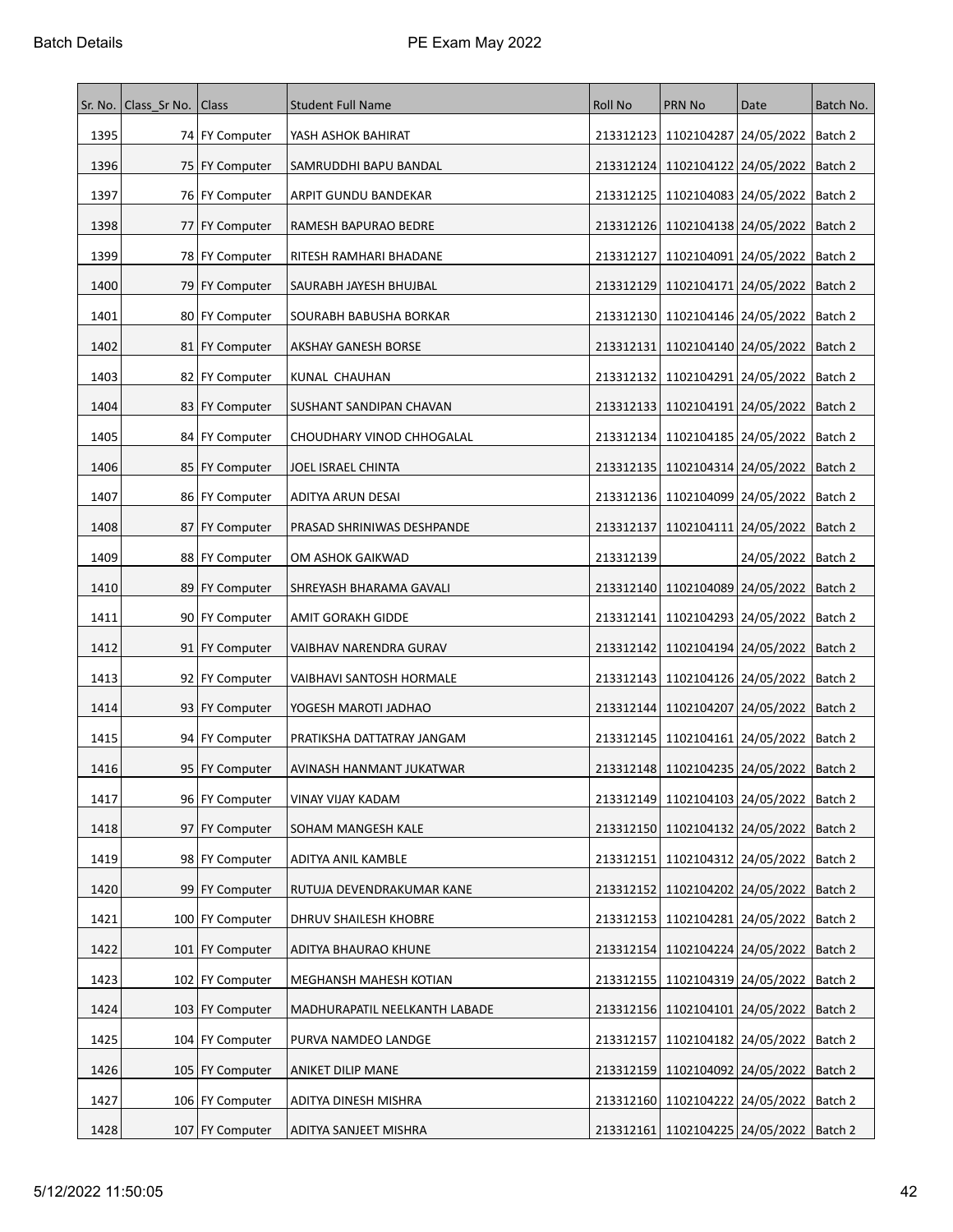| Sr. No. | Class_Sr No. Class |                    | <b>Student Full Name</b>      | <b>Roll No</b> | <b>PRN No</b>                                 | Date                            | Batch No. |
|---------|--------------------|--------------------|-------------------------------|----------------|-----------------------------------------------|---------------------------------|-----------|
| 1429    |                    | 108 FY Computer    | ADITYA DEEPAK NAWGAN          |                | 213312162 1102104159 24/05/2022   Batch 2     |                                 |           |
| 1430    |                    | 109 FY Computer    | ARPEETA VISHWAS OHOL          |                | 213312163 1102104297 24/05/2022 Batch 2       |                                 |           |
| 1431    |                    | 110 FY Computer    | ABHIJIT BHAGWAN PAKLE         | 213312164      | 1102104290 24/05/2022                         |                                 | Batch 2   |
| 1432    |                    | 111 FY Computer    | SIDDHI MANGESH PANADI         | 213312165      | 1102104097 24/05/2022  Batch 2                |                                 |           |
| 1433    |                    | 112   FY Computer  | PRAJKATA LAXMAN PANCHAL       |                | 213312166   1102104241   24/05/2022   Batch 2 |                                 |           |
| 1434    |                    | 113 FY Computer    | SAMIR GAFUR PATHAN            | 213312167      | 1102104134 24/05/2022 Batch 2                 |                                 |           |
| 1435    |                    | 114 FY Computer    | HARSHAL SUPADU PATIL          |                | 213312168   1102104124   24/05/2022   Batch 2 |                                 |           |
| 1436    |                    | 115   FY Computer  | <b>BHAVESH NITIN PATIL</b>    |                | 213312169 1102104123 24/05/2022   Batch 2     |                                 |           |
| 1437    |                    | 116 FY Computer    | GUDDI NARENDRA PATIL          |                | 213312170 1102104239 24/05/2022               |                                 | Batch 2   |
| 1438    |                    | 117 FY Computer    | ARYAN SUNIL PATIL             | 213312171      | 1102104112   24/05/2022   Batch 2             |                                 |           |
| 1439    |                    | 118 FY Computer    | ROSHAN NANDARAJ PATIL         | 213312172      | 1102104158   24/05/2022                       |                                 | Batch 2   |
| 1440    |                    | 119 FY Computer    | KAMLESH BAPURAO PATIL         |                | 213312173   1102104270   24/05/2022   Batch 2 |                                 |           |
| 1441    |                    | 120 FY Computer    | NIKHIL NANA PATIL             | 213312174      | 1102104204 24/05/2022                         |                                 | Batch 2   |
| 1442    |                    | 121 FY Computer    | NEHA PRAMOD PAWAR             |                | 213312175   1102104167   24/05/2022   Batch 2 |                                 |           |
| 1443    |                    | 122 FY Computer    | <b>MANSI MAHESH PISAL</b>     |                | 213312176 1102104280 24/05/2022 Batch 2       |                                 |           |
| 1444    |                    | 123   FY Computer  | SAISH DATTATRAY RAKSHE        | 213312177      | 1102104292 24/05/2022                         |                                 | Batch 2   |
| 1445    |                    | 124 FY Computer    | ASHISH DHANANJAY RANANAVARE   | 213312178      | 1102104116   24/05/2022   Batch 2             |                                 |           |
| 1446    |                    | 125   FY Computer  | ADITYA DEVIDAS RATHOD         |                | 213312179 1102104188 24/05/2022   Batch 2     |                                 |           |
| 1447    |                    | 126 FY Computer    | ATHARVA SANJAY SALUNKE        | 213312181      | 1102104308 24/05/2022 Batch 3                 |                                 |           |
| 1448    |                    | 127   FY Computer  | ROHIDAS KARBHARI SAPKAL       | 213312182      |                                               | 1102104088 24/05/2022   Batch 3 |           |
| 1449    |                    | 128 FY Computer    | ANKITA UMESH SHAHANE          |                | 213312183   1102104113   24/05/2022   Batch 3 |                                 |           |
| 1450    |                    | 129 FY Computer    | TANVEER SHARIF SHAIKH         |                | 213312184 1102104181 24/05/2022 Batch 3       |                                 |           |
| 1451    |                    | 130 FY Computer    | GOPAL SANJAY SHARMA           |                | 213312185   1102104186   24/05/2022   Batch 3 |                                 |           |
| 1452    |                    | 131 FY Computer    | ASMIT SUBHASH SHEDAGE         |                | 213312186 1102104107 24/05/2022               |                                 | Batch 3   |
| 1453    |                    | 132 FY Computer    | PRERANA GANESH SHEVALE        | 213312187      | 1102104144 24/05/2022   Batch 3               |                                 |           |
| 1454    |                    | 133 FY Computer    | <b>GHANSHYAM VILAS SHINDE</b> | 213312188      |                                               | 24/05/2022   Batch 3            |           |
| 1455    |                    | 134 FY Computer    | UTKARSH JAGDISH SHINDE        | 213312189      |                                               | 24/05/2022   Batch 3            |           |
| 1456    |                    | 135   FY Computer  | SHUBHAM ANILBHAI SURYAVANSHI  |                | 213312190 1102104102 24/05/2022   Batch 3     |                                 |           |
| 1457    |                    | 136 FY Computer    | SWALEHA RAFIKAHAMAD SUTAR     | 213312191      |                                               | 1102104147 24/05/2022   Batch 3 |           |
| 1458    | 137                | <b>FY Computer</b> | ASHWINI NAMDEV TAKIK          | 213312192      |                                               | 1102104114 24/05/2022   Batch 3 |           |
| 1459    |                    | 138 FY Computer    | SUSHANT SHANKAR TARADE        |                | 213312193 1102104085 24/05/2022   Batch 3     |                                 |           |
| 1460    |                    | 139 FY Computer    | GAURAV VIJAY TAVADE           |                | 213312194   1102104104   24/05/2022   Batch 3 |                                 |           |
| 1461    |                    | 140 FY Computer    | SWAPNIL BHAGAWAN TENGALE      |                | 213312195   1102104096   24/05/2022   Batch 3 |                                 |           |
| 1462    |                    | 141 FY Computer    | ARYAN SUJIT VARMA             |                | 213312196 1102104200 24/05/2022   Batch 3     |                                 |           |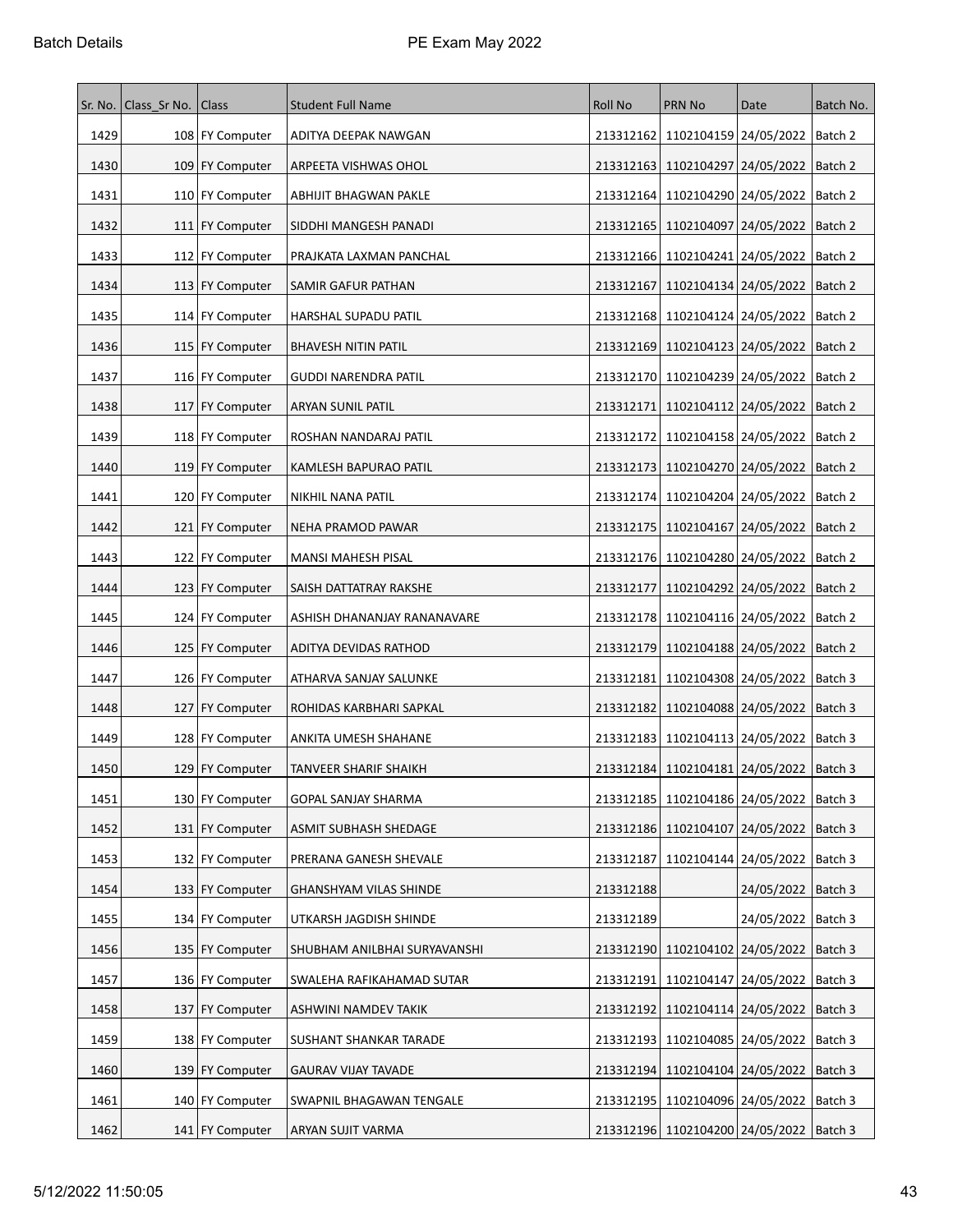| Sr. No. | Class_Sr No. Class |                   | <b>Student Full Name</b>     | <b>Roll No</b> | <b>PRN No</b>                                 | Date                 | Batch No. |
|---------|--------------------|-------------------|------------------------------|----------------|-----------------------------------------------|----------------------|-----------|
| 1463    |                    | 142   FY Computer | PRANAV BHAUSAHEB WALKE       | 213312197      | 1102104259 24/05/2022   Batch 3               |                      |           |
| 1464    |                    | 143   FY Computer | SAURABH SHANTARAM WALUNJ     |                | 213312198   1102104253   24/05/2022           |                      | Batch 3   |
| 1465    |                    | 144 FY Computer   | NIKITA SIDDHESHWAR WARALE    |                | 213312199   1102104242   24/05/2022           |                      | Batch 3   |
| 1466    |                    | 145   FY Computer | HARSH SHEELKUMAR SHYAMKUWAR  |                | 213312200 1102104135 24/05/2022               |                      | Batch 3   |
| 1467    |                    | 146 FY Computer   | OM DNYANESHWAR BHOS          | 213313241      |                                               | 24/05/2022   Batch 3 |           |
| 1468    |                    | 147   FY Computer | ADITYA VIJAYKUMAR BIRADAR    | 213313242      |                                               | 24/05/2022           | Batch 3   |
| 1469    |                    | 148   FY Computer | ABHAY MANSUKH CHAVDA         |                | 213313243   1102104252   24/05/2022           |                      | Batch 3   |
| 1470    |                    | 149 FY Computer   | SUMIT SANDIP GAWADE          | 213313244      | 1102104236 24/05/2022                         |                      | Batch 3   |
| 1471    |                    | 150 FY Computer   | KARTIK KASHINATH KHANDEKAR   | 213313245      |                                               | 24/05/2022   Batch 3 |           |
| 1472    |                    | 151 FY Computer   | HARSHAD DATTATRAYA NAGADE    |                | 213313246 1102104301 24/05/2022 Batch 3       |                      |           |
| 1473    |                    | 152   FY Computer | PUSHKARAJ RAJESH NAIKWADE    | 213313247      | 1102104230   24/05/2022                       |                      | Batch 3   |
| 1474    |                    | 153 FY Computer   | ANUJ SANJAY NIKAM            |                | 213313248   1102104216   24/05/2022   Batch 3 |                      |           |
| 1475    |                    | 154 FY Computer   | VISHNU GANGADHAR PALASKAR    |                | 213313249 1102104121 24/05/2022               |                      | Batch 3   |
| 1476    |                    | 155   FY Computer | SADHANA SANTOSH PARANDWAL    |                | 213313250   1102104209   24/05/2022           |                      | Batch 3   |
| 1477    |                    | 156 FY Computer   | AJAY SHIVNATH PATHADE        | 213313251      | 1102104119   24/05/2022                       |                      | Batch 3   |
| 1478    |                    | 157   FY Computer | KOMAL ANIL RANDIVE           |                | 213313252 1102104213 24/05/2022               |                      | Batch 3   |
| 1479    |                    | 158 FY Computer   | AJINKYA SANJAY SASTE         |                | 213313253   1102104324   24/05/2022           |                      | Batch 3   |
| 1480    |                    | 159 FY Computer   | PRATIKSHA CHANDRAKANT SHELKE |                | 213313254   1102104094   24/05/2022           |                      | Batch 3   |
| 1481    |                    | 160 FY Computer   | VAISHNAVI RAMESHWAR KADAM    | 213313255      | 1102104244   24/05/2022                       |                      | Batch 3   |
| 1482    |                    | 161 FY Computer   | SAKSHI DIPAK GABHALE         | 213313256      | 1102104168 24/05/2022                         |                      | Batch 3   |
| 1483    |                    | 162 FY Computer   | SIDDHESH RAJENDRA TAMHANE    | 213313257      | 1102104175 24/05/2022                         |                      | Batch 3   |
| 1484    |                    | 163 FY Computer   | VYANKATESH KAILASH DHONE     |                | 213313258   1102104316   24/05/2022           |                      | Batch 3   |
| 1485    |                    | 164 FY Computer   | ASHWIN SUNDAR PANSARE        |                | 213313259 1102104206 24/05/2022 Batch 3       |                      |           |
| 1486    |                    | 165   FY Computer | AISHWARYA ANAND BHOR         |                | 213313260   1102104214   24/05/2022           |                      | Batch 3   |
| 1487    |                    | 166 FY Computer   | ABHAY DIPAK JADHAV           | 213313261      | 1102104087 24/05/2022                         |                      | Batch 3   |
| 1488    |                    | 167 FY Computer   | SHIVAM NITIN BALPATKI        | 213313262      | 1102104257 24/05/2022                         |                      | Batch 3   |
| 1489    |                    | 168   FY Computer | VAISHNAVI SHANKAR HENDRE     |                | 213313263   1102104279   24/05/2022           |                      | Batch 3   |
| 1490    |                    | 169 FY Computer   | PRAJWAL RAJENDRA KINGE       | 213313264      | 1102104220 24/05/2022                         |                      | Batch 3   |
| 1491    |                    | 170 FY Computer   | SANKET SACHIN MORE           | 213313265      | 1102104178 24/05/2022                         |                      | Batch 3   |
| 1492    |                    | 171 FY Computer   | SAURABH SUBHASH ANDHARE      |                | 213313266 1102104289 24/05/2022               |                      | Batch 3   |
| 1493    |                    | 172   FY Computer | MANTHAN BALWANT BIRADAR      | 213313267      | 1102104262 24/05/2022   Batch 3               |                      |           |
| 1494    |                    | 173   FY Computer | HARSHWARDHAN RAVINDRA DIGHE  |                | 213313270 1102104265 24/05/2022               |                      | Batch 3   |
| 1495    |                    | 174 FY Computer   | SAKSHI SUJIT USNALE          | 213313271      | 1102104266 24/05/2022                         |                      | Batch 3   |
| 1496    |                    | 175   FY Computer | SHRUTI PRAKASH RAUT          |                | 213313272 1102104156 24/05/2022   Batch 3     |                      |           |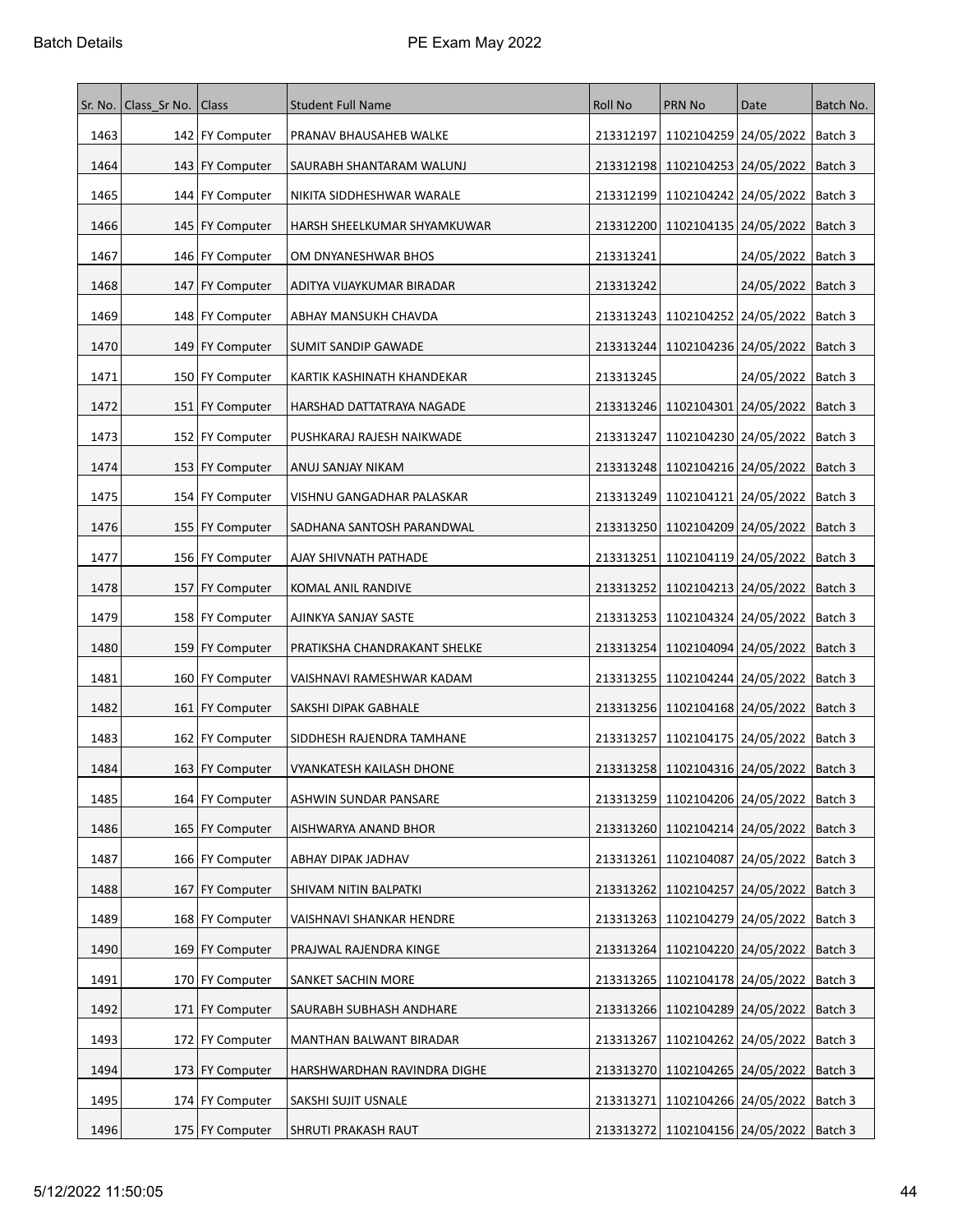| Sr. No. | Class_Sr No. Class |                   | <b>Student Full Name</b>    | <b>Roll No</b> | PRN No                                        | Date                 | Batch No. |
|---------|--------------------|-------------------|-----------------------------|----------------|-----------------------------------------------|----------------------|-----------|
| 1497    |                    | 176   FY Computer | ABHIJEET SAMPAT PAWAR       |                | 213313275   1102104142   24/05/2022   Batch 3 |                      |           |
| 1498    |                    | 177   FY Computer | ABHISHEK ANIRAYYA SWAMI     |                | 213313276   1102104283   24/05/2022           |                      | Batch 3   |
| 1499    |                    | 178 FY Computer   | SIDDHI MANGESH LAWAND       | 213313277      | 1102104229 24/05/2022                         |                      | Batch 3   |
| 1500    |                    | 179 FY Computer   | RITESH PANDURANG BHIMADE    |                | 213313278 1102104273 24/05/2022               |                      | Batch 3   |
| 1501    |                    | 180 FY Computer   | <b>GANESH SANJAY BHOINE</b> |                | 213313281 1102104298 24/05/2022               |                      | Batch 3   |
| 1502    |                    | 181   FY Computer | PRATHAMESH RAJU PUNEKAR     | 213313282      |                                               | 24/05/2022           | Batch 3   |
| 1503    |                    | 182   FY Computer | ASHISH RAJIV SAVARGAVE      | 213313283      | 1102104086 24/05/2022                         |                      | Batch 3   |
| 1504    |                    | 183 FY Computer   | POOJA SANTOSH BAGAL         | 213313285      | 1102104150 24/05/2022                         |                      | Batch 3   |
| 1505    |                    | 184 FY Computer   | SAKSHI VILAS SAPKAL         | 213313287      | 1102104151 24/05/2022                         |                      | Batch 3   |
| 1506    |                    | 185   FY Computer | DEEPAK SANJAY BHALERAO      |                | 213313288   1102104294   24/05/2022   Batch 3 |                      |           |
| 1507    |                    | 186 FY Computer   | OM NAVNATH TAKALKAR         | 213313289      | 1102104170   24/05/2022                       |                      | Batch 3   |
| 1508    |                    | 187   FY Computer | AMIT NAGESH SALUNKE         |                | 213313290   1102104173   24/05/2022   Batch 3 |                      |           |
| 1509    |                    | 188   FY Computer | SAKSHI SUNIL LOKHANDE       | 213313291      | 1102104237 24/05/2022                         |                      | Batch 3   |
| 1510    |                    | 189 FY Computer   | SOHAM RAJENDRA PADALE       |                | 213313292   1102104108   24/05/2022           |                      | Batch 4   |
| 1511    |                    | 190 FY Computer   | RUSHIKESH ASHOK SHIPALKAR   |                | 213313293   1102104148   24/05/2022           |                      | Batch 4   |
| 1512    |                    | 191   FY Computer | SHIVANI PANDURANG BHUJBAL   | 213313294      |                                               | 24/05/2022   Batch 4 |           |
| 1513    |                    | 192   FY Computer | SAMRUDDHI SANTHOSH RASAL    |                | 213313295   1102104234   24/05/2022           |                      | Batch 4   |
| 1514    |                    | 193   FY Computer | TEJAS KUKSINGH RAJPUROHIT   |                | 213313296   1102104269   24/05/2022           |                      | Batch 4   |
| 1515    |                    | 194 FY Computer   | PRATHMESH SHAHAJI PAWAR     | 213313297      | 1102104227 24/05/2022                         |                      | Batch 4   |
| 1516    |                    | 195   FY Computer | RUSHIKESH DATTATRAY PAWAR   | 213313298      | 1102104226 24/05/2022                         |                      | Batch 4   |
| 1517    |                    | 196 FY Computer   | VAISHNAVI RAJENDRA SHINGARE | 213313299      | 1102104251 24/05/2022                         |                      | Batch 4   |
| 1518    |                    | 197 FY Computer   | VAISHNAVI VIKRAM BADHE      |                | 213313300 1102104249 24/05/2022               |                      | Batch 4   |
| 1519    |                    | 198   FY Computer | PRATIK JAGANNATH WAGHMARE   | 213313301      |                                               | 24/05/2022   Batch 4 |           |
| 1520    |                    | 199 FY Computer   | RITESH RAHUL DIWAN          | 213313302      | 1102104221 24/05/2022                         |                      | Batch 4   |
| 1521    |                    | 200 FY Computer   | SHWETA RAHUL MAHAJAN        |                | 213313303 1102104105 24/05/2022               |                      | Batch 4   |
| 1522    |                    | 201 FY Computer   | SWARAJ GENDEV KASHID        |                | 213313304   1102104201   24/05/2022           |                      | Batch 4   |
| 1523    |                    | 202   FY Computer | SHUBHAM VIJAY DIGGIKAR      |                | 213313305   1102104117   24/05/2022           |                      | Batch 4   |
| 1524    |                    | 203   FY Computer | MAHESH VITTHAL PATIL        |                | 213313306   1102104129   24/05/2022           |                      | Batch 4   |
| 1525    |                    | 204 FY Computer   | KUNAL KIRAN MAHAJAN         | 213313307      | 1102104100 24/05/2022                         |                      | Batch 4   |
| 1526    |                    | 205   FY Computer | OM HARIBHAU GAVHANE         |                | 213313308 1102104131 24/05/2022               |                      | Batch 4   |
| 1527    |                    | 206   FY Computer | OMKAR KALPALESHWAR BELURE   |                | 213313309 1102104136 24/05/2022   Batch 4     |                      |           |
| 1528    |                    | 207   FY Computer | ADITYA AJEET SHIROLKAR      |                | 213313310 1102104115 24/05/2022               |                      | Batch 4   |
| 1529    |                    | 208 FY Computer   | MANSI DILIP PAWAR           | 213313311      |                                               | 24/05/2022           | Batch 4   |
| 1530    |                    | 209 FY Computer   | SHRUTI RAJENDRA CHAVAN      |                | 213313312 1102104232 24/05/2022 Batch 4       |                      |           |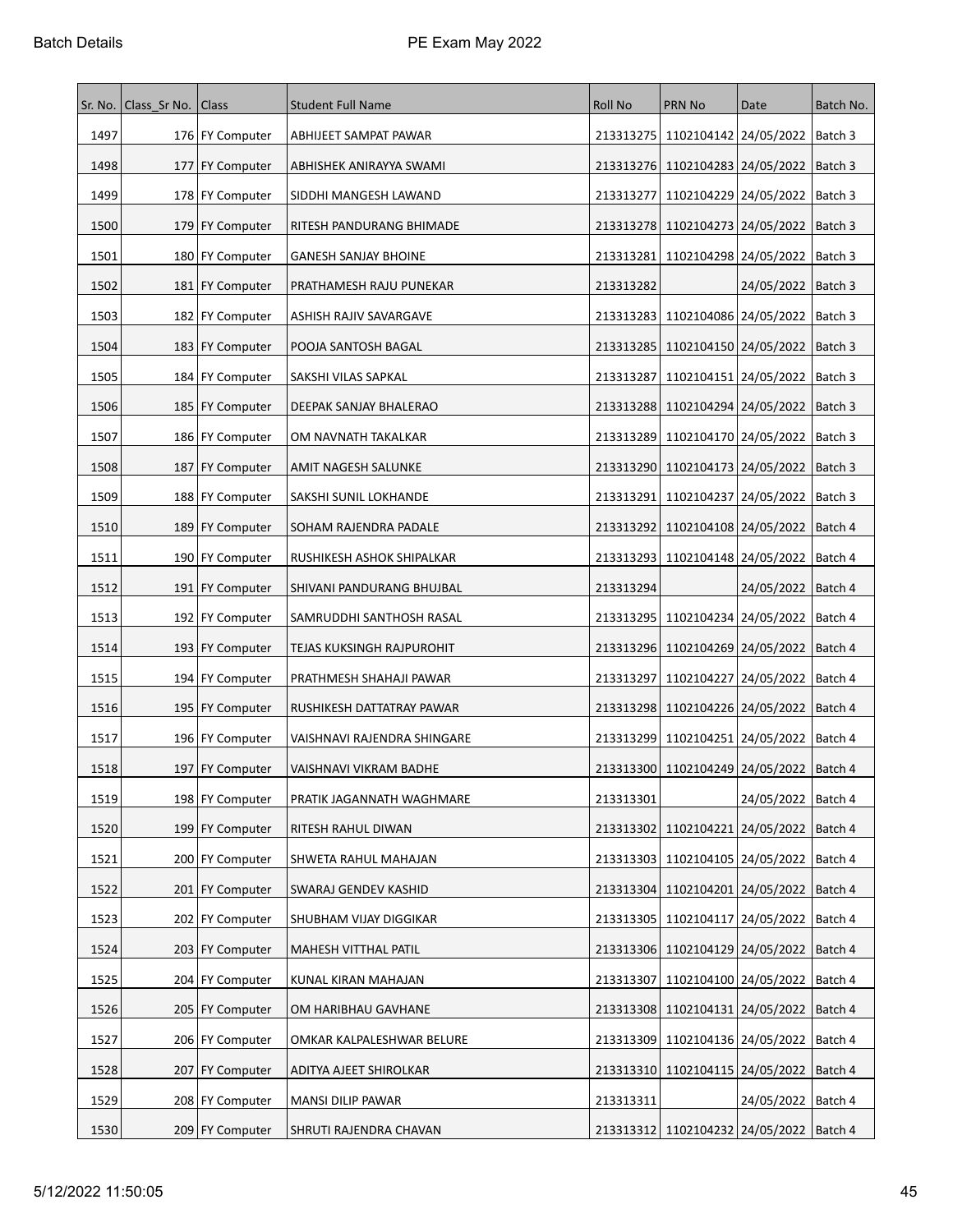| Sr. No. | Class_Sr No. Class |                   | <b>Student Full Name</b>    | <b>Roll No</b> | <b>PRN No</b>                                 | Date                            | Batch No. |
|---------|--------------------|-------------------|-----------------------------|----------------|-----------------------------------------------|---------------------------------|-----------|
| 1531    |                    | 210 FY Computer   | PRERANA BABASAHEB PATIL     |                | 213313313 1102104180 24/05/2022 Batch 4       |                                 |           |
| 1532    |                    | 211 FY Computer   | ABHISHEK MADAN ARU          | 213313314      |                                               | 24/05/2022   Batch 4            |           |
| 1533    |                    | 212 FY Computer   | <b>GAGAN BHAURAO LAHANE</b> | 213313315      |                                               | 24/05/2022                      | Batch 4   |
| 1534    |                    | 213 FY Computer   | SAKSHI SHIRISH KAMBLE       | 213313316      |                                               | 24/05/2022   Batch 4            |           |
| 1535    |                    | 214 FY Computer   | KARTIK SARJERAO KAJALE      | 213313317      | 1102104303 24/05/2022                         |                                 | Batch 4   |
| 1536    |                    | 215   FY Computer | GODAVAREE VISHNU GAVALIKAR  |                | 213313318 1102104296 24/05/2022               |                                 | Batch 4   |
| 1537    |                    | 216   FY Computer | SHREYAS SANJAY BARAWKAR     | 213313319      |                                               | 24/05/2022                      | Batch 4   |
| 1538    |                    | 217   FY Computer | NITIN SUBHASH MADEWAR       |                | 213313320 1102104183 24/05/2022               |                                 | Batch 4   |
| 1539    |                    | 218 FY Computer   | SANCHIT YUVARAJ BORSE       | 213313321      | 1102104256 24/05/2022                         |                                 | Batch 4   |
| 1540    |                    | 219 FY Computer   | SAISH SUNIL PARAB           |                | 213313322   1102104325   24/05/2022           |                                 | Batch 4   |
| 1541    |                    | 220 FY Computer   | SWAPNIL MAHADEV PAWAR       |                | 213313323   1102104315   24/05/2022           |                                 | Batch 4   |
| 1542    |                    | 221 FY Computer   | PIYUSH BALRAM PARDESHI      |                | 213313324   1102104205   24/05/2022   Batch 4 |                                 |           |
| 1543    |                    | 222 FY Computer   | ADITI VIKRANT SONAWANE      |                | 213313326 1102104218 24/05/2022               |                                 | Batch 4   |
| 1544    |                    | 223 FY Computer   | MANISH KISHOR SHINDE        | 213313327      | 1102104192 24/05/2022                         |                                 | Batch 4   |
| 1545    |                    | 224 FY Computer   | OMKAR SANJAY BHOSALE        |                | 213313328   1102104285   24/05/2022           |                                 | Batch 4   |
| 1546    |                    | 225   FY Computer | ADITYA DEEPAK SAKORE        |                | 213313329   1102104284   24/05/2022           |                                 | Batch 4   |
| 1547    |                    | 226 FY Computer   | HARKRISHAN SINGH            | 213313331      |                                               | 1102104130 24/05/2022   Batch 4 |           |
| 1548    |                    | 227 FY Computer   | SHRUTIKA SUDAM PRADHAN      |                | 213313332   1102104189   24/05/2022           |                                 | Batch 4   |
| 1549    |                    | 228 FY Computer   | NEERAJ AJAY BHOIR           |                | 213313334   1102104322   24/05/2022           |                                 | Batch 4   |
| 1550    |                    | 229 FY Computer   | DEEP MAHADEV BHALEGHARE     | 213313335      | 1102104223 24/05/2022                         |                                 | Batch 4   |
| 1551    |                    | 230 FY Computer   | SHANAKAR BHARAT KALE        | 213313336      |                                               | 24/05/2022   Batch 4            |           |
| 1552    |                    | 231 FY Computer   | VARAD SANJAY PUJARI         | 213313337      |                                               | 24/05/2022   Batch 4            |           |
| 1553    |                    | 232 FY Computer   | ADITYA JAGDISH SHELAR       |                | 213313338   1102104248   24/05/2022   Batch 4 |                                 |           |
| 1554    |                    | 233   FY Computer | ANIRUDHA JITENDRA BHOSALE   |                | 213313339   1102104184   24/05/2022           |                                 | Batch 4   |
| 1555    |                    | 234 FY Computer   | RASIKA MAHESH PATIL         |                | 213313340 1102104208 24/05/2022               |                                 | Batch 4   |
| 1556    |                    | 235   FY Computer | RIYA RAJESH DHARVE          | 213313341      | 1102104193 24/05/2022                         |                                 | Batch 4   |
| 1557    |                    | 236   FY Computer | AMIT TARK BHANDARI          |                | 213313342 1102104179 24/05/2022 Batch 4       |                                 |           |
| 1558    |                    | 237 FY Computer   | ADITYA VIJAY MORE           |                | 213313343   1102104323   24/05/2022           |                                 | Batch 4   |
| 1559    |                    | 238   FY Computer | KOMAL GAJANAN SUSAR         | 213313344      | 1102104215 24/05/2022                         |                                 | Batch 4   |
| 1560    |                    | 239 FY Computer   | ROHAN ANKUSH BALGUDE        | 213313345      | 1102104304 24/05/2022                         |                                 | Batch 4   |
| 1561    |                    | 240 FY Computer   | SHWETA SANJAY GADHAVE       |                | 213313346   1102104258   24/05/2022           |                                 | Batch 4   |
| 1562    |                    | 241   FY Computer | ASHISH KAILAS SHEKADE       | 213313347      | 1102104145 24/05/2022 Batch 4                 |                                 |           |
| 1563    |                    | 242 FY Computer   | BHUSHAN JAGANNATH PADOLE    |                | 213313348   1102104238   24/05/2022           |                                 | Batch 4   |
| 1564    |                    | 243   FY Computer | PANKAJ DATTATRAY KHARAT     |                | 213313349 1102104250 24/05/2022 Batch 4       |                                 |           |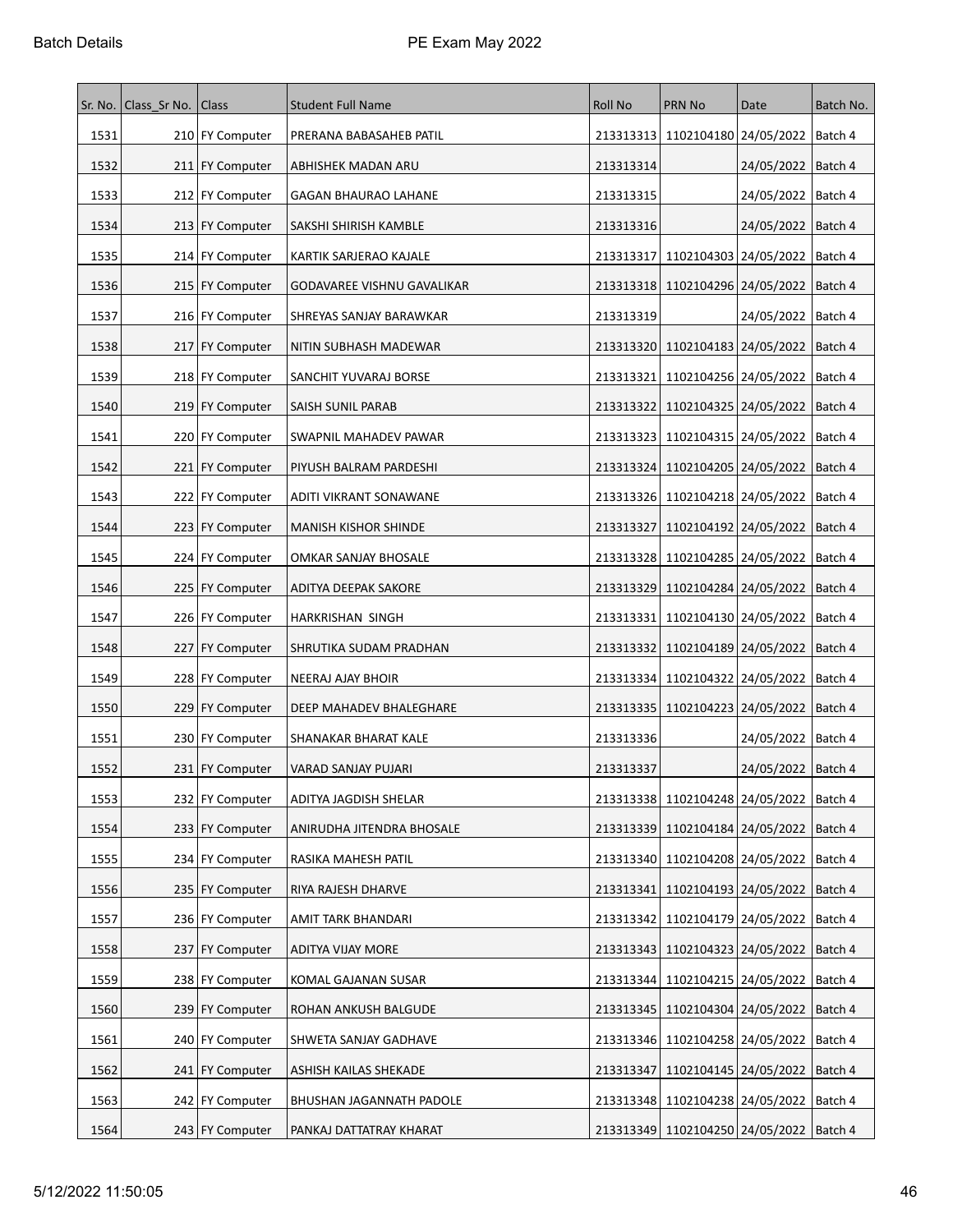| Sr. No. | Class_Sr No. Class |                   | <b>Student Full Name</b>       | <b>Roll No</b> | <b>PRN No</b>                                 | Date                            | Batch No. |
|---------|--------------------|-------------------|--------------------------------|----------------|-----------------------------------------------|---------------------------------|-----------|
| 1565    |                    | 244 FY Computer   | SHIFAH MOHD UBAIDULLA KHAN     |                | 213313350 1102104275 24/05/2022   Batch 4     |                                 |           |
| 1566    |                    | 245   FY Computer | YOGITA DADARAO KHANDEKAR       | 213313351      | 1102104299 24/05/2022                         |                                 | Batch 4   |
| 1567    |                    | 246 FY Computer   | SHIVAJI BABASAHEB AVHAD        | 213313352      | 1102104261 24/05/2022                         |                                 | Batch 4   |
| 1568    |                    | 247 FY Computer   | SAHIL SANTOSH DOLAS            | 213313353      | 1102104286 24/05/2022                         |                                 | Batch 4   |
| 1569    |                    | 248   FY Computer | PRAJAKTA BHASKAR MHASKE        | 213313354      | 1102104300 24/05/2022                         |                                 | Batch 4   |
| 1570    |                    | 249 FY Computer   | SIDDHESH MARUTI TAMHANE        |                | 213313355   1102104305   24/05/2022           |                                 | Batch 4   |
| 1571    |                    | 250 FY Computer   | GOPI SELVRAJ MUDLIYAR          |                | 213313356   1102104306   24/05/2022           |                                 | Batch 4   |
| 1572    |                    | 251   FY Computer | SANGHAMITRA ASHOK PANDIT       | 213313357      | 1102104307 24/05/2022                         |                                 | Batch 4   |
| 1573    |                    | 252 FY Computer   | ATHARVA NAMDEV CHAUDHARI       |                | 213313358   1102104311   24/05/2022           |                                 | Batch 4   |
| 1574    |                    | 253   FY Computer | PRAJAKTA GORAKSHANATH THOMBARE |                | 213313359   1102104309   24/05/2022           |                                 | Batch 4   |
| 1575    |                    | 254 FY Computer   | SAKSHI BHARAT GAWAI            |                | 213313360   1102104310   24/05/2022           |                                 | Batch 4   |
| 1576    |                    | 1 FY Biotech      | ASMI MANDAR ACHARYA            |                | 213211001   1192100292   25/05/2022   Batch 1 |                                 |           |
| 1577    |                    | 2 FY Biotech      | ANUSHKA JITENDRA ADHAV         |                | 213211002 1192100349 25/05/2022               |                                 | Batch 1   |
| 1578    |                    | 3   FY Biotech    | <b>BHAKTI MANGESH AHER</b>     |                | 213211003 1192100323 25/05/2022               |                                 | Batch 1   |
| 1579    |                    | 4 FY Biotech      | BHAGYASHREE DEEPAK AUTADE      |                | 213211004   1192100325   25/05/2022           |                                 | Batch 1   |
| 1580    |                    | 5 FY Biotech      | VAIBHAV SHANTILAL BACHHIRE     | 213211005      | 1192100299   25/05/2022                       |                                 | Batch 1   |
| 1581    |                    | 6 FY Biotech      | TANU ARUN BHUTADA              | 213211007      |                                               | 1192100296 25/05/2022   Batch 1 |           |
| 1582    |                    | 7 FY Biotech      | ATHARVA VAIBHAV BRAMHE         |                | 213211008 1192100330 25/05/2022               |                                 | Batch 1   |
| 1583    |                    | 8 FY Biotech      | SWAROOP SURENDRA CHAVAN        |                | 213211009   1192100317   25/05/2022           |                                 | Batch 1   |
| 1584    |                    | 9 FY Biotech      | GAURI RAJENDRA CHOUDHARI       |                | 213211010   1192100356   25/05/2022           |                                 | Batch 1   |
| 1585    |                    | 10 FY Biotech     | POOJA JAGDISH CHOUDHARY        |                | 213211011 1192100339 25/05/2022               |                                 | Batch 1   |
| 1586    |                    | 11 FY Biotech     | SHRADDHA VITTHAL DESHMUKH      | 213211012      |                                               | 25/05/2022   Batch 1            |           |
| 1587    |                    | 12 FY Biotech     | SEJAL VINOD DHAWANE            |                | 213211013   1192100287   25/05/2022   Batch 1 |                                 |           |
| 1588    |                    | 13 FY Biotech     | NIKITA SANTOSH DIMBAR          |                | 213211014   1192100327   25/05/2022           |                                 | Batch 1   |
| 1589    |                    | 14 FY Biotech     | JAYANT TEKCHAND FUNDE          |                | 213211015   1192100337   25/05/2022           |                                 | Batch 1   |
| 1590    |                    | 15 FY Biotech     | SAINATH TATERAO GHAVATE        |                | 213211016 1192100304 25/05/2022               |                                 | Batch 1   |
| 1591    |                    | 16 FY Biotech     | DHRUV PANDURANG HOJAGE         | 213211017      | 1192100334 25/05/2022 Batch 1                 |                                 |           |
| 1592    |                    | 17 FY Biotech     | SHRAVANI JITENDRA JOSHI        | 213211018      |                                               | 25/05/2022   Batch 1            |           |
| 1593    |                    | 18   FY Biotech   | ABHINAV CHANDRASHEKHAR KADAM   |                | 213211019 1192100295 25/05/2022               |                                 | Batch 1   |
| 1594    |                    | 19 FY Biotech     | SHWETA UTTAM KAKADE            | 213211020      | 1192100314 25/05/2022                         |                                 | Batch 1   |
| 1595    |                    | 20   FY Biotech   | GAYATRI BHARAT KALAMBE         |                | 213211021 1192100324 25/05/2022               |                                 | Batch 1   |
| 1596    |                    | 21 FY Biotech     | PRACHI RAJENDRA KEDARI         |                | 213211022   1192100342   25/05/2022   Batch 1 |                                 |           |
| 1597    |                    | 22 FY Biotech     | DNYANESHWARI SANTOSH LONDHE    |                | 213211024   1192100311   25/05/2022           |                                 | Batch 1   |
| 1598    |                    | 23 FY Biotech     | KARINA RAFIK MAKANDAR          |                | 213211025   1192100350   25/05/2022   Batch 1 |                                 |           |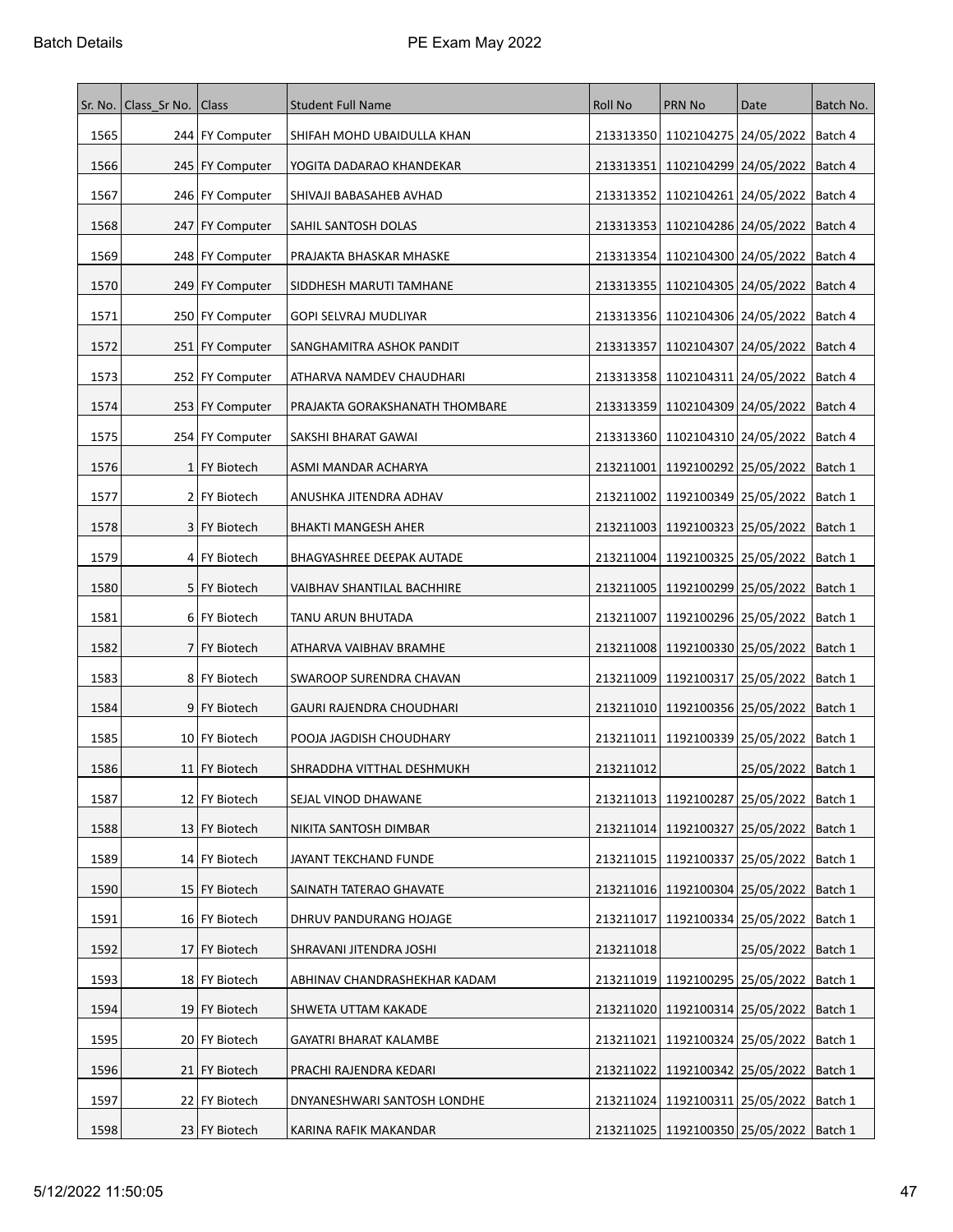| Sr. No. | Class Sr No.   Class |                 | <b>Student Full Name</b>    | Roll No   | <b>PRN No</b>                                   | Date                    | Batch No. |
|---------|----------------------|-----------------|-----------------------------|-----------|-------------------------------------------------|-------------------------|-----------|
| 1599    |                      | 24 FY Biotech   | ANUSHKA RAHUL NIKALJE       |           | 213211026   1192100333   25/05/2022   Batch 1   |                         |           |
| 1600    |                      | 25   FY Biotech | PIYUSH PANDIT PATIL         | 213211027 | 1192100322 25/05/2022                           |                         | Batch 1   |
| 1601    |                      | 26   FY Biotech | VAISHANAVI RAVINDRA PATIL   |           | 213211028 1192100355 25/05/2022                 |                         | Batch 1   |
| 1602    |                      | 27 FY Biotech   | RADNI UMESH PATIL           |           | 213211029   1192100303   25/05/2022             |                         | Batch 1   |
| 1603    |                      | 28 FY Biotech   | ADVAIT JAIKUMAR PATIL       |           | 213211030   1192100332   25/05/2022             |                         | Batch 1   |
| 1604    |                      | 29 FY Biotech   | GAYATRI KEDAR PHADNIS       | 213211031 | 1192100331   25/05/2022                         |                         | Batch 1   |
| 1605    |                      | 30   FY Biotech | ADITI TEJAS PHATAK          |           | 213211032   1192100301   25/05/2022             |                         | Batch 1   |
| 1606    |                      | 31   FY Biotech | JYOTI BALESHWAR RANA        |           | 213211033   1192100328   25/05/2022             |                         | Batch 1   |
| 1607    |                      | 32   FY Biotech | SAKATE SHREYAS SADASHIV     |           | 213211034   1192100291   25/05/2022             |                         | Batch 1   |
| 1608    |                      | 33   FY Biotech | RISHI SATISH SANGODE        |           | 213211035   1192100300   25/05/2022             |                         | Batch 1   |
| 1609    |                      | 34 FY Biotech   | ADHINATA RAJESH SATHE       |           | 213211036   1192100326   25/05/2022             |                         | Batch 1   |
| 1610    |                      | 35   FY Biotech | RASHMI NITESH SHARMA        | 213211037 | 1192100297   25/05/2022   Batch 1               |                         |           |
| 1611    |                      | 36   FY Biotech | SAPNA ASHOK SHARMA          |           | 213211038 1192100345 25/05/2022                 |                         | Batch 1   |
| 1612    |                      | 37 FY Biotech   | ADITYA MADHAV SHELGAVE      |           | 213211039   1192100340   25/05/2022             |                         | Batch 1   |
| 1613    |                      | 38   FY Biotech | RIYA SANJAY SINGH           |           | 213211040   1192100338   25/05/2022             |                         | Batch 1   |
| 1614    |                      | 39   FY Biotech | CHINMAYEE SHRIPAD SUMANT    | 213211041 | 1192100302 25/05/2022                           |                         | Batch 1   |
| 1615    |                      | 40   FY Biotech | SARASWATI SUBHASH TARAL     | 213211042 |                                                 | 1192100341   25/05/2022 | Batch 1   |
| 1616    |                      | 41   FY Biotech | APURVA RAJESH WADUSKAR      |           | 213211043   1192100307   25/05/2022             |                         | Batch 1   |
| 1617    |                      | 42   FY Biotech | KAANAN VINAYAK WAGLE        |           | 213211044   1192100319   25/05/2022             |                         | Batch 1   |
| 1618    |                      | 43   FY Biotech | ANUSHKA KISHOR WALUPANTE    | 213211045 | 1192100321 25/05/2022                           |                         | Batch 1   |
| 1619    |                      | 44   FY Biotech | SAYALI DEEPARAM CHOUDHARY   |           | 213212161   1192100351   25/05/2022             |                         | Batch 1   |
| 1620    |                      | 45   FY Biotech | SHRUTI MAHENDRA DEVRUKHKAR  |           | 213212162   1192100359   25/05/2022             |                         | Batch 1   |
| 1621    |                      | 46 FY Biotech   | MONIKA NAVANATH DUKARE      |           | 213212163   1192100318   25/05/2022   Batch 1   |                         |           |
| 1622    |                      | 47 FY Biotech   | SURYAKANT VITTHAL GAIKWAD   |           | 213212164   1192100358   25/05/2022             |                         | Batch 1   |
| 1623    |                      | 48 FY Biotech   | PARANG RAJESH GANGANI       |           | 213212165   1192100288   25/05/2022   Batch 1   |                         |           |
| 1624    |                      | 49 FY Biotech   | SNEHAL ASHOK GORE           |           | 213212166   1192100315   25/05/2022             |                         | Batch 1   |
| 1625    |                      | 50 FY Biotech   | KALYANI ARVIND INAMDAR      |           | 213212167 1192100312 25/05/2022   Batch 1       |                         |           |
| 1626    |                      | 51 FY Biotech   | SAMRUDDHI SATISH JADHAV     |           | 213212168 1192100309 25/05/2022   Batch 1       |                         |           |
| 1627    |                      | 52   FY Biotech | KUMAR UMESH JADHAV          |           | 213212169   1192100284   25/05/2022             |                         | Batch 2 A |
| 1628    |                      | 53 FY Biotech   | NIKITA MAHENDRA JADHAV      |           | 213212170 1192100357 25/05/2022                 |                         | Batch 2 A |
| 1629    |                      | 54   FY Biotech | HRISHIKESH BHAUSAHEB JAWALE |           | 213212171   1192100293   25/05/2022             |                         | Batch 2 A |
| 1630    |                      | 55   FY Biotech | SIDDHESH NARHARI KESKAR     |           | 213212172 1192100310 25/05/2022 Batch 2 A       |                         |           |
| 1631    |                      | 56 FY Biotech   | SHRUTI SOHIT KUMAR          |           | 213212173   1192100298   25/05/2022             |                         | Batch 2 A |
| 1632    |                      | 57 FY Biotech   | ANOKHI DEEP MOTGHARE        |           | 213212174   1192100306   25/05/2022   Batch 2 A |                         |           |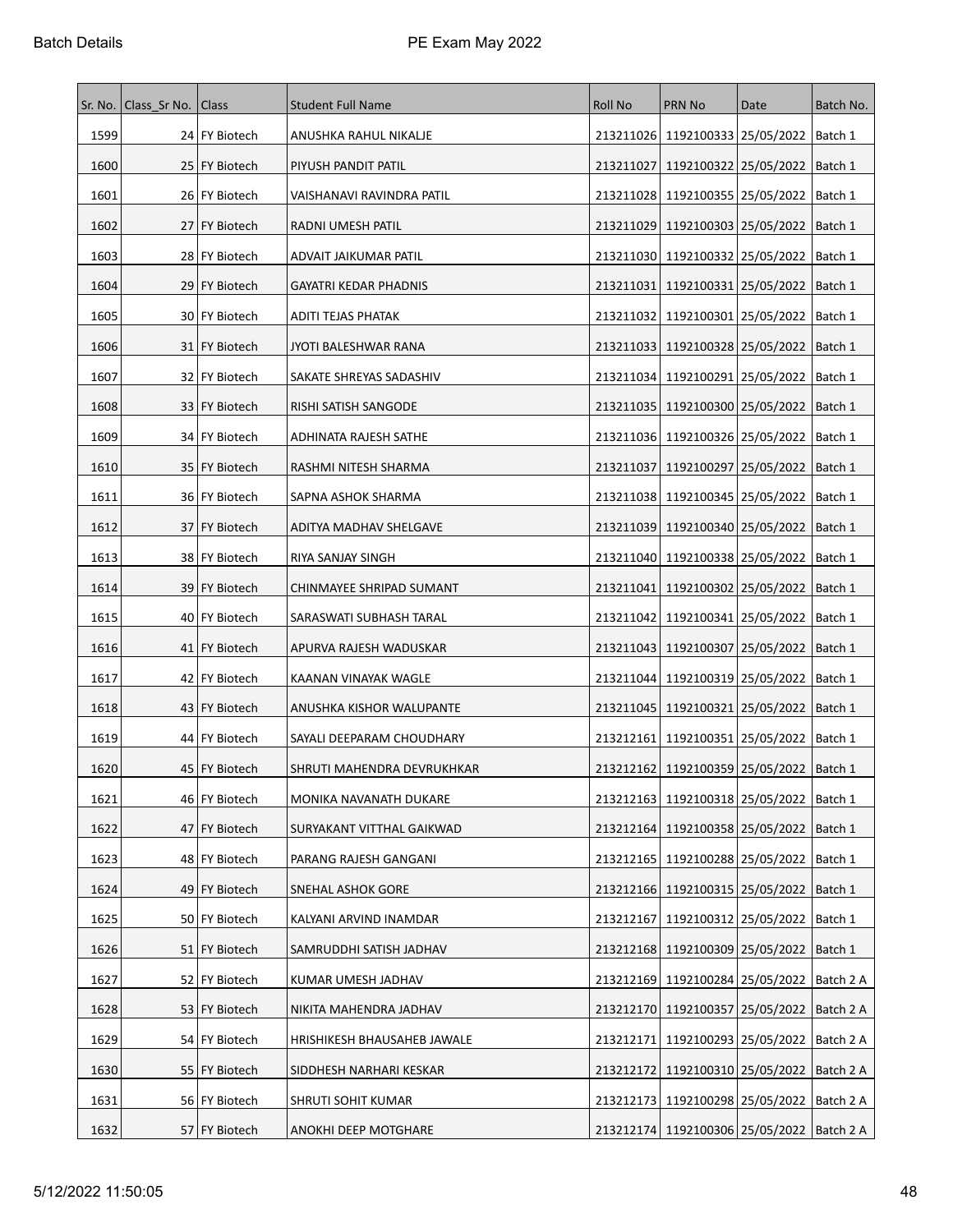| Sr. No. | Class Sr No. | Class             | <b>Student Full Name</b>        | <b>Roll No</b> | PRN No                                          | Date                              | Batch No. |
|---------|--------------|-------------------|---------------------------------|----------------|-------------------------------------------------|-----------------------------------|-----------|
| 1633    |              | 58 FY Biotech     | VAISHNAVI DILIP MUKHEKAR        |                | 213212175   1192100308   25/05/2022             |                                   | Batch 2 A |
| 1634    |              | 59 FY Biotech     | VAISHNAVI RAJARAM NARHE         |                | 213212176   1192100316   25/05/2022             |                                   | Batch 2 A |
| 1635    |              | 60   FY Biotech   | SNEHA SUNIL PANAD               | 213212177      | 1192100305   25/05/2022                         |                                   | Batch 2 A |
| 1636    |              | 61   FY Biotech   | AVANTI CHANDRASHEKHAR PANDIT    | 213212178      |                                                 | 25/05/2022   Batch 2 A            |           |
| 1637    |              | 62   FY Biotech   | GUFRAN RAISUDDIN PATHAN         | 213212179      | 1192100353 25/05/2022                           |                                   | Batch 2 A |
| 1638    |              | 63   FY Biotech   | VEDARTH NARAYAN PATIL           |                | 213212181   1192100348   25/05/2022             |                                   | Batch 2 A |
| 1639    |              | 64 FY Biotech     | VIRAJ CHARUDATTA RANPISE        |                | 213212184   1192100343   25/05/2022             |                                   | Batch 2 A |
| 1640    |              | 65   FY Biotech   | JAGRUTI PRAKASH RAYATE          |                | 213212185   1192100352   25/05/2022             |                                   | Batch 2 A |
| 1641    |              | 66   FY Biotech   | MAYURI SHRIRANG RAYKAR          |                | 213212186   1192100283   25/05/2022             |                                   | Batch 2 A |
| 1642    |              | 67 FY Biotech     | SHARAYU JITENDRA SHINDE         | 213212187      | 1192100285 25/05/2022                           |                                   | Batch 2 A |
| 1643    |              | 68 FY Biotech     | NANDINI JAIBHEEM SHINDE         |                | 213212188   1192100320   25/05/2022             |                                   | Batch 2 A |
| 1644    |              | 69   FY Biotech   | PIYUSH AJAY SHIRSATHE           |                | 213212189   1192100329   25/05/2022             |                                   | Batch 2 A |
| 1645    |              | 70 FY Biotech     | SANJIVANI DEVAGAN SIRAM         |                | 213212190   1192100289   25/05/2022             |                                   | Batch 2 A |
| 1646    |              | 71 FY Biotech     | ADITYA OMPRAKASH SOMANI         |                | 213212191   1192100347   25/05/2022             |                                   | Batch 2 A |
| 1647    |              | 72 FY Biotech     | SAMIKSHA SUNIL WADATE           |                | 213212192   1192100354   25/05/2022             |                                   | Batch 2 A |
| 1648    |              | 73   FY Biotech   | RUSHABH BHAGWAN WAKADE          |                | 213212193   1192100290   25/05/2022             |                                   | Batch 2 A |
| 1649    |              | 74 FY Biotech     | SHARVARI VIVEK HALDAVANEKAR     | 213212194      | 1192100344 25/05/2022                           |                                   | Batch 2 A |
| 1650    |              | 75   FY Biotech   | KOMAL RAJKUMAR SONAWANE         |                | 213212195   1192100313   25/05/2022             |                                   | Batch 2 A |
| 1651    |              | 76   FY Biotech   | YASHRAJ SANJAY SASAWADE         |                | 213212196   1192100346   25/05/2022             |                                   | Batch 2 A |
| 1652    |              | 77 FY Biotech     | VISHAL LALU JODWAD              | 213212197      | 1192100335 25/05/2022                           |                                   | Batch 2 A |
| 1653    |              | 78 FY Biotech     | AKANKSHA ATUL LONDHE            |                | 213212198   1192100286   25/05/2022             |                                   | Batch 2 A |
| 1654    |              | 79 FY Biotech     | TABISH BADAR                    |                | 213212199   1192100336   25/05/2022             |                                   | Batch 2 A |
| 1655    |              | 1 FYBBA CA - A    | BHALKE VAISHNAVI SANJAY         |                | 212211001   1022102897   25/05/2022   Batch 2 B |                                   |           |
| 1656    |              | 2   FYBBA CA - A  | SHUBHAM SHANKAR BHAWARI         | 212211002      | 1022102962 25/05/2022                           |                                   | Batch 2 B |
| 1657    |              | 3 FYBBA CA - A    | ASHISH SHIVAJI BIRAJDAR         | 212211003      | 1022102889 25/05/2022                           |                                   | Batch 2 B |
| 1658    |              | 4 FYBBA CA - A    | <b>CHANDERE SAKSHI GULAB</b>    | 212211004      | 1022102951 25/05/2022                           |                                   | Batch 2 B |
| 1659    |              | 5 FYBBA CA - A    | <b>CHANGEDE RAJ KISHOR</b>      |                | 212211005   1022102924   25/05/2022   Batch 2 B |                                   |           |
| 1660    |              | $6$ FYBBA CA - A  | CHAVAN SURAJ SAMEER             |                | 212211006   1022102863   25/05/2022             |                                   | Batch 2 B |
| 1661    |              | 7   FYBBA CA - A  | AKASH KAPILDEV CHAVHAN          | 212211007      | 1022102868 25/05/2022                           |                                   | Batch 2 B |
| 1662    |              | 8 FYBBA CA - A    | <b>CHOUDHARY DILIP GAJENDRA</b> | 212211009      | 1022102859 25/05/2022                           |                                   | Batch 2 B |
| 1663    |              | 9 FYBBA CA - A    | DAPHALE PRANIT JITENDRA         |                | 212211010   1022102874   25/05/2022             |                                   | Batch 2 B |
| 1664    |              | $10$ FYBBA CA - A | DESHPANDE SHASHWAT SANJEEV      | 212211011      |                                                 | 1022102916 25/05/2022   Batch 2 B |           |
| 1665    |              | 11 FYBBA CA - A   | DHOLE SHRUSHTI KAILASH          |                | 212211012   1022102920   25/05/2022             |                                   | Batch 2 B |
| 1666    |              | $12$ FYBBA CA - A | PRATIKSHA DOUNDKAR              |                | 212211013   1022102893   25/05/2022   Batch 2 B |                                   |           |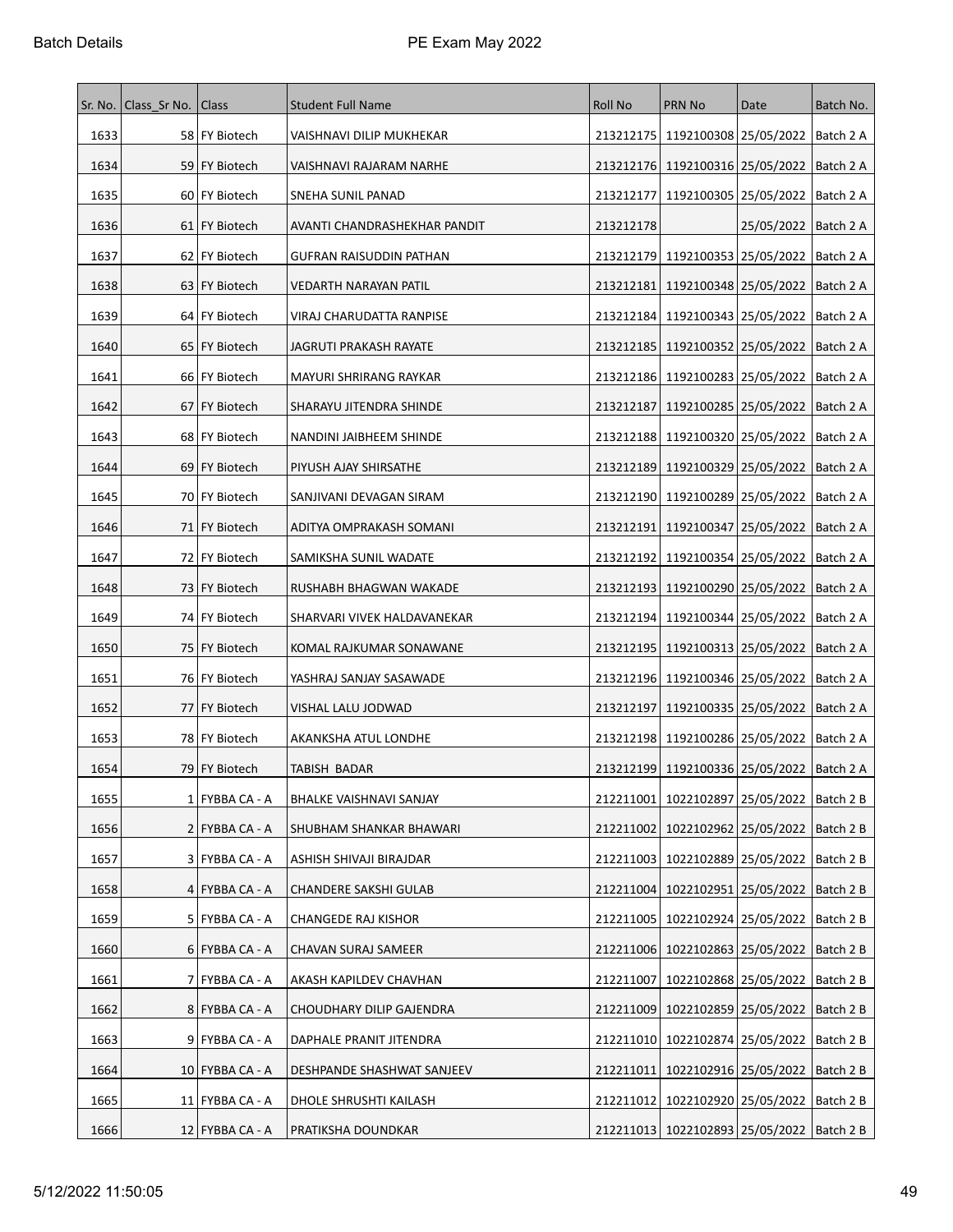|      | Sr. No. Class Sr No. Class |                   | <b>Student Full Name</b>      | <b>Roll No</b> | <b>PRN No</b>                                 | Date                              | Batch No. |
|------|----------------------------|-------------------|-------------------------------|----------------|-----------------------------------------------|-----------------------------------|-----------|
| 1667 |                            | 13 FYBBA CA - A   | GADSHILA PADAM DHARMSINGH     | 212211014      | 1022102900 25/05/2022                         |                                   | Batch 2 B |
| 1668 |                            | $14$ FYBBA CA - A | GADSHILA RAMESH CHAKRABAHADUR | 212211015      | 1022102895 25/05/2022                         |                                   | Batch 2 B |
| 1669 |                            | 15   FYBBA CA - A | GAIKWAD PRATIKSHA VIJAY       | 212211016      | 1022102926 25/05/2022                         |                                   | Batch 2 B |
| 1670 |                            | 16   FYBBA CA - A | GAIKWAD BHAGYASHREE YASHWANT  | 212211017      |                                               | 1022102864 25/05/2022   Batch 2 B |           |
| 1671 |                            | 17   FYBBA CA - A | GAIKWAD TEJAS SURYAKANT       | 212211018      | 1022102941   25/05/2022                       |                                   | Batch 2 B |
| 1672 |                            | 18 FYBBA CA - A   | <b>GANGURDE OM DINESH</b>     | 212211019      | 1022102888 25/05/2022                         |                                   | Batch 2 B |
| 1673 |                            | 19   FYBBA CA - A | GAVHANE BHAGYSHRI ASARAM      | 212211020      | 1022102878 25/05/2022                         |                                   | Batch 2 B |
| 1674 |                            | 20   FYBBA CA - A | GAWALI NIKITA SHIVAJI         | 212211021      | 1022102973   25/05/2022                       |                                   | Batch 2 B |
| 1675 |                            | 21   FYBBA CA - A | VAIBHAV SANJAY GHUGE          | 212211022      | 1022102929 25/05/2022                         |                                   | Batch 2 B |
| 1676 |                            | 22   FYBBA CA - A | SOHAM SANJAY HORGINMATH       | 212211024      | 1022102971   25/05/2022                       |                                   | Batch 2 B |
| 1677 |                            | 23   FYBBA CA - A | JADHAV PRASAD KAILAS          | 212211025      | 1022102948 25/05/2022                         |                                   | Batch 3   |
| 1678 |                            | 24   FYBBA CA - A | JAGTAP SURAJ BHAGWAT          | 212211026      |                                               | 1022102890 25/05/2022   Batch 3   |           |
| 1679 |                            | 25 FYBBA CA - A   | SHUBHAM MANOJ JAIN            | 212211027      |                                               | 25/05/2022                        | Batch 3   |
| 1680 |                            | 26   FYBBA CA - A | KADAM SAKSHI JAGDEEP          |                | 212211028 1022102883 25/05/2022               |                                   | Batch 3   |
| 1681 |                            | 27   FYBBA CA - A | KADAM NACHIKET PRATAPRAO      | 212211029      |                                               | 1022102972 25/05/2022   Batch 3   |           |
| 1682 |                            | 28 FYBBA CA - A   | KAKADE KUNAL ANIL             | 212211030      | 1022102943 25/05/2022                         |                                   | Batch 3   |
| 1683 |                            | 29   FYBBA CA - A | KAMBLE HARSHAL ANKUSH         | 212211031      |                                               | 1022102866 25/05/2022   Batch 3   |           |
| 1684 |                            | 30   FYBBA CA - A | KAPDI PRATIK PRAKASH          | 212211032      | 1022102872   25/05/2022                       |                                   | Batch 3   |
| 1685 |                            | 31 FYBBA CA - A   | ROHAN KARALE                  | 212211033      | 1022102891 25/05/2022                         |                                   | Batch 3   |
| 1686 |                            | 32   FYBBA CA - A | KHETMALIS OMKAR HEMANT        | 212211035      | 1022102960 25/05/2022                         |                                   | Batch 3   |
| 1687 |                            | 33   FYBBA CA - A | KOKATE RUTUJA BALASAHEB       | 212211036      | 1022102910 25/05/2022                         |                                   | Batch 3   |
| 1688 |                            | 34 FYBBA CA - A   | KUMBHAR MEDHAVI VISHWAS       | 212211037      | 1022102882 25/05/2022                         |                                   | Batch 3   |
| 1689 |                            | 35 FYBBA CA - A   | MANDHARE KARTIK VIJAY         |                | 212211038 1022102939 25/05/2022   Batch 3     |                                   |           |
| 1690 |                            | 36   FYBBA CA - A | ABHISHEK MISHRA               | 212211039      |                                               | 1022102921 25/05/2022   Batch 3   |           |
| 1691 |                            | 37   FYBBA CA - A | MUKHIYA ABHISHEK BABULAL      | 212211040      | 1022102936 25/05/2022                         |                                   | Batch 3   |
| 1692 |                            | 38   FYBBA CA - A | AARATI MARUTI MULE            | 212211041      | 1022102944 25/05/2022                         |                                   | Batch 3   |
| 1693 |                            | 39   FYBBA CA - A | MULE SURAJ SHIVAJI            | 212211042      |                                               | 1022102903 25/05/2022             | Batch 3   |
| 1694 |                            | $40$ FYBBA CA - A | AADESH PRAMOD NEVSE           | 212211043      |                                               | 1022102862 25/05/2022   Batch 3   |           |
| 1695 |                            | 41   FYBBA CA - A | NIKAM HARSHALI DILIP          | 212211044      | 1022102933 25/05/2022                         |                                   | Batch 3   |
| 1696 |                            | 42   FYBBA CA - A | OHAL ISHA SUNIL               | 212211045      |                                               | 1022102865   25/05/2022           | Batch 3   |
| 1697 |                            | 43   FYBBA CA - A | PALAV TANMAY SANTOSH          | 212211046      | 1022102938 25/05/2022                         |                                   | Batch 3   |
| 1698 |                            | 44   FYBBA CA - A | PANDIT SHAWN TITUS            | 212211047      | 1022102892 25/05/2022                         |                                   | Batch 3   |
| 1699 |                            | 45   FYBBA CA - A | PARTE AKASH ARUN              |                | 212211048   1022102899   25/05/2022           |                                   | Batch 3   |
| 1700 |                            | 46   FYBBA CA - A | <b>PIYUSH PATIL</b>           |                | 212211049   1022102881   25/05/2022   Batch 3 |                                   |           |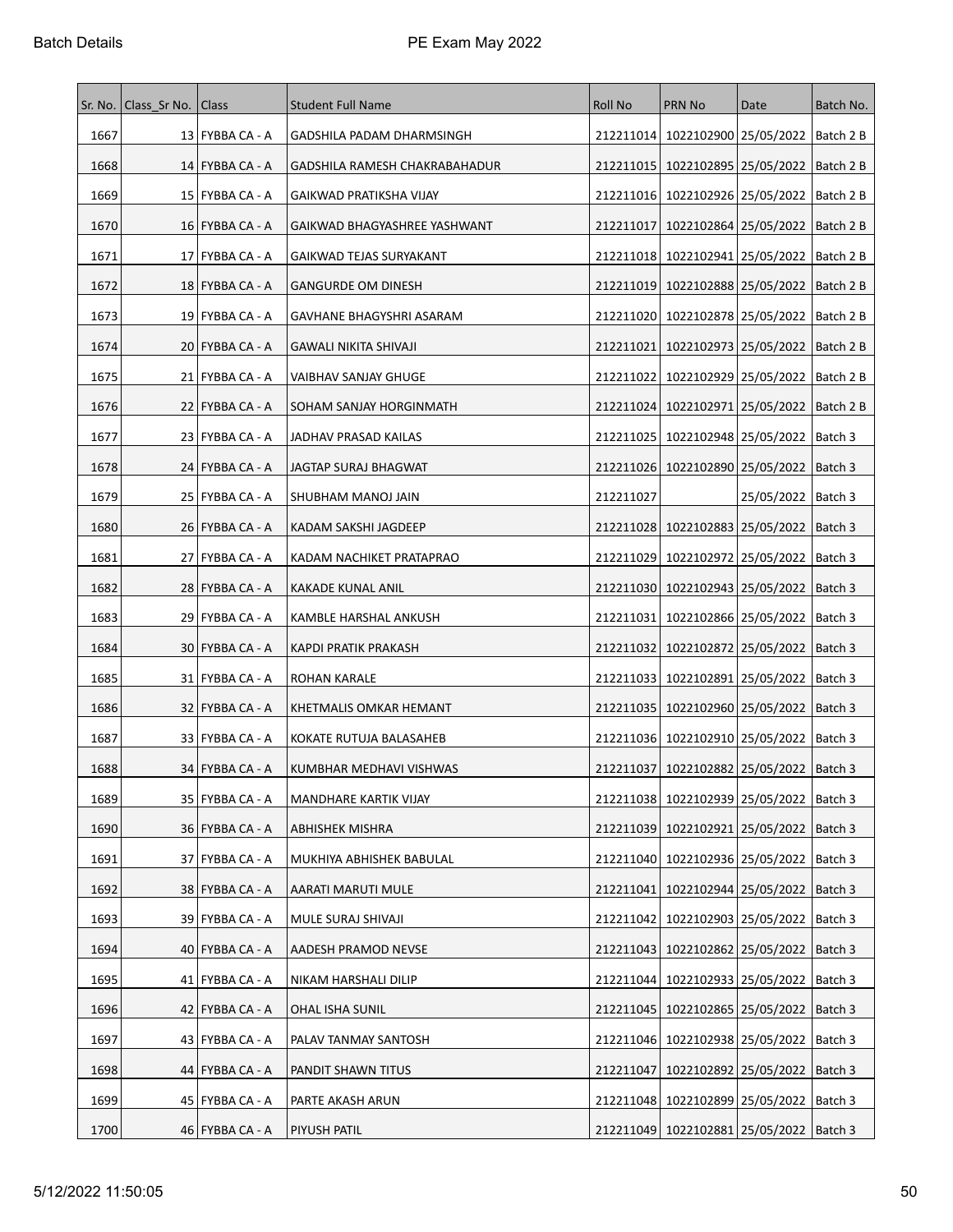|      | Sr. No.   Class_Sr No. | Class             | <b>Student Full Name</b>         | Roll No   | PRN No                                        | Date                            | Batch No. |
|------|------------------------|-------------------|----------------------------------|-----------|-----------------------------------------------|---------------------------------|-----------|
| 1701 |                        | 47   FYBBA CA - A | PATIL PRIYANKA SUNIL             |           | 212211050   1022102904   25/05/2022   Batch 3 |                                 |           |
| 1702 |                        | 48   FYBBA CA - A | PATIL VISHWANATH UMESH           | 212211051 | 1022102869 25/05/2022                         |                                 | Batch 3   |
| 1703 |                        | 49   FYBBA CA - A | PATIL ADARSH DHANAJI             | 212211052 | 1022102970 25/05/2022                         |                                 | Batch 3   |
| 1704 |                        | 50   FYBBA CA - A | PHARANDE SAYALI RAMESH           | 212211053 | 1022102908 25/05/2022                         |                                 | Batch 3   |
| 1705 |                        | 51   FYBBA CA - A | POHARE SHRUTI PRALHAD            | 212211054 | 1022102909 25/05/2022                         |                                 | Batch 3   |
| 1706 |                        | 52   FYBBA CA - A | POTDAR SUMEDH AJIT               | 212211055 |                                               | 1022102911 25/05/2022   Batch 3 |           |
| 1707 |                        | 53   FYBBA CA - A | POTDAR ARYA RAVINDRA             | 212211056 | 1022102907 25/05/2022                         |                                 | Batch 3   |
| 1708 |                        | 54   FYBBA CA - A | PUJARI TANUJA MAHESH             | 212211057 | 1022102927   25/05/2022                       |                                 | Batch 3   |
| 1709 |                        | 55   FYBBA CA - A | RAJGURU RUTUJA DATTATRAY         | 212211058 | 1022102917   25/05/2022                       |                                 | Batch 3   |
| 1710 |                        | 56   FYBBA CA - A | RAMTEKE HARSHAD MANOHAR          | 212211059 |                                               | 1022102875 25/05/2022   Batch 3 |           |
| 1711 |                        | 57 FYBBA CA - A   | YOURAJ RANA                      | 212211060 | 1022102879 25/05/2022                         |                                 | Batch 3   |
| 1712 |                        | 58   FYBBA CA - A | RENUSE ROSHAN JAYWANT            | 212211061 |                                               | 1022102918 25/05/2022   Batch 3 |           |
| 1713 |                        | 59   FYBBA CA - A | ASHISH PRAKASH SAGWEKAR          | 212211062 | 1022102959 25/05/2022                         |                                 | Batch 3   |
| 1714 |                        | 60   FYBBA CA - A | SALUNKHE PRAJWAL SANJAY          | 212211063 | 1022102913 25/05/2022                         |                                 | Batch 3   |
| 1715 |                        | 61   FYBBA CA - A | SHAIKH SOHAIL AZIZ               | 212211064 | 1022102950 25/05/2022                         |                                 | Batch 3   |
| 1716 |                        | 62   FYBBA CA - A | SHARMA SAHIL SUBODH              | 212211065 | 1022102923 25/05/2022                         |                                 | Batch 3   |
| 1717 |                        | 63   FYBBA CA - A | SHELKE SAMARTH DEVRAM            | 212211066 |                                               | 1022102964 25/05/2022   Batch 3 |           |
| 1718 |                        | 64   FYBBA CA - A | SURAJ RAJKUMAR SHEWALE           | 212211067 | 1022102912   25/05/2022                       |                                 | Batch 3   |
| 1719 |                        | 65   FYBBA CA - A | BHAVANA VITTHAL SHINDE           | 212211069 |                                               | 1022102902 25/05/2022   Batch 3 |           |
| 1720 |                        | 66   FYBBA CA - A | SANJANA SANJAY SILEVAN           | 212211070 | 1022102928 25/05/2022                         |                                 | Batch 3   |
| 1721 |                        | 67   FYBBA CA - A | SINGH VIVEK BRIJMOHAN            | 212211071 |                                               | 1022102922 25/05/2022   Batch 3 |           |
| 1722 |                        | 68   FYBBA CA - A | SOLANKE SOMESHWAR SAMBHAJI       |           | 212211072 1022102935 25/05/2022   Batch 3     |                                 |           |
| 1723 |                        | 69 FYBBA CA - A   | VAIBHAVI DNYANESHWAR SURYAWANSHI |           | 212211073   1022102861   25/05/2022   Batch 3 |                                 |           |
| 1724 |                        | 70   FYBBA CA - A | SUTAR GAURAV SUNIL               |           | 212211074   1022102931   25/05/2022           |                                 | Batch 3   |
| 1725 |                        | 71   FYBBA CA - A | SWAMY YOGEETA DHANRAJ            |           | 212211075   1022102947   25/05/2022           |                                 | Batch 3   |
| 1726 |                        | 72 FYBBA CA - A   | THAKUR NACHIKET MILIND           |           | 212211076   1022102969   25/05/2022           |                                 | Batch 3   |
| 1727 |                        | 73   FYBBA CA - A | TIKONE SIDDHESH CHANDRASHEKHAR   | 212211077 |                                               | 1022102898 25/05/2022   Batch 3 |           |
| 1728 |                        | 74 FYBBA CA - A   | UNHALE HARSHAL RANJIT            | 212211078 |                                               | 1022102968 25/05/2022 Batch 4   |           |
| 1729 |                        | 75   FYBBA CA - A | NAMRATA SURENDRA SUSGOHAR        | 212211079 |                                               | 1022102937 25/05/2022           | Batch 4   |
| 1730 |                        | 76   FYBBA CA - A | DHOTRE ABHIJEET PRASHANT         | 212211080 |                                               | 1022102963 25/05/2022           | Batch 4   |
| 1731 |                        | 77   FYBBA CA - B | ANSARI SADIK ZULFUKAR            | 212212121 |                                               | 1022102957 25/05/2022           | Batch 4   |
| 1732 |                        | 78 FYBBA CA - B   | BHALERAO ANISHA BABASO           | 212212122 |                                               | 25/05/2022   Batch 4            |           |
| 1733 |                        | 79   FYBBA CA - B | GAIKWAD CHETAN RAJESH            | 212212123 | 1022102901 25/05/2022                         |                                 | Batch 4   |
| 1734 |                        | 80   FYBBA CA - B | DATTA GAHININATH KHEDKAR         |           | 212212124   1022102914   25/05/2022   Batch 4 |                                 |           |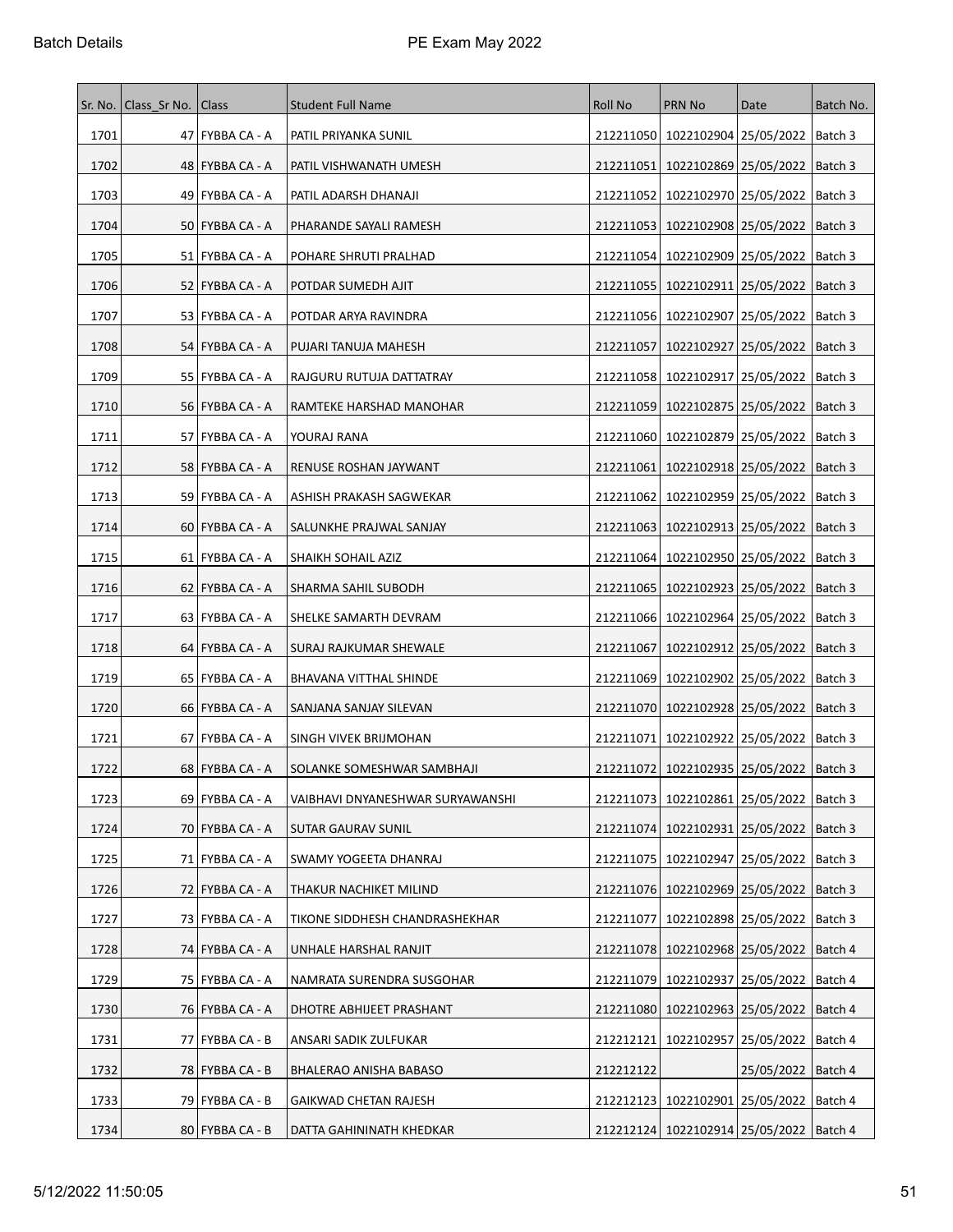|      | Sr. No.   Class_Sr No. | Class                | <b>Student Full Name</b>     | Roll No   | PRN No                                        | Date                            | Batch No. |
|------|------------------------|----------------------|------------------------------|-----------|-----------------------------------------------|---------------------------------|-----------|
| 1735 |                        | 81   FYBBA CA - B    | LOHOT RASIKA JANARDAN        | 212212125 | 1022102905 25/05/2022   Batch 4               |                                 |           |
| 1736 |                        | 82   FYBBA CA - B    | MANE SAMMEK BAJIRAO          | 212212126 | 1022102942 25/05/2022                         |                                 | Batch 4   |
| 1737 |                        | 83   FYBBA CA - B    | AJINKYA SATISH SHELAR        | 212212127 | 1022102932 25/05/2022                         |                                 | Batch 4   |
| 1738 |                        | 84   FYBBA CA - B    | <b>SHRUTI TIRPUDE</b>        | 212212128 |                                               | 1022102915 25/05/2022   Batch 4 |           |
| 1739 |                        | 85   FYBBA CA - B    | PUROHIT YOGESH OMPRAKASH     | 212212129 | 1022102880 25/05/2022                         |                                 | Batch 4   |
| 1740 |                        | 86   FYBBA CA - B    | MURKUTE ATHARVA ANIL         | 212212130 |                                               | 25/05/2022   Batch 4            |           |
| 1741 |                        | 87   FYBBA CA - B    | PAWALE OMKAR JAGDISH         | 212212131 | 1022102919 25/05/2022                         |                                 | ∣Batch 4  |
| 1742 |                        | 88   FYBBA CA - B    | DOKE SWAGAT RAVINDRA         | 212212132 | 1022102966 25/05/2022                         |                                 | Batch 4   |
| 1743 |                        | 89   FYBBA CA - B    | DALVI PRATIK PRABHAKAR       | 212212133 | 1022102958 25/05/2022                         |                                 | Batch 4   |
| 1744 |                        | $90$  FYBBA CA - B   | AJAY VIJAY NARULE            | 212212134 | 1022102873 25/05/2022   Batch 4               |                                 |           |
| 1745 |                        | 91   FYBBA CA - B    | MORE RAJAT JITENDRA          | 212212135 | 1022102953 25/05/2022                         |                                 | Batch 4   |
| 1746 |                        | $92$  FYBBA CA - B   | <b>SUVARNA RAVASO LONDHE</b> |           | 212212136   1022102906   25/05/2022   Batch 4 |                                 |           |
| 1747 |                        | $93$   FYBBA CA - B  | <b>BHAGIT SAGAR RAJENDRA</b> | 212212137 | 1022102884 25/05/2022                         |                                 | Batch 4   |
| 1748 |                        | 94   FYBBA CA - B    | SHUBHAM RAJ                  |           | 212212138   1022102954   25/05/2022           |                                 | Batch 4   |
| 1749 |                        | 95   FYBBA CA - B    | ATHAWALE PREM SANJAY         | 212212139 | 1022102876   25/05/2022                       |                                 | Batch 4   |
| 1750 |                        | 96   FYBBA CA - B    | THORAVE HARSHADA SANJAY      | 212212140 | 1022102956 25/05/2022                         |                                 | Batch 4   |
| 1751 |                        | 97   FYBBA CA - B    | HARSH SHARAD PAWAR           | 212212141 |                                               | 1022102885 25/05/2022   Batch 4 |           |
| 1752 |                        | 98   FYBBA CA - B    | ABHISHEK PRASAD KULKARNI     | 212212142 | 1022102870   25/05/2022                       |                                 | Batch 4   |
| 1753 |                        | 99 FYBBA CA - B      | <b>GAWALI RUTIK PRAKASH</b>  |           | 212212143   1022102967   25/05/2022   Batch 4 |                                 |           |
| 1754 |                        | $100$   FYBBA CA - B | KULKARNI APURVA SUHAS        | 212212144 | 1022102934 25/05/2022                         |                                 | Batch 4   |
| 1755 |                        | 101   FYBBA CA - B   | SHINDE MAMTA ARUN            |           | 212212145   1022102955   25/05/2022   Batch 4 |                                 |           |
| 1756 |                        | 102   FYBBA CA - B   | PAWAR SAGAR MANOHAR          |           | 212212146   1022102894   25/05/2022           |                                 | ∣Batch 4  |
| 1757 |                        | 103   FYBBA CA - B   | LAVHANDE ROHIT KAILAS        | 212212147 | 1022102871 25/05/2022   Batch 4               |                                 |           |
| 1758 |                        | $104$ FYBBA CA - B   | SULAKE SURAJ RAJKUMAR        |           | 212212148   1022102867   25/05/2022           |                                 | Batch 4   |
| 1759 |                        | 105   FYBBA CA - B   | KATAMBALE SWASTI MANGESH     |           | 212212149   1022102887   25/05/2022           |                                 | Batch 4   |
| 1760 |                        | 106   FYBBA CA - B   | SONKAMBLE NITEEN NAGESH      | 212212150 | 1022102945 25/05/2022                         |                                 | Batch 4   |
| 1761 |                        | $107$ FYBBA CA - B   | SAWANT SHRAVNI NITIN         | 212212151 | 1022102860 25/05/2022   Batch 4               |                                 |           |
| 1762 |                        | $108$ FYBBA CA - B   | JAGTAP SHRAVANI PANDURANG    | 212212152 |                                               | 1022102877 25/05/2022 Batch 4   |           |
| 1763 |                        | 109 FYBBA CA - B     | THOMASKAR PRAJWAL NANDKUMAR  | 212212153 |                                               | 1022102930 25/05/2022           | Batch 4   |
| 1764 |                        | 110   FYBBA CA - B   | PAUL SUDARSHAN NARAYANRAO    | 212212154 |                                               | 1022102886 25/05/2022           | Batch 4   |
| 1765 |                        | $111$   FYBBA CA - B | TUPE CHETAN RAJU             | 212212155 | 1022102940   25/05/2022                       |                                 | Batch 4   |
| 1766 |                        | 112 FYBBA CA - B     | SURVE OMKAR VINOD            |           | 212212156   1022102949   25/05/2022   Batch 4 |                                 |           |
| 1767 |                        | $113$ FYBBA CA - B   | PACHPUTE SAURABH MOHAN       | 212212157 | 1022102961 25/05/2022                         |                                 | Batch 4   |
| 1768 |                        | $114$ FYBBA CA - B   | <b>MORE PRASHANT KAILAS</b>  |           | 212212158   1022102925   25/05/2022   Batch 4 |                                 |           |